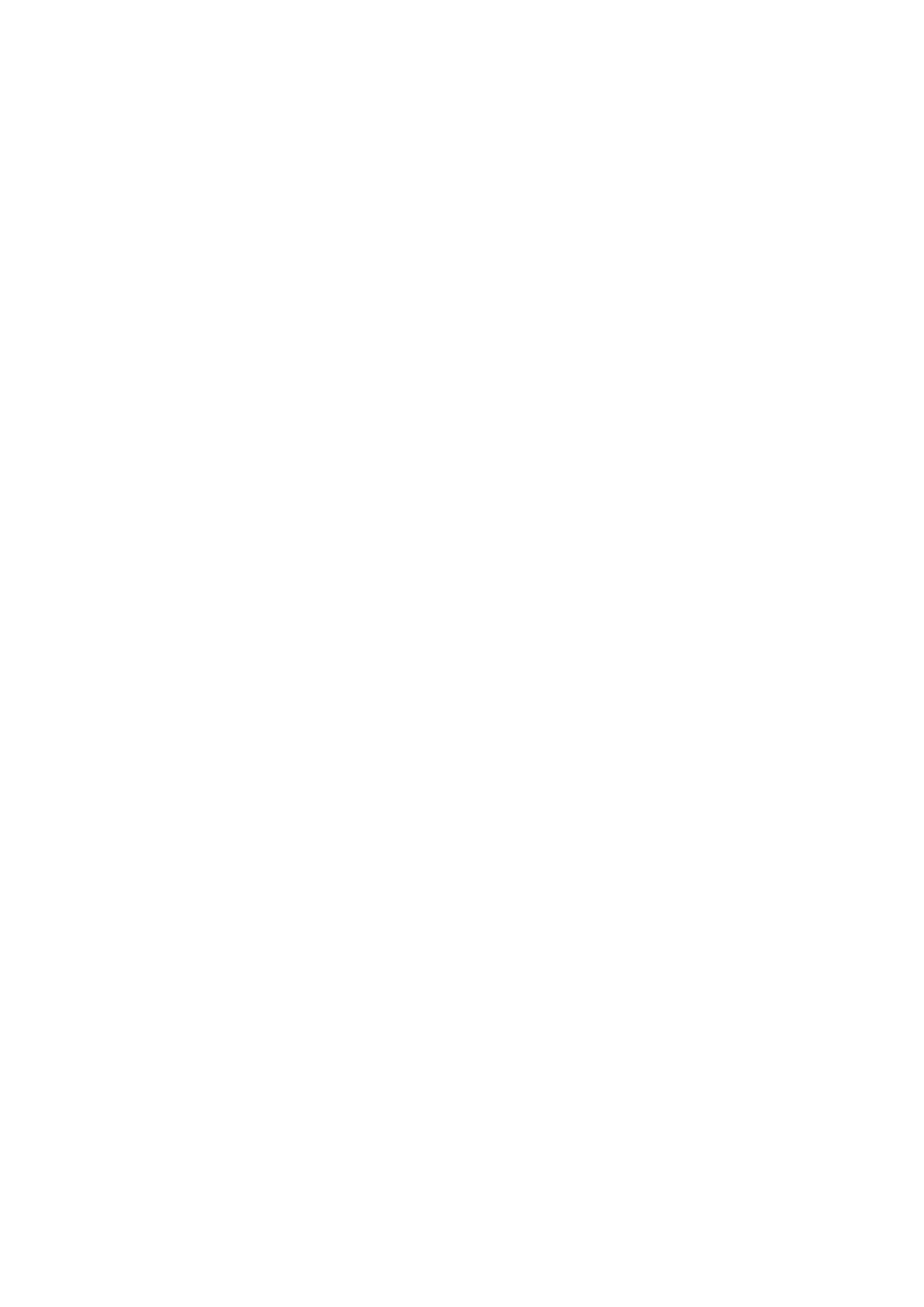# **Inhaltsverzeichnis**

| 1            | <b>Summary</b>                                                                                                                                                | 5  |
|--------------|---------------------------------------------------------------------------------------------------------------------------------------------------------------|----|
| $\mathbf{2}$ | <b>Einleitung</b>                                                                                                                                             | 8  |
| 3            | Sorgfaltspflichten und ihre Zertifizierung in transnationalen<br>Lieferketten: begriffliche Vorfragen                                                         | 10 |
| 3.1          | Menschenrechtliche und umweltbezogene Sorgfaltspflichten für die<br>Lieferkette: Gegenstand einer Zertifizierung                                              | 11 |
| 3.2          | Formalisierungsgrade einer Zertifizierung                                                                                                                     | 15 |
| 4            | <b>Regulatorische Funktion und rechtliche Verantwortung von</b><br>Zertifizierern de lege lata                                                                | 16 |
| 4.1          | Die Rolle von Zertifikaten beim Nachweis und in der Durchsetzung<br>unternehmerischer Sorgfaltspflichten                                                      | 17 |
| 4.1.1        | Zur Rolle von Audits und Zertifikaten bei der behördlichen Durchsetzung<br>unternehmerischer Sorgfaltspflichten                                               | 17 |
| 4.1.2        | Relevanz von Zertifikaten für zivilrechtliche Ansprüche Geschädigter gegen<br>Textilunternehmen wegen Verstößen gegen unternehmerische<br>Sorgfaltspflichten? | 21 |
| 4.1.2.1      | Vertragliche Ansprüche                                                                                                                                        | 21 |
| 4.1.2.2      | Deliktsrechtliche Ansprüche                                                                                                                                   | 24 |
| 4.1.2.3      | Haftungserleichterungen aufgrund von Zertifikaten?                                                                                                            | 28 |
| 4.1.2.4      | Kollisionsrechtliche Hürden für haftungsrechtliche Ansprüche                                                                                                  | 30 |
| 4.1.2.5      | Ansprüche von Verbraucher*innen wegen Sorgfaltspflichtverstößen in der<br>Lieferkette?                                                                        | 32 |
| 4.1.2.6      | Zur Rolle von Zertifikaten im Zivilprozess: Darlegungs- und Beweislast                                                                                        | 34 |
| 4.2          | Haftung des Zertifizierers für fehlerhafte Zertifizierungsleistungen de lege<br>lata                                                                          | 37 |
| 4.2.1        | Vertragliche Ansprüche                                                                                                                                        | 38 |
| 4.2.1.1      | Anspruch aus selbständigem Garantievertrag                                                                                                                    | 38 |
| 4.2.1.2      | Anspruch gemäß der Eigenhaftung Dritter gemäß § 311 Abs. 3 BGB                                                                                                | 38 |
| 4.2.1.3      | Haftung nach den Grundsätzen des Vertrags mit Schutzwirkung zugunsten<br><b>Dritter</b>                                                                       | 39 |
| 4.2.2        | Deliktische Ansprüche: § 823 Abs. 1 BGB                                                                                                                       | 41 |
| 4.2.3        | §826 BGB                                                                                                                                                      | 44 |
| 4.3          | Zwischenergebnis                                                                                                                                              | 44 |
| 5            | Zertifizierer als selbstständige Träger von Sorgfaltspflichten und als<br><b>Haftungsadressaten</b>                                                           | 45 |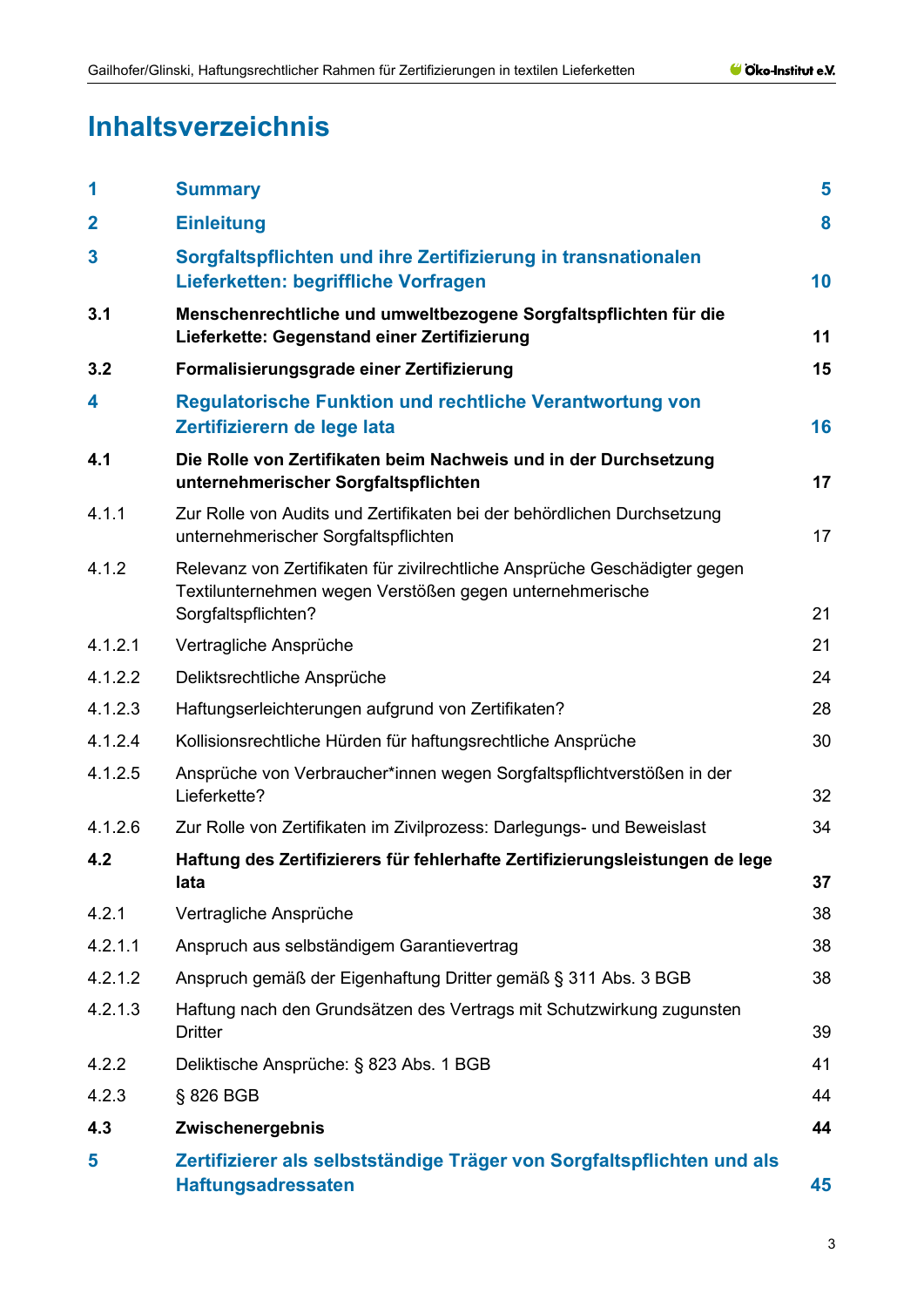| 5.1     | Herausforderungen an die Verlässlichkeit der Zertifizierung                                          | 45 |
|---------|------------------------------------------------------------------------------------------------------|----|
| 5.2     | Sorgfaltspflichten für Zertifizierer                                                                 | 46 |
| 5.2.1   | Zertifizierung in transnationalen Lieferketten                                                       | 46 |
| 5.2.1.1 | Verhältnis Standardisierung - Zertifizierung                                                         | 46 |
| 5.2.1.2 | Verhältnis von Ober- und Untergesellschaft bei transnationalen<br>Zertifizierungsorganisationen      | 46 |
| 5.2.2   | Rechtliche Rahmenbedingungen für Zertifizierer in verschiedenen Bereichen                            | 47 |
| 5.2.2.1 | Europäisches Produktsicherheitsrecht                                                                 | 47 |
| 5.2.2.2 | Europäische Schiffsklassifizierung und Schiffsrecycling                                              | 51 |
| 5.2.2.3 | Europäische Nachhaltigkeitszertifizierung                                                            | 54 |
| 5.2.2.4 | <b>Textilsektor</b>                                                                                  | 60 |
| 5.2.2.5 | Systematisierende Zusammenfassung , lessons learned'                                                 | 64 |
| 5.2.2.6 | Vergleich mit unternehmerischen Sorgfaltspflichten                                                   | 71 |
| 5.3     | Haftung der Zertifizierer für die Nicht-Einhaltung kodifizierter<br>Zertifiziererpflichten           | 73 |
| 5.3.1   | Einführung                                                                                           | 73 |
| 5.3.1.1 | Haftung gegenüber beim Zulieferer Geschädigten für mangelhafte Zertifizierung                        | 73 |
| 5.3.1.2 | Haftung gegenüber Verbraucher*innen für mangelhafte Zertifizierung                                   | 73 |
| 5.3.2   | Haftung bei gesetzlich verpflichtender Zertifizierung von Lieferketten                               | 74 |
| 5.3.2.1 | Europäische Ebene                                                                                    | 74 |
| 5.3.2.2 | Haftung nach allgemeinen Grundsätzen für die Nichteinhaltung kodifizierter<br>Zertifiziererpflichten | 75 |
| 5.3.2.3 | Haftung für Zertifizierung von Lieferketten ohne gesetzliche Zertifizierungspflicht                  | 79 |
| 5.3.2.4 | Regulierungsmöglichkeiten                                                                            | 80 |
| 5.3.3   | Haftung von Zertifizierern gegenüber Verbraucher*innen                                               | 83 |
| 5.3.3.1 | Haftung nach § 9 Abs. 2 UWG n.F.                                                                     | 83 |
| 5.3.3.2 | Mindestanforderungen an Siegelgeber und Zertifizierer                                                | 83 |
| 5.4     | Rechtstechnische Möglichkeiten der Regelung von Zertifiziererpflichten                               | 84 |
| 5.4.1   | Große Lösung auf europäischer Ebene                                                                  | 84 |
| 5.4.2   | <b>Deutsches Recht</b>                                                                               | 84 |
| 5.4.2.1 | Verpflichtende Zertifizierung                                                                        | 84 |
| 5.4.2.2 | Anforderungen an Zertifizierungsorganisationen                                                       | 85 |
| 5.4.2.3 | Prüfpflichten der Zertifizierungsorganisationen                                                      | 85 |
| 5.4.2.4 | Haftung der Zertifizierungsorganisationen                                                            | 85 |
| 6       | Schlussfolgerungen                                                                                   | 86 |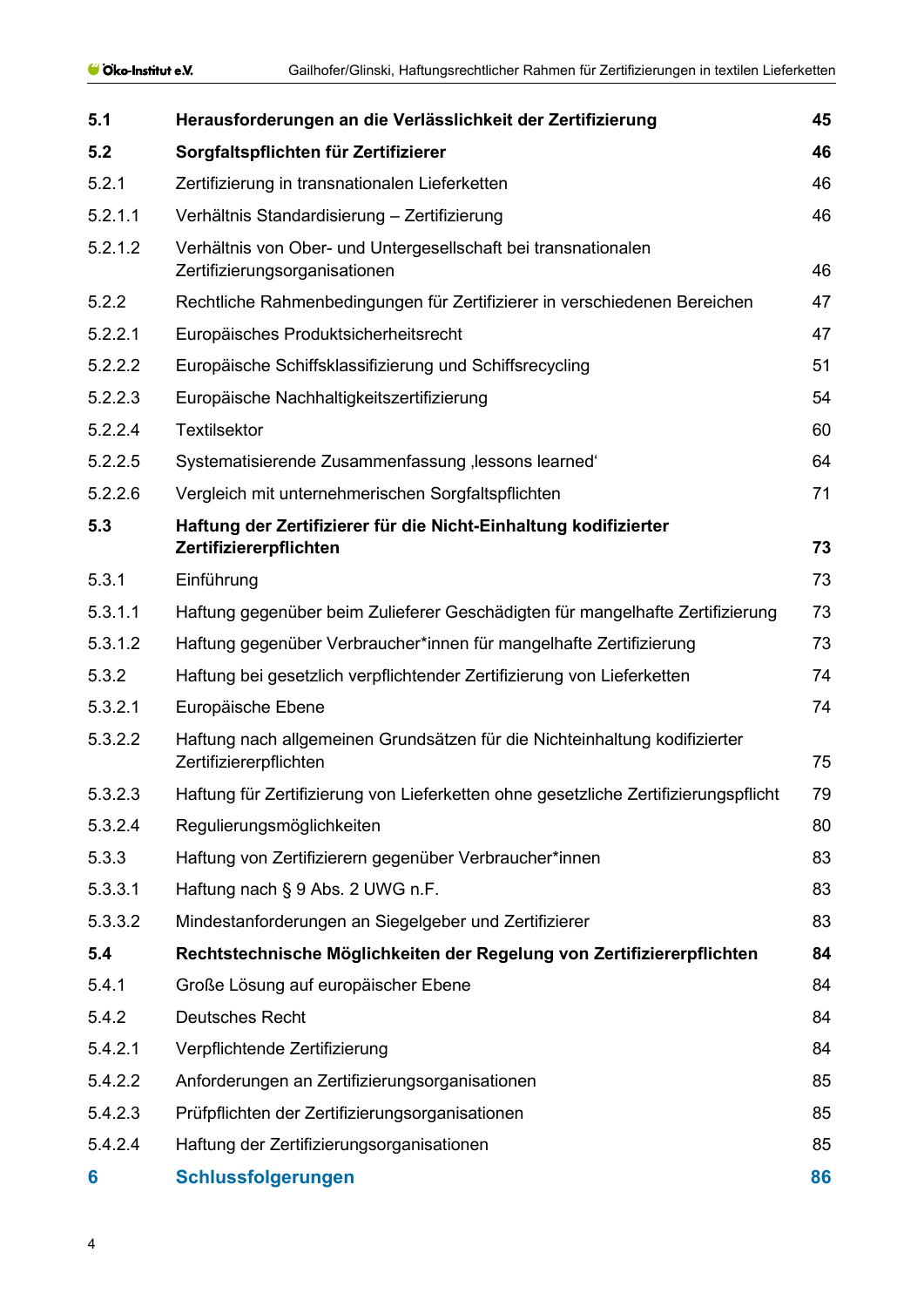#### <span id="page-4-0"></span>**1 Summary**

Conformity assessments, labels, seals and certificates have considerable economic significance and are a key issue with regard to consumer rights, not least in the garment sector. The sustainable production of textiles is an important criterion for many consumers' daily decisions, and certificates are often the only source of information. This relevance for consumers, which could, in theory, lead to a "pull" towards more sustainable production, explains the increasing political interest in the topic.

Private certificates are also highly relevant from a regulatory point of view: Certification organisations have become essential actors in monitoring compliance with social and environmental standards in transnational supply chains. Where there are no applicable rules and/or possibilities of regulatory intervention in transnational supply chains, private standardisation and certification systems can help to close such gaps in regulation and enforcement. Where certificates are based on ambitious and possibly highly specialised standards, they can become a valuable yardstick for court rulings and provide guidance in the development of binding rules and regulations.

However, certificates do not yet do justice to their theoretical governance potential. A number of serious industrial accidents, especially in the garment sector, raise doubts about the trustworthiness of certification organisations. Such cases point to structural problems that prevent certification organisations from exercising appropriate due diligence when it comes to auditing and granting certificates. Deficiencies in (private) standards that underpin voluntary certification are also frequently the subject of criticism.

This report analyses the legal causes of these shortcomings. It discusses regulatory means that would ensure adequate standards and diligent certification in order to increase their potential for regulating transnational supply chains. It clarifies what legal role certificates can play de lege lata in the fulfilment of corporate due diligence obligations for textile supply chains. In a second step, the report outlines the legal responsibility of certifiers for violations of third party-rights that are (partly) caused by false certificates. Thirdly, building on these preliminary questions, the report explores legal pathways to establish legal responsibility of certifiers and to eliminate regulatory shortcomings.

Section 4 of the report shows that private standards and/or certificates can already play a significant role in the implementation and enforcement of human rights and environment-related due diligence obligations of companies. This may happen especially, when authorities, in a particular case, require verifying relevant facts or controlling compliance with technical or organizational standards in order to enforce legally binding due diligence obligations. Where companies face potential liability for the infringements of rights in the supply chain, private standards and certificates can be used to establish the assumption of a duty of care in individual cases and/or can be of importance in proving breaches of duty in court. To fulfil this role, however, certificates must be reliable and conform to those standards that are recognised in relevant circles as necessary and feasible to avoid damage.

As there is often a lack of both established administrative practice as well as judicial standards, the relevance of certificates in substantiating compliance with corporate due diligence obligations remains to a large extent a question of the individual case. Authorities and courts will, in many cases, find reasons to doubt that certificates are reliable. This is not only due to economic and structural problems in practice, which tend to create incentives for negligent certification and weak standards rather than supporting due diligence, but also has regulatory reasons. The legal responsibility of certifiers is asymmetrical: explicit contractual rights of the contracting companies contrast rather unspecified liability risks of the certifiers for the infringement of third party-rights. These latter liability risks tend to be further mitigated by problems of enforcement and shortcomings in access to justice.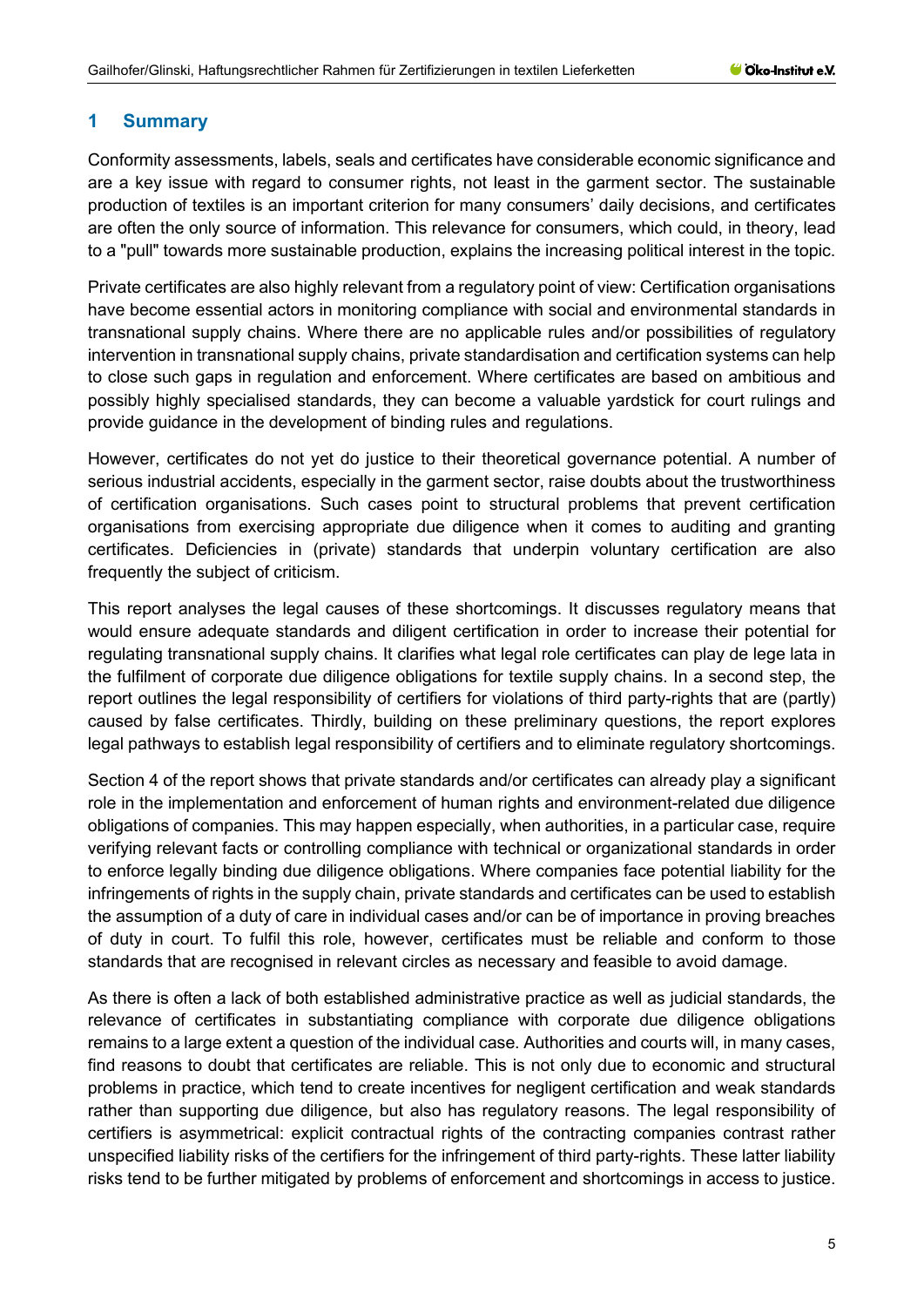Against this background, the second part of the report (section 5 et. seq.) discusses possible courses of action to ensure the legal responsibility of certifiers. This would also improve the reliability of certificates. A "certification-friendly" design of corporate due diligence obligations would be helpful in both scenarios considered, i.e. with respect to ensuring the quality of certificates *without* specific legal requirements and as a basis for establishing a regulatory framework for certifiers. Such a "certification-friendly" design could be achieved by either setting more concrete due diligence requirements in a supply chain law, including by means of sector- and/or commodity-specific legal rules, or at the level of legally validated private standardisation systems. For example, concrete activity-related rules, binding prohibitions or reduction pathways for specific substances could be included in legislation, compliance with which would then only have to be verified by the certifiers. Procedural due diligence obligations may be broken down into their certifiable components.

In addition, the creation of a legal framework for the certification of supply chains should be considered. Building on accreditation obligations, such a legal framework should require that certification organisations maintain a subsidiary based in the EU or Germany and grant the relevant authorities (extensive) supervisory powers. In addition to requirements regarding certifiers' internal organisation, procedural and methodological requirements for certification should be laid down. These should include both checks of the due diligence systems of the companies in Germany and on-site inspections abroad.

The report also suggests that appropriate requirements for certifiers cannot and should not be simply subsumed under the general corporate due diligence requirements set out in a supply chain law. In contrast to corporate due diligence obligations, which aim to ensure compliance with human rights and certain environmental requirements by third parties, and which are predominantly understood as best effort obligations with regard to the achievement of these goals, certifier-specific due diligence obligations are intended to ensure independence and impartiality as well as quality of the certification. These are specific, indispensable requirements for certification, the success of which must be guaranteed, even in the more distant links of the supply chain. Unlike in corporate supply chains, as explained in a detailed discussion of existing legislation, outsourcing of certification duties should not be the rule but the exception. Legislation should therefore clarify that the legal responsibility of the accredited and commissioned certification body cannot be delegated. Given these and other specific features of certification-specific due diligence obligations, the report recommends a stand-alone regulation or a separate chapter of a supply chain law on the matter.

In order to address the structural problem of proximity of certifiers to the companies they certify and the highly asymmetrical liability risks of the certifiers, the rights of potentially injured parties should also be strengthened, for example by creating or improving participatory rights, complaint mechanisms and improving access to justice. Further possibilities for action concern more farreaching interventions in the certifier market, for example through the obligation to rotate certifiers or the creation of a certification fund (such as the Bangladesh Accord).

Effective and enforceable liability rules of certifiers for (co-)caused rights violations are indispensable not only from the perspective of the affected parties but also from a regulatory point of view. Liability can already result from general rules and principles, namely of tort law. Nevertheless, an explicit statutory liability provision would be preferable. Such a provision could also clarify important issues that are relevant in practice, for example, regarding the relaxation of the burden of proof and the joint and several liability of the certified enterprise and certifier.

Legislation regarding the enforcement of corporate and certifier-specific due diligence obligations by consumers and consumer organisations will play an important role in the future. In addition, the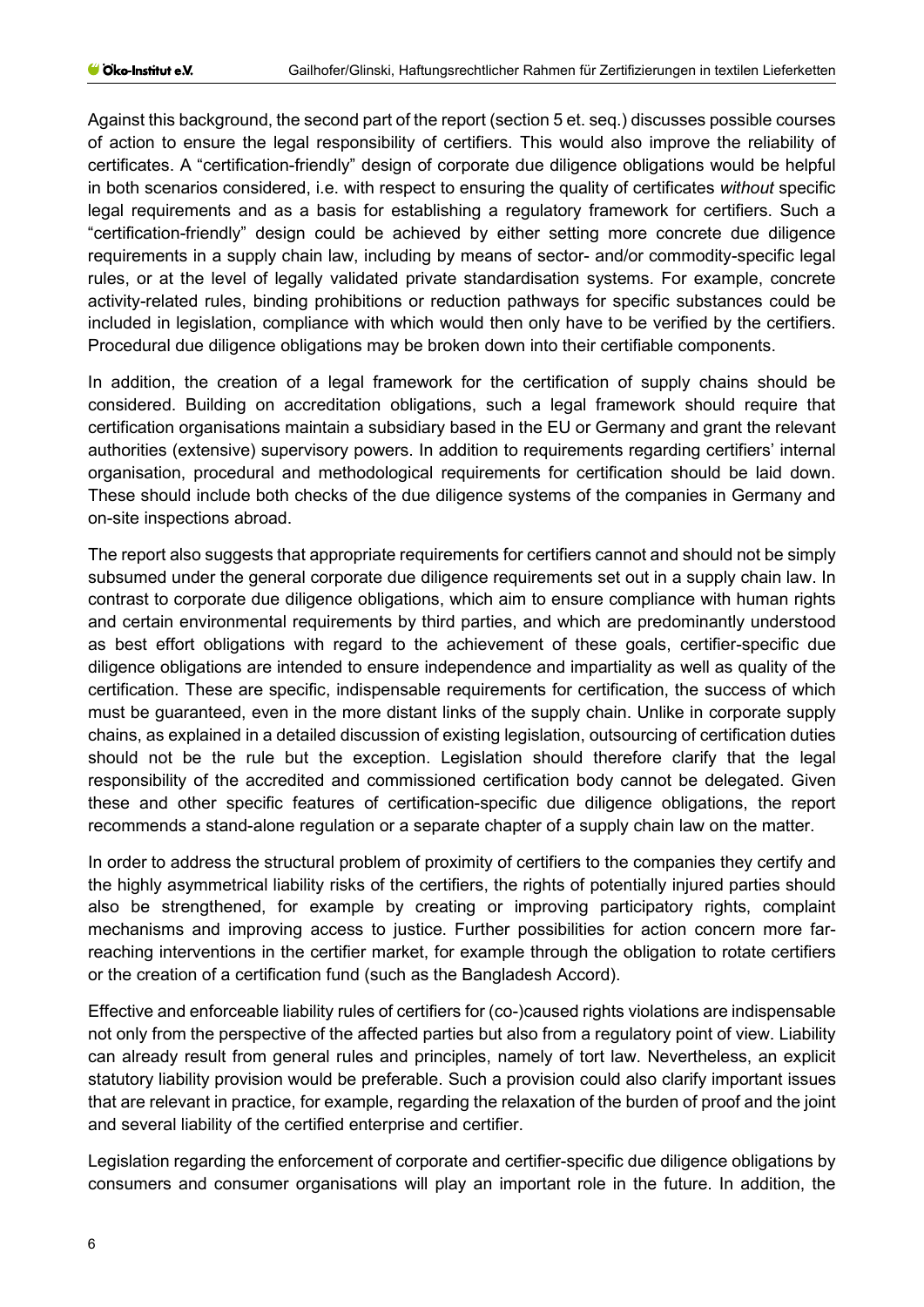report recommends defining minimum standards for labels and certificates. Non-compliance could also be sanctioned by means of consumer law.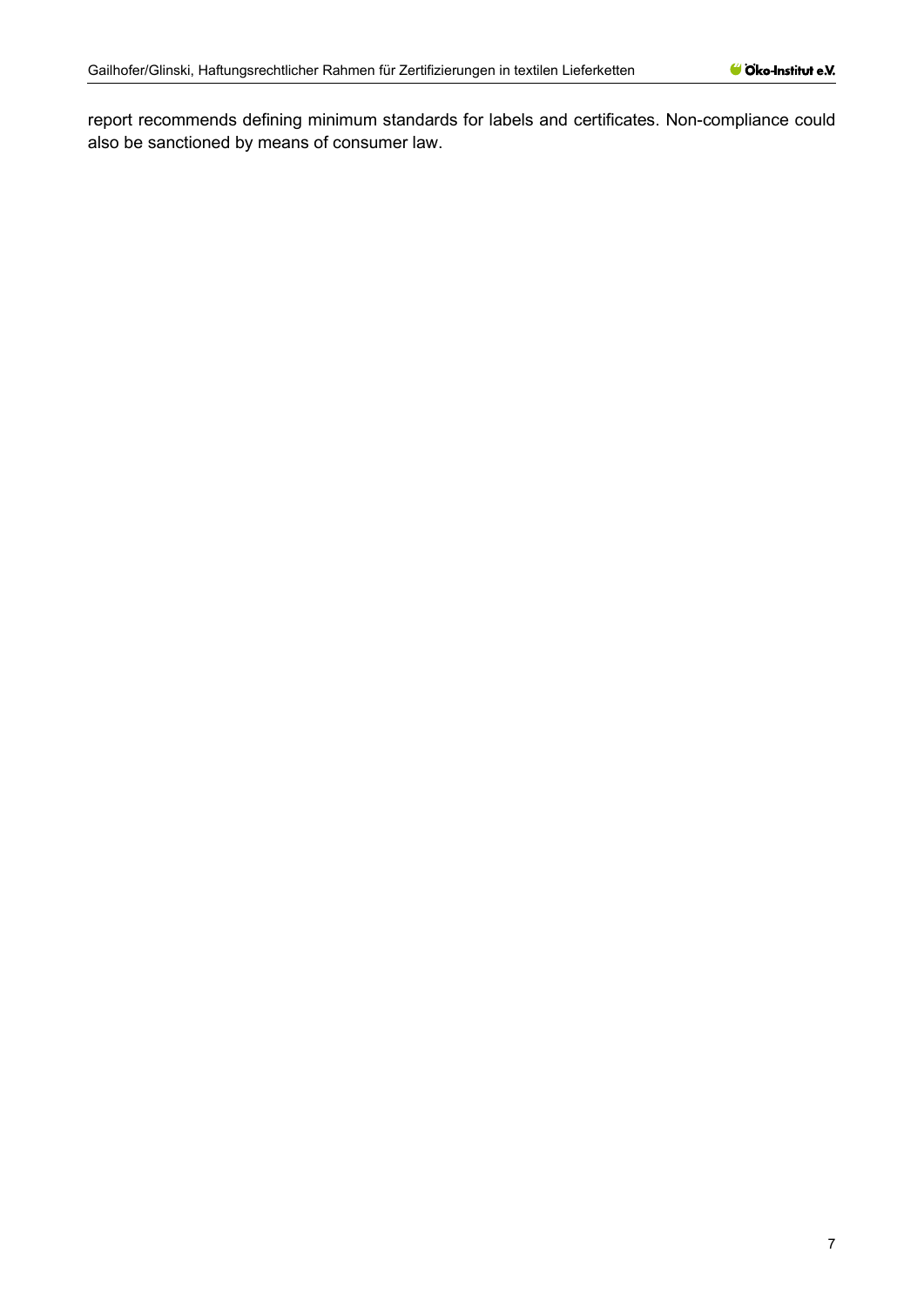#### <span id="page-7-0"></span>**2 Einleitung**

Das im Juni 2021 beschlossene Lieferkettensorgfaltspflichtengesetz (LkSG) regelt in Deutschland erstmalig rechtsverbindliche unternehmerische Sorgfaltspflichten zur Vermeidung, Beendigung oder Wiedergutmachung von Umweltschäden und Menschenrechtsverletzungen in globalen Lieferketten. Damit soll anerkannt werden, dass Deutschland aufgrund seiner hohen globalen wirtschaftlichen Verflechtung eine besondere Verantwortung für einen nachhaltigen und fairen Welthandel trägt und dass deutsche Unternehmen sich aufgrund ihrer starken Einbindung in globale Wertschöpfungsketten Menschenrechtsverletzungen und gravierenden Umweltproblemen gegenübersehen.[1](#page-7-1) Gerade im Textilsektor haben deutsche Unternehmen den Rohstoffanbau und die Produktion in Niedriglohnländer ausgelagert, in denen etwa fundamentale Arbeitsschutzverletzungen an der Tagesordnung sind. Auch und gerade hier werden auf verschiedenen Stufen der Wertschöpfungskette Umweltschäden mit erheblichen Auswirkungen für Arbeiter\*innen und Einheimische verursacht, zum Beispiel Wasserverschmutzungen durch die Verwendung von Pestiziden beim Baumwollanbau. [2](#page-7-2) Zwar sind insbesondere die umweltbezogenen Sorgfaltspflichten im LkSG lückenhaft, zur wirksamen Um- und Durchsetzung des Gesetzes bleiben Fragen offen. Gleichwohl ist das LkSG als ein bedeutender Schritt in der seit Jahren sich intensivierenden Dynamik um die Regelung, und die effektive Um- und Durchsetzung einer *Corporate Social Responsibility* und verbindlicher menschenrechtlicher und umweltbezogener Sorgfaltspflichten zu betrachten.

Der bisherige Mangel an verbindlichen und rechtssicheren Regelungen für die Lieferkette ist ein wesentlicher Grund dafür, dass private Audits und Zertifizierungen das bislang maßgebliche Instrument zur Überprüfung und Kontrolle der Einhaltung von Sozial- und Umweltstandards sind. Konformitätsbewertungen, Label, Siegel oder Zertifikate (i.F. Zertifikate) besitzen eine erhebliche wirtschaftliche und verbraucherrechtspolitische Bedeutung. Dies gilt nicht zuletzt im Textilsektor. Die nachhaltige Produktion von Textilien ist für eine stetig sich erhöhende Zahl von Verbraucher\*innen ein wichtiges Kriterium für ihre Kaufentscheidungen, einschlägige Zertifikate sind dabei häufig die einzige Informationsgrundlage. Schon in Anbetracht dieser Relevanz für Verbraucher\*innen, die in der Summe auch zu einem "pull" hin zu nachhaltigerer Produktion führen könnte, erklärt sich auch ein zunehmendes politisches Interesse an der Thematik: Die Debatte um die Vertrauenswürdigkeit von Zertifikaten, um einen "Siegelwildwuchs" oder "Siegeldschungel"<sup>[3](#page-7-3)</sup> und um entsprechende Lösungsansätze ist seit längerem in vollem Gange.

Aus regulatorischer Sicht besitzen private Zertifikate auch aus anderen Gründen eine hohe Relevanz: Zertifizierungsorganisationen sind zu wesentlichen **Akteuren bei der Überwachung der Einhaltung von Sozial- und Umweltstandards** in transnationalen Lieferketten geworden. [4](#page-7-4) Wo es an anwendbaren Regeln und/oder am Zugriff von Behörden fehlt, also "governance gaps" in transnationalen Lieferketten bestehen, können private Standardisierungs- und Zertifizierungssysteme unter Umständen helfen, Regelungs- und Durchsetzungslücken zu schließen. Zumindest, soweit Zertifikate sich auf anspruchsvolle und vielleicht hochspezialisierte Standards stützen, können sie zum wertvollen Maßstab von Gerichtsentscheidungen werden und

<span id="page-7-1"></span><sup>1</sup> Vgl. BT-Drucksache 19/30505 vom 9.06.2021, S. 19f.

<span id="page-7-2"></span><sup>2</sup> Report of the Changing Markets Foundation: The false promise of Certification, Mai 2018, S. 63f. <sup>3</sup> <https://www.umweltbundesamt.de/themen/durchblick-im-siegeldschungel>

<span id="page-7-4"></span><span id="page-7-3"></span><sup>4</sup> Glinski/Rott, The role and liability of certification organisations in transnational value chains, Deakin L. Rev. 23, 2018.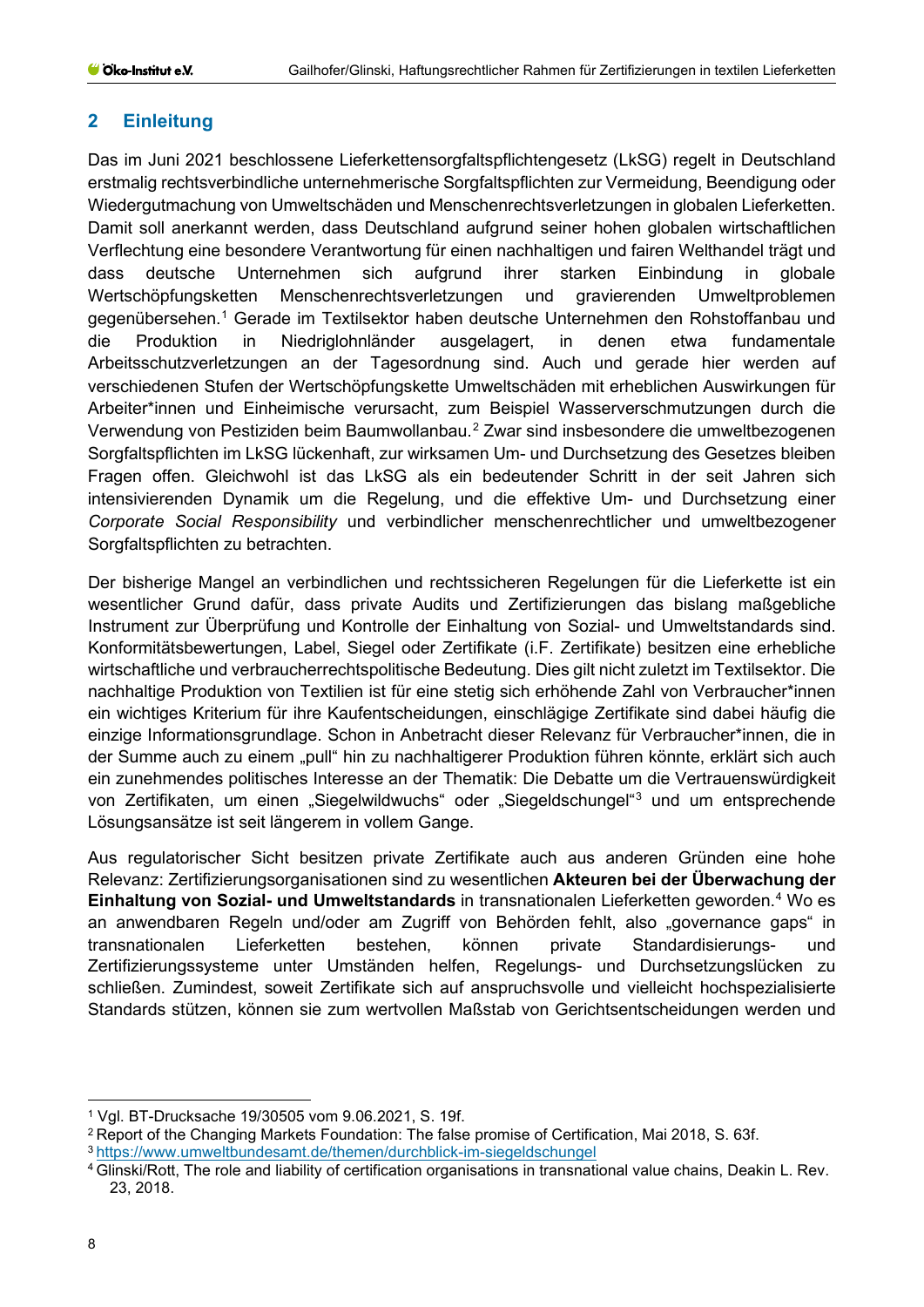bei der Entwicklung verbindlicher Regelwerke Orientierung bieten. [5](#page-8-0) Diese (potenziellen) Funktionen, Regelungs- und/oder Durchsetzungslücken zu füllen und zur Herausbildung von Umwelt- und Sozialstandards beizutragen, sind wesentliche Gründe dafür, dass private Standards und Zertifikate auch in immer mehr Regelwerken eine wesentliche Rolle einnehmen. Dies gilt gerade auch für die Regulierung von Lieferketten: In den Regelungsmechanismen der Europäischen Holzhandelsverordnung und der Europäischen Konfliktmineralienverordnung haben private Standards und Nachweissysteme eine wichtige Funktion. In der Debatte um ein deutsches Lieferkettengesetz wurde diskutiert, inwieweit und in welcher Form externe Audits privater Standards zum Nachweis der Einhaltung rechtsverbindlicher Sorgfaltspflichten herangezogen werden sollten.<sup>[6](#page-8-1)</sup>

Zertifikate könnten also eine produktive Rolle bei der Sicherstellung nachhaltiger textiler Lieferketten spielen, indem sie einerseits bei Umsetzung und Kontrolle der Einhaltung unternehmerischer Pflichten in Lieferketten unterstützen und andererseits das Vertrauen von Verbraucher\*innen in Nachhaltigkeitszertifizierung stärken und damit einen nachhaltigen Konsum fördern. Praktisch steht der Verwirklichung dieser Potenziale aber eine Vielzahl von Problemen im Weg. Insbesondere wirft eine Reihe von schweren Industrieunfällen, wie die der Brand in der pakistanischen Ali Enterprises Fabrik und der Einsturz des Rana Plaza in Bangladesch auch und gerade in der Textilbranche Zweifel an der Vertrauenswürdigkeit von Zertifizierungsorganisationen (i.F. Zertifizierern) auf. Derartige Fälle deuten auf strukturelle Probleme hin, die verhindern, dass Zertifizierungsorganisationen bei der Prüfung und Vergabe von Siegeln die erforderliche Sorgfalt walten lassen. Auch Defizite der (privaten) Standards, die freiwilligen Zertifizierungen zumeist zugrunde liegen, werden vielfach kritisiert: Demnach bilden diese, weil sie einen zu hohen Grad an branchenweiter Inklusion anstreben und ständig mit der Gefahr eines "label shopping" von Unternehmen konfrontiert sind, in ihren Anforderungen häufig lediglich den kleinsten gemeinsamen Nenner ab.<sup>[7](#page-8-2)</sup>

Ihren theoretischen Steuerungspotenzialen werden Zertifikate also noch nicht gerecht. Nicht weniger als in der übergeordneten Diskussion um unternehmerische Sorgfaltspflichten deuten die genannten Unfälle und auch ihre strukturellen Ursachen darauf hin, dass es an Mechanismen fehlt, welche die Einhaltung der angemessenen Sorgfalt – in diesem Fall durch Zertifizierungsunternehmen – in transnationalen Wertschöpfungsketten gewährleisten würden. Nicht weniger als in der übergeordneten Debatte stellt sich damit die Frage, wie angemessene Standards für Zertifizierer und deren sorgfaltsgemäße Um- und Durchsetzung in transnationalen Wertschöpfungszusammenhängen sichergestellt werden können. Folgerichtig kann auch die Frage gestellt werden, ob und wie auch der übergeordnete *Lösungsansatz* einer gesetzlichen Regelung von Sorgfaltsstandards für transnationale Wertschöpfungszusammenhänge dazu geeignet sein könnte, die Regulierungsdefizite im Hinblick auf Zertifikate und Zertifizierer zu beseitigen.

Das vorliegende Gutachten geht der Frage nach, wo die rechtlichen Ursachen für die benannten Defizite liegen. Es untersucht, welche rechtlichen Weichenstellungen sinnvoll sind, um adäquate Standards und sorgfaltsgemäße Zertifizierungen sicherzustellen, damit diese ihre potenziellen regulatorischen und verbraucherrechtspolitischen Funktionen bei der Regulierung transnationaler Lieferketten besser erfüllen können. Diese Überlegungen werden vor dem Hintergrund der

<span id="page-8-0"></span><sup>5</sup> Vgl. etwa Glinski, Bridging the Gap – The Legal Potential of Private Regulation, in: Olaf Dilling/Martin Herberg/Gerd Winter (Hrsg.), Responsible Business: Self-Governance and the Law in Transnational Economic Transactions, Oxford 2007.

<span id="page-8-1"></span><sup>&</sup>lt;sup>6</sup> S. den Entwurf für Eckpunkte eines Bundesgesetzes über die Stärkung der unternehmerischen Sorgfaltspflichten zur Vermeidung von Menschenrechtsverletzungen in globalen Wertschöpfungsketten (Sorgfaltspflichtengesetz), 4. Safe Harbour.

<span id="page-8-2"></span><sup>7</sup> Vgl. Brad et. al. The false promise of certification, 2018, S. 85f.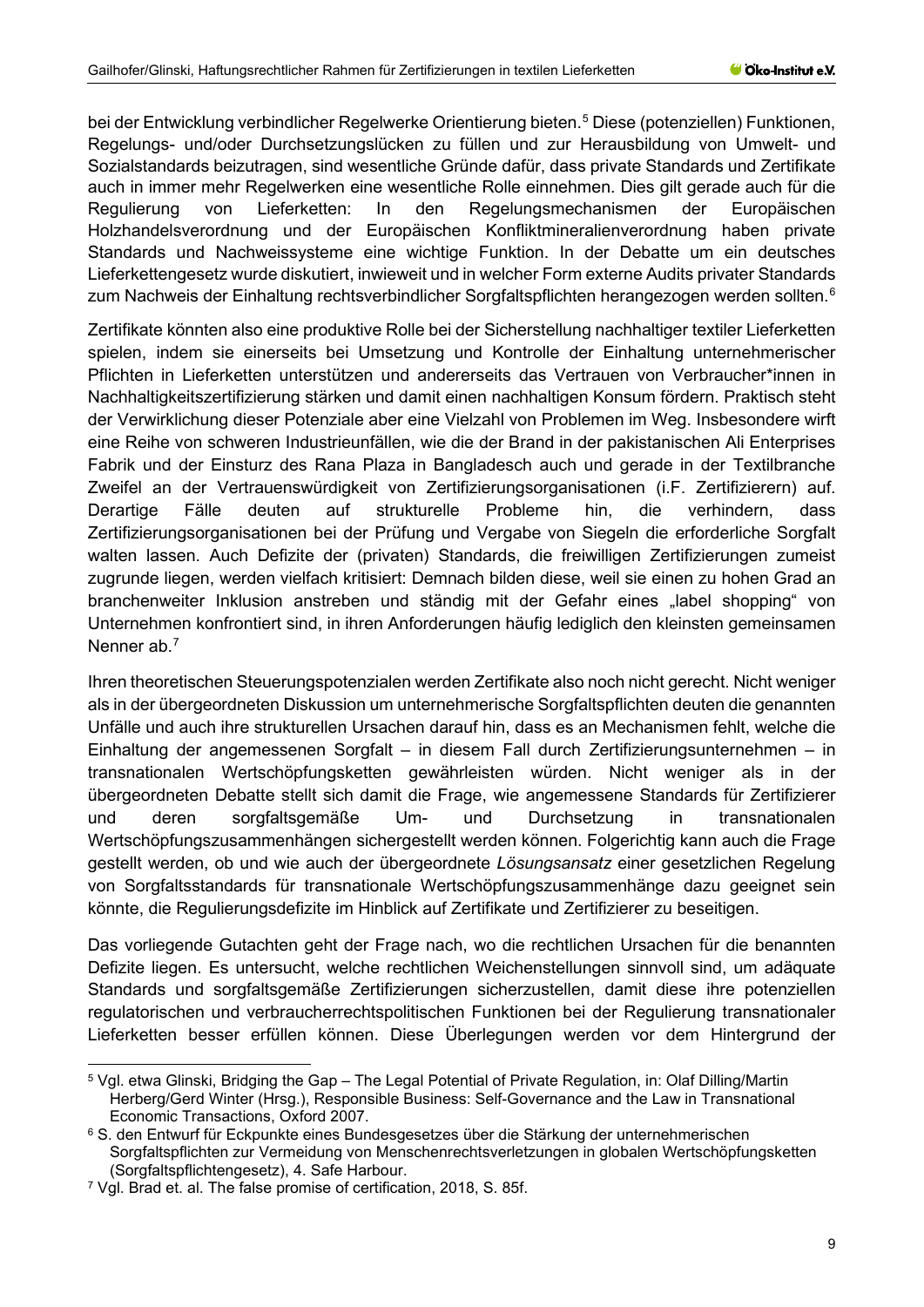spezifischen – weitgehend rechtlich nicht geregelten – Situation von Standards und Zertifizierungen im Textilsektor angestellt. Sie nehmen angesichts der aktuellen rechtlichen Entwicklungen aber gerade auch Möglichkeiten einer sektorübergreifenden Lösung in den Blick und erörtern unter anderem, inwieweit eine übergeordnete Regelung, beispielsweise in einem Lieferkettengesetz, eine Gelegenheit ist, um auch die rechtliche Verantwortung von Zertifizierern zu normieren.

Das Gutachten geht diese Aufgabenstellung in mehreren Teilschritten an:

**Erstens** wird geklärt, welche rechtliche Rolle Zertifikate de lege lata bei der Erfüllung unternehmerischer Sorgfaltspflichten für textile Lieferketten spielen können. Wann und inwieweit können sorgfaltspflichtige Textilunternehmen beispielsweise ihre Haftungsrisiken mindern, indem sie freiwillig Zertifikate nutzen? Unter welchen Bedingungen können Zertifikate genutzt werden, um die Einhaltung ordnungsrechtlicher Vorgaben – insbesondere im neuen LkSG – für die Lieferkette nachzuweisen?

In einem **zweiten Schritt** werden die Rahmenbedingungen der rechtlichen Verantwortung von Zertifizierern beschrieben. Können Zertifizierungsunternehmen unter den Bedingungen freiwilliger Zertifizierungen für Rechtsverletzungen, die durch falsche Zertifikate (mit) verursacht werden, in Anspruch genommen werden?

Aufbauend auf diesen Vorfragen werden **drittens** Lösungsansätze erarbeitet, um die rechtliche Verantwortung von Zertifizierern zu normieren und die benannten Regelungsdefizite zu beseitigen. Hierfür beschreibt das Gutachten zunächst existierende Beispiele für die Schaffung eines Regelungsrahmens für Zertifizierungen in unterschiedlichen (nicht-textilen) Wertschöpfungsketten und arbeitet Vorteile und regulatorische Probleme dieser Regelungsmodelle heraus. In einem zweiten Schritt wird erörtert, inwieweit sich durch die Regelung einer verbindlichen Zertifizierung von Lieferketten – beispielsweise in einem Lieferkettengesetz – haftungsrechtlich Veränderungen für Zertifizierer ergeben würden. Schließlich werden rechtstechnische Handlungsoptionen zur Regelung von Zertifiziererpflichten vorgeschlagen.

#### <span id="page-9-0"></span>**3 Sorgfaltspflichten und ihre Zertifizierung in transnationalen Lieferketten: begriffliche Vorfragen**

Die Beantwortung der Frage, welche rechtliche Rolle Zertifikaten einnehmen können, hängt naturgemäß auch vom Gegenstand der Zertifizierung ab. Es sind also zunächst Inhalt und Umfang menschenrechtlicher und umweltbezogener Sorgfaltspflichten zu umreißen, um dann (unter 3.2.) einschätzen zu können, ob, in welcher Weise und inwieweit private Standards und/oder Zertifizierungen die Einhaltung dieser Pflichten nachweisen können. Unter 4. kann dann weiter erörtert werden, ob und in welcher Form entsprechende private Nachweise wiederum im Rahmen von öffentlich-rechtlichen (4.1.1.) und zivilrechtlichen (4.1.2.) Durchsetzungsmechanismen berücksichtigt werden können.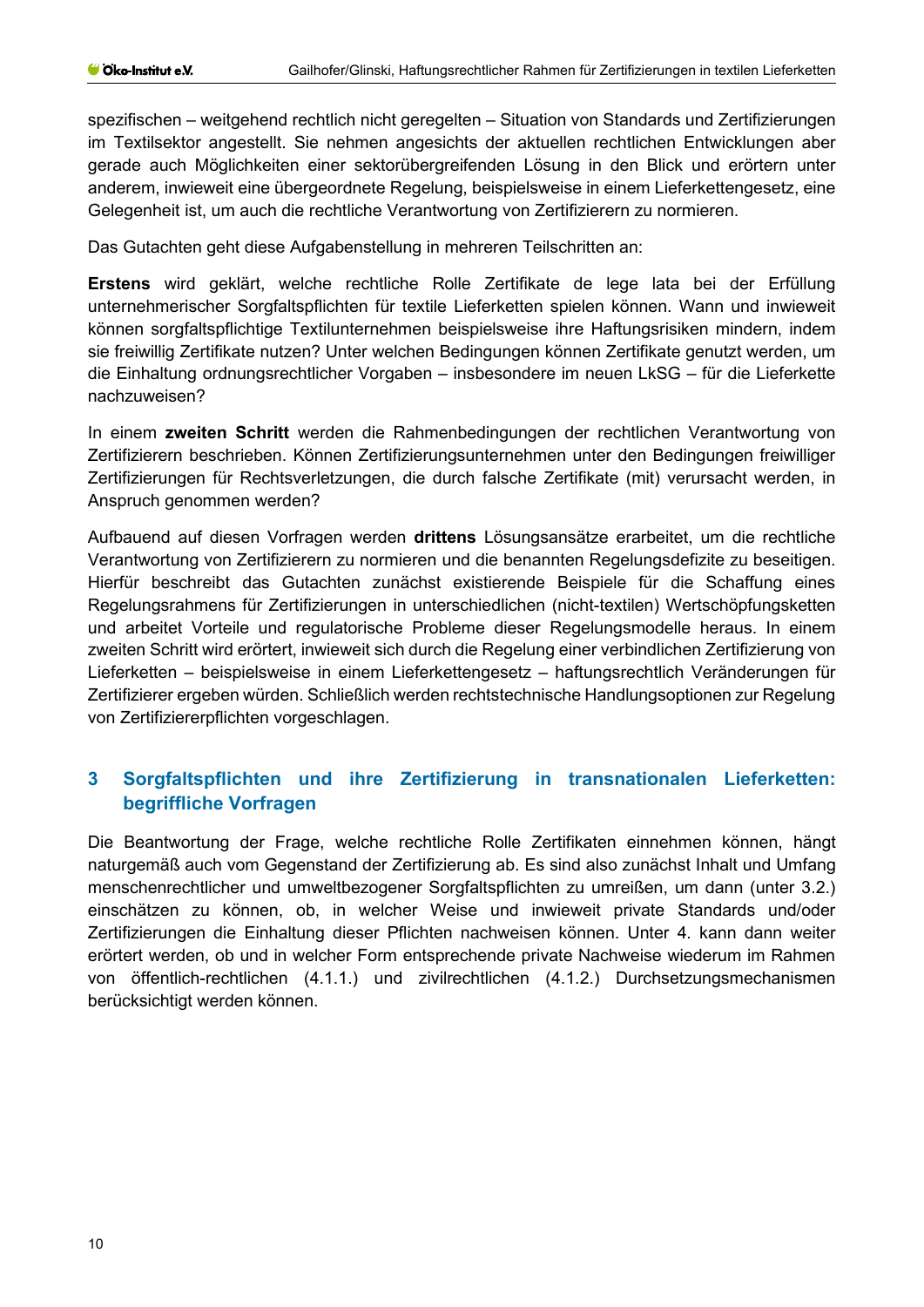#### <span id="page-10-0"></span>**3.1 Menschenrechtliche und umweltbezogene Sorgfaltspflichten für die Lieferkette: Gegenstand einer Zertifizierung**

Das Konzept unternehmerischer Sorgfaltspflichten für die Lieferkette (der "human rights due diligence")[8](#page-10-1) hat, insbesondere seit Verabschiedung der Leitprinzipien der Vereinten Nationen für Wirtschaft und Menschenrechte (UN-Leitprinzipien) im Jahr 2011 immens an Bedeutung gewonnen. Diese sehen vor, dass Unternehmen geeignete Verfahren etablieren, um die negativen Auswirkungen, die in ihrer Lieferkette – insbesondere auch durch Zulieferer oder Tochterunternehmen – verursacht werden, zu ermitteln und entsprechende (Gegen-)Maßnahmen ergreifen, um diese Auswirkungen zu verhüten, zu vermeiden, zu beenden oder auch Maßnahmen zur Wiedergutmachung zu ergreifen, sofern bereits Schäden eingetreten sind.<sup>[9](#page-10-2)</sup>

Eine Reihe von soft-law Standards, wie etwa die OECD-Leitsätze für multinationale Unternehmen<sup>[10](#page-10-3)</sup> die dazu ergangenen OECD Due Diligence Guidance for Responsible Business Conduct<sup>[11](#page-10-4)</sup> und auch diverse sektorspezifische Due Diligence Guidances orientieren sich an den UN-Leitprinzipien.[12](#page-10-5) Insbesondere integrieren aber nicht nur das deutsche LkSG, sondern auch eine Vielzahl sektorübergreifender und sektorspezifischer Gesetze verbindliche menschenrechtliche Sorgfaltspflichten: zu nennen sind etwa das französische Sorgfaltspflichtengesetz, [13](#page-10-6) "sektorspezifische Insellösungen" (z.B. EU-Holzhandels-Verordnung[14](#page-10-7), EU-Konfliktmineralienverordnung<sup>[15](#page-10-8)</sup>, Sect. 1502 des US-amerikanischen Dodd-Frank Act<sup>16</sup>) und "schutzgutbezogene Insellösungen <sup>[17](#page-10-10)</sup> (insbesondere zu Sklaverei<sup>[18](#page-10-11)</sup> und Kinderarbeit<sup>19</sup>), sowie Reporting- und andere Transparenz-Ansätze (beispielsweise der California Transparency in Supply

<span id="page-10-1"></span><sup>8</sup> Human Rights Council: Human rights and transnational corporations and other business enterprises, 15. Juni 2011, A/HRC/17/L.17/Rev.1.

<span id="page-10-2"></span><sup>9</sup> Val. Scherf et.al., Umweltbezogene und menschenrechtliche Sorgfaltspflichten als Ansatz zur Stärkung einer nachhaltigen Unternehmensführung, UBA Texte 102/2019, 24.

<span id="page-10-3"></span><sup>10</sup> OECD Guidelines for Multinational Enterprises, 2nd ed. 2011 [dt. Fassung: OECD-Leitsätze für multinationale Unternehmen - Empfehlungen für verantwortungsvolles unternehmerisches Handeln in einem globalen Kontext].

<span id="page-10-4"></span><sup>11</sup> [http://mneguidelines.oecd.org/OECD-Due-Diligence-Guidance-for-Responsible-Business-Conduct.pdf.](http://mneguidelines.oecd.org/OECD-Due-Diligence-Guidance-for-Responsible-Business-Conduct.pdf)

<span id="page-10-5"></span><sup>12</sup> S. dazu etwa Scherf et.al., Umweltbezogene und menschenrechtliche Sorgfaltspflichten als Ansatz zur Stärkung einer nachhaltigen Unternehmensführung, UBA Texte 102/2019, 26 ff.; z. Ganzen s.a. Krebs, in: Gailhofer/ Krebs/ Proelß/Schmalenbach/Verheyen (Hrsg.), Corporate Liability for Transboundary Environmental Harm. An International and Transnational Perspective, erscheint 2022.

<span id="page-10-6"></span><sup>13</sup> LOI n° 2017-399 du 27 mars 2017 relative au devoir de vigilance des sociétés mères et des entreprises donneuses d'ordre [= Gesetz über die Sorgfaltspflicht der Muttergesellschaften und der auftraggebenden Unternehmen], https://www.legifrance.gouv.fr/loda/id/JORFTEXT000034290626/; vgl. dazu etwa *Krebs,*  Wirtschaft und Menschenrechte: die "Loi Rana Plaza" vor dem französischen Conseil constitutionnel, VerfBlog, 2017/3/29, [DOI: https://dx.doi.org/10.17176/20170329-212246.](https://verfassungsblog.de/wirtschaft-und-menschenrechte-die-loi-rana-plaza-vor-dem-franzoesischen-conseil-constitutionnel/,)

<span id="page-10-7"></span><sup>14</sup> VO (EU) Nr. 995/2010 vom 20. Oktober 2010 über die Verpflichtungen von Marktteilnehmern, die Holz und Holzerzeugnisse in Verkehr bringen, [ABl. L295/23.](https://eur-lex.europa.eu/legal-content/DE/TXT/PDF/?uri=CELEX:32010R0995&from=DE)

<span id="page-10-8"></span><sup>15</sup> VO (EU) 2017/821 vom 17. Mai 2017 zur Festlegung von Pflichten zur Erfüllung der Sorgfaltspflichten in der Lieferkette für Unionseinführer von Zinn, Tantal, Wolfram, deren Erzen und Gold aus Konflikt- und Hochrisikogebieten, [ABl. L 130/1.](http://eur-lex.europa.eu/legal-content/DE/TXT/PDF/?uri=CELEX:32017R0821&from=DE)

<span id="page-10-9"></span><sup>&</sup>lt;sup>16</sup> H.R.4173 - [Dodd-Frank Wall Street Reform and Consumer Protection Act](https://www.congress.gov/bill/111th-congress/house-bill/04173) (Dodd-Frank Act), [https://www.congress.gov/bill/111th-congress/house-bill/04173.](https://www.congress.gov/bill/111th-congress/house-bill/04173)

<span id="page-10-10"></span><sup>17</sup> Vgl. Scherf et.al., Umweltbezogene und menschenrechtliche Sorgfaltspflichten als Ansatz zur Stärkung einer nachhaltigen Unternehmensführung Abschlussbericht, UBA Text 138/2020, 61

<span id="page-10-11"></span><sup>&</sup>lt;sup>18</sup> Prominent im [UK Modern Slavery Act 2015](http://www.legislation.gov.uk/ukpga/2015/30/contents/enacted) und im australischen Modern Slavery Act 2018, s. [https://www.legislation.gov.au/Details/C2018A00153.](https://www.legislation.gov.au/Details/C2018A00153)

<span id="page-10-12"></span><sup>19</sup> S. das am 14. Mai 2019 vom niederländischen Senat verabschiedete "Gesetz über die Sorgfaltspflicht bei Kinderarbeit" ("Wet Zorgplicht Kinderarbeid").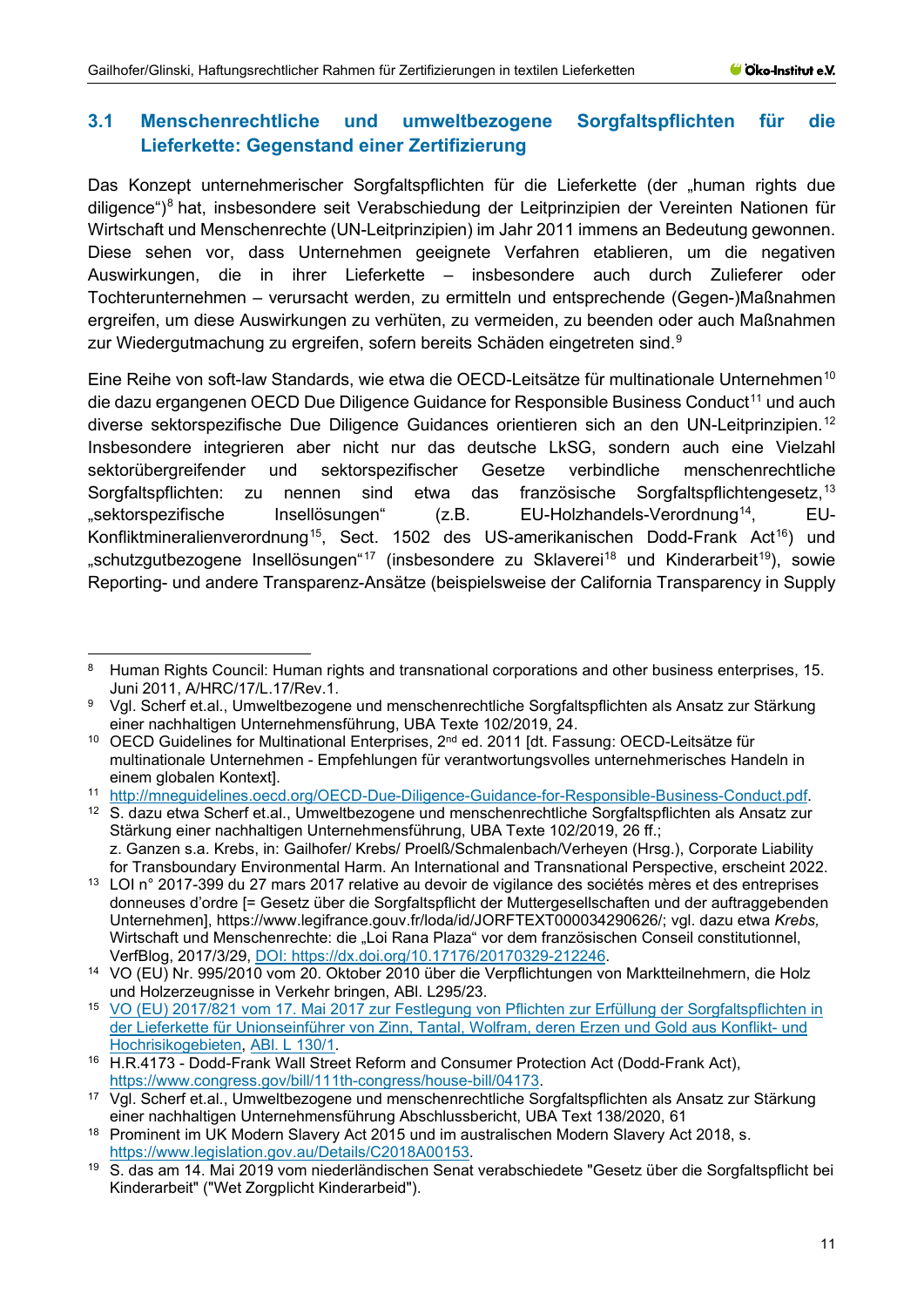<span id="page-11-0"></span>Chains Act<sup>[20](#page-11-1)</sup> und die europäische CSR-Richtlinie<sup>21</sup>). Ein Entwurf der Kommission für eine sektorübergreifende Regelung umwelt- und menschenrechtsbezogener Sorgfaltspflichten auf europäischer Ebene ist in allernächster Zeit zu erwarten. [22](#page-11-3)

Eine umfassende Darstellung der Parallelen und Differenzen zwischen unterschiedlichen Standards und Regelungen unternehmerischer Sorgfaltspflichten ist an dieser Stelle nicht möglich.<sup>[23](#page-11-4)</sup> Es soll aber typisierend auf einige übergreifende Eigenschaften unternehmerischer Sorgfaltspflichten eingegangen werden, bevor in den nächsten Abschnitten erörtert werden kann, welche Rolle Zertifizierungen bei Nachweis und Durchsetzung der Einhaltung dieser Pflichten spielen können. Auf diese basale Differenzierung des Regelungsgehalts unternehmerischer Sorgfaltspflichten kann im weiteren Verlauf des Gutachtens zurückgegriffen werden, wo geklärt werden soll, ob und inwieweit deren Einhaltung durch Zertifizierungen nachgewiesen werden kann.

Vor diesem Hintergrund ist *erstens* festzuhalten, dass bezüglich unternehmerischer Sorgfaltspflichten **ein Bündel unterschiedlicher Typen von Sorgfaltspflichten** unterschieden werden kann:

Diese normieren prominent **Verfahrenspflichten**, und damit vor allem **organisatorische Vorgaben** zur Ermittlung und Bewertung von nachteiligen Auswirkungen, Dokumentations- und Berichterstattungspflichten sowie Pflichten zu Schaffung personeller Zuständigkeiten oder Organisationseinheiten.[24](#page-11-5) Als Verfahrenspflichten haben Sorgfaltspflichten vor allem den Zweck, Risiken und Gefahren zu identifizieren und Unternehmen (oder auch Behörden und die Öffentlichkeit) damit in die Lage zu versetzen, Maßnahmen zur spezifischen Risikovorsorge und Gefahrenabwehr zu bestimmen und so auch Pflichten zur Vermeidung von Rechtsgutverletzungen nachzukommen.[25](#page-11-6)

Verfahrenspflichten stehen damit – als vorgelagerte Pflichten  $-^{26}$  $-^{26}$  $-^{26}$  in einem engen funktionalen Zusammenhang mit **unternehmerischen Präventionspflichten**, Beeinträchtigungen der Rechte anderer in ihrer geschäftlichen Einflusssphäre so gut wie möglich zu vermeiden.<sup>[27](#page-11-8)</sup> Sorgfaltspflichten werden in diesem substanziellen Sinne als Verpflichtungen eines Unternehmens verstanden, die *im Einzelfall erforderlichen und angemessenen Maßnahmen* zu ergreifen und im Rahmen seiner Möglichkeiten zumutbaren Anstrengungen zu unternehmen, um zu verhindern, dass es in seiner

[https://www.europarl.europa.eu/RegData/seance\\_pleniere/textes\\_adoptes/provisoire/2021/03-](https://www.europarl.europa.eu/RegData/seance_pleniere/textes_adoptes/provisoire/2021/03-10/0073/P9_TA-PROV(2021)0073_DE.pdf) [10/0073/P9\\_TA-PROV\(2021\)0073\\_DE.pdf.](https://www.europarl.europa.eu/RegData/seance_pleniere/textes_adoptes/provisoire/2021/03-10/0073/P9_TA-PROV(2021)0073_DE.pdf)

<span id="page-11-1"></span><sup>&</sup>lt;sup>20</sup> [California Transparency in the Supply Chains Act of 2010](https://oag.ca.gov/sites/all/files/agweb/pdfs/cybersafety/sb_657_bill_ch556.pdf) (SB 657).

<span id="page-11-2"></span><sup>21</sup> RL 2014/95/EU vom 22. Oktober 2014 zur Änderung der Richtlinie 2013/34/EU im Hinblick auf die Angabe nichtfinanzieller und die Diversität betreffender Informationen durch bestimmte große Unternehmen und Gruppen (CSR-Richtlinie).

<span id="page-11-3"></span><sup>&</sup>lt;sup>22</sup> S. dazu Krebs, Menschenrechtliche und umweltbezogene Sorgfaltspflicht: Der Wettlauf zwischen europäischer und deutscher Rechtsetzung, ZUR 7-8/2021, 394 ff. Vgl. a. P9\_TA-PROV(2021)0073 Sorgfaltspflicht und Rechenschaftspflicht von Unternehmen Entschließung des Europäischen Parlaments vom 10. März 2021 mit Empfehlungen an die Kommission zur Sorgfaltspflicht und Rechenschaftspflicht von Unternehmen (2020/2129(INL)),

<span id="page-11-4"></span><sup>&</sup>lt;sup>23</sup> Für eine solche Auseinandersetzung s. etwa Scherf et.al., Umweltbezogene und menschenrechtliche Sorgfaltspflichten als Ansatz zur Stärkung einer nachhaltigen Unternehmensführung, UBA Texte 102/2019.

<span id="page-11-5"></span><sup>24</sup> Vgl. Europäisches Parlament, (Fn[.22\)](#page-11-0), Erwägungsgrund (20).

<span id="page-11-6"></span><sup>25</sup> S. z. Ganzen schon Gailhofer, Rechtsfragen im Kontext einer Lieferkettengesetzgebung, UBA Factsheet 12/2020; Gailhofer/Verheyen, Klimaschutzbezogene Sorgfaltspflichten: Perspektiven der gesetzlichen Regelung in einem Lieferkettengesetz, ZUR 7/8, 2021.

<span id="page-11-7"></span><sup>26</sup> Vgl. Wilhelmi, Risikoschutz durch Privatrecht, 2009, 160.

<span id="page-11-8"></span><sup>&</sup>lt;sup>27</sup> Vgl. ILA Study Group on Due Diligence in International Law, Second Report July 2016, 33 f.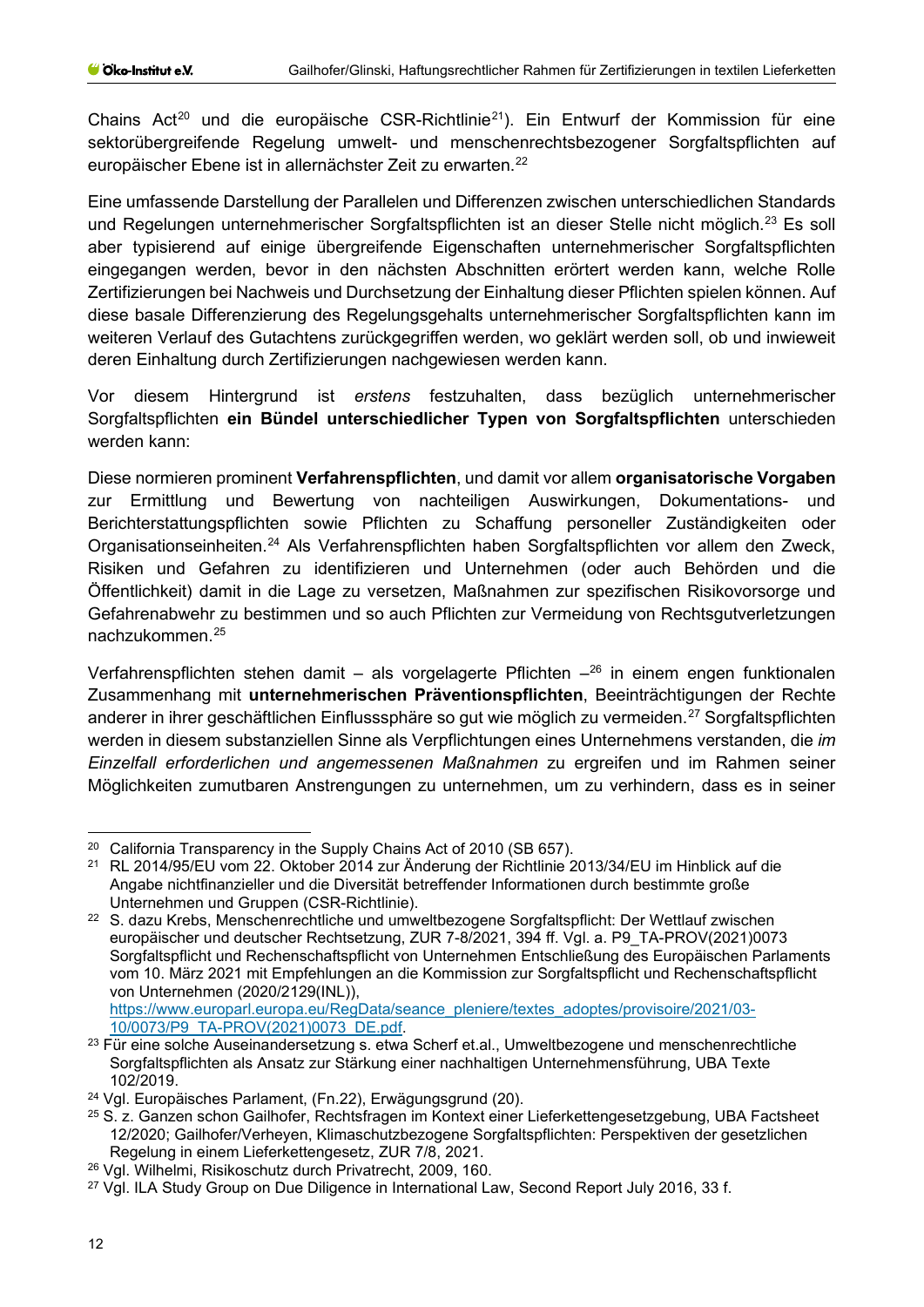Wertschöpfungskette zu nachteiligen Auswirkungen auf die Menschenrechte oder die Umwelt kommt, und um gegen derartige Auswirkungen vorzugehen, wenn sie auftreten.<sup>[28](#page-12-0)</sup> Häufig, aber nicht notwendigerweise werden solche substanziellen Pflichten sich auf die Vermeidung von Rechtsverletzungen in den Produktions- oder Anbauländern im Ausland beziehen.

*Zweitens* wird der **materielle Regelungsgegenstand** unternehmerischer Sorgfaltspflichten durch den Verweis auf externe Normen bestimmt. In einem Lieferkettengesetz beziehen sich Sorgfaltspflichten auf den Schutz der Menschenrechte bzw. der Umwelt. Der Bezugspunkt, an dem sich die zu vermeidenden Risiken, oder die nach Möglichkeit abzuwendende Rechtsverletzung bestimmen,[29](#page-12-1) liegt also in menschenrechtlichen Gewährleistungen, oder umweltrechtlichen Ge- oder Verboten im nationalen oder internationalen Recht.<sup>[30](#page-12-2)</sup> Substanzielle Pflichten zur Risikovorsorge und Abhilfe sind damit regelmäßig *akzessorisch*: ihr Inhalt und ihr Umfang erschließen sich erst in Abhängigkeit von unmittelbar geltenden Pflichten, nämlich der Einhaltung menschenrechtlicher oder umweltbezogener Ge- oder Verbote.[31](#page-12-3)

Bei der *Konkretisierung von Sorgfaltspflichten* bestehen *drittens* regelmäßig erhebliche **Entscheidungsspielräume** der Unternehmen. Denn unternehmerische Sorgfaltspflichten werden überwiegend nicht als Erfolgs-, sondern als *Bemühenspflichten* begriffen: Demnach müssen Unternehmen nicht garantieren, dass in ihren Lieferketten keine Sorgfaltspflichten verletzt werden. Eine Sorgfaltspflichtverletzung liegt vielmehr erst vor, wenn die im Einzelfall *angemessenen Maßnahmen* nicht getroffen wurden, um die Rechtsverletzung zu verhindern.<sup>[32](#page-12-4)</sup> Die Frage, welche Maßnahmen im Einzelfall *angemessen* sind, bestimmt sich nach Art und Umfang der Geschäftstätigkeit, nach Schwere und Wahrscheinlichkeit der betreffenden Pflichtverletzung, sowie insbesondere nach den Einflussmöglichkeiten der Unternehmen auf Zulieferer oder Tochterunternehmen in der Lieferkette, vgl. § 3 Abs. 2 LkSG.

Häufig wird angenommen, dass unternehmerische Sorgfaltspflichten *generell* als Bemühenspflichten in diesem Sinne verstanden werden sollten. Diese pauschale Aussage erscheint bei genauerer Betrachtung aber wenig plausibel.

So wird schon hinsichtlich der UN-Prinzipien für Wirtschaft und Menschenrechte eine Erfolgspflicht zur Abwendung von Rechtsverletzungen angenommen, die unmittelbar durch die Unternehmen selbst verursacht werden: Diese sollen dann ohne eine Möglichkeit, den Nachweis pflichtgemäßen Verhaltens zu erbringen, die Verantwortung für eingetretene Rechtsverletzungen tragen.<sup>[33](#page-12-5)</sup> Auch das

<span id="page-12-1"></span><sup>29</sup> Zumindest, sofern Sorgfaltspflichten nicht regelungstechnisch als eine rein schutzgutbezogene Generalklausel ausgestaltet werden, die sich etwa darauf beschränken, Risiken/Schäden an allgemein bezeichneten Umweltgütern zu vermeiden, s. Krebs, in: Gailhofer/ Krebs/ Proelß/Schmalenbach/Verheyen (Hrsg.), Corporate Liability for Transboundary Environmental Harm. An International and Transnational Perspective, erscheint 2022.

<span id="page-12-0"></span><sup>28</sup> Vgl. Erwägungsgrund (20) der Empfehlungen des EU-Parlaments (s.o., Fn[.22\)](#page-11-0).

<span id="page-12-2"></span><sup>30 § 2</sup> Abs. 3 LkSG bezieht sich etwa auf konkrete umweltvölkerrechtliche Primärpflichten. Als Bezugspunkte der Sorgfaltspflicht werden aber auch, deutsches oder europäisches Umweltrecht oder nationale Regelungen der Drittstaaten, in denen Zulieferer oder Tochterunternehmen operieren, in Erwägung gezogen, Verheyen, Ein deutsches Lieferkettengesetz: Echte Chance für den Umweltschutz, Stellungnahme, August 2020; Gailhofer/Verheyen, Klimaschutzbezogene Sorgfaltspflichten: Perspektiven der gesetzlichen Regelung in einem Lieferkettengesetz, ZUR 7/8, 2021.

<span id="page-12-3"></span><sup>31</sup> Vgl. dazu Wilhelmi, Risikoschutz durch Privatrecht, 161, 281 f.; vgl. a. Spindler, Unternehmensorganisationspflichten – zivilrechtliche und öffentlich-rechtliche Regelungskonzepte, 2011, 54, 1056.

<span id="page-12-4"></span><sup>32</sup> S. Gesetzesbegründung zum LkSG, BT Drs. 19/28649, 41.

<span id="page-12-5"></span><sup>33</sup> S. Bonnitcha/McCorquodale, The Concept of 'Due Diligence' in the UN Guiding Principles on Business and Human Rights, EJIL 28 (2017), 912 ff; die Prinzipien differenzieren bezüglich des anzulegenden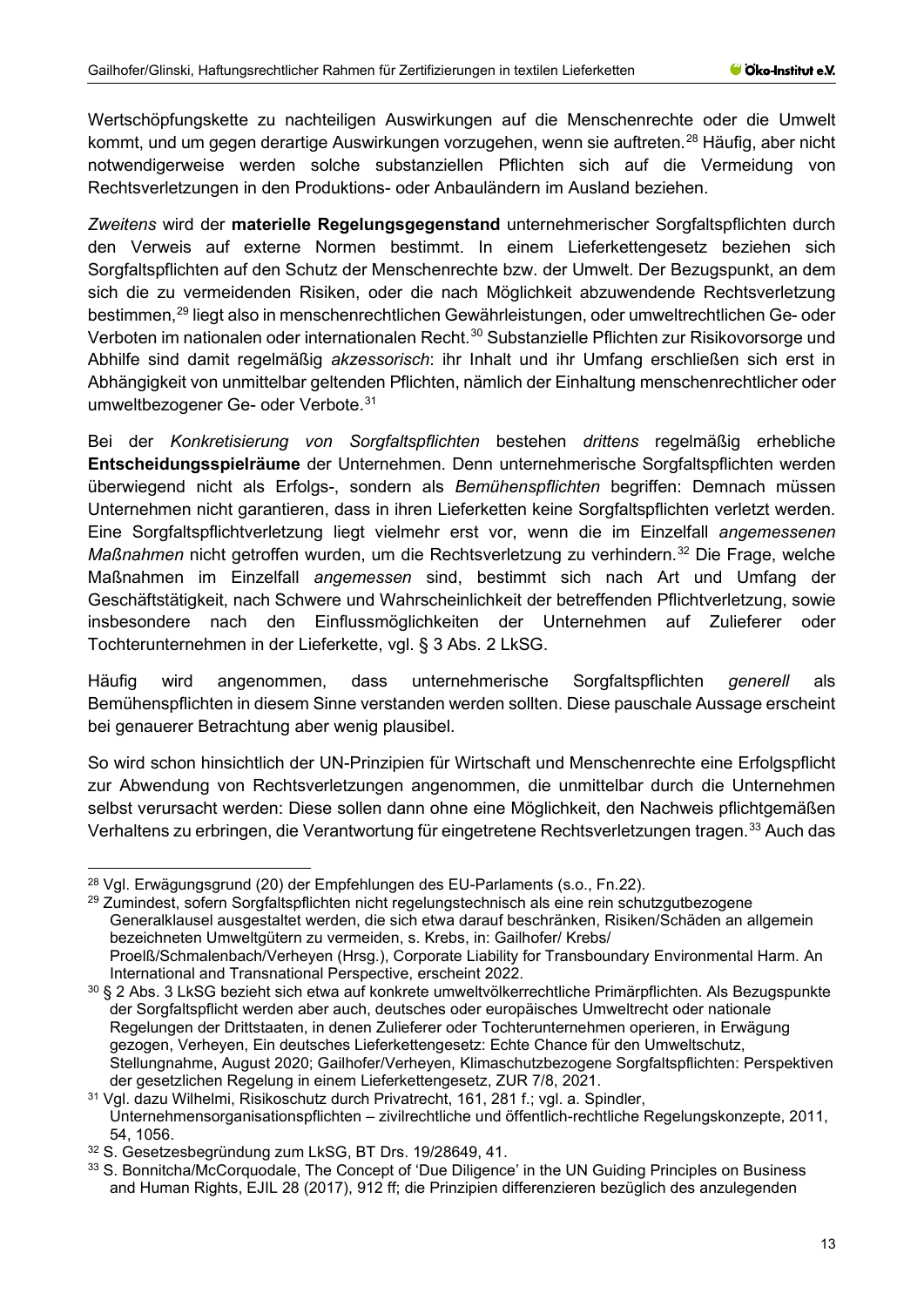LkSG differenziert in § 7 bezüglich der von den Unternehmen zu treffenden Abhilfemaßnahmen zwischen im eigenen Geschäftsbereich im Inland begangenen Pflichtverletzungen, und solchen, die im Ausland, *im eigenen Geschäftsbereich* oder durch *kontrollierte Unternehmen*, oder aber durch sonstige unmittelbare Zulieferer begangen werden. Im eigenen Geschäftsbereich im Inland *muss* die Abhilfemaßnahme zu einer Beendigung der Verletzung führen, im eigenen Geschäftsbereich im Ausland oder bei kontrollierten Unternehmen immerhin noch "in der Regel", §§ 7 Abs.1 S.4, 2 Abs..6 S. 3 LkSG. Diese Pflicht steht zwar fraglos im Einklang mit dem Angemessenheitskriterium.<sup>[34](#page-13-0)</sup> Denn im eigenen Geschäftsbereich steht das Unternehmen in einem so engen Zusammenhang mit dem Risiko, dass von ihm erwartet werden kann, die unmittelbar bevorstehende oder bereits eingetretene Verletzung unverzüglich zu beenden.[35](#page-13-1) Da diese Bewertung aber vom Gesetzgeber vorweggenommen wurde, eine eigene Beurteilung der Angemessenheit durch das Unternehmen gerade nicht mehr erforderlich ist, ist es schwerlich sinnvoll, noch von einer Bemühenspflicht zu sprechen.<sup>36</sup> Auch im Hinblick auf bestimmte eigene Verfahrenspflichten der Unternehmen dürfte es wenig überzeugend sein, Bemühenspflichten anzunehmen. Diese regeln, wie bei Pflichten zur Einrichtung von Organisationseinheiten, zur periodischen Dokumentation und/oder Berichterstattung, oder bestimmten Aufbewahrungspflichten für erforderliche Dokumentationen sehr konkret, was zu tun ist und dürften auch ohne Prüfung der Angemessenheit des entsprechenden Verhaltens die Feststellung eines Pflichtverstoßes zulassen.

Demnach sollte bei den ggf. zu zertifizierenden Sorgfaltspflichten differenziert werden zwischen Verfahrenspflichten und substanziellen Pflichten zur Vermeidung von Rechtsverletzungen, die wiederum *jeweils* Bemühens- oder Erfolgspflichten sein können. Diese Unterscheidung ist nicht nur theoretischer Natur. [37](#page-13-3) So hat das Nebeneinander unterschiedlicher Pflichten verschiedentlich Anlass dazu gegeben, auf Abgrenzungsschwierigkeiten bei der Um- und Durchsetzung unternehmerischer Sorgfaltspflichten hinzuweisen. Man kann etwa die Frage stellen, ob und inwieweit sich Unternehmen etwa durch den Nachweis, ihren gesetzlich geregelten Verfahrenspflichten nachgekommen zu sein, gegen den Vorwurf verteidigen können, ungenügende Maßnahmen auch

Sorgfaltsmaßstabs zwischen unmittelbar durch Dritte verursachten nachteiligen Auswirkungen auf die Menschenrechte und der Verantwortung für Auswirkungen, die mit ihren Produkten oder Geschäftstätigkeiten unmittelbar verbunden sind, vgl. etwa Prinzip 13.

<span id="page-13-0"></span><sup>34</sup> Schon aus dem Angemessenheitskriterium selbst folgt, dass sich Entscheidungsspielräume im Hinblick auf Risiken in Lieferketten de facto auf null reduzieren können. Dies kann etwa der Fall sein, wenn das sorgfaltspflichtige Unternehmen bei rechtlich oder faktisch kontrollierten ausländischen Unternehmen umfassende eigene Weisungsbefugnisse oder vergleichbar effektive Einflussmöglichkeiten hat, die erforderlichen Maßnahmen erkennbar und im Verhältnis zum Risiko wirtschaftlich zumutbar sind und Gefahrenlage und Bedeutung der bedrohten Schutzgüter konkrete Maßnahmen gebieten, vgl. Gailhofer/Verheyen, Klimaschutzbezogene Sorgfaltspflichten: Perspektiven der gesetzlichen Regelung in einem Lieferkettengesetz, ZUR 7/8 (2021).

<span id="page-13-1"></span><sup>35</sup> S. Deutscher Bundestag, Gesetzesbegründung zum LkSG, Drucksache 12/28649, 48.

<span id="page-13-2"></span><sup>36</sup> Auch in der vielbeachteten niederländischen Entscheidung in der Sache Milieudefensie v. Shell stand das Gericht vor der Herausforderung, Verkehrssicherungspflichten als Erfolgs- oder Bemühenspflichten zu definieren. Es entschied, dass die Reduktionsverpflichtung bis 2030 eine Erfolgspflicht für das eigene Unternehmen und alle, auch ausländischen, Tochterunternehmen darstellt. Demgegenüber wurde eine Bemühenspflicht für Scope 3-Emissionen angenommen, im Kontext einer Lieferkettenregelung also für die Zulieferer und Emissionen aus dem Endprodukt. S. Rechtbank Den Haag, 26.5.2021, C/09/571932 / HA ZA 19-379, ECLl:NL:RBDHA:2021:5337. Das Urteil ist in englischer Übersetzung online zugänglich unter: https:/ /uitspraken.rechtspraak.nl/inziendocument?id=ECLl:NL:RBDHA:2021:5339.

<span id="page-13-3"></span><sup>37</sup> Relevant ist die Unterscheidung auch im Hinblick auf die bezüglich der gesetzlichen Regelung viel diskutierte Frage der Vorgaben des Bestimmtheitsgebots, s. dazu Gailhofer, Rechtsfragen im Kontext einer Lieferkettenregulierung, UBA Factsheet 2020.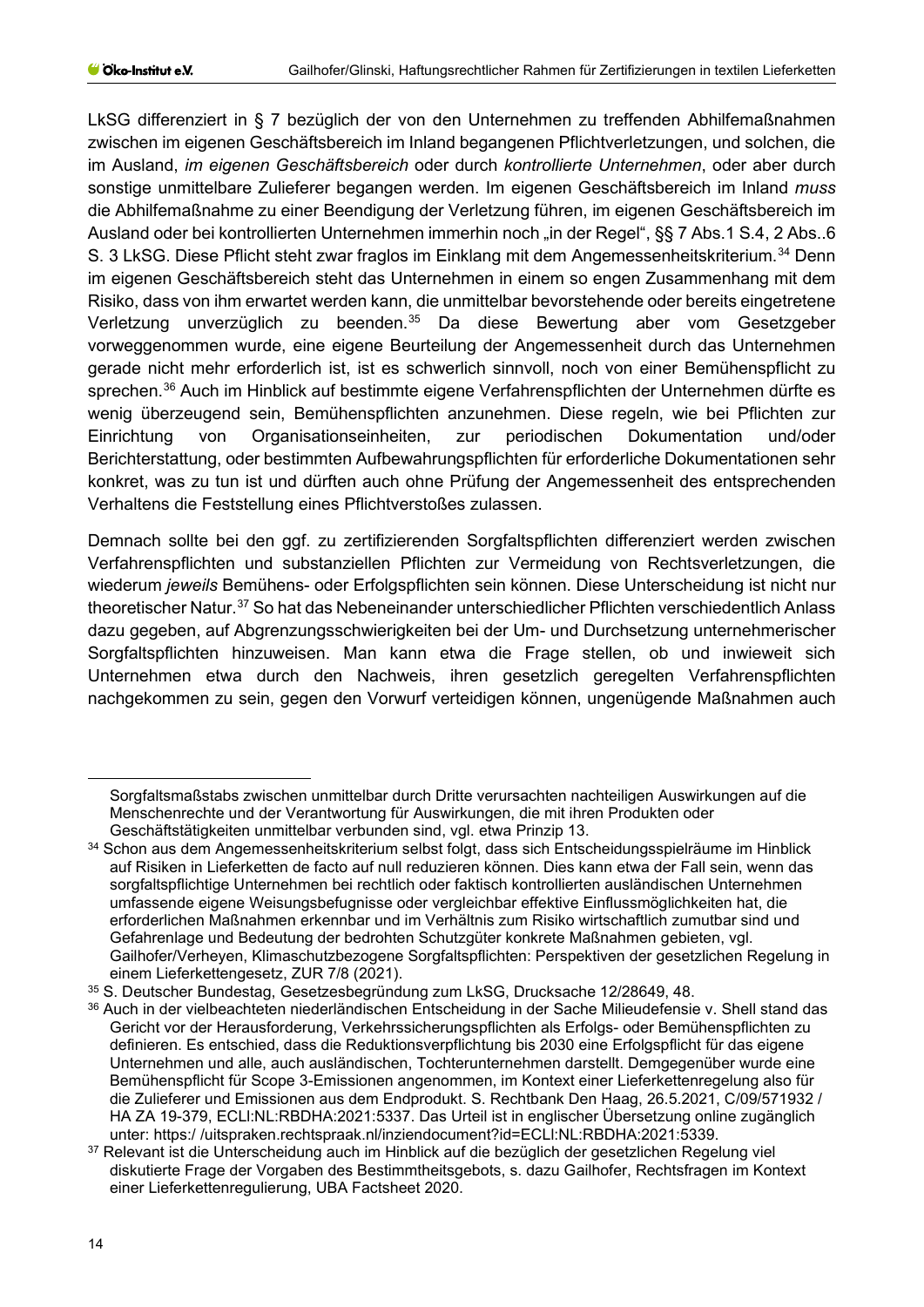gegen im Einzelfall vorhersehbare und vermeidbare Rechtsverletzungen getroffen zu haben.<sup>[38](#page-14-1)</sup> Eine Differenzierung unterschiedlicher Pflichten stellt dagegen etwa klar, dass mit einer Einhaltung von Verfahrenspflichten keineswegs auch die Verpflichtungen von Unternehmen zur Vermeidung von Schäden oder Rechtsverletzungen "abgehakt" werden können.<sup>[39](#page-14-2)</sup>

Dabei liegt auch nahe, dass die Unterschiede zwischen diversen Sorgfaltspflichten auch für die hier begutachtete Fragestellung relevant sind: Denn private Standards und technische Regelwerke dürften sich insbesondere eignen, um standardisierbare Verfahrenspflichten Organisationsabläufe zu normieren. Zertifizierungen werden regelmäßig punktuelle, ggf. periodische Prüfungen beinhalten.<sup>[40](#page-14-3)</sup> Die Annahme, dass eine entsprechende "Auslagerung" unternehmerischer Sorgfalt auf Zertifizierer substanzielle Pflichten zur Vorsorge und Abhilfe erfüllen könnte, erscheint daher schon prinzipiell wenig überzeugend. Demgegenüber dürften sich Verfahrenspflichten, insbesondere wo sie klare und eindeutige Regeln enthalten, gut für eine Standardisierung eignen und können ggf. auch durch unverbindliche und/oder private und ggf. sektorspezifische Organisationsstandards konkretisiert werden.

### <span id="page-14-0"></span>**3.2 Formalisierungsgrade einer Zertifizierung**

Auch im Hinblick auf die große Vielfalt von Zertifizierungssystemen und Möglichkeiten ihrer gesetzlichen Berücksichtigung sind einleitend einige begriffliche Unterscheidungen angezeigt.

Zunächst kann dahingehend unterschieden werden, ob es sich um eine rechtsverbindliche Zertifizierung von Pflichten oder um freiwillige Zertifikate handelt.

Sodann ist **zwischen Standardisierung und Zertifizierung** unterscheiden.

<span id="page-14-1"></span><sup>38</sup> Vgl. etwa mit Blick auf das Verhältnis der im LkSG geregelten Sorgfaltspflichten zur deliktischen Haftung *Krajewski*, Stellungnahme zum Entwurf der Bundesregierung für ein Gesetz über die unternehmerischen Sorgfaltspflichten in Lieferketten Drucksache19/28649, online zugänglich unter [https://www.bundestag.de/resource/blob/837944/8500200d19e619bf989449a7948cbe45/19-11-1136-](https://www.bundestag.de/resource/blob/837944/8500200d19e619bf989449a7948cbe45/19-11-1136-Materialzusammenstellung-data.pdf) [Materialzusammenstellung-data.pdf](https://www.bundestag.de/resource/blob/837944/8500200d19e619bf989449a7948cbe45/19-11-1136-Materialzusammenstellung-data.pdf) , 96; vgl. a. Art. 19 Nr. 3 der Resolution des Europäischen Parlaments vom 10.3.2021 mit Empfehlungen an die Kommission hinsichtlich unternehmerischer Sorgfaltspflichten und unternehmerischer Verantwortung.

<span id="page-14-2"></span><sup>39</sup> S. UN Human Rights Council (2018), Abs. 29; Bueno/ Bright, Implementing Human Rights Due Diligence through corporate civil liability, International and Comparative Law Quarterly 69(4), 2020, Bonnitcha/McCorquodale, The Concept of 'Due Diligence' in the UN Guiding Principles on Business and Human Rights, EJIL 28 (2017); EU COM, Study on due diligence requirements through the supply chain, 2020,17, 252. An anderer Stelle wurde mit Blick auf solche Unsicherheiten vorgeschlagen, von unterschiedlichen Typen unternehmerischer Sorgfaltspflichten auszugehen. *Selbständige Verfahrenspflichten* fixieren ein – mehr oder weniger detailliertes – *in Form und zeitlichem Ablauf standardisiertes* Normprogramm, das etwa die Institutionalisierung von Prozessen zur Beurteilung und zum Management von Risiken und Gefahren, Berichtspflichten, oder die Unterhaltung von Beschwerdemechanismen vorschreibt. Selbständige Verfahrenspflichten sind weitergehenden Pflichten vorgelagert. Sie können sich zu *organisatorischen oder substanziellen Präventionspflichten* verdichten, sofern infolge der standardisierten Maßnahmen konkrete Risiken oder Gefahren für Rechtsgutverletzungen bekannt werden. Im Grundsatz kann der Gesetzgeber auch *materielle Ge- oder Verbote* für transnational agierende Unternehmen in einem Lieferkettengesetz regeln. Solche Pflichten entstehen nicht erst in Abhängigkeit von drohenden Rechtsverletzungen durch Dritte. Sie stellen zudem keine Bemühungspflichten dar, sondern formulieren kategorische *stoff- oder tätigkeitsbezogene Ge- oder Verbote,* z.B. das eindeutige Verbot, quecksilberhaltige Produkte in Herstellungsprozessen zu nutzen, oder Vorgaben zur Einhaltung konkreter CO²-Reduktionspfade. Dazu schon, Gailhofer, Rechtsfragen im Kontext einer Lieferkettengesetzgebung, UBA Factsheet 12/2020.

<span id="page-14-3"></span><sup>40</sup> Spindler, Unternehmensorganisationspflichten, 2011, 1014.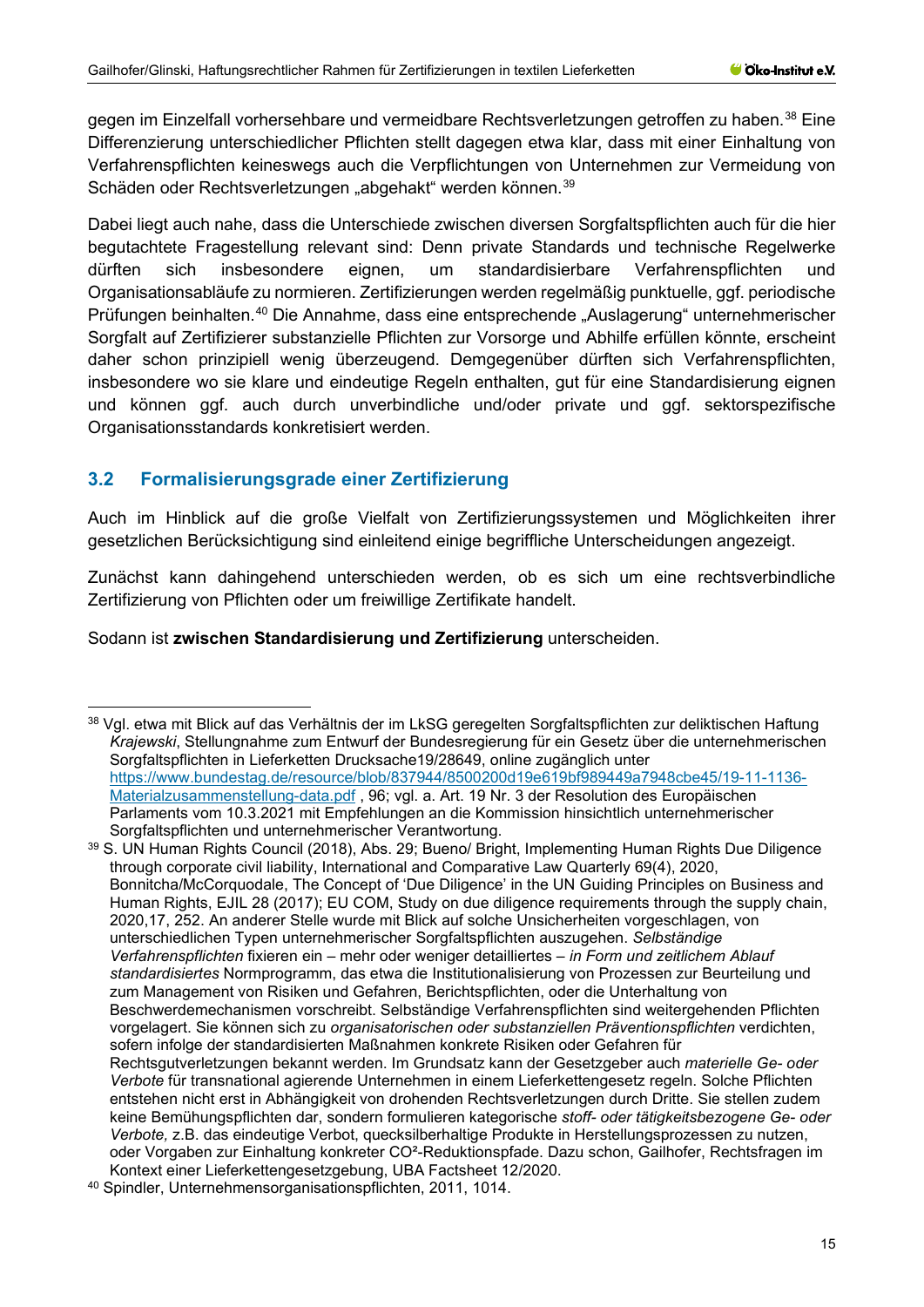So handelt es sich bei Textilsiegeln in der Regel um *(private) Standardisierungssysteme*, die nun entweder – auch als konkurrierende Systeme – zur Konkretisierung rechtlicher Pflichten herangezogen werden können oder auch (weiterhin) als freiwillige Systeme über solche rechtlichen Vorgaben hinausgehen können.

*Zertifizierung* meint hingegen die formelle Bestätigung der Erfüllung vorher festgelegter Standards in Bezug auf Produkte oder auch auf qualitätssichernde bzw. sorgfaltspflichteneinhaltende Prozesse oder Systeme. Folgerichtig kann im Folgenden von drei abstrakten Varianten eines Nachweises gesetzlicher Sorgfaltspflichten durch Zertifikate ausgegangen werden:

Erstens können Zertifikate die *formelle Bestätigung der Erfüllung gesetzlich festgelegter unternehmerischer Sorgfaltspflichten* enthalten, die die zu zertifizierenden Standards – etwa in einem (hinreichend konkreten) gesetzlichen Pflichtenkatalog – konkret festlegen.

Zweitens können Zertifikate die Einhaltung von Regeln bestätigen, die sich aus privaten Standardisierungssystemen ergeben, die aber *die gesetzlichen Vorgaben konkretisieren*. Ein Bedarf zur Konkretisierung wird sich einerseits aus hochgradig unbestimmten Rechtsbegriffen in einem Lieferkettengesetz ergeben, die insbesondere mit der Regelung von Sorgfaltspflichten als Bemühenspflichten verbunden sind – bei der Bestimmung der im konkreten Fall "angemessenen Maßnahmen". Im Grundsatz kann sich der Bedarf an Konkretisierung im Grundsatz auch hinsichtlich der Festlegung des Schutzguts der unternehmerischen Sorgfalt entstehen. So könnten private Normen zur Konkretisierung des ge- oder verbotenen Verhaltens herangezogen werden, etwa bei zur Festlegung, soweit diese nicht im Einzelnen aufgezählt sind, der umweltbezogenen Verbote, anhand derer umweltrechtliche Risiken zu bestimmen sind.<sup>[41](#page-15-1)</sup>

Schließlich können Zertifizierungen, drittens, ausschließlich freiwillige Standards abprüfen, die über die gesetzlich geforderten Pflichten hinausgehen[.42](#page-15-2)

Im Textilsektor gibt es bisher keine gesetzlich vorgeschriebene Zertifizierung. Bei der Betrachtung der Situation de lege lata **im ersten Teil** des Gutachtens bilden daher freiwillige Zertifizierungen den Ausgangspunkt der Überlegungen. Aufbauend auf diese Überlegungen werden im zweiten Teil (5.) werden demgegenüber Varianten einer gesetzlichen Regelung von selbständigen Zertifiziererpflichten erörtert.

#### <span id="page-15-0"></span>**4 Regulatorische Funktion und rechtliche Verantwortung von Zertifizierern de lege lata**

Im ersten Teil des Gutachtens wird die Frage erörtert, welche Rolle Zertifikate de lege lata beim Nachweis unternehmerischer Sorgfaltspflichten spielen können. Die Funktion von Zertifizierungen bei der Um- und Durchsetzung des LkSG ist noch nicht abschließend geklärt – die Bearbeitung hat daher bereits denkbare Rechtsentwicklungen im Hinterkopf zu behalten. Die Untersuchung fokussiert vor diesem Hintergrund die Rechtslage im Kontext des Textilsektors und soll Defizite identifizieren, die laufende Regulierungsbestrebungen adressieren könnten. Dabei wird zunächst geklärt, welche Rolle Zertifikate bei der behördlichen oder verwaltungsgerichtlichen Durchsetzung

<span id="page-15-1"></span><sup>41</sup> Als Maßstab für die Feststellung von Risiken und Rechtsverletzungen wird so auch der europäische "Stand der Technik" vorgeschlagen, s. Verheyen, Ein deutsches Lieferkettengesetz: Echte Chance für den Umweltschutz, Stellungnahme, August 2020.

<span id="page-15-2"></span><sup>&</sup>lt;sup>42</sup> Z. Ganzen s. Glinski/ Rott, The role and liability of certification organisations in transnational value chains, Deakin Law Review, 83 ff.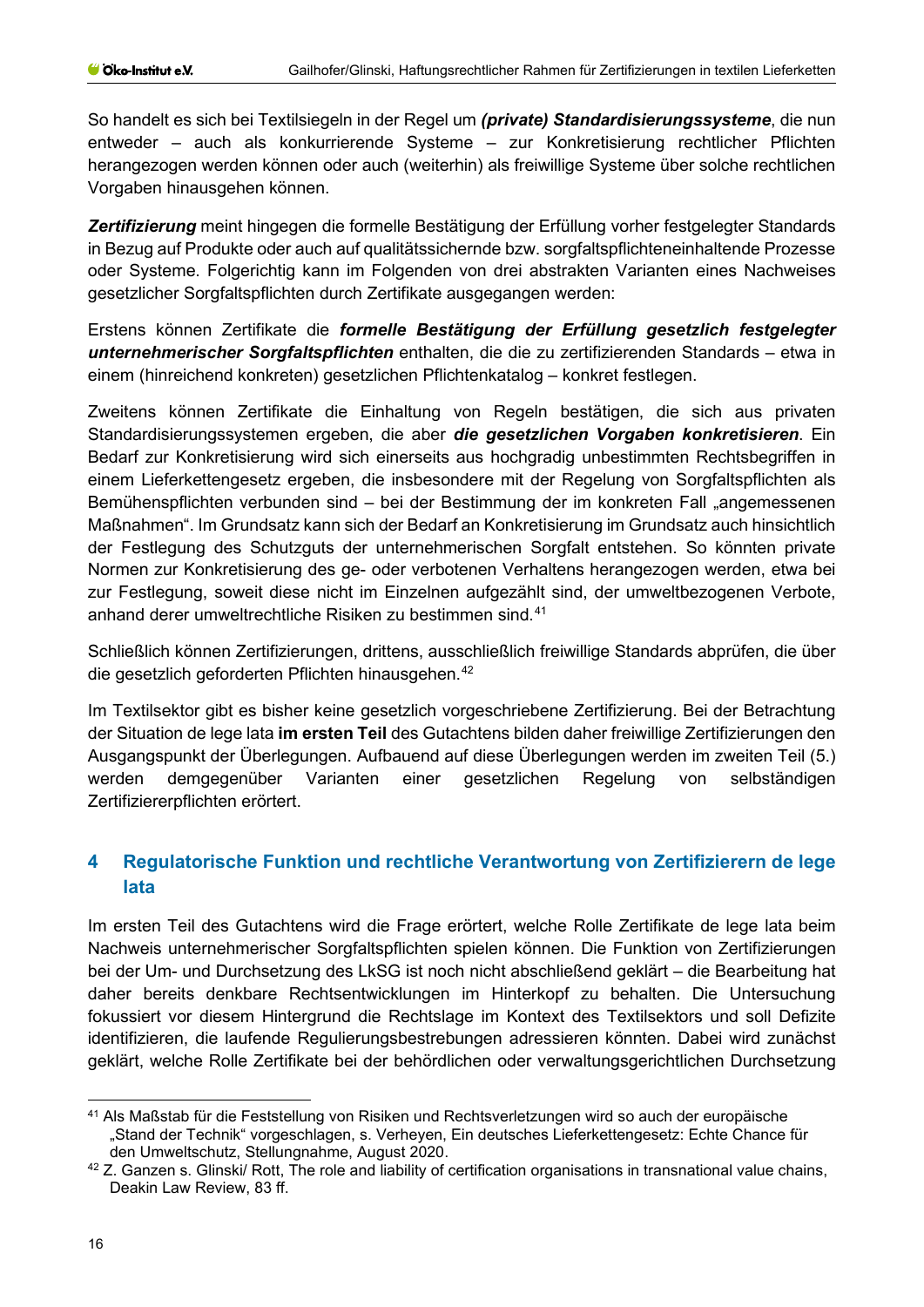spielen können (unter [4.1.1\)](#page-16-1). Sodann wird erörtert, inwiefern sich aus Zertifikaten eine Erleichterung für zertifizierte Textilunternehmen hinsichtlich ihrer zivilrechtlichen Haftungsrisiken ergeben kann (unter [4.1.2\)](#page-20-0). In einem zweiten Unterabschnitt [\(4.2\)](#page-36-0) wird geprüft, inwieweit Zertifizierungsorganisationen selbst für fehlerhafte Zertifizierungsleistungen und hieraus entstandene Schäden haftbar gemacht werden können.

#### <span id="page-16-0"></span>**4.1 Die Rolle von Zertifikaten beim Nachweis und in der Durchsetzung unternehmerischer Sorgfaltspflichten**

Die Durchsetzung rechtsverbindlicher unternehmerischer Sorgfaltspflichten kann mit unterschiedlichen Instrumenten erfolgen. Angesichts der Herausforderungen, die mit dem Nachweis von unterschiedlichen Pflichtverstößen, ggf. komplexen Schadensverläufen und diversen Fallkonstellationen in grenzüberschreitenden Lieferketten einhergehen, wurde überzeugend vorgeschlagen, einen möglichst breit und umfassend konzipierten *enforcement mix* einzuführen.[43](#page-16-2) Der Gesetzgeber hat sich demgegenüber dafür entschieden, im LkSG praktisch<sup>44</sup> exklusiv auf einen ordnungsrechtlichen Durchsetzungsmechanismus zu setzen. Dabei bleiben zivilrechtliche Ansprüche, die schon unabhängig vom Gesetz aufgrund der Verletzung von Sorgfaltspflichten bestehen unberührt.

Im Folgenden wird der Frage nach der (potenziellen) Funktion von Zertifikaten beim Nachweis der Einhaltung und bei der Durchsetzung unternehmerischer Sorgfaltspflichten nachgegangen. Vor dem Hintergrund des Gesagten erfolgt dies zunächst mit Blick auf ordnungsrechtliche Instrumente am Beispiel des LkSG und sodann im Zusammenhang mit der Geltendmachung zivilrechtlicher Ansprüche.

#### <span id="page-16-1"></span>**4.1.1 Zur Rolle von Audits und Zertifikaten bei der behördlichen Durchsetzung unternehmerischer Sorgfaltspflichten**

Gem. § 19 Abs. LkSG ist das Bundesamt für Wirtschaft und Ausfuhrkontrolle (BAFA) zuständig für die Kontrolle und Durchsetzung der Vorschriften des LkSG. Durch die §§ 15 ff. LkSG werden darüber hinaus Rechte und Aufgaben des BAFA konkretisiert. Eine grundlegende behördliche Prüfung findet durch die gesetzlich vorgeschriebene fortlaufende Dokumentation und Berichterstattung des Unternehmens über die Erfüllung der Sorgfaltspflichten statt, § 12 LkSG. Daneben ist die Behörde zu Anordnungen und Maßnahmen befugt, um den Pflichtenverstoß festzustellen, zu beseitigen oder zu verhindern, § 15 LkSG. Dazu gehört beispielsweise das Recht der Behörde, das Betriebsgelände der Unternehmen zu betreten, die Herausgabe von Geschäftsunterlagen zu verlangen und dem Unternehmen konkrete Handlungen zur Einhaltung seiner Pflichten aufzuerlegen. Zur Durchsetzung und Sanktion von Pflichtverstößen können Unternehmen insbesondere Zwangs- und Bußgelder, z.B. wenn das Unternehmen keinen zuständigen Menschenrechtsbeauftragten benennt, die erforderliche Risikoanalyse nicht, unrichtig, nicht vollständig oder nicht rechtzeitig durchführt, behördlichen Anordnungen nicht Folge leistet oder den jährlichen Bericht nicht einreicht.

<span id="page-16-2"></span><sup>43</sup> Krebs et. al. Von der menschenrechtlichen zur umweltbezogenen Sorgfaltspflicht: Aspekte zur Integration von Umweltbelangen in ein Gesetz für globale Wertschöpfungsketten, UBA Texte 49 2020, 62.

<span id="page-16-3"></span><sup>44</sup> Eine zivilprozessrechtliche Neuerung liegt in der Regelung der "besonderen Prozessstandschaft" in § 11 LkSG.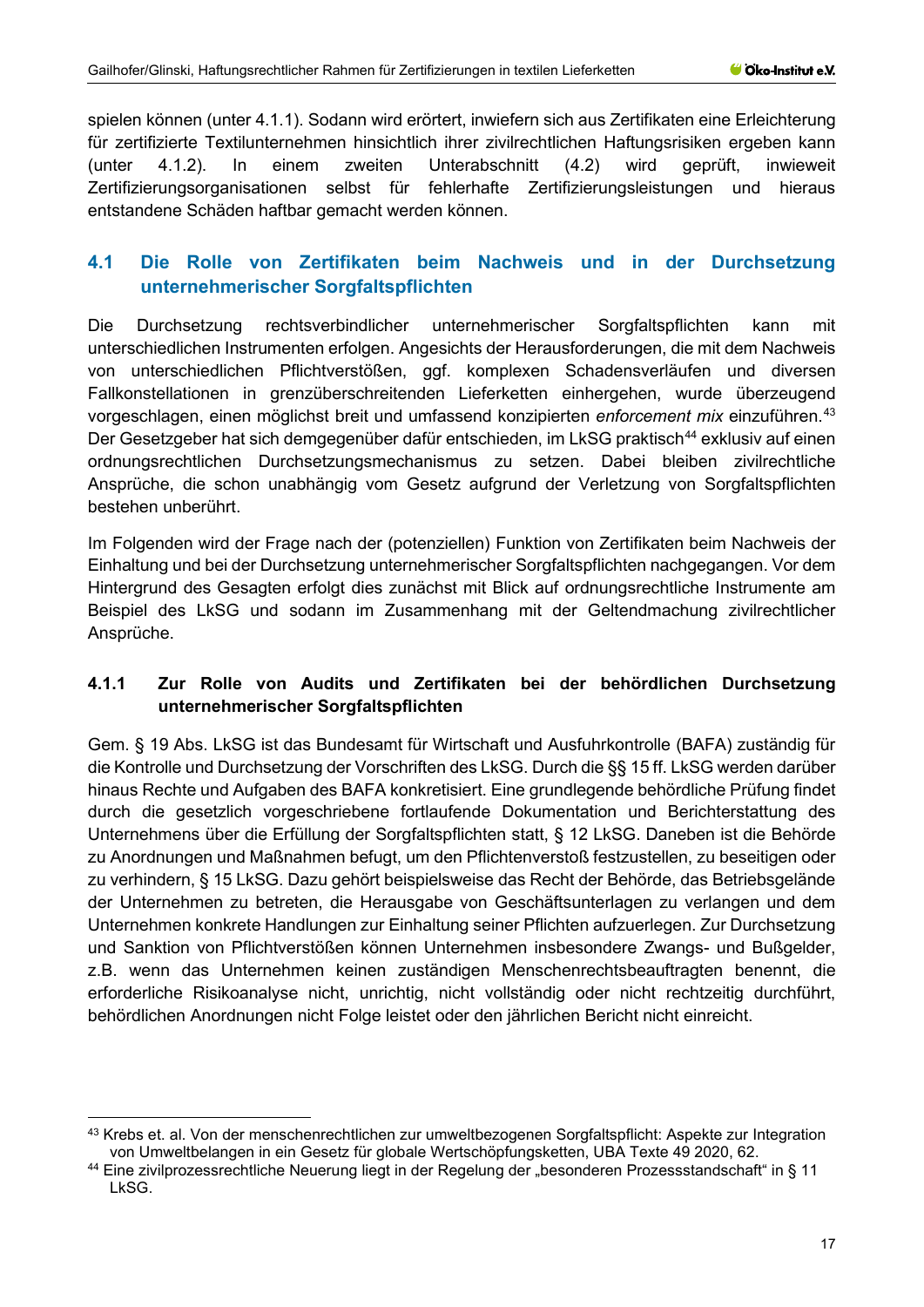Das LkSG enthält bislang<sup>[45](#page-17-0)</sup> keine Regelung darüber, ob und inwieweit Zertifikate bei der behördlichen Kontrolle und Durchsetzung der Einhaltung von Sorgfaltspflichten herangezogen werden können. Dies spricht allerdings nicht grundsätzlich dagegen, dass Behörden ihnen vorgelegte, freiwillige Zertifikate bei der Kontrolle und Durchsetzung der Sorgfaltspflichten berücksichtigen. Für die Einbeziehung in das behördliche Verfahren sprechen zunächst naheliegende praktische Gründe. Ordnungsrechtliche Instrumente sind kostenintensiv<sup>[46](#page-17-1)</sup> und weitgehend auf das staatliche Hoheitsgebiet begrenzt; ein behördliches Tätigwerden in den Produktionsstätten im Ausland wird regelmäßig nicht möglich sein. Zertifikate, die gerade auch auf Audits vor Ort gestützt werden, könnten die Behörden bei ihren Kontrollen und Durchsetzungsmechanismen unterstützen und entlasten. Gleichzeitig könnten Unternehmen auch durch freiwillige Zertifizierungssysteme bei der Erfüllung ihrer Pflichten zur angemessenen Risikoanalyse und -prävention konkretere, etwa branchen- oder länderspezifische Kriterien und Nachweisinstrumente zur Verfügung gestellt werden. Solche Systeme könnten Unternehmen bei der Erfüllung der Vorgaben des LkSG unterstützen: Gerade die Regelung von Bemühenspflichten soll zwar die Intensität des Eingriffs in die Berufsausübungsfreiheit der Unternehmen verringern, wird im Vergleich zu Erfolgspflichten im Ergebnis aber auch mit zusätzlichen Bürokratielasten in Verbindung gebracht.[47](#page-17-2)

Bei der Frage, welche Rolle Zertifizierungen *in rechtlicher Hinsicht* für den Nachweis der Einhaltung von Sorgfaltspflichten im Rahmen der behördlichen Kontrolle und Durchsetzung spielen kann, ist auf die oben getroffene Unterscheidung Bezug zu nehmen.

So stellt sich die Frage, ob und unter welchen Bedingungen Zertifizierungen bei der Prüfung der geregelten Pflichten zur *Konkretisierung der gesetzlichen Pflichten* herangezogen werden können, die wie dargestellt zumindest weitgehend als Bemühenspflichten geregelt sind. [48](#page-17-3) Diese lassen den Unternehmen weitreichende Entscheidungsspielräume, fordern aber auch ein zur Minderung von Risiken und Abwehr oder Beendigung von Rechtsverletzungen im konkreten Einzelfall geeignetes, angemessenes Verhalten. Diese Bewertung der Angemessenheit ist bei der Prüfung und Durchsetzung der geregelten Pflichten von der Behörde vorzunehmen. Soweit nicht von einem Beurteilungsspielraum der Verwaltung ausgegangen wird (der ausnahmsweise, bekanntlich aber gerade bei Prognoseentscheidungen angenommen wird), ist diese Bewertung auch verwaltungsgerichtlich überprüfbar.

Bei der behördlichen Bewertung, wie auch deren gerichtlichen Überprüfung, können private Standards unter Umständen eine Rolle spielen, insbesondere indem diese als antizipierte Sachverständigengutachten betrachtet werden. In diesem Sinne werden technische Regelwerke als antizipierte Sachverständigengutachten behandelt. Schon außerhalb des Prozesses wird diesen eine sehr hohe Tragweite beigemessen, indem eine Behörde außer bei Zweifeln oder substantiierten Einwänden keine Ermittlungen bezüglich von den Regelwerken erfassten Tatsachen vorzunehmen hat, sofern sie vorher sorgfältig geprüft hat, wer und mit welcher Zielrichtung die Regeln erlassen hat und ob sie fachlich unumstritten sind. Auch bei der gerichtlichen Überprüfung ist eine (weitere)

<span id="page-17-0"></span><sup>45</sup> Die Verordnungsermächtigung des § 13 Abs. 2 LkSG zur weiteren Konkretisierung der Regelung der risikobasierten Kontrolle durch die Behörde kann dazu genutzt werden, auch hinsichtlich der Rolle von Zertifikaten nähere Vorgaben zu machen.

<span id="page-17-1"></span><sup>46</sup> Vgl. etwa Hübner/Thomale, zivilgerichtliche Durchsetzung völkerrechtlicher Unternehmensverantwortung, JZ 2017, 388.

<span id="page-17-2"></span><sup>47</sup> Vgl. Kaltenborn: Menschenrechtliche Sorgfaltspflicht in der globalen Lieferkette, VerfBlog, 2020/6/07, [https://verfassungsblog.de/menschenrechtliche-sorgfaltspflicht-in-der-globalen-lieferkette/,](https://verfassungsblog.de/menschenrechtliche-sorgfaltspflicht-in-der-globalen-lieferkette/) DOI: 10.17176/20200607-133251-0.

<span id="page-17-3"></span><sup>48</sup> Wagner/Rutloff, Das Lieferkettensorgfaltspflichtengesetz – Eine erste Einordnung, NJW 2021, 2145.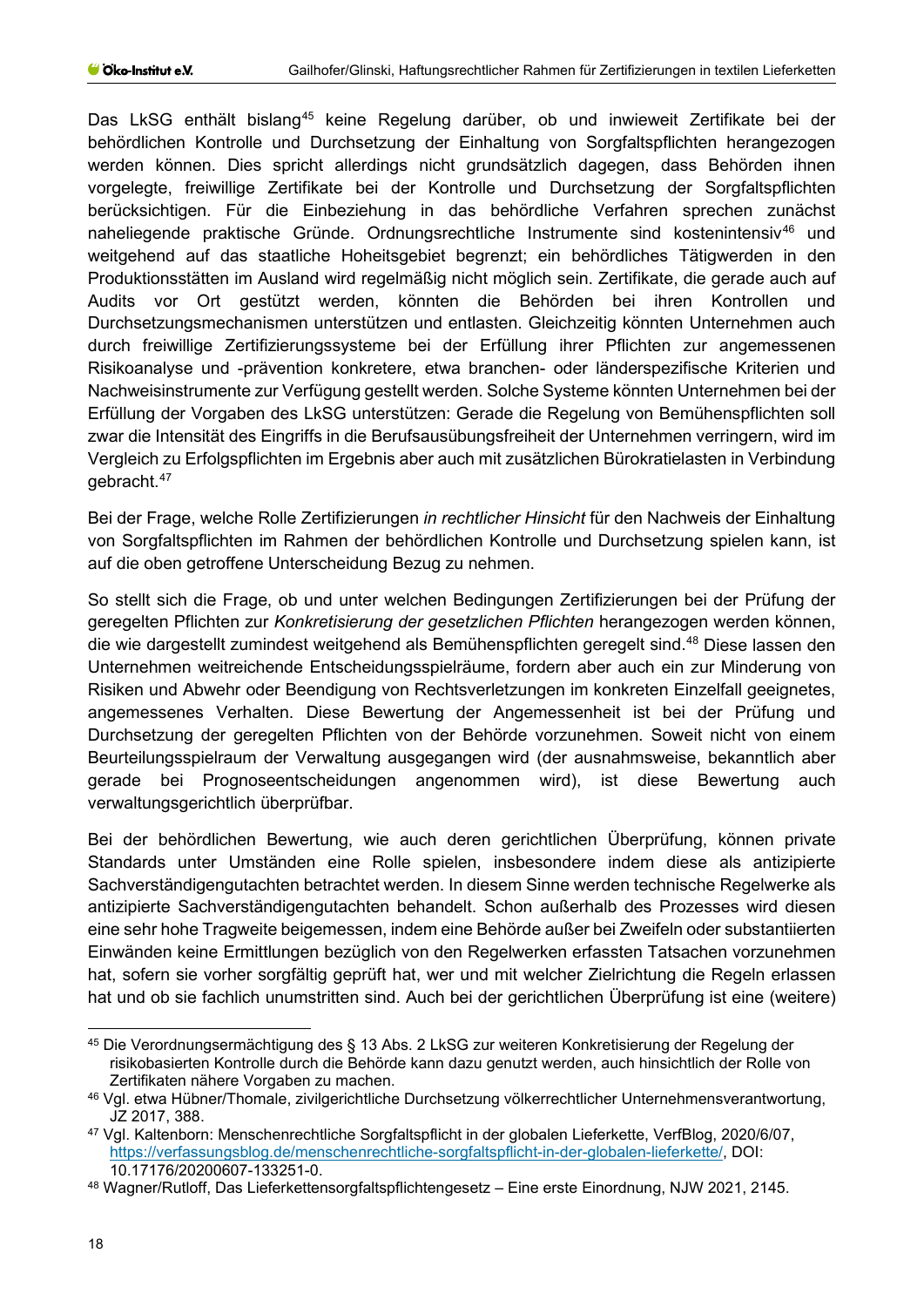Beweisaufnahme dann nur unter besonderen Voraussetzungen erforderlich. Würden Zertifikate in dieser Form als antizipierte Sachverständigengutachten betrachtet, könnten sie die Behörden also davon entlasten, für jeden Fall den angemessenen Maßstab zur Risikovorsorge zu ermitteln. Sie könnten damit auch zu einer gleichförmigen Verwaltungspraxis beitragen.<sup>[49](#page-18-0)</sup>

An der Eignung von privaten Standards zur Konkretisierung unternehmerischer Sorgfaltspflichten bestehen allerdings schon grundsätzliche Zweifel. Zumindest, sofern die geregelten Pflichten keine klar bestimmten Verfahrenspflichten normieren, sondern im Sinne von Präventionspflichten tatsächlich wirksame Maßnahmen zur Vermeidung von Verletzungen der gesetzlichen Schutzgüter fordern, [50](#page-18-1) dürfte eine so weitgehende rechtliche Funktion, wie die eines antizipierten Sachverständigengutachtens ausgeschlossen sein. Den Nachweis der Einhaltung des dynamischen *einzelfallbezogenen* Maßstabs der Angemessenheit unternehmerischer Sorgfaltspflichten werden freiwillige Zertifizierungen und Prüfnachweise, schwerlich leisten können, weil sie regelmäßig nur punktuell die Einhaltung genereller Vorgaben prüfen. Zudem betrifft die Prüfung, welche Maßnahmen angemessen sind, um spezifischen Risiken vorzusorgen oder mehr oder weniger wahrscheinliche Gefahren abzuwehren, in hohem Maße der normativen Entscheidung. Auch private Standards zur Operationalisierung und Konkretisierung rechtsverbindlicher unternehmerischer Sorgfaltspflichten werden als Kompromisse und Auswahl unter mehreren Lösungsalternativen einen mehr oder weniger hohen Anteil an Wertungen enthalten. An solche außerrechtlichen Bewertungen dürfen sich Gerichte nicht ohne weiteres durch antizipierte Beweise binden lassen.<sup>[51](#page-18-2)</sup>

Solche Einwände dürften umso mehr Gewicht haben, je weniger private Standards mit einheitlichen oder weitgehend konsentierten internationalen Regeln (zu denken wäre hier etwa an die OECD-Leitlinien)<sup>[52](#page-18-3)</sup> übereinstimmen. Weniger Unsicherheiten werden demgegenüber im Zusammenhang mit außerrechtlichen, etwa naturschutzfachlichen Fachfragen oder wissenschaftlichen Prognosen und Bewertungen geforderter Maßnahmen bestehen, [53](#page-18-4) zumindest soweit diese dem wissenschaftlichen Konsens entsprechen. Für die Qualifikation von privaten Standards als antizipierte Sachverständigengutachten ist die Einhaltung der Regeln über die Erstellung von Sachverständigengutachten, insbesondere die Orientierung am aktuellen naturwissenschaftlichtechnischen Sachverstand, die nötige Sachkunde, Objektivität, Neutralität und Unabhängigkeit des sachverständigen Gremiums, das das Regelwerk erstellt hat erforderlich. Um eine entsprechende Neutralität technischer Gremien zu gewährleisten, wird etwa angenommen, dass dessen interessenpluralistische Zusammensetzung institutionell gesichert werden müsse, etwa durch eine verfahrensmäßige Repräsentanz des interessenspezifischen Sachverstandes, die rechtliche Weisungsunabhängigkeit des Gremiums sowie hinreichend eindeutige rechtliche Vorgaben für die Beteiligten.<sup>[54](#page-18-5)</sup> Je mehr sich normkonkretisierende Standards<sup>[55](#page-18-6)</sup> im oben umrissenen Sinne diesen

<span id="page-18-0"></span><sup>49</sup> Vgl. zum Ganzen Spindler, Unternehmensorganisationspflichten, 2011, 534, 536. Zumindest perspektivisch könnten private Standards auch in Verwaltungsvorschriften eine Rolle spielen und damit eine ähnliche vereinheitlichende Funktion erfüllen. Verwaltungsvorschriften beschränken sich nicht nur auf die Regelung der Ermessensausübung der Behörde, sondern erstrecken sich zudem auf die Konkretisierung von unbestimmten Rechtsbegriffen, wenn Beurteilungsspielräume der Verwaltung im Innenverhältnis einzugrenzen sind oder für Prognosen allgemeine Faktoren festgelegt werden sollen, vgl. Spindler, a.a.O., 513.

<span id="page-18-1"></span><sup>50</sup> Vgl. bezüglich der Relevanz von Zertifikaten im Kontext des HolzSiG, VG Köln, Urteil vom 1.6.2017 – 13 K 2037/15 BeckRS 2017, 130301 Rn. 40, 56.

<span id="page-18-2"></span><sup>51</sup> Spindler, Unternehmensorganisationspflichten, 2011, 538.

<span id="page-18-3"></span><sup>52</sup> S.o., 2.1.

<span id="page-18-4"></span><sup>53</sup> Vgl. etwa BVerwG UPR 1997, 101 (102)

<span id="page-18-5"></span><sup>54</sup> Spindler, Unternehmensorganisationspflichten, 2011, 504, 537.

<span id="page-18-6"></span><sup>55</sup> S.o., [3.2.](#page-14-0)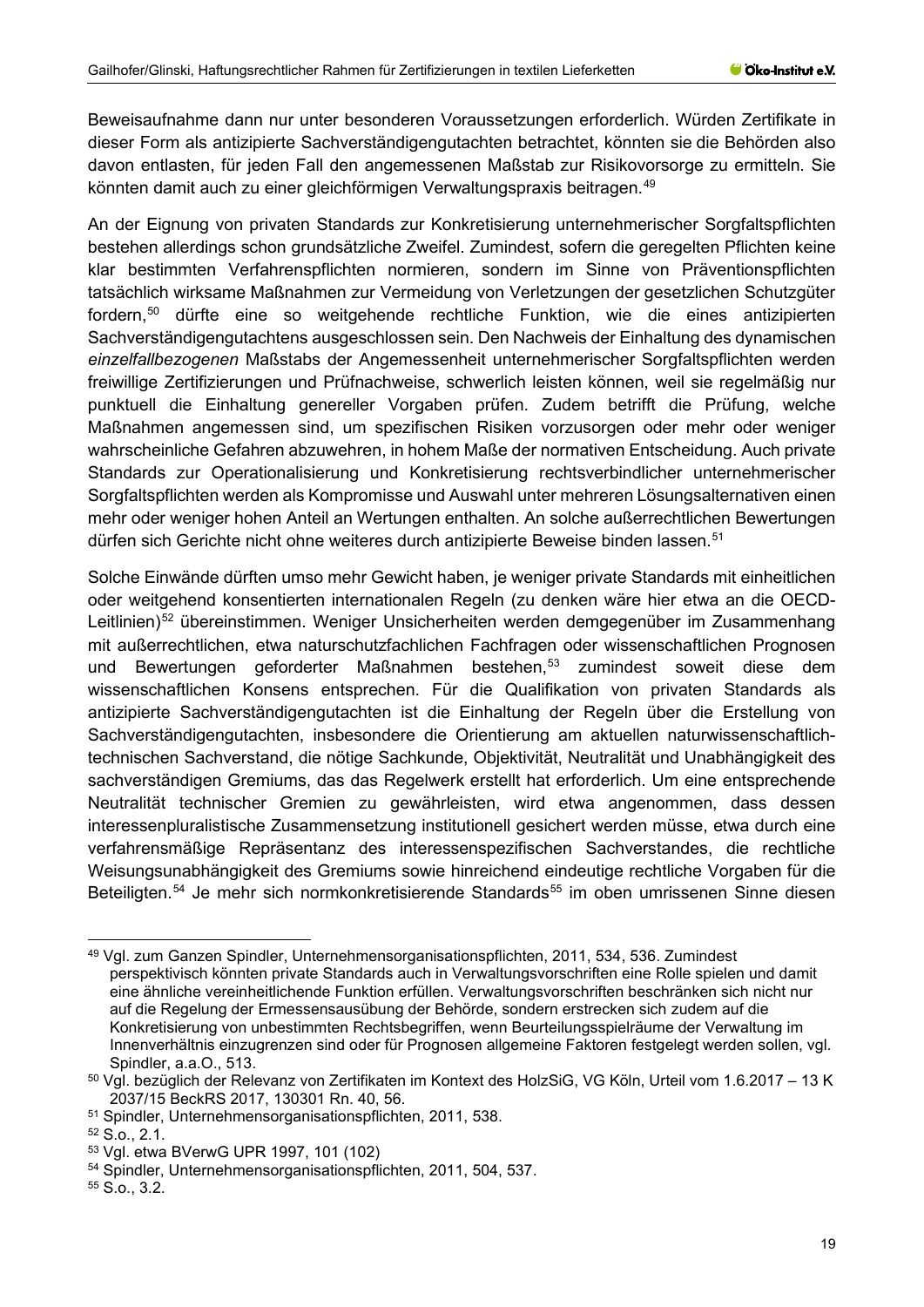Maßstäben annähern, desto höher wird man ihre rechtliche Relevanz bei der verwaltungsrechtlichen Konkretisierung und Durchsetzung von Sorgfaltspflichten bewerten können.

Im Vergleich zur Nutzung von Zertifikaten zur Konkretisierung eines gesetzlich oder untergesetzlich im Einzelnen nicht umschriebenen Angemessenheitskriteriums wird die Berücksichtigung von Zertifikaten, die die gesetzlich geregelten Standards im Sinne des ersten oben genannten Typs einer Zertifizierung "abprüfen" weniger rechtliche Probleme mit sich bringen. In diesem Sinne expliziert auch die Gesetzesbegründung zum LkSG, dass die Überprüfung der Einhaltung der Standards nicht zwingend durch das Unternehmen selbst erfolgen muss, sondern die Inanspruchnahme anerkannter Zertifizierungssysteme zulässig ist.<sup>[56](#page-19-0)</sup> Um eine maßgebliche Rolle bei der behördlichen Implementierung der Sorgfaltspflichten spielen zu können, müssen Zertifizierungen aber objektiv geeignet sein, aussagekräftige Erkenntnisse über die Erfüllung gesetzlicher Tatbestandsmerkmale zu liefern.<sup>[57](#page-19-1)</sup> Auch diesbezüglich stellen sich Probleme, wenn Zertifizierer weder staatlich akkreditiert, beaufsichtigt oder auditiert werden und die zugrundeliegenden Prüfprogramme und Zertifizierungskriterien frei vereinbart werden können.[58](#page-19-2) Auch Mängel hinsichtlich faktisch effektiven Haftungsregelungen für Zertifizierer, die deren rechtliche Verantwortung für defizitäre Standards oder sorgfaltswidrige Audits sicherstellen, rechtfertigen grundsätzliche Zweifel an deren Eignung als Nachweismechanismus.[59](#page-19-3) Die hieraus resultierende geringere Verlässlichkeit der Zertifikate ist von der handelnden Behörde zu beachten. Diese hätte dementsprechend – zumindest, solange über die Voraussetzungen anerkannter Zertifizierungen nach dem LkSG keine Regelungen getroffen werden – im Einzelfall zu prüfen, durch wen die Zertifizierung erfolgt ist, welche Kriterien und Verfahren dabei angewandt worden sind, ob die Prüf- und Zertifizierungsstellen gewinnorientiert arbeiten und inwieweit sie unabhängig sind. Das wird in vielen Fällen nur eingeschränkt möglich sein und die Bedeutung von Zertifikaten gerade auch als Mechanismus zur Entlastung und Unterstützung bei der ordnungsrechtlichen Implementierung jedenfalls erheblich mindern.

Im Grundsatz dürfte freiwilligen Zertifikaten im vorliegenden Kontext nach alldem regelmäßig ein nur geringer Beweiswert zukommen. Im Einzelfall könnten sich sorgfaltspflichtige Unternehmen aber durch die Vorlage von Zertifikaten entlasten, beispielsweise wo die Behörde fahrlässige Sorgfaltspflichtverstöße gemäß § 24 LkSG als Ordnungswidrigkeit ahndet.<sup>[60](#page-19-4)</sup> Für eine solche Entlastung wird es aber entscheidend darauf ankommen, ob das Unternehmen der Expertise und Bewertung des Unternehmens vertrauen durfte, also keinen Anlass hatte, an der Qualität der Auditierung und den zugrundeliegenden Standards zu zweifeln. Angesichts von "Siegelwildwuchs" und den zunehmenden Erfahrungen mit den Defiziten der Zertifizierung von Lieferketten sind an ein berechtigtes Vertrauen in diesem Sinne hohe Anforderungen zu stellen.

Im Ergebnis bleiben hinsichtlich der Rolle von freiwilligen Zertifikaten eine erhebliche Rechtsunsicherheit und eine nur bedingte Entlastung der Behörden bei der Kontrolle und Durchsetzung rechtsverbindlicher Sorgfaltspflichten festzustellen. Einen höheren Beweiswert hätten demgegenüber private Zertifizierungsstellen, die sich durch eine Beteiligung verschiedener Akteure

<span id="page-19-0"></span><sup>56</sup> BTag Drs. 19/28649, S. 48; Justus/Edel/Heine/Heine, BB 2021, S. 2165 (2168).

<span id="page-19-1"></span><sup>57</sup> Vgl. Kallerhof/Fellenberg, in: Stelkens/Bonk/Sachs, VwVfG, 9. Auflage 2018, § 26 Rn. 6.

<span id="page-19-2"></span><sup>58</sup> Vgl. Schucht, Produkt-Zertifikate beim Warenvertrieb – Risikosteuerung und Rechtspflicht, NJW 2019, S. 1335 (1338).

<span id="page-19-3"></span><sup>59</sup> Wagner, Marktaufsichtshaftung produktsicherheitsrechtlicher Zertifizierungsstellen, JZ 3/2018, 137.

<span id="page-19-4"></span><sup>60</sup> So wurde etwa im Rahmen der verschuldensabhängigen Haftungstatbestände des Umweltschadensgesetzes ein Verschulden eines Anlagenbetreibers i.S.v. § 3 Abs. 1 Nr. 2 USchadG verneint, wenn dieser bei Vornahme der schädigenden Handlung auf Aussagen eines eigenverantwortlich handelnden und nicht weisungsgebunden Gutachters vertraut hat, BVerwG 7 C 29.15, Urteil vom 21. September 2017, Rn. 33.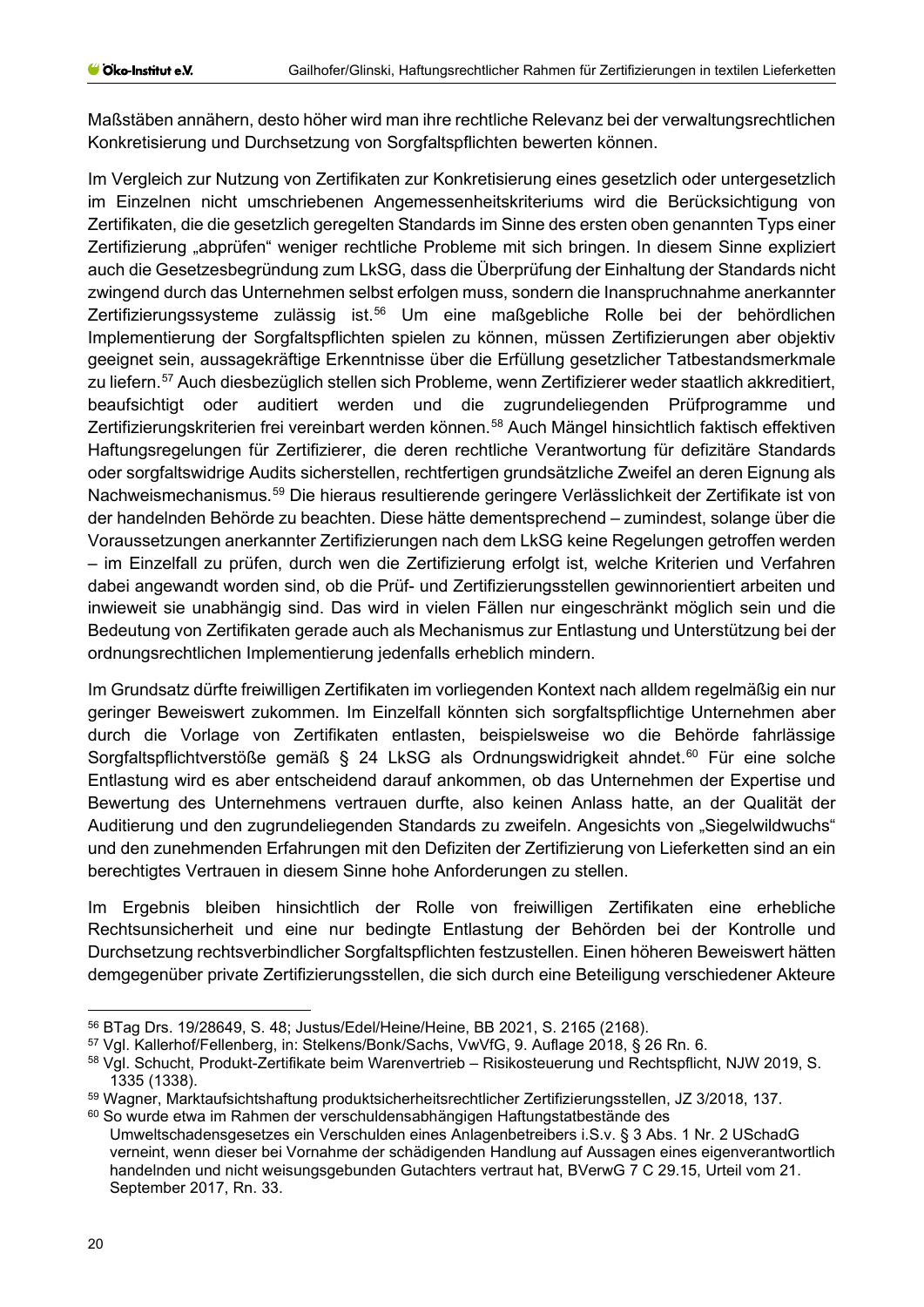kennzeichnen, staatlich beaufsichtigt, auditiert, oder akkreditiert sind.<sup>[61](#page-20-2)</sup> Je stärker sich die private Kontrolle qualitativ einer ordnungsbehördlichen Kontrolle rechtlich festgelegter Vorgaben annähert, desto mehr könnte diese zum Nachweis bestimmter Pflichten eingesetzt werden und in diesem Umfang ggf. eigene behördliche Kontrollen ersetzen. Eine entsprechend weitgehende regulatorische Funktion wird beispielsweise EMAS-Zertifikaten zugesprochen. Bei diesen wird wegen der hohen Anforderungen subjektiver und fachlich-sachlicher Qualifikation der Gutachter und ihrer institutionellen Verifizierung vielfach von einer *funktionalen Äquivalenz*, also der gleichen Zielrichtung und Steuerungswirksamkeit der privaten Kontrolle hinsichtlich der materiellen Anforderungen des Verfassungs- und Umweltrechts ausgegangen.<sup>[62](#page-20-3)</sup>

#### <span id="page-20-0"></span>**4.1.2 Relevanz von Zertifikaten für zivilrechtliche Ansprüche Geschädigter gegen Textilunternehmen wegen Verstößen gegen unternehmerische Sorgfaltspflichten?**

Für die Frage, welche Rolle Zertifikate für den Nachweis unternehmerischer Sorgfaltspflichten bei zivilrechtlichen Ansprüchen spielen, ist zunächst zu klären, welche Ansprüche – in Lieferkettenfällen typischerweise ausländische – Betroffene gegen das zertifizierte Textilunternehmen überhaupt zur Verfügung stehen, wenn das Unternehmen Rechtsverletzungen und Schäden vorwerfbar mitverursacht.

#### <span id="page-20-1"></span>**4.1.2.1 Vertragliche Ansprüche**

Neben deliktsrechtlichen Ansprüchen – die den Schwerpunkt in der Diskussion um eine Haftung von Unternehmen entlang der Lieferkette bilden – kommen insbesondere Ansprüche Geschädigter wegen Sorgfaltspflichtverletzungen in der Lieferkette im Wege der Einbeziehung der Betroffenen als Dritte in das Schuldverhältnis zwischen Textilunternehmen und Zulieferer bzw. zwischen Textilunternehmen und Zertifizierer in Betracht.<sup>[63](#page-20-4)</sup>

<span id="page-20-3"></span><sup>62</sup> Vgl. Scherzberg, Der private Gutachter im Umweltrecht, NVwZ 2006, S. 377 (379), Schmidt-Preuß, Verwaltung und Verwaltungsrecht zwischen gesellschaftlicher Selbstregulierung und staatlicher Steuerung, 1996, 201. Das Umweltauditgesetz soll durch ein verlässliches System der privaten Aufsicht durch streng gewählte und mittelbar staatlich beaufsichtigte Umweltgutachter für die umweltrechtliche Rechtskonformität in Unternehmen bzw. Legal Compliance und die Kontrolle der Kontrolleure Sorge tragen, S. Knopp; Pfaff; Peine, Revision des Immissionsschutzrechts durch die Industrieemissionsrichtlinie, 1. Auflage, lexxion, Berlin (2013).359. Auch im Fall einer formalisierten und institutionalisierten Aufgabenübertragung auf Private hat der Staat aber weiterhin ein gewisses Maß an Schutz zu übernehmen und wenigstens die Kontrolle der ordnungsgemäßen Aufgabenerfüllung durch die Privaten aufrecht zu erhalten. Der Staat gibt dabei den Anspruch auf die alleinige Gemeinwohlverwirklichung auf, garantiert aber, dass diese im Zusammenwirken mit anderen, privaten Akteuren (z.B. den Unternehmen, DIN etc.) erreicht werden kann". Neben einer dem Gefahrenpotenzial adäquaten Kontrolle der Kontrolleure muss er sich für den Fall, dass die privaten Kräfte Gemeinwohlergebnisse verfehlen, aber eine Zugriffsoption vorbehalten. Vgl. zum Ganzen Gesmann-Nüssl, Umweltmanagement und Recht; in: Ernsthaler et. al.,Technikrecht. Springer, Berlin, Heidelberg, 2012., 278 ; s.a. Kenzler, Jana, Das umweltrechtliche und vergaberechtliche Privilegierungspotential des gemeinschaftsrechtlichen Umwelt-Audit-Systems (EMAS), Baden-Baden, 2009., 77 ff,; Voßkuhle, Andreas, Beteiligung Privater an der Wahrnehmung öffentlicher Aufgaben und staatliche Verantwortung." VVDStRL 62 (2003), 307 ff.

<span id="page-20-2"></span><sup>61</sup> Vgl. Maihold, Müller, Saulich, Schöneich, SWP-Aktuell 2021/A 19, 26.02.2021, S. 3, abrufbar unter: [https://www.swp-berlin.org/10.18449/2021A19/.](https://www.swp-berlin.org/10.18449/2021A19/)

<span id="page-20-4"></span><sup>63</sup> Schneider, Menschenrechtsbezogene Verkehrspflichten in der Lieferkette und ihr problematisches Verhältnis zu vertraglichen Haftungsgrundlagen, NZG 2019, 1375. Ansprüche wegen einer Verletzung arbeitsrechtlicher "Fürsorgepflichten" gemäß §§ 280 Abs. 1, 241 Abs. 2, 611a BGB (s.dazu etwa BAG, Urteil vom 24. 9. 2009 - 8 AZR 444/08 (LAG Berlin-Brandenburg Urteil 30. 11. 2007 22 Sa 1127/07), NZA 2010, 337, beck-online Rn. 14) scheitern naheliegenderweise daran, dass die Geschädigten lediglich in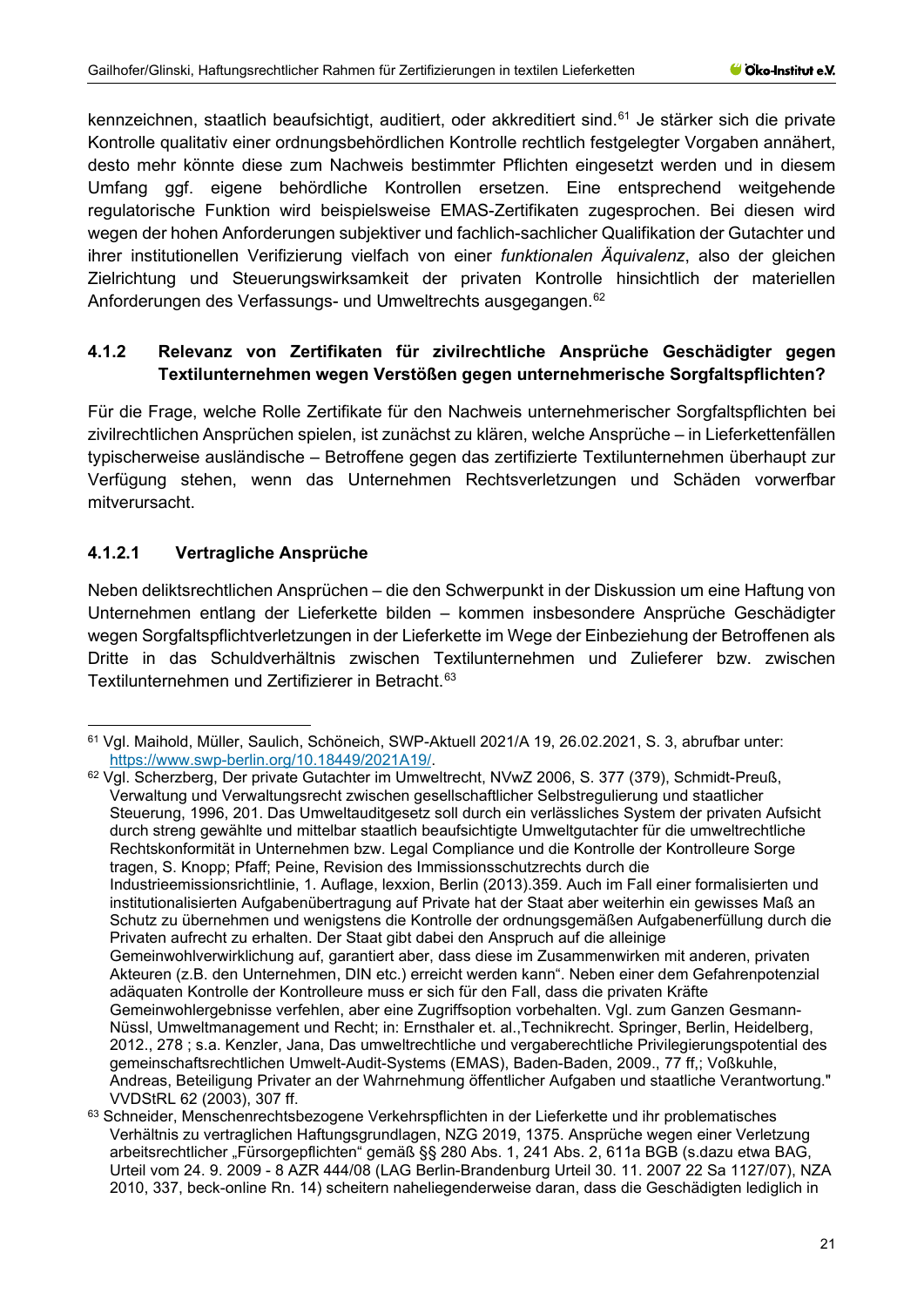#### **4.1.2.1.1 Vertrag mit Schutzwirkung zugunsten Dritter**

Nach den Grundsätzen über den Vertrag mit Schutzwirkung zugunsten Dritter (VSD) werden am Vertragsschluss nicht beteiligte Dritte in die Sorgfalts- und Schutzpflichten des Vertrages einbezogen, wobei sie im Gegensatz zum echten Vertrag zugunsten Dritter kein Recht haben, die Erfüllung des Vertrages zu fordern. Verletzt der Schuldner jedoch seine Schutzpflichten gegenüber Dritten, stehen diesen eigene vertragliche Schadensersatzansprüche zu. [64](#page-21-0)

Es ist üblich, dass Textilunternehmen mit ihren Zuliefererbetrieben einen Verhaltenskodex (Code of Conduct) vereinbaren, wonach Zuliefererunternehmen versprechen, einen gewissen Arbeits- und Gesundheitsschutz für die Beschäftigten in ihren Betrieben einzuhalten. Die Vertragsgestaltung dient so als weiterer Durchsetzungsmechanismus unternehmerischer Sorgfaltspflichten.<sup>[65](#page-21-1)</sup> Es drängt sich der Gedanke auf, dass Zuliefererverträge mit entsprechender Vereinbarung Schutzwirkung zugunsten der Beschäftigten entfalten. Diesen Gedanken könnte man auch auf den Zertifizierungsvertrag übertragen, der die Überprüfung und Bestätigung eben dieser Schutzstandards gewährleisten soll. Die Frage, ob der Zulieferer- oder Zertifizierungsvertrag nach seinem Zweck dahingehend ausgelegt werden könnte, dass er Schutzpflichten auch gegenüber den Beschäftigten enthält<sup>[66](#page-21-2)</sup> und inwieweit Zertifikate bei der Begründung des Sorgfaltspflichtenverstoß herangezogen werden, kann aber offenbleiben, da der Anspruch regemäßig aus zwei anderen Gründen scheitern dürfte: erstens könnte so ausschließlich das Zulieferer- oder Zertifizierungsunternehmen, nicht aber das deutsche oder transnationale Textilunternehmen in Anspruch genommen werden, da allein Erstere vertraglich zur Einhaltung der Standards verpflichtet sind.<sup>[67](#page-21-3)</sup> Zweitens besteht ein Anspruch nur bei einer Schutzbedürftigkeit des Dritten, die von der Rechtsprechung dann verneint wird, wenn der Dritte eigene vertragliche Ansprüche, unerheblich gegen wen, hat. Insbesondere Arbeitnehmer\*innen des Zuliefererbetriebes können aber aufgrund ihres Arbeitsvertrages Schadensersatzansprüche gegen jenen geltend machen.<sup>[68](#page-21-4)</sup>

#### **3.1.2.1.2 Vertrag zugunsten Dritter gem. § 328 BGB**

Ein weiterer Anknüpfungspunkt für die Haftung von Textilunternehmen entlang der Lieferkette ist es, den Zulieferervertrag als echten Vertrag zugunsten Dritter gem. § 328 BGB (VzD) einzustufen.

Bei einem VzD verpflichtet sich im sog. Deckungsverhältnis der Schuldner gegenüber dem Gläubiger an einen Dritten zu leisten. Das sog. Zuwendungsverhältnis zwischen Gläubiger und

einem Arbeitsverhältnis zu den rechtlich selbstständigen Zuliefererbetrieben oder Tochtergesellschaften mit Sitz in den Produktionsländern stehen.

<span id="page-21-0"></span><sup>64</sup> Jauernig/Stadler, 18. Aufl. 2021, BGB § 328 Rn. 19-22.

<span id="page-21-1"></span><sup>65</sup> Klinger/Krajewski/Krebs/Hartmann, Verankerung menschenrechtlicher Sorgfaltspflichten von Unternehmen im deutschen Recht, 2016, 30.

<span id="page-21-2"></span><sup>&</sup>lt;sup>66</sup> Für den Zulieferervertrag verneint von Heinlein, Zivilrechtliche Verantwortung transnationaler Unternehmen für sichere und gesunde Arbeitsbedingungen in den Betrieben ihrer Lieferanten, NZA 2018, S. 279; LG Dortmund, Urteil vom 10.1.2019 – 7 O 95/15, BeckRS 2019, 388 Rn. 34; Court of Appeals, 9th Circuit, 2009 Jane Doe v Wal-Mart Stores Inc. Schneider weist darauf hin, dass es, wo Zulieferer bestimmte Maßnahmen zum Schutz Dritter ausdrücklich vertraglich zusichern, wenig plausibel ist anzunehmen, dass diese Dritten lediglich in den Schutzbereich dieses Vertrags einbezogen werden. Vielmehr liege es näher, die Dritten (also etwa die Arbeitnehmer der Zulieferer) als Empfänger dieser (Primär)Leistungspflicht einzuordnen und damit von einem Vertrag zugunsten Dritter auszugehen, Schneider, Menschenrechtsbezogene Verkehrspflichten in der Lieferkette und ihr problematisches Verhältnis zu vertraglichen Haftungsgrundlagen, NGZ 2019, 1375.<br><sup>67</sup> Jauernig/Stadler, 18. Aufl. 2021, BGB § 328 Rn. 29.

<span id="page-21-3"></span>

<span id="page-21-4"></span><sup>68</sup> Hübner/ Thomale, Zivilgerichtliche Durchsetzung völkerrechtlicher Unternehmensverantwortung, JZ 2017, 390.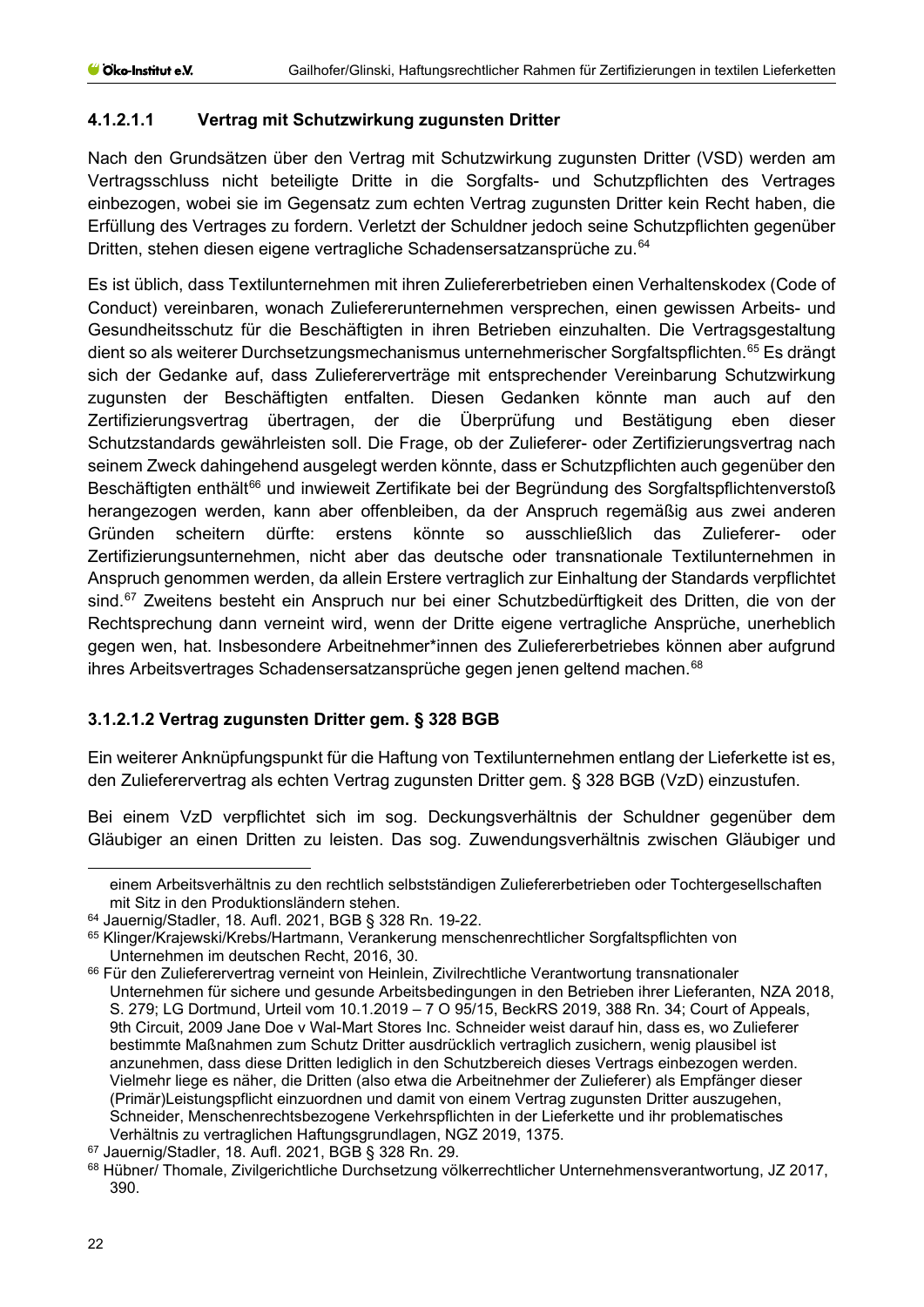Dritten liefert den Rechtsgrund für die Leistung an den Dritten, beispielweise eine Schenkung des Gläubigers an den Dritten.[69](#page-22-0) Um das annehmen zu können, ist zu prüfen, ob nach dem erkennbaren Willen der Vertragsparteien, den Umständen des Einzelfalls und dem Zweck und typischen Inhalt des Vertrages der Dritte ein eigenes Forderungsrecht erlangen soll. Eine ausdrückliche Erklärung über die Rechtsstellung des Dritten ist nicht notwendig.[70](#page-22-1)

Übertragen auf die textile Lieferkette lässt sich für die Annahme eines VzD so argumentieren: der Zulieferer verspricht dem Textilunternehmen durch Vereinbarung des Verhaltenskodex, die Sicherheit und Gesundheit seiner Beschäftigten zu gewährleisten und entsprechende Schutzmaßnahmen durchzuführen (Deckungsverhältnis), während das Textilunternehmen den Beschäftigten diese schuldrechtliche Verpflichtung des Lieferanten zuwendet (Valutaverhältnis). Das Vollzugsverhältnis, in dem der Dritte beim echten Vertrag zugunsten Dritter einen eigenen Anspruch besitzt, liegt zwischen dem Schuldner (Versprechender) und dem Dritten. Für die Annahme eines VzD spricht, dass der Verhaltenskodex eindeutig bezweckt, die Beschäftigten zu schützen; sie sind also die eigentlichen Leistungsempfänger.<sup>[71](#page-22-2)</sup> Das LG Dortmund lehnte einen VzD im Verfahren gegen KiK zwar ab:

*"Eine Haftung der Beklagten könnte sich daher allenfalls unter dem Gesichtspunkt eines Vertrages zu Gunsten Dritter bzw. mit Schutzrechten zu Gunsten Dritter aus dem vormals zwischen der Beklagten und der Fa. B bestehenden Liefervertrag unter besonderer Berücksichtigung des von der Beklagten verwendeten Verhaltenskodex ("Code of*  Conduct") ergeben. Insoweit ist allerdings zu berücksichtigen, dass sich der "Code of *Conduct" ausschließlich an den Vertragspartner der Beklagten - hier also die Fa. B richtete und diesen zur Einhaltung bestimmter ethischer, sozialer und arbeitsrechtlicher Mindeststandards anhielt. Dass den Mitarbeitern der Beklagten hieraus Ansprüche unmittelbar gegen die Beklagte erwachsen sollten, ist dem Dokument indes nicht zu entnehmen."[72](#page-22-3)*

Eine entsprechende Bewertung der Rechtsverhältnisse kann im Einzelfall allerdings auch anders ausfallen: So wird argumentiert, dass Schadensersatzansprüche des Dritten gegen den Versprechensempfänger (im vorliegenden Fall wäre dies KiK) unter Umständen auch aus dem Valutaverhältnis folgen können: Habe ein Unternehmen in einem Verhaltenskodex mit einem Lieferanten vereinbart, dass dieser zugunsten der bei ihm Beschäftigten Maßnahmen der Arbeitssicherheit und des Gesundheitsschutzes durchführt, verspreche es den Beschäftigten eine identische Leistung, da ihnen nach seinem Willen Maßnahmen der Arbeitssicherheit und des Gesundheitsschutzes durch Leistungen des Lieferanten zugewendet werden sollen. Der Versprechensempfänger hafte daher für Schäden, die Beschäftigte erleiden, weil es seinen Sorgfaltspflichten bei der Überprüfung des Lieferanten nicht nachgekommen sei. [73](#page-22-4)

Bei der Begründung und beim Nachweis einer solchen Pflichtverletzung kann nun auch eine freiwillige Zertifizierung relevant werden: Hier ist maßgebend, dass ein Textilunternehmen die

<span id="page-22-2"></span><sup>71</sup> Heinlein, Zivilrechtliche Verantwortung transnationaler Unternehmen für sichere und gesunde Arbeitsbedingungen in den Betrieben ihrer Lieferanten, NZA 2018, 281; Schneider: Menschenrechtsbezogene Verkehrspflichten in der Lieferkette und ihr problematisches Verhältnis zu vertraglichen Haftungsgrundlagen, NZG 2019, 1369 ff.

<span id="page-22-0"></span><sup>69</sup> BeckOK BGB/Janoschek, 58. Ed. 1.5.2021, BGB § 328 Rn. 1-5

<span id="page-22-1"></span><sup>70</sup> BGH, Urteil vom 16-10-1990 - XI ZR 330/89 (Oldenburg), NJW 1991, 2209; OLG Bamberg Teilurteil v. 28.4.2020 – 5 U 227/18, BeckRS 2020, 20432 Rn. 27.

<span id="page-22-3"></span><sup>72</sup> LG Dortmund, Urteil vom 10.1.2019 – 7 O 95/15, BeckRS 2019, 388 Rn. 33f.

<span id="page-22-4"></span><sup>&</sup>lt;sup>73</sup> Heinlein, Zivilrechtliche Verantwortung transnationaler Unternehmen für sichere und gesunde Arbeitsbedingungen in den Betrieben ihrer Lieferanten, NZA 2018, 279, 280 ff.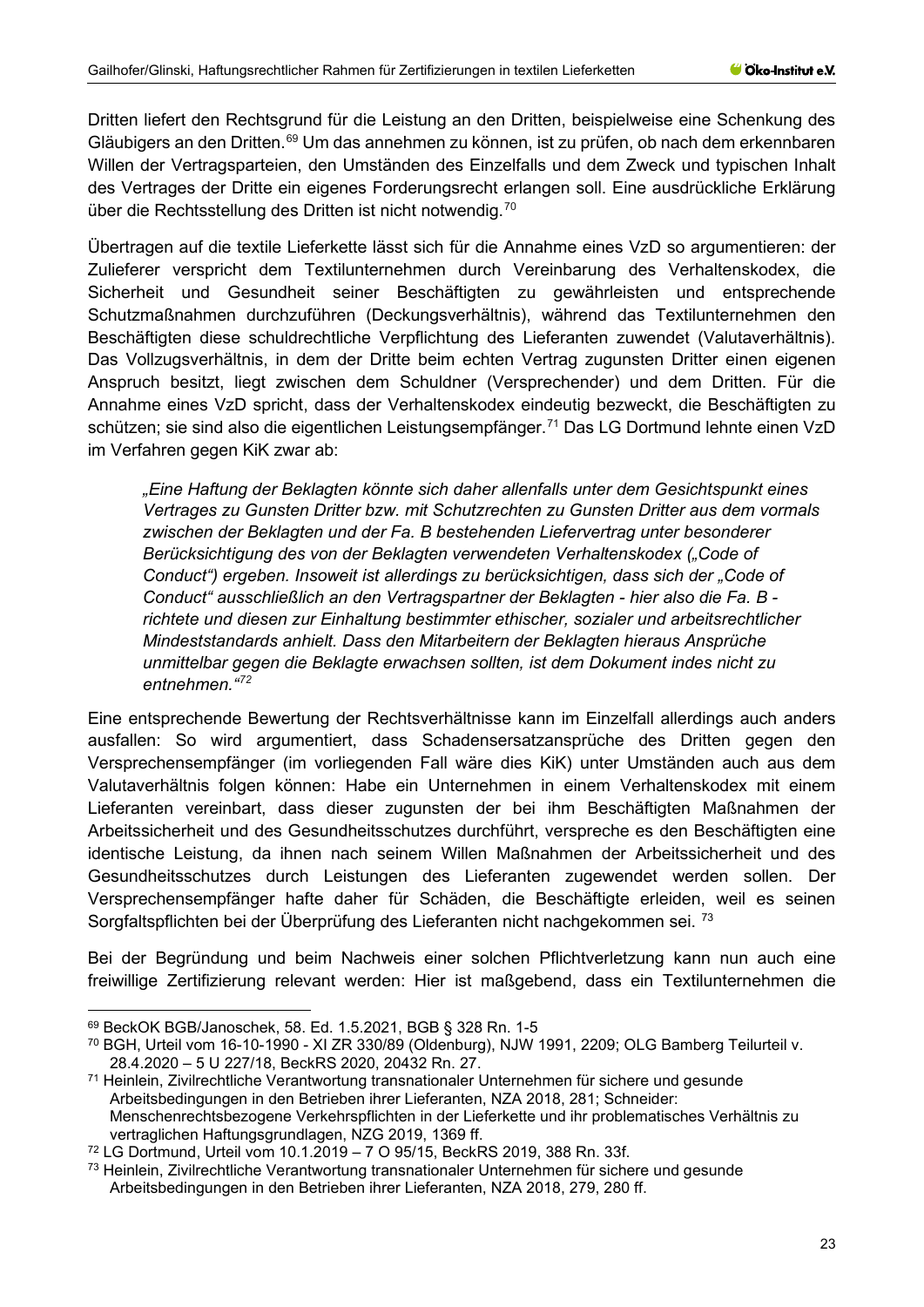Zertifizierungsorganisation beauftragt, um sicherzustellen, dass der Zulieferer die Standards einhält. Dies kann rechtlich so einzuordnen sein, dass das Textilunternehmen den Beschäftigten als Nebenpflicht gem. § 241 Abs. 2 BGB im Valutaverhältnis auch die Kontrolle, ob ihre Zulieferer sich an die vereinbarten Verpflichtungen halten, zuwendet. Verletzt das Unternehmen die Kontrollpflicht, werden Schadensersatzansprüche nach §§ 280 Abs. 1, 328 Abs. 1 BGB ausgelöst. Das Handeln der Zertifizierungsorganisation könnte dem Textilunternehmen dann aufgrund dessen Stellung als Erfüllungsgehilfe gem. § 278 BGB zugerechnet werden.<sup>[74](#page-23-1)</sup> Bei der Prüfung einer Verletzung dieser Kontrollpflicht sowie des Verschuldens, wobei es in der Regel auf einen Fahrlässigkeitsvorwurf nach § 276 Abs. 1, 2 BGB hinauslaufen dürfte, kann nun eine freiwillige Zertifizierung von Bedeutung sein: So argumentierte KiK vor dem LG Dortmund, "sie sei der Verpflichtung zur Sicherstellung und Überwachung der Einhaltung arbeits- und sicherheitsrechtlicher Vorgaben bei der Firma Ali Enterprises unter anderem durch die Durchführung von Auditverfahren regelmäßig und in hinreichendem Maße nachgekommen."

Welches Maß an Kontrolle durch das Textilunternehmen gefordert ist, kann nicht generell beantwortet werden. Da im Valutaverhältnis zwischen Textilunternehmen und Beschäftigen keine vertraglichen Regelungen über Inhalt und Umfang vereinbart sind, kann das Textilunternehmen gemäß § 315 BGB nach billigem Ermessen entscheiden, wie intensiv es kontrolliert.[75](#page-23-2) Dazu gehört die Berücksichtigung der konkreten örtlichen und betrieblichen Verhältnisse der Zuliefererbetriebe, die Auswahl eines ortskundigen Audit- und Zertifizierungsunternehmens, die Beteiligung der Beschäftigten am Auditverfahren und eine nicht nur punktuelle kurzfristige Überprüfung, sondern kontinuierliche Kontrollen.[76](#page-23-3) Sofern die Einschaltung eines Zertifizierers nur auf freiwilliger Basis erfolgt, die Standards unternehmensintern selbst festgelegt sind und das Verfahren kaum bis gar nicht formalisiert ist, dürfte dem Verfahren grundsätzlich keine herausragende Stellung hinzukommen. Im Einzelfall, wenn ein Zertifizierer gründlich und zuverlässig erscheint oder das Textilunternehmen etwa regelmäßig mit dem Zertifizierer kommuniziert, stichprobenartig Kontrollen durchführt oder sich besonders anspruchsvolle Standards auferlegt, ist es aber nicht ausgeschlossen, dass die Zertifizierung als Nachweis für die Einhaltung der Kontrollpflichten oder jedenfalls als Indiz hierfür gewertet wird. Gerade der Anreiz einer entsprechenden Haftungserleichterung könnte Unternehmen daher motivieren, engmaschige und intensive Kontrollmaßnahmen durchzuführen und zuverlässige Zertifizierungsorganisationen zu beauftragen.<sup>[77](#page-23-4)</sup>

Damit bleibt festzuhalten, dass eine Haftung im Wege des VSD oder zumindest VzD denkbar ist, aber auf unsicherem Boden steht. Bereits die Einordnung des Zulieferervertrages als VSD oder VzD erfordert beträchtlichen rechtlichen Begründungsaufwand und hängt wesentlich von dessen konkreter Ausgestaltung ab.

#### <span id="page-23-0"></span>**4.1.2.2 Deliktsrechtliche Ansprüche**

Eine prominente Rolle in der Debatte um die Haftung von Unternehmen für die Menschenrechtsverletzungen und Umweltschäden, die aus Sorgfaltspflichtverletzungen in der

<span id="page-23-1"></span><sup>74</sup> Heinlein, a.a.O., 281; Schneider, Menschenrechtsbezogene Verkehrspflichten in der Lieferkette und ihr problematisches Verhältnis zu vertraglichen Haftungsgrundlagen, NZG 2019, 1376.

<span id="page-23-2"></span><sup>75</sup> Heinlein, a.a.O., S. 281; Schneider, Menschenrechtsbezogene Verkehrspflichten in der Lieferkette und ihr problematisches Verhältnis zu vertraglichen Haftungsgrundlagen, NZG 2019, 1376.

<span id="page-23-3"></span><sup>76</sup> Burckhardt, Die Wirksamkeit von Audits in der Textilbranche. Gutachten 2015; Heinlein, NZA a.a.O., 281.

<span id="page-23-4"></span><sup>77</sup> Schneider, Menschenrechtsbezogene Verkehrspflichten in der Lieferkette und ihr problematisches Verhältnis zu vertraglichen Haftungsgrundlagen, NZG 2019, 1376f.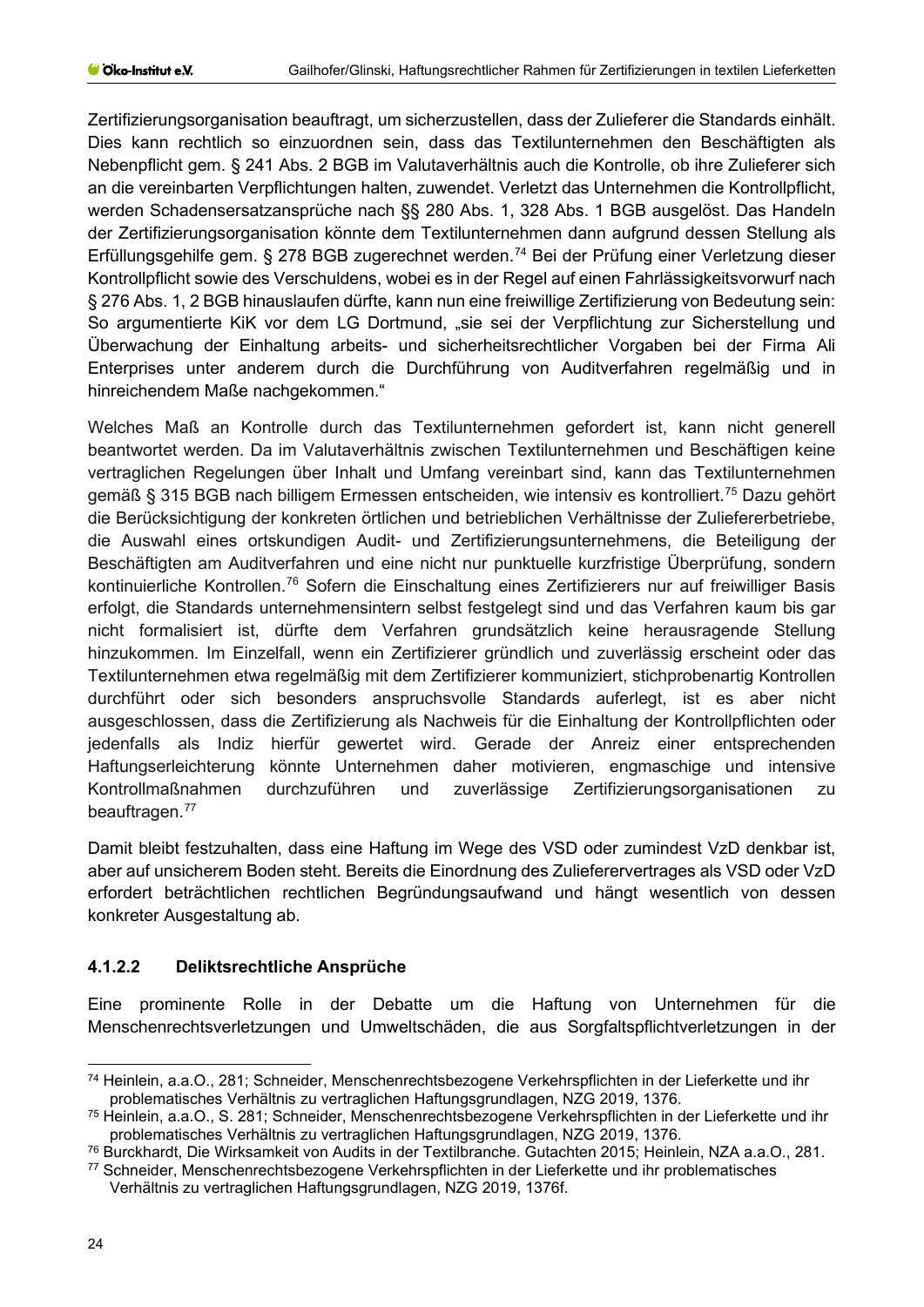Lieferkette resultieren, spielen deliktsrechtliche Anspruchsgrundlagen. [78](#page-24-0) Daran dürfte sich durch den exklusiven Fokus des LkSG auf ordnungsrechtliche Durchsetzungsinstrumente nicht viel ändern: Denn damit wird letztlich nur klargestellt, dass die dort geregelten Sorgfaltspflichten die materielle Rechtslage hinsichtlich der zivilrechtlichen Haftung nicht betreffen, § 3 Abs. 3 LkSG.

#### **4.1.2.2.1 Ansprüche gemäß § 831 Abs. 1 BGB**

Eine untergeordnete Bedeutung in der Diskussion um die deliktische Haftung für die Verletzung unternehmerischer Sorgfaltspflichten spielt allerdings § 831 Abs. 1 BGB, nach dem Unternehmen verpflichtet sind, für schädigende Handlungen ihrer sog. Verrichtungsgehilfen einzustehen. Ein hierauf gestützter Anspruch kann einerseits daran scheitern, dass weder der ausländische Zuliefererbetrieb (sei es in Form eines rechtlich selbstständigen Unternehmens oder einer konzerninternen Tochtergesellschaft) noch das Zertifizierungsunternehmen als Verrichtungsgehilfen des Textilunternehmens zu betrachten sind. Denn die entscheidenden Kriterien der Abhängigkeit und Weisungsgebundenheit des Verrichtungsgehilfen[79,](#page-24-1) werden auf die tatsächlichen Verhältnisse in textilen Wertschöpfungsketten häufig nicht übertragbar sein: Zulieferer entscheiden dann frei über Art und Weise ihrer Tätigkeiten und unterliegen bei der Erfüllung ihrer Pflichten des jeweiligen Zulieferervertrages keinen Weisungen des Textilunternehmens.<sup>[80](#page-24-2)</sup> Im Einzelfall mag man dies mit guten Argumenten anders beurteilen können: In dem Verfahren vor dem LG Dortmund gegen KiK argumentierten die Kläger, dass KiK 75 % der Ware von Ali Enterprises beziehe und daher Alleinauftraggeber, zumindest aber der bedeutendste Auftraggeber sei und daher eine wirtschaftliche Abhängigkeit und faktische Weisungsgebundenheit bestehe.<sup>[81](#page-24-3)</sup> Selbst wenn im Einzelfall die Eigenschaft des Verrichtungsgehilfen bejaht werden könnte, wird für das bestellende Unternehmen aber regelmäßig eine Entlastung nach den Grundsätzen über den dezentralisierten Entlastungsbeweis in Großunternehmen möglich sein. Danach entfällt eine Haftung schon dann, wenn das Unternehmen bei der Auswahl, Überwachung und Anleitung seines leitenden Angestellten die erforderliche Sorgfalt beachtet hat.<sup>[82](#page-24-4)</sup>

#### **4.1.2.2.2 Haftung nach §§ 823 Abs. 1 BGB**

Eine zentrale Rolle spielt demgegenüber die Haftung der Unternehmen gemäß § 823 Abs. 1 BGB wegen Verletzung einer von Verkehrssicherungs- und/oder Organisationspflichten (VSP).<sup>[83](#page-24-5)</sup> VSP knüpfen nach der ständigen Rechtsprechung des BGH an dem Gedanken an, dass jeder, der eine

<span id="page-24-0"></span><sup>78</sup> S. dazu umfangreich Gailhofer/Krebs/Proelß/Schmalenbach/Verheyen, Corporate Liability for Transboundary Environmental Harm, erscheint 2022; Peters et. al., Business and Human Rights: Making the Legally Binding Instrument work in Public, Private and criminal law, MPIL Research Paper Series No. 2020-06; von Falkenhausen, Menschenrechtsschutz durch Deliktsrecht, 2020; Weller/Thomale, Menschenrechtsklagen gegen deutsche Unternehmen, ZGR 4/2017.

<span id="page-24-1"></span><sup>79</sup> MüKoBGB/Wagner, 8. Aufl. 2020, § 831 Rn. 14.

<span id="page-24-2"></span><sup>80</sup> Wagner, Haftung für Menschenrechtsverletzungen, Rabels Zeitschrift für ausländisches und internationales Privatrecht, 2016, S. 771ff.

<span id="page-24-3"></span><sup>81</sup> LG Dortmund, Urteil vom 10.1.2019 – 7 O 95/15, BeckRS 2019, 388 Rn. 8.

<span id="page-24-4"></span><sup>82</sup> MüKoBGB/Wagner § 831 Rn. 49-51.

<span id="page-24-5"></span><sup>83</sup> Nach ständiger Rechtsprechung des BGH besteht die Pflicht, innerbetriebliche Abläufe so zu organisieren, dass Schädigungen Dritter in gebotenen Umfang vermieden werden. Derjenige, der die Organisationsgewalt über ein betriebliches Unternehmen innehat, hat nicht nur für eine sorgfältige Auswahl, Anleitung und Überwachung der Mitarbeiter, sondern auch für Gefahrsicherung in seinem Organisationsbereich zu sorgen, MüKoBGB/Wagner, 8. Aufl. 2020, BGB § 823 Rn. 108; BGH NJW-RR 1996, 867 (868) = VersR 1996, 469. Im Folgenden wird nicht zwischen Verkehrssicherungs- und Organisationspflichten differenziert.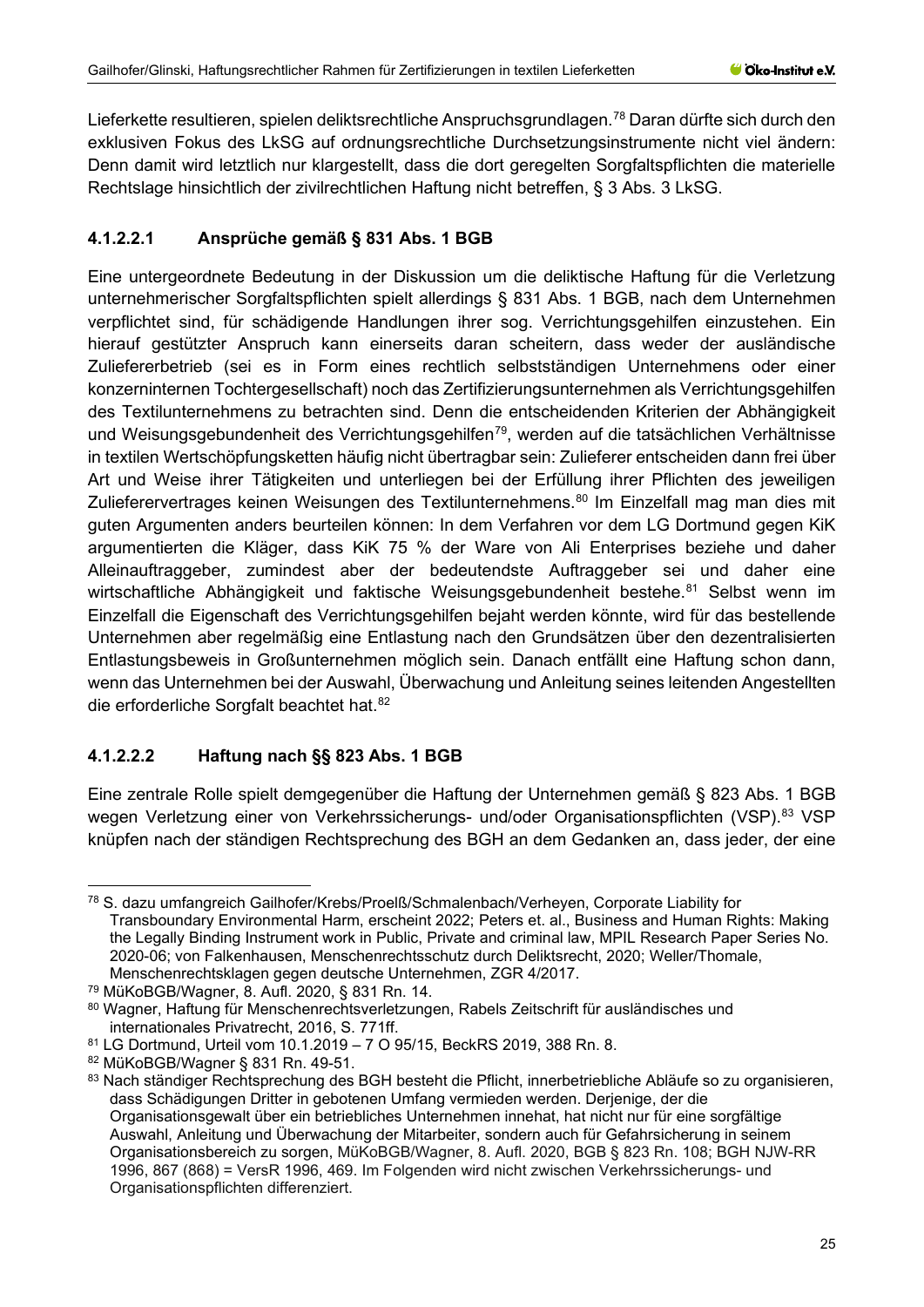Gefahrenlage schafft, etwa durch eine von ihm kontrollierte gefährliche Sache oder durch gefährliches Verhalten, grundsätzlich verpflichtet ist, die notwendigen und zumutbaren Vorkehrungen zu treffen, um eine Schädigung anderer möglichst zu verhindern.[84](#page-25-0)

Wie an anderer Stelle umfassend ausgeführt.<sup>[85](#page-25-1)</sup> kann sich eine haftungsrechtliche Rekonstruktion von Sorgfaltspflichten auf eine differenzierte Dogmatik stützen, die ihre Stärke gerade darin hat, dynamische, einzelfallbezogene Pflichten zur Risikovorsorge und Gefahrenabwehr zu konkretisieren. Die Grundsätze der Unternehmenshaftung gemäß § 823 Abs. 1 BGB definieren, ganz im Sinne der oben beschriebenen, substanziellen Sorgfaltspflicht zur Abwehr von Rechtsverletzungen in der Lieferkette, akzessorische, risikoadaptierte Pflichten: Inhalt und Umfang auch der deliktischen Verkehrspflichten richten sich nach der Schwere des Risikos bzw. der Wahrscheinlichkeit der Verwirklichung einer drohenden Gefahr und dem Gewicht des im Einzelnen bedrohten Rechtsguts. Je schwerer die drohende Rechts(gut)verletzung wiegt, desto höher sind die Anforderungen an die Schutzmaßnahmen im Einzelfall (sog. "je-desto-Formel").<sup>[86](#page-25-2)</sup> Für die Bestimmung des jeweils anzulegenden Sorgfaltsmaßstabs sind die (objektivierten) Kenntnisse des Sorgfaltspflichtigen zum Zeitpunkt der schadensverursachenden Handlung, sowie seine konkreten Möglichkeiten zur Kontrolle und Einflussnahme heranzuziehen. [87](#page-25-3) Deliktische Pflichten sind damit grundsätzlich unabhängig von öffentlich-rechtlich fixierten Sorgfaltspflichten und gehen potenziell über diese hinaus.[88](#page-25-4) Auch Änderungen und neue Entwicklungen beim Stand der Technik zur Minderung von Risiken und nachteiligen Auswirkungen müssen berücksichtigt werden, insbesondere wenn es sich um schwere Risiken handelt.<sup>[89](#page-25-5)</sup> Eine Haftungsregelung kann daher sofern sie auch grenzüberschreitend gerichtlich geltend gemacht werden kann – einen wirksamen Anreiz für die betroffenen Unternehmen schaffen, ihre Risiko- und Gefahrenanalyse und ihre Maßnahmen zur Prävention und Abhilfe an den für sie nach objektiven Maßstäben erkennbaren Umständen und am im betreffenden Kontext anerkannten Sorgfaltsstandard auszurichten.<sup>[90](#page-25-6)</sup>

Nach strittiger, aber im Vordringen befindlicher Auffassung<sup>[91](#page-25-7)</sup> können VSP deutscher Unternehmen auch im Hinblick auf Risiken bestehen, die unmittelbar von Zulieferern oder Tochterunternehmen in der Lieferkette verursacht werden. Diese sollen Sorgfaltspflichten seit jeher für solche Fälle konkretisieren, in denen sich die Gebote der verkehrserforderlichen Sorgfalt nicht von selbst verstehen, weil der Eintritt der Rechtsverletzung selbst nicht der direkten Kontrolle des Handelnden unterliegt. Zweck der VSP ist dann gerade die Zurechnung und Abgrenzung von komplementären Verantwortlichkeiten diverser Akteure, die arbeitsteilig zusammenwirken. Diese müssen ihr

<span id="page-25-0"></span><sup>84</sup> BGHZ 195, 30 Rn. 6 mwN = NJW 2013, 48; BeckOK BGB/Förster, 58. Ed. 1.5.2021, BGB § 823 Rn. 100- 103.5

<span id="page-25-1"></span><sup>85</sup> S. dazu schon Gailhofer, Rechtsfragen im Kontext einer Lieferkettengesetzgebung, UBA Factsheet Dezember, 2020,

<span id="page-25-2"></span><sup>86</sup> BGH VersR 2007, [72,](https://beck-online.beck.de/?typ=reference&y=300&b=2007&s=72&z=VersR) [11;](https://beck-online.beck.de/?typ=reference&y=300&b=2007&s=72&z=VersR&rn=11) vgl. a. Frank, Aspekte zur Risikobewertung beim Eigentumsschutz gemäß § 1004 BGB am Beispiel der Klimaklage eines peruanischen Bauern gegen RWE, ZUR 10 (2019), 518-552.

<sup>87</sup> MüKoBGB/Wagner, 7. Aufl. 2017, § 823 Rn. 444 f.

<span id="page-25-4"></span><span id="page-25-3"></span><sup>88</sup> *Wilhelmi,* Risikoschutz durch Privatrecht, 2009, 272.

<span id="page-25-5"></span><sup>89</sup> Förster, BeckOK BGB, 53. Auflage 2020, § 823, Rn. 347.

<span id="page-25-6"></span><sup>90</sup> MüKoBGB/Wagner, 7. Aufl. 2017, § 823 Rn. 442 ff.

<span id="page-25-7"></span><sup>91</sup> Vgl. zu den entsprechenden Streitpunkten; Schneider, Menschenrechtsbezogene Verkehrspflichten in der Lieferkette und ihr problematisches Verhältnis zu vertraglichen Haftungsgrundlagen, NGZ 2019, 1372 f;; Glinski/ Rott, The role and liability of certification organisations in transnational value chains, Deakin Law Review, 112; Weller/Thomale, Menschenrechtsklagen gegen deutsche Unternehmen, ZGR 4/2017; Wagner, Haftung für Menschenrechtsverletzungen, Rabels Zeitschrift für ausländisches und internationales Privatrecht, 2016; Späth/Werner, Die Opkabi Entscheidung, CCZ 2021; Gailhofer/Krebs/Proelß/Schmalenbach/Verheyen (Hrsg.), International Corporate Liability for Transboundary Environmental Harm, erscheint 2022.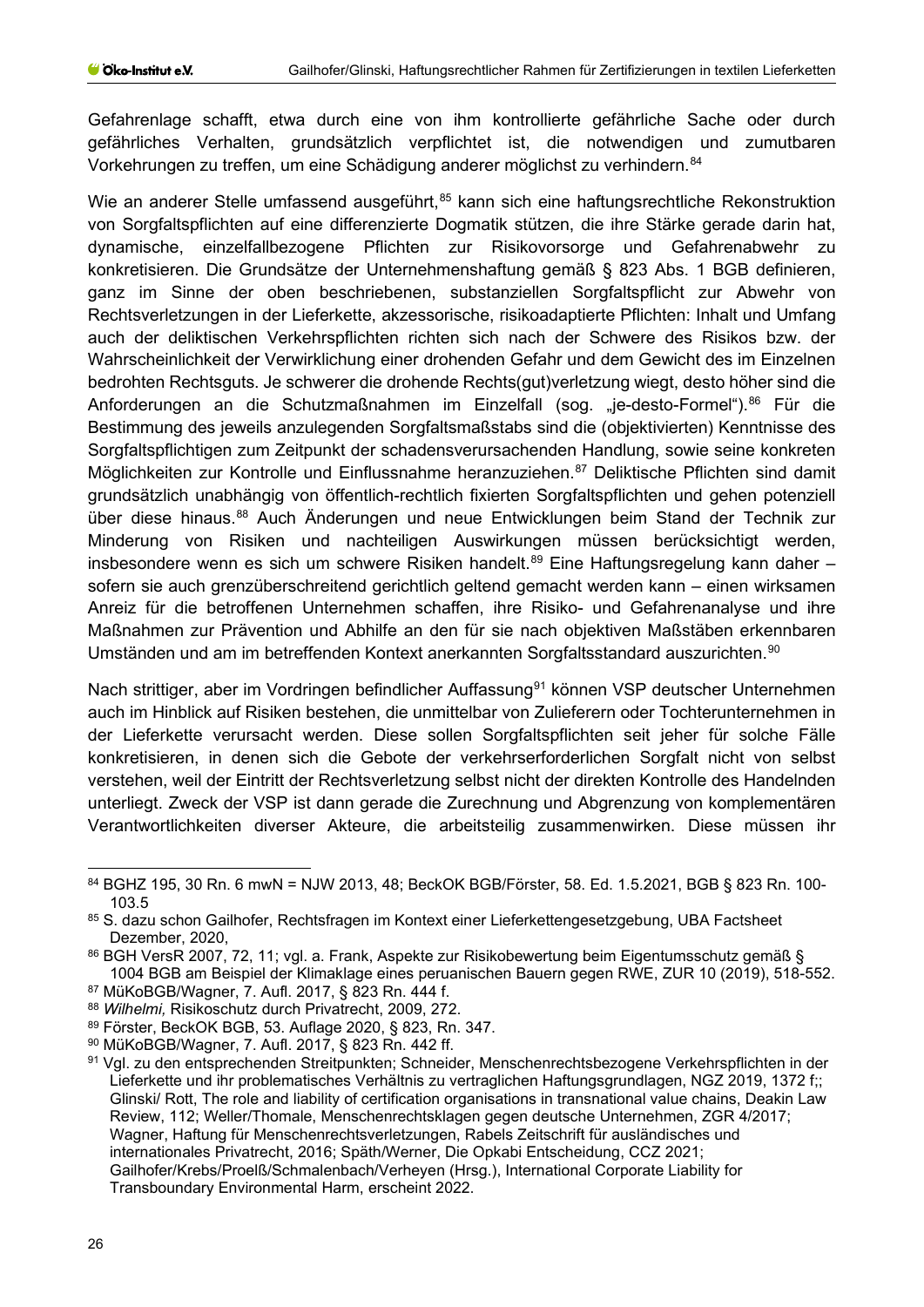Verhalten und ihre Einflusssphäre so einrichten, dass etwa auch vorhersehbares Fehlverhalten Dritter möglichst keine nachteiligen Konsequenzen für das potentielle Opfer hat.[92](#page-26-0) Die Übertragbarkeit dieser Grundsätze auf das arbeitsteilige Zusammenwirken transnationaler Unternehmen mit ihren Zulieferern und Tochterunternehmen wird in einer Reihe von Gerichtsentscheidungen, auch im europäischen Ausland anerkannt.<sup>[93](#page-26-1)</sup>

Bei der Begründung lieferkettenweiter Sorgfaltspflichten können private Normen eine wesentliche Rolle spielen: Zum einen kann das Recht auf private Standards und entsprechende Prüfungen zurückgreifen, um im Einzelfall im Vergleich zu gesetzlich fixierten Sorgfaltspflichten einen individuell höheren Sorgfaltsmaßstab anzunehmen – freiwillige Zertifizierungen können also herangezogen werden, um die individuellen Kenntnisse und Handlungsmöglichkeiten von Unternehmen zum Zeitpunkt der schadensverursachenden Handlung darzulegen und nachzuweisen. Zweitens reflektieren unternehmerische und branchenweite Selbstregulierungen, was in der Profession selbst als notwendig und machbar zur Vermeidung von Schäden erkannt wird. Nicht nur (öffentlich- )rechtliche, sondern auch institutionalisierte private Normen wie ISO-, CEN/ELEC- oder DIN-Normen und auch die Sicherungsmaßnahmen und Normen, die die (repräsentative) Praxis selbst bereits entwickelt und umsetzt, konkretisieren dann einen objektivierten Sorgfaltsstandard. Zumindest solche Standards und Prüfungen/Kontrollen im Zusammenhang mit freiwilligen Zertifizierungen, die in der Praxis bzw. von repräsentativen Teilen der Praxis (bereits) angewandt oder als angemessen erachtet werden, könnten also unter Umständen auch von deutschen Gerichten zur Bestimmung von Verkehrssicherungspflichten herangezogen werden und damit die Haftung bei Pflichtverletzungen begründen.<sup>[94](#page-26-2)</sup> Jedenfalls insoweit sich freiwillige Standards an dem sich global herausbildenden Begriff menschenrechtlicher Sorgfaltspflichten für die Lieferkette orientieren, wird man mit guten Argumenten von der Herausbildung entsprechender Erwartungen des transnationalen Rechtsverkehrs ausgehen können.[95](#page-26-3) Dass auch deutsche Gerichte entsprechende Organisations- und Verkehrspflichten transnationaler Unternehmen für die Lieferkette anerkennen, ist deshalb freilich nicht gesetzt. Man mag dies in Anbetracht der Entwicklungen der vergangenen Jahre[96](#page-26-4) aber durchaus für wahrscheinlich halten.

Die grundsätzliche Möglichkeit der Haftung deutscher Unternehmen wegen der Verletzung einer Verkehrssicherungspflicht nach § 823 Abs. 1 BGB lässt sich also bejahen – die Herausforderungen dafür, derartige Ansprüche tatsächlich geltend zu machen, dürften eher in faktischen Hindernissen für Klagen vor deutschen Gerichten, oder, worauf sogleich noch einzugehen ist, im internationalen Privatrecht zu verorten sein.

<span id="page-26-0"></span><sup>92</sup> Z. Ganzen s. MüKoBGB/Wagner, 7. Aufl. 2017, § 823 Rn. 455 ff.

<span id="page-26-1"></span><sup>93</sup> So etwa in der Entscheidung der Rechtsbank Den Haag im Fall Milieudefensie vs. Shell vom 26.5.2021, C/09/571932 / HA ZA 19-379, ECLl:NL:RBDHA:2021:5337. Das Urteil ist in englischer Übersetzung online zugänglich unter: https:/

<sup>/</sup>uitspraken.rechtspraak.nl/inziendocument?id=ECLl:NL:RBDHA:2021:5339. Ein weiterer prominenter Fall betrifft die Entscheidung des britischen Supreme Court im Fall Vedanta vs. Lungowe, in der das Gericht feststellte, dass "*[a] parent company will […] be found to be subject to a duty of care in relation to an activity of its subsidiary if ordinary, general principles of the law of tort regarding the imposition of a duty of care on the part of the parent in favour of a claimant are satisfied in the particular case*".

<span id="page-26-2"></span><sup>94</sup> Z. Ganzen s. Glinski, in Krajewski (Hrsg.), Staatliche Schutzpflichten und unternehmerische Verantwortung für Menschenrechte in globalen Lieferketten, 2018, 79 ff.

<span id="page-26-3"></span><sup>95</sup> Weller/Thomale, Menschenrechtsklagen gegen deutsche Unternehmen, ZGR 4/2017, 521.

<span id="page-26-4"></span><sup>96</sup> Zu den entsprechenden Entwicklungen s.o., 3.1.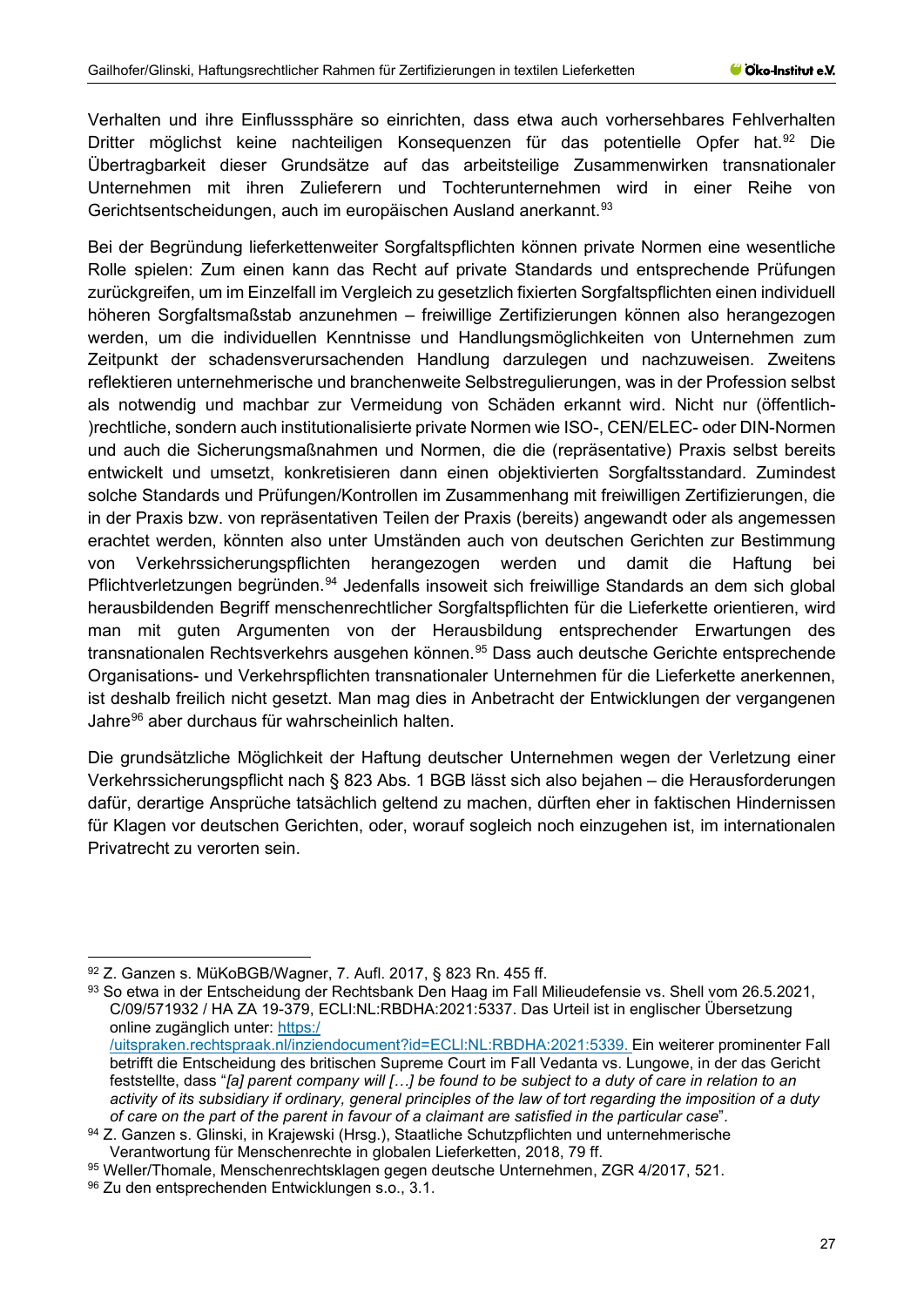#### **4.1.2.2.3 Weitere deliktsrechtliche Anspruchsgrundlagen**

Daneben kommt auch eine Haftung aufgrund von 823 Abs. 2 BGB in Betracht. Mit Bezug auf die Pflichten des LkSG dürfte sich der hierfür erforderliche Verstoß gegen ein Schutzgesetz allerdings nicht begründen lassen.<sup>[97](#page-27-1)</sup> Denn dieses stellt klar, dass es nicht die Basis für eine neuartige zivilrechtliche Haftung darstellen soll. In Betracht kommt auch unabhängig hiervon aber etwa eine Haftung wegen des Verstoßes gegen umweltbezogene Regelungen im öffentlichen Recht, die drittschützenden Charakter aufweisen.<sup>[98](#page-27-2)</sup> Das vorliegende Gutachten fokussiert gesetzliche Regelungen im LkSG einerseits und andererseits Regelungsoptionen für Zertifizierer im Textilsektor. Überlegungen zu weiteren Verbotsgesetzen werden daher nicht angestellt.

#### <span id="page-27-0"></span>**4.1.2.3 Haftungserleichterungen aufgrund von Zertifikaten?**

Fraglich ist, wie sich ein Zertifizierungsverfahren auf eine Inanspruchnahme des Textilunternehmens für Schäden, die im Rahmen der ihm obliegenden VSP auftreten, auswirken.

Nimmt ein Textilunternehmen freiwillig an einem Zertifizierungsverfahren teil, übernimmt der Zertifizierer faktisch die Aufgabe der Verkehrssicherung, indem er die Einhaltung bestimmter Arbeitsschutz- oder Umweltstandards überwacht und beurteilt, während das Textilunternehmen sich aus Überwachungstätigkeiten zurückzieht und sich auf die Arbeit des Zertifizierers verlässt. In rechtlicher Hinsicht ist damit davon auszugehen, dass das Unternehmen seine VSP auf den Zertifizierer überträgt und dieser unmittelbar deliktisch verantwortlich ist. [99](#page-27-3) Dies führt allerdings nicht zu einem Erlöschen der VSP beim übertragendenden Unternehmen. Vielmehr wandelt sich diese und ist nun darauf gerichtet, den Zertifizierer sorgfältig auszuwählen und fortlaufend zu überwachen, um notfalls auch selbst zur Gefahrenabwehr einschreiten zu können. Der Umfang dieser Überwachungsplicht richtet sich dabei nach den Umständen des Einzelfalls: je höher das Schadensrisiko ausfällt, d.h. Schadenshäufigkeit und Wahrscheinlichkeit besonders gravierender Schäden, desto intensiver muss kontrolliert und überwacht werden.<sup>[100](#page-27-4)</sup> Diese haftungsrechtlichen Prinzipien verdeutlichen, dass sich Textilunternehmen nicht generell durch Einschaltung eines Zertifizierers ihrer Sorgfaltspflicht entledigen können. Um den Zweck einer Auslagerung der Überprüfung und Zertifizierung nicht zu untergraben, ist es nicht erforderlich - und in einer globalen Lieferkette zudem auch praktisch nicht realisierbar – von dem Unternehmen eine Kontrolle "auf Schritt und Tritt" zu verlangen. So können im Einzelfall auch stichprobenartige Kontrollen ausreichend sein, wobei ein eigenes Eingreifen erst bei begründetem Anlass zu Zweifeln der sorgfältigen Arbeit des Zertifizierers notwendig sein soll. [101](#page-27-5)

Maßgeblicher Anknüpfungspunkt für eine mögliche Haftungserleichterung aufgrund einer erfolgten Zertifizierung ist die Prüfung, ob das Unternehmen seine VSP im Einzelfall erfüllt hat.<sup>[102](#page-27-6)</sup>

<span id="page-27-1"></span><sup>97</sup> S. dazu auch unten 5.3.2.2.1.

<span id="page-27-2"></span><sup>98</sup> Vgl. hierzu Palandt/Sprau, BGB, 80. Aufl. 2021, § 823 Rn. 58.

<span id="page-27-3"></span><sup>99</sup> Glinski/ Rott, The role and liability of certification organisations in transnational value chains, Deakin Law Review, 104f,

<span id="page-27-4"></span><sup>100</sup> Förster in BeckOK BGB § 823 Rn. 350, 367.

<span id="page-27-5"></span><sup>101</sup> Förster in BeckOK BGB § 823 Rn. 368, 371.

<span id="page-27-6"></span><sup>102</sup> Daneben bleibt für eine detaillierte Verschuldens-, d.h. Fahrlässigkeitsprüfung meist kein Raum. Denn auch hier wird die Einhaltung der im Verkehr erforderliche Sorgfalt gem. § 276 Abs. 2 BGB geprüft. Da auch bei der Prüfung der VSP sowohl objektive als auch subjektive Sorgfaltsanforderungen eine Rolle spielen, würde sich die Prüfung in der Argumentation doppeln (MüKoBGB/Wagner, 8. Aufl. 2020, BGB § 823 Rn. 38-45, 60).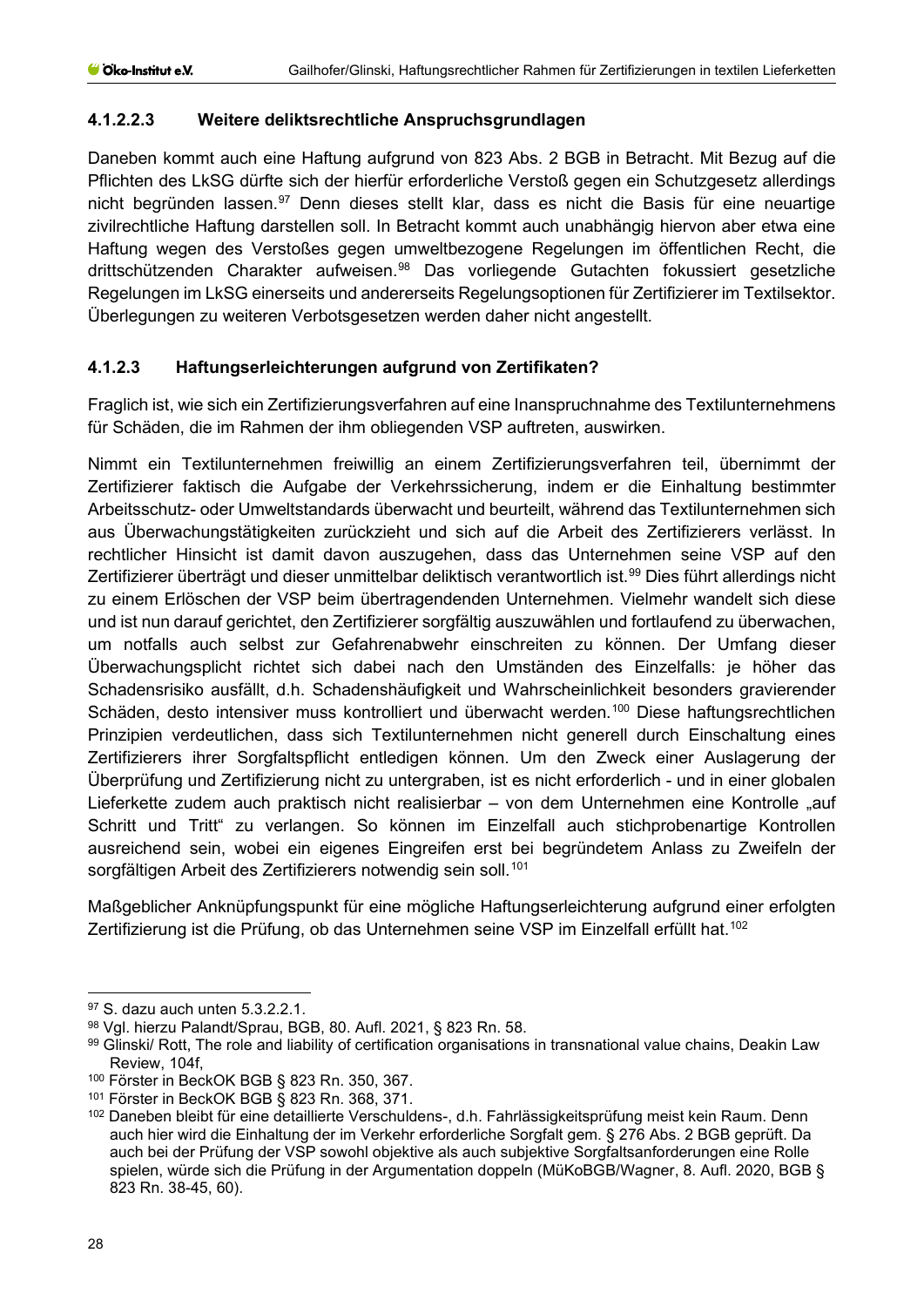Das Ergebnis vorwegnehmend kann jedenfalls festgestellt werden, dass eine freiwillige Zertifizierung nicht zwangsläufig Nachweis dafür bieten kann, dass das Unternehmen seiner Sorgfaltspflicht nachgekommen ist. Dies widerspräche dem Zweck des Deliktsrechts, im Einzelfall Schaden auszugleichen und individuelles Verhalten präventiv zu steuern. Allgemein festgelegte Standards reglementieren Verhalten generalisierend und sind nicht als Maßstab dafür geeignet, ob eine Person unter Berücksichtigung aller Umständen des konkreten Falls die erforderliche VSP eingehalten hat.<sup>[103](#page-28-0)</sup>

So stellen schon die Vorschriften des öffentlich-rechtlichen Sicherheitsrechts keine für das Deliktsrecht verbindliche und abschließende Regelung der Sorgfaltspflichten der Adressaten dieser Vorschriften dar.[104](#page-28-1) Zwar können auch Verwaltungsvorschriften *wertvolle Orientierungspunkte* für die Gerichte bei der Ermittlung der verkehrserforderlichen Sorgfalt im Einzelfall darstellen. Diese wirken insofern aber lediglich als *Mindeststandards. [105](#page-28-2)* Für rechtlich geregelte Sicherheitsstandards wie z.B. TÜV-Prüfverfahren oder eine CE-Kennzeichnung für Medizinprodukte gilt ebenso wie für öffentlich-rechtliche Genehmigungen, dass ihre Einhaltung bzw. Erteilung eine VSP-Verletzung nicht grundsätzlich ausschließt.[106](#page-28-3) Nach der Rechtsprechung des BGH enthalten technische Normen *"keine abschließenden Verhaltensanforderungen, sodass sich der Verkehrssicherungspflichtige nicht darauf beschränken darf, die Empfehlungen der Normen unbesehen umzusetzen. Vielmehr hat er die zur Schadensabwehr erforderlichen Maßnahmen anhand der Umstände des Einzelfalls eigenverantwortlich zu treffen."*[107](#page-28-4) Auch im Bereich der deliktischen Produzentenhaftung schließen Sicherheitszertifikate nach der Rechtsprechung des BGH die Herstellerhaftung nicht aus: *"Ein Hersteller, der seine Produkte selbst konstruiert, ist nicht ohne weiteres von der Haftung für Schäden durch konstruktive Mängel eines Produktes freigestellt, wenn eine Prüfstelle es überprüft und keine Mängel feststellt."[108](#page-28-5)*

Diese Wertung muss erst recht für rein freiwillige Standards gelten.*[109](#page-28-6)* Sie könnte sich zwar zu relativieren, je weiter der Anspruchsgegner von der eigentlichen Gefahr entfernt ist. So differenziert der BGH bei der deliktischen Produzentenhaftung zwischen den am Herstellungs- und Vertriebsprozess eingeschalteten Unternehmen: im Vergleich zum Endhersteller bestehen für Importeure oder Auftragsfertiger in Bezug auf Konstruktionsgefahren geringere Sorgfaltspflichten. Deshalb können sich diese unter Umständen dadurch entlasten, dass sie das Produkt durch einen Sachverständigen oder einer zugelassenen Prüfstelle auf ihre Sicherheit untersuchen lassen haben. Nur bei Zweifeln, dass der Konstrukteur die Sicherheit nicht ausreichend beachtet haben könnte, sind sie verpflichtet, den Verantwortlichen darauf hinzuweisen.<sup>[110](#page-28-7)</sup> Damit wird allerdings keine Möglichkeit einer pauschalen Entlastung durch Zertifikate geschaffen. Vielmehr wird letztlich in Übereinstimmung mit dem Angemessenheitskriterium verdeutlicht, dass die weiter bestehenden,

<span id="page-28-0"></span><sup>103</sup> MüKoBGB/Wagner, § 823 Rn. 497.

<span id="page-28-1"></span><sup>104</sup> MüKoBGB/Wagner, 7. Aufl. 2017, § 823 Rn. 444 f.

<span id="page-28-2"></span><sup>105</sup> MüKoBGB/Wagner, 7. Aufl. 2017, § 823 Rn. 447. Zur Berücksichtigung internationaler und transnationaler Normen in diesem Zusammenhang s. Glinski, UN-Leitprinzipien, Selbstregulierung der Wirtschaft und Deliktsrecht: Alternativen zu verpflichtenden Völkerrechtsnormen für Unternehmen?, in: Krajewski (ed.), Staatliche Schutzpflichten und unternehmerische Verantwortung für Menschenrechte in globalen Lieferketten, 2018, 75-91.

<span id="page-28-3"></span><sup>106</sup> MüKoBGB/Wagner, 7. Aufl. 2017, § 823 Rn. 505.

<span id="page-28-4"></span><sup>107</sup> BGH, Urteil vom 22.8.2019 – III ZR 113/18, BeckRS 2019, 20304 Rn. 15.

<span id="page-28-5"></span><sup>108</sup> BGH, Urteil vom 9.1.1990 – VI ZR 103/89 (Oldenburg), NJW-RR 1990, 406.

<span id="page-28-6"></span><sup>109</sup> OLG Saarbrücken, Urteil vom 30.11.2017 – 4 U 19/ 17 Rn. 47.

<span id="page-28-7"></span><sup>110</sup> BGH, Urteil vom 9.1.1990 – VI ZR 103/89 (Oldenburg), NJW-RR 1990, 407.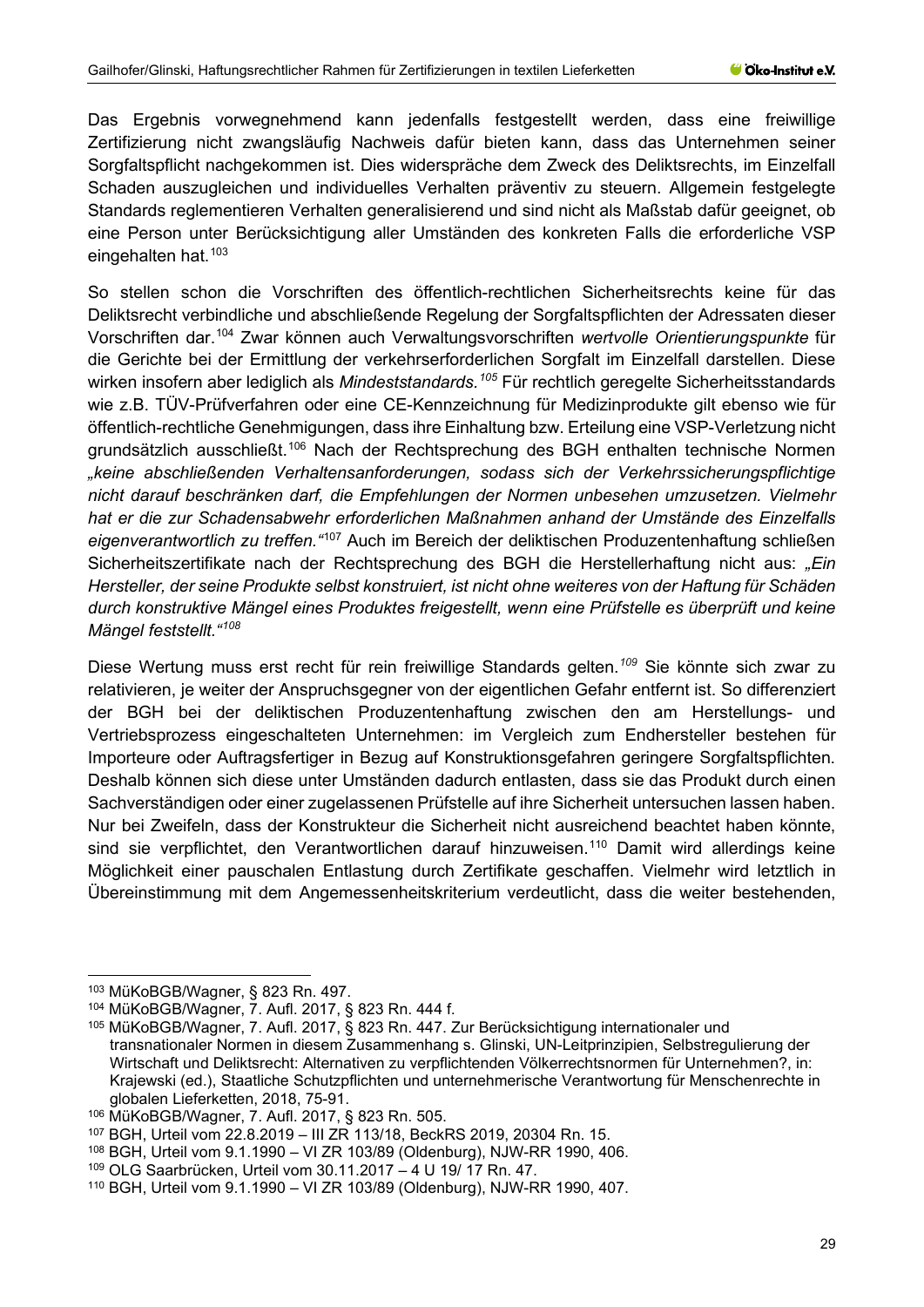eigenen VSP der Unternehmen sich nach den Informationen, Handlungsmöglichkeiten und den erkennbaren Risiken im Einzelfall bemessen.

Solange keine verlässlichen, idealerweise staatlich abgesicherten Standards, Institutionen und Verfahren für Zertifizierungen bestehen, bleibt die Bewertung der haftungsrechtlichen Relevanz von Zertifikaten daher mit erheblichen Unsicherheiten belastet.

#### <span id="page-29-0"></span>**4.1.2.4 Kollisionsrechtliche Hürden für haftungsrechtliche Ansprüche**

Während die *Zuständigkeit deutscher Gerichte* für die Inanspruchnahme inländischer Unternehmen durch im Ausland Geschädigte im Regelfall ohne weiteres anzunehmen ist,<sup>[111](#page-29-1)</sup> ist die Anwendung deutschen Rechts – und damit auch der §§ 823 Abs. 1 BGB – regelmäßig problematisch. Vertragliche Ansprüche, etwa aus Zulieferverträgen werden von der Rom I-Verordnung erfasst. Nach dieser gilt – sofern die Parteien keine entsprechende Vereinbarung getroffen haben – für Kaufverträge (außer bei Verbraucherverträgen), sowie für Werklieferungsverträge das Recht des Staates, in dem der Verkäufer bzw. der Dienstleister seinen gewöhnlichen Aufenthalt hat. Für vertragliche Ansprüche aus einem Vertrag zugunsten Dritter wird daher häufig ausländisches Recht zur Anwendung kommen. Demgegenüber richtet sich das anwendbare Recht in Bezug auf den Vertrag mit Schutzwirkung zugunsten Dritter nach h.M. nach dem Deliktstatut.[112](#page-29-2)

Auf außervertragliche Schuldverhältnisse aus unerlaubter Handlung ist die Rom II-VO anzuwenden. Danach ist grundsätzlich der Ort des Schadenseintritts (der sog. Erfolgsort) maßgeblich für die Bestimmung des anwendbaren materiellen Rechts. Bei Unterlassungsdelikten liegt der Erfolgsort dort, wo das Rechtsgut verletzt wird, zu dessen Schutz eine Schadensabwendungs- bzw. Erfolgsabwendungspflicht besteht.<sup>[113](#page-29-3)</sup> Nach dieser Regel ist in Fällen, bei denen es um Schäden geht, die unmittelbar von Zulieferern oder Tochtergesellschaften im Ausland verursacht wurden und die vor den Gerichten der EU-Mitgliedstaaten verhandelt werden, grundsätzlich das Deliktsrecht des Landes anwendbar, in dem Zulieferer oder Tochterunternehmen operieren. [114](#page-29-4)

<span id="page-29-1"></span><sup>111</sup> Nach Art. 4 EuGVVO i.V.m. Art. 63 EuGVVO (Brüssel-1a-Verordnung) sind inländische Gerichte für alle Unternehmen mit Satzungs- oder Verwaltungssitz in Deutschland international zuständig. Dass die streitgegenständliche Rechtsgutsverletzung außerhalb von Deutschland eingetreten ist, ist hierfür unerheblich. Probleme werden lediglich dann entstehen, wenn die Klage zugleich auf eine in einem Drittstaat beheimatete Tochter- oder Zuliefergesellschaft erstreckt werden soll, vgl. Weller/Thomale, Menschenrechtsklagen gegen deutsche Unternehmen, ZGR 4/2017, 523.

<span id="page-29-2"></span><sup>112</sup> Vgl. hierzu Görgen, Unternehmerische Haftung in transnationalen Menschenrechtsfällen, 2019, 145 f.

<span id="page-29-4"></span><span id="page-29-3"></span><sup>&</sup>lt;sup>113</sup> Vgl. MüKoBGB/Junker, 8. Aufl. 2021, Rom II-VO Art. 4 Rn. 23.<br><sup>114</sup> Vgl. Enneking, Judicial Remedies. The issue of applicable law, in: Álvarez Rubio/Yiannibas, Human Rights in business. Removal of barriers to Access to Justice in the European Union, 50. Artikel 4 enthält zwei allgemeine Ausnahmen von dieser Regel für Fälle: Nach Artikel 4 Absatz 2 Rom II-VO ist in Fällen, in denen sowohl die Person, deren Haftung geltend gemacht wird, als auch der Geschädigte zum Zeitpunkt des Schadenseintritts ihren gewöhnlichen Aufenthalt in demselben Staat haben, das Recht dieses Staates anzuwenden; nach Artikel 4 Absatz 3 Rom II-VO ist in Fällen, in denen sich aus der Gesamtheit der Umstände ergibt, dass die unerlaubte Handlung eine offensichtlich engere Verbindung zu einem anderen als dem in Absatz 1 oder 2 genannten Staat aufweist, das Recht dieses anderen Staates anzuwenden. Weller und Thomale stützen auf Art.4 Abs.3 S. 2 Rom II-VO die Möglichkeit der Anwendung inländischen Rechts. Diesem sei mittels Auslegung *praeter legem* und im Sinne seiner Zwecksetzung, "die deliktsrechtliche Regelanknüpfung gerade deshalb flexibel ausgestalten, um sie in ihrer Anwendung nicht sinnentstellenderweise gegen den Geschädigten zu richten" ein Bestimmungsrecht zu entnehmen, wonach der Geschädigte das Recht des Handlungsorts (bzw. des Orts des Unterlassens der gebotenen Unternehmensorganisation) statt demjenigen des Erfolgsorts wählen darf, s. Weller/Thomale, Menschenrechtsklagen gegen deutsche Unternehmen, ZGR 4/2017, 523. Allerdings wird sowohl aufgrund des Orts der unerlaubten Handlung als auch wegen des gewöhnlichen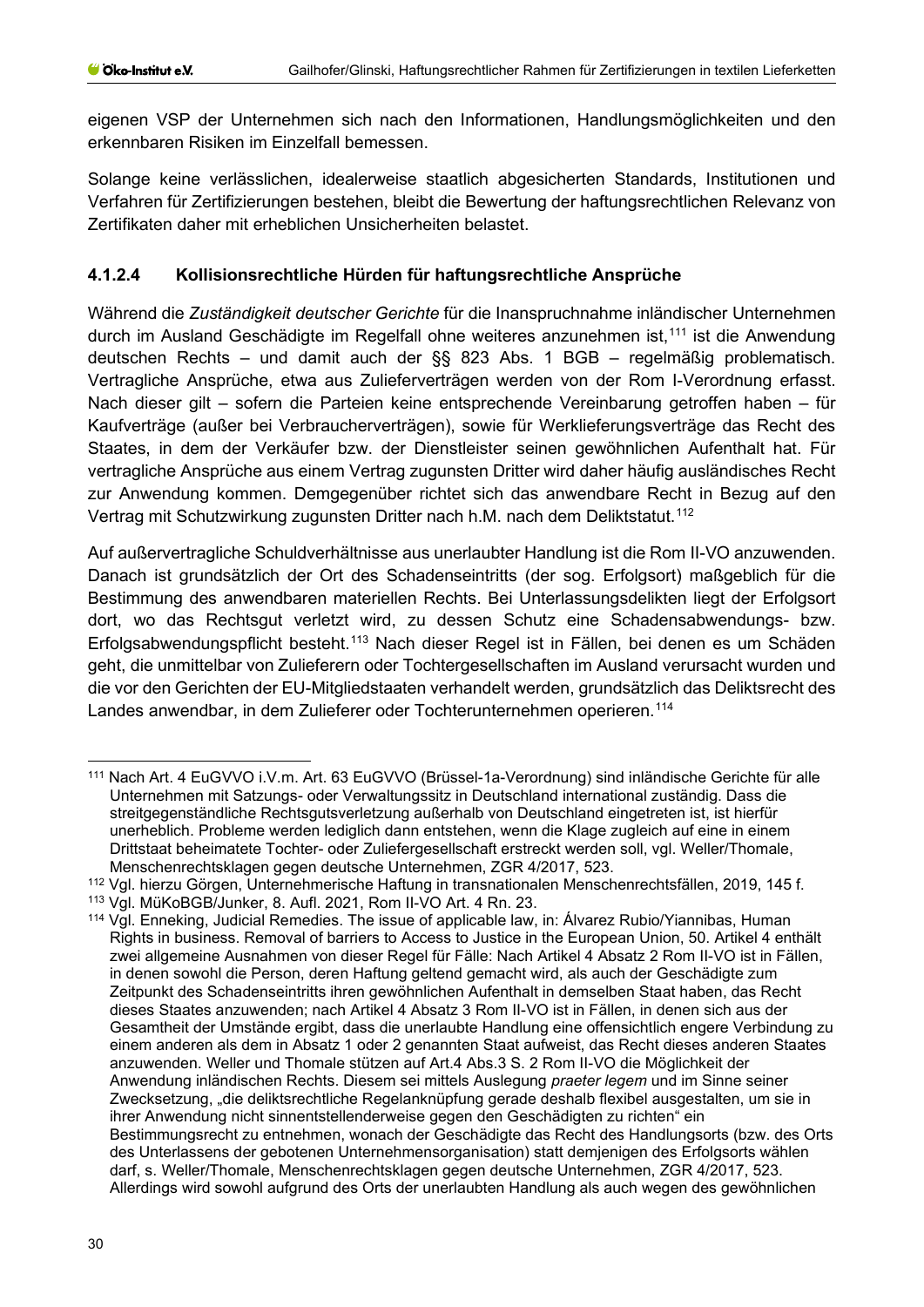Zwar besteht nach Artikel 7 Rom II Verordnung bei Vorliegen eines Umweltschadens grundsätzlich die Möglichkeit für Geschädigte, ihren Anspruch im Sinne der kollisionsrechtlichen Ubiquitäts- und Günstigkeitsprinzipien auf die für sie günstigere Rechtsordnung zu stützen. Artikel 7 Rom II lässt dem Geschädigten die Wahl zwischen dem Erfolgsort, und dem Recht des Staates, in dem das schadensbegründende Ereignis eingetreten ist. Der Handlungsort wird definiert als der Ort, an dem die unerlaubte Handlung ganz oder teilweise vorgenommen wird[.115](#page-30-0) Der sachliche Anwendungsbereich von Artikel 7 Rom II umfasst dabei nicht nur Umweltschäden im engeren Sinne, sondern auch Schäden an Personen oder Sachen, die durch solche Schäden entstanden sind. Allerdings ist es strittig, ob das Wahlrecht des Geschädigten auch mit Blick auf Rechtsverletzungen durch mittelbar ursächliches Handeln, oder durch Unterlassen besteht, um die es in "Lieferkettenfällen" regelmäßig gehen wird.<sup>[116](#page-30-1)</sup> Häufig wird argumentiert, Artikel 7 sei so auszulegen, dass für die Anknüpfung an den Handlungsort nur die Handlung entscheidend ist, die die Rechtsverletzung unmittelbar verursacht hat. Kausale Beiträge auf einer früheren Stufe wären demnach nicht relevant. Im Falle des Unterlassens liege der Handlungsort an dem Ort, an dem zu handeln gewesen wäre, der sich wiederum nach der für den tatbestandlichen Erfolg ursächlichen Handlung des Tochterunternehmens (oder Zulieferers) im Ausland richte, wenn der Erfolg mittels konkreter Maßnahmen im Ausland hätte verhindert werden müssen.<sup>[117](#page-30-2)</sup> Entsprechend einer solchen "hypothetischen Prüfung"[118](#page-30-3) müsste man nach dem Inhalt der betreffenden Pflicht differenzieren: Sofern es sich um eine Pflicht handle, eine Tochtergesellschaft bzw. ein Zulieferunternehmen zu beaufsichtigen, um zu verhindern, dass diese oder dieses einen Umweltschaden verursacht, mag man mit Grusic annehmen, dass diese Pflicht in der Vorstandsetage der Muttergesellschaft ausgeübt werden muss. Handele es sich hingegen um eine Warnpflicht, so wird diese Pflicht an dem letzten Ort verletzt, an dem die Warnung hätte ausgesprochen werden können, also in der Regel an dem Ort, an dem der Schaden eintrete.<sup>[119](#page-30-4)</sup> Gegen die einschränkende Auslegung der Norm können zwar gute Argumente angeführt werden.<sup>[120](#page-30-5)</sup> Dennoch wird häufig davon ausgegangen, dass auch

Aufenthalts der Kläger eine engere Verbindung zum ausländischen Recht i.S.v. § 4 Abs.3 S.1. Rom II-VO gesehen, so auch im KiK-Fall, s. LG Dortmund 10.1.2019 – 7O95/15, Rn. 38; OLG Hamm 21.5.2019 – I-9 U 44/19, Rn. 20. Auch nach Einführung des LkSG und dem damit erhöhten abstrakten Schutz der dort aufgeführten Rechtspositionen soll keine engere Verbindung zu Deutschland festzustellen sein, da es sich bei den dort geregelten Pflichten nur um Bemühenspflichten handle und primär lediglich Risikoanalyse und Risikomanagement gefordert seien und keine Erfolgspflicht zur Vermeidung von Rechtsverletzungen in der Lieferkette normiert werde, s. Späth / Werner Die Opkabi-Entscheidung, CCZ 5/2021. Ganz überwiegend wird angenommen, dass in "Lieferkettenfällen" vor deutschen Gerichten ausländisches Recht zu Anwendung kommt, vgl. Hartmann, Haftung von Unternehmen für Menschenrechtsverletzungen im Ausland aus Sicht des Internationalen Privat- und Zivilverfahrensrechts, in: Krajewski/Saage-Maaß, Die Durchsetzung menschenrechtlicher Sorgfaltspflichten von Unternehmen– Zivilrechtliche Haftung und Berichterstattung als Steuerungsinstrumente, 1. Auflage 2018, S. 281 (299); Krebs et. al., Von der menschenrechtlichen zur umweltbezogenen Sorgfaltspflicht: Aspekte zur Integration von Umweltbelangen in ein Gesetz für globale Wertschöpfungskette, UBA TEXTE 49/2020; 58;

<span id="page-30-0"></span><sup>115</sup> Späth/Werner Die Opkabi-Entscheidung, CCZ 5/2021, 247.

<span id="page-30-1"></span><sup>116</sup> Zu der umstrittenen Rechtslage s. Grusic, International Environmental litigation in the EU Courts. A regulatory perspective, 37, Yearbook of European Law 34 (2015), m.w.N. in Fußnote 199, (ePrint); Enneking, Judicial Remedies. The issue of applicable law, in: Álvarez Rubio/Yiannibas, Human Rights in business. Removal of barriers to Access to Justice in the European Union, 2019, 54.

<span id="page-30-2"></span><sup>117</sup> Späth Werner Die Opkabi-Entscheidung, CCZ 5/2021, 247.

<span id="page-30-3"></span><sup>118</sup> Späth/Werner, a.a.O.

<span id="page-30-4"></span><sup>119</sup> Grusic, International Environmental litigation in the EU Courts. A regulatory perspective, 37, Yearbook of European Law 34 (2015) (ePrint), in Fußnote 199, m.w.N.

<span id="page-30-5"></span><sup>120</sup> Vor allem ist festzustellen, dass eine solch enge Auslegung weder mit der universellen Anwendung der Rom-II-Verordnung noch mit dem die Umwelthaftung maßgeblich prägenden Verursacherprinzip in Einklang zu stehen scheint. In seinen kollisionsrechtlichen Implikationen hat dieses sicherzustellen, dass das internationale Privatrecht keine problematischen Anreize für Unternehmen setzt, indem es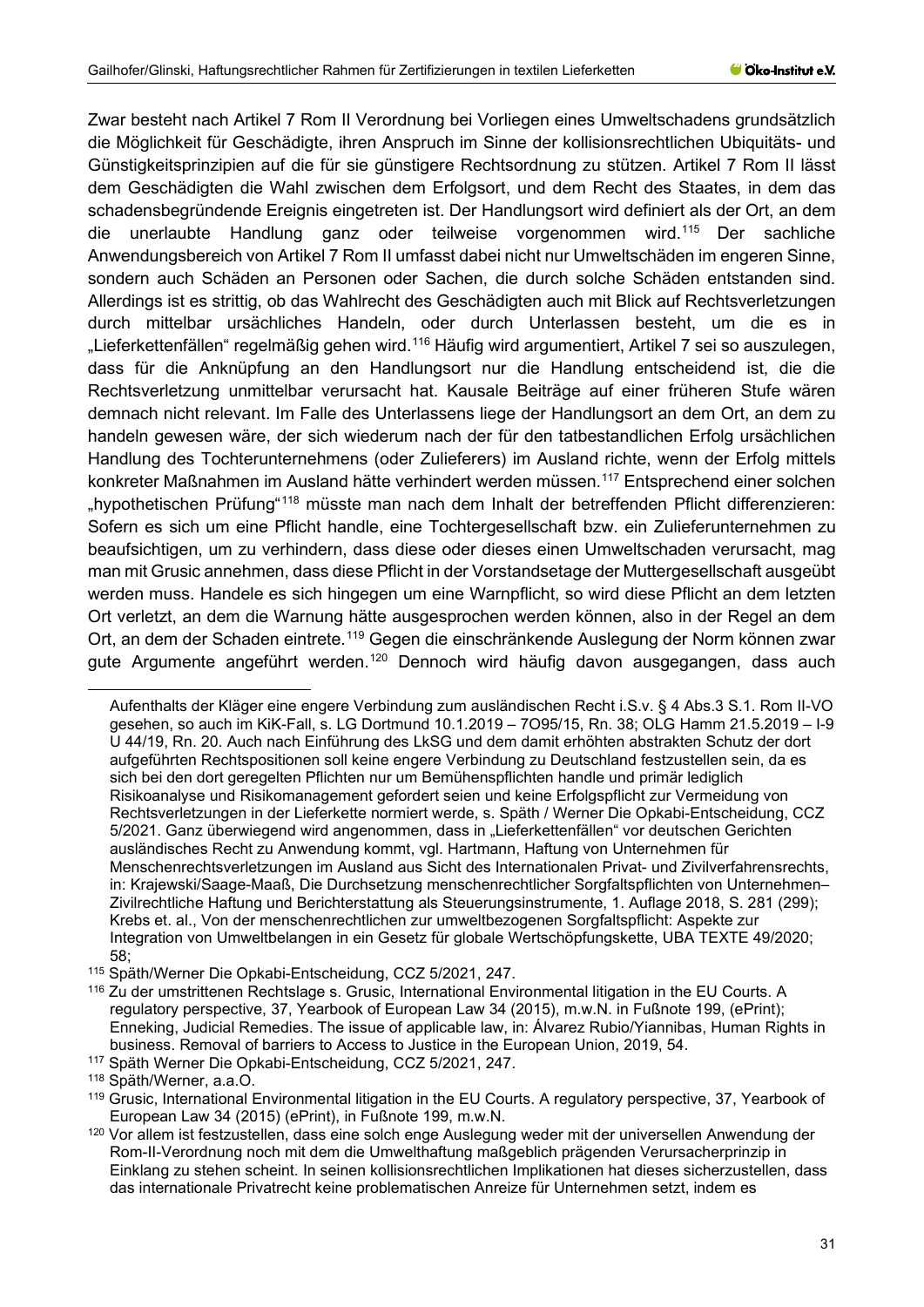umweltbezogene Sorgfaltspflichtverletzungen von Bestellern oder Mutterunternehmen im Inland für die Wahl des anwendbaren Rechts nach Artikel 7 Rom II-VO unberücksichtigt bleiben.<sup>[121](#page-31-1)</sup>

Zusammenfassend ist festzustellen, dass zwar eine Reihe von Möglichkeiten bestehen, Ansprüche gegen deutsche Unternehmen auf deutsches Deliktsrecht zu stützen, insbesondere, soweit entsprechende Rechtsverletzungen auf Umweltschäden zurückzuführen sind. Dies kann für die Opfer solcher Rechtsverletzungen erhebliche Nachteile mit sich bringen – sofern die Standards und Ansprüche im ausländischen Recht ein niedrigeres Schutzniveau normieren und insoweit, als die Ermittlung ausländischen Rechts mit großen Kosten und Rechtsunsicherheit belastet sein kann.<sup>[122](#page-31-2)</sup> Auch für deutsche Unternehmen kann die mit dem Mangel einer eindeutigen Regelung verbundene Rechtsunsicherheit einen Nachteil darstellen, da sie bei eventuellen Klagen dem Risiko ausgesetzt sind, sich nach einem ihnen unbekannten ausländischen Recht verteidigen zu müssen. [123](#page-31-3) Sie können nicht sicher sein, mit der Einhaltung der für sie besser bekannten, inländischen Sorgfaltsstandards ihre Haftungsrisiken zu mindern. Aus diesem Grund wird mit Blick auf die gesetzliche Regelung einer Haftung für Menschenrechtsverletzungen die Schaffung einer Eingriffsnorm i.S.v. Art. 16 Rom II-VO gefordert.<sup>[124](#page-31-4)</sup>

#### <span id="page-31-0"></span>**4.1.2.5 Ansprüche von Verbraucher\*innen wegen Sorgfaltspflichtverstößen in der Lieferkette?**

Die Diskussion um die Durchsetzung von Sorgfaltspflichtverletzungen in der Lieferkette fokussiert als Anspruchsinhaber aus naheliegenden Gründen vor allem die Opfer von Menschenrechtsverletzungen und/oder Umweltschäden in Abbau- oder Produktionsländern. Wie angesprochen legen jedoch auch Verbraucher\*innen beim Kauf von Textilprodukten Wert auf Nachhaltigkeitsaspekte und entscheiden sich unter Umständen gerade wegen eines Zertifikats oder Siegels für den Kauf eines bestimmten Produkts. Damit stellt sich die Frage, ob bei einer fehlerhaften Zertifizierung gezielt kauf- oder verbraucherschutzrechtliche Ansprüche ausgeübt werden könnten, um eine versprochene und angepriesene Nachhaltigkeitspolitik von Textilunternehmen tatsächlich rechtlich einzufordern. In Anbetracht der zunehmenden Bedeutung menschenrechtlicher und ökologischer Aspekte für Verbraucher\*innen könnten derartige Ansprüche verstärkt relevant werden. Sie sollen im Folgenden daher zumindest in Kürze erwogen werden.

ausschließlich das Recht des Ortes anwendet, an dem der Schaden entstanden ist. Andernfalls könnten diese die niedrigeren Umweltstandards in anderen Staaten ausnutzen, indem sie ihre Produktion in Länder mit niedrigeren Standards verlagern um Kosten für Maßnahmen zur effektiven Minderung von Haftungsrisiken zu vermeiden, vgl. Enneking, Judicial Remedies. The issue of applicable law, in: Álvarez Rubio/Yiannibas, Human Rights in business. Removal of barriers to Access to Justice in the European Union, 54; s.a. Gailhofer/ Krebs/ Proelß/Schmalenbach/Verheyen, Corporate Liability for Transboundary Environmental Harm, (erscheint 2022).

<span id="page-31-1"></span><sup>121</sup> Wagner, Haftung für Menschenrechtsverletzungen, RabelsZ 80 (2016), 743; Grusic, International Environmental litigation in the EU Courts. A regulatory perspective, 37, Yearbook of European Law 34 (2015), 62 (ePrint).

<span id="page-31-2"></span><sup>122</sup> Weller/Thomale, Menschenrechtsklagen gegen deutsche Unternehmen, ZGR 4/2017.

<span id="page-31-3"></span><sup>123</sup> Vgl. Kieninger/Krajewski/Wohltmann, Rechtsgutachten und Entwurf für ein Gesetz zur Umsetzung menschenrechtlicher und umweltbezogener Sorgfaltspflichten, Fassung vom 9. Juni 2021, 5.

<span id="page-31-4"></span><sup>124</sup> S. Klinger/Krajewski/Krebs/Hartmann, Verankerung menschenrechtlicher Sorgfaltspflichten von Unternehmen im deutschen Recht, 2016, 41; Scherf et. al., Umweltbezogene und menschenrechtliche Sorgfaltspflichten als Ansatz zur Stärkung einer nachhaltigen Unternehmensführung, UBA Texte 138/2020, 86 f; Kieninger/Krajewski/Wohltmann, Rechtsgutachten und Entwurf für ein Gesetz zur Umsetzung menschenrechtlicher und umweltbezogener Sorgfaltspflichten, Fassung vom 9. Juni 2021, 52.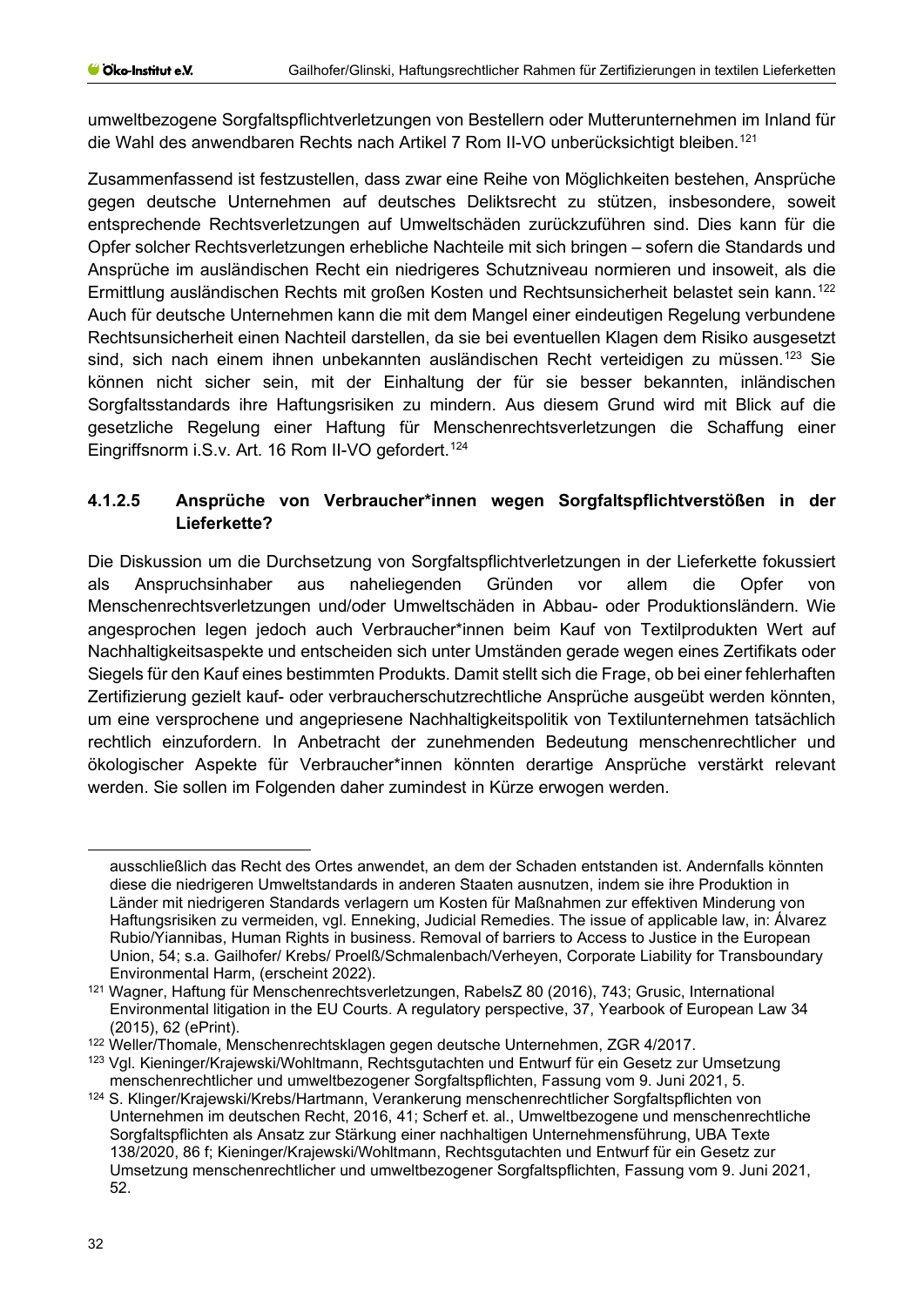#### **4.1.2.5.1 Lauterkeitsrechtliche Ansprüche wegen der Verletzung unternehmerischer Sorgfaltspflichten?**

Nach bisheriger Rechtslage hatten Verbraucher\*innen bei fehlerhafter Zertifizierung allerdings insbesondere keinen Anspruch auf Schadensersatz gegen Textilunternehmen, die mit einem fehlerhaften Zertifikat werben. Nach § 9 UWG a.F., der im Lauterbarkeitsrecht relevanten Anspruchsgrundlage für Schadensersatz konnten potenzielle Gläubiger des Schadensersatzanspruchs nur Mitbewerber gem. § 2 Nr. 3 UWG sein, also andere Unternehmen, die im Wettbewerb mit dem zertifizierten Unternehmen stehen. Das UWG schützte demnach nur das Horizontalverhältnis zwischen den am Wettbewerb teilnehmenden Unternehmern. Diese Rechtslage hat sich jüngst geändert. Mit dem Gesetz zur Stärkung des Verbraucherschutzes im Wettbewerbs-und Gewerberecht vom 10. August 2021<sup>[125](#page-32-0)</sup> erhalten auch Verbraucher\*innen einen Anspruch auf Schadensersatz bei schuldhaften Verstößen von Unternehmern gegen verbraucherschützende Vorschriften des UWG.

Diesen neuen Anspruch normiert § 9 Abs. 2 UWG. Zwar lässt die neue Norm die "naheliegende Möglichkeit", einen solchen Anspruch unter den Rechtsbruchtatbestand in § 3a UWG zu subsumieren ausdrücklich nicht zu.<sup>[126](#page-32-1)</sup> Ein Anspruch gegen Unternehmen, die mit Zertifikaten werben, obwohl das Produkt den Anforderungen der Zertifizierung nicht entspricht, könnte aber auf die verbraucherschützende Generalklausel des 3 Abs. 2 UWG gestützt werden, nach der das Unternehmen unlauter handelt, wenn es die unternehmerische Sorgfalt außer Acht lässt (§ 3 Abs. 2 S. 1 UWG). Auch mit Blick auf lauterkeitsrechtliche Ansprüche sind Unternehmen mit Blick auf mögliches rechtswidriges Verhalten Dritter verpflichtet, Gefahren für die geschützten Interessen von Marktteilnehmer\*innen im Rahmen des Möglichen und Zumutbaren zu begrenzen und unterliegen daher Prüfungs-, Überwachungs- und Eingreifpflichten.<sup>[127](#page-32-2)</sup> Dass die Regelung praktisch relevant für die Durchsetzung unternehmerischer Sorgfaltspflichten wird, liegt daher nahe, hat sich aber freilich noch zu erweisen.

Immerhin stehen entsprechenden Ansprüchen im Vergleich insbesondere zu deliktischen Ansprüchen keine kollisionsrechtlichen Hindernisse im Weg: Nach Art. 6 Abs. 1 Rom II-VO ist deutsches Recht anwendbar, wenn sich das Verhalten auf die Wettbewerbsbeziehungen oder die kollektiven Interessen der Verbraucher\*innen im Gebiet der Bundesrepublik Deutschland auswirken (sog. Marktortprinzip). Es spielt insofern keine Rolle, wo der Verstoß gegen die Sorgfaltspflicht erfolgt.<sup>[128](#page-32-3)</sup>

#### **4.1.2.5.2 Vertragliche Sekundäransprüche** der **Käufer\*innen**

Fehlerhafte Zertifizierungen könnten schließlich auch kaufrechtliche Mängelgewährleistungsansprüche nach § 437 BGB auslösen. In Betracht kommen neben dem verschuldensabhängigen Schadensersatzanspruch insbesondere das Minderungsrecht und das

<span id="page-32-0"></span><sup>125</sup> BGBl. 2021 I Nr. 53, vom 17.8.2021.

<span id="page-32-1"></span><sup>126</sup> Krebs et.al., Von der menschenrechtlichen zur umweltbezogenen Sorgfaltspflicht, UBA Texte 49/2020, 59 f.

<span id="page-32-2"></span><sup>127</sup> Grabosch/ Scheper, Die menschenrechtliche Sorgfaltspflicht von Unternehmen, 2015, 39ff; OLG Oldenburg, Urteil vom 29. 8. 2002 - 1 U 59/02 Torpfosten mit TÜV-Zertifikat und GS-Zeichen nach DIN EN 748; OLG Hamburg, Urteil vom 10. 4. 2002 - 5 U 63/01 Pigmentiergerät mit CE-Kennzeichnung nach Medizinproduktgesetz; BGH, Urteil vom 11-07-1991 - I ZR 33/90 (Hamm) nationale und internationale Sicherheitsvorschriften bei Steckdosen.

<span id="page-32-3"></span><sup>128</sup> Krebs et.al., Von der menschenrechtlichen zur umweltbezogenen Sorgfaltspflicht. Aspekte zur Integration von Umweltbelangen in ein Gesetz für globale Wertschöpfungsketten, UBA Texte 49/2020, 59 f.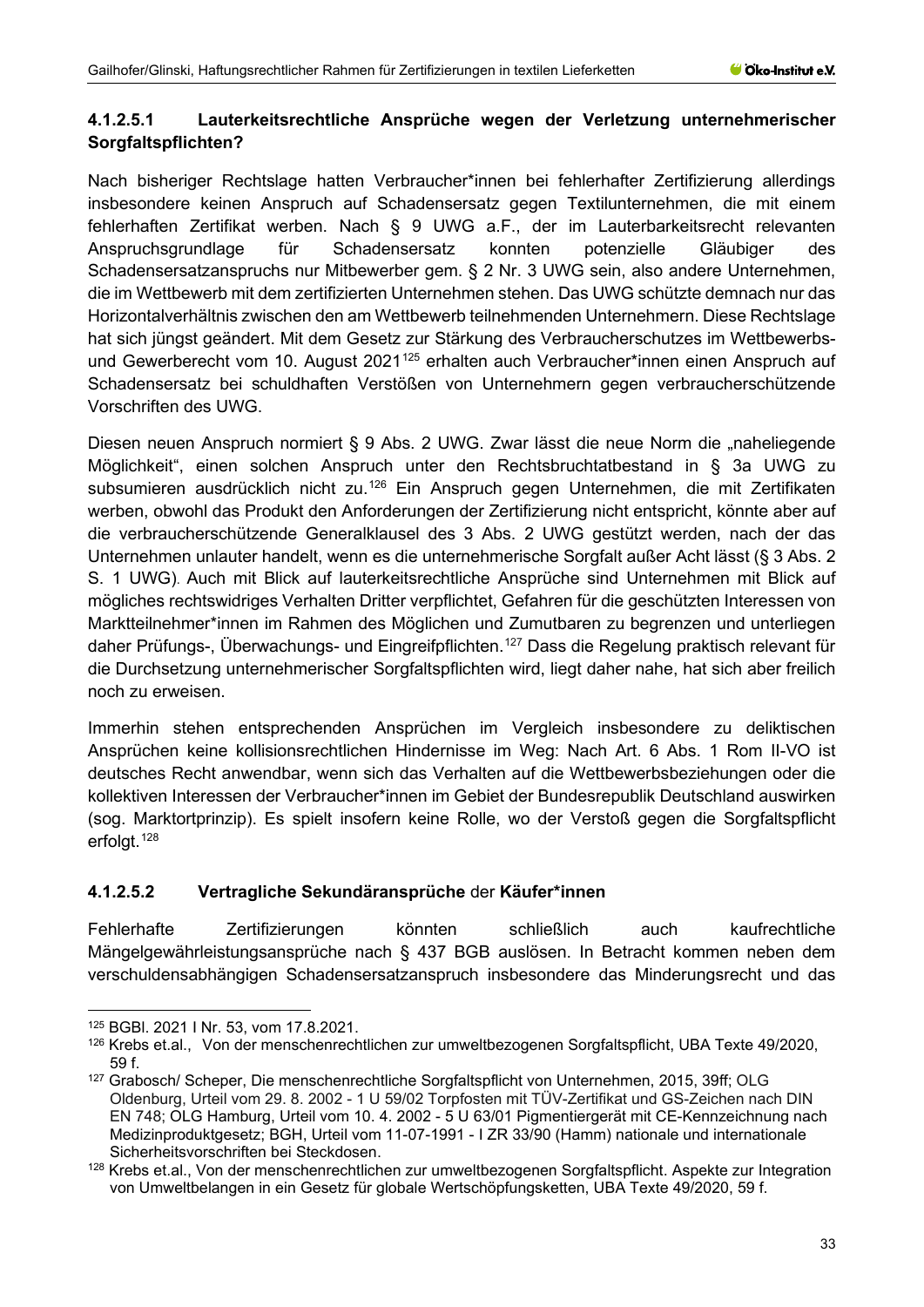Rücktrittsrecht. Voraussetzung ist, dass ein Zertifikat, Siegel oder Label eine (konkludente) Beschaffenheitsvereinbarung gemäß § 434 Abs. 1 BGB darstellt, um einen Sachmangel begründen zu können. Dies wird bejaht für sog. produktbezogene (umweltschonende physische Beschaffenheit des Produktes z.B. Material der Kleidung; Beachtung von Umwelt- und Sozialstandards bei der Herstellung des Produktes), von der h.M. aber abgelehnt für sog. unternehmensbezogene (Unternehmen verspricht, generell eine nachhaltige Unternehmenspolitik zu verfolgen) Standards.[129](#page-33-1)

In Bezug auf die verschuldensabhängigen Rechte der Verbraucher\*innen kann ein Vertrauen des Verkäufers in ein Zertifikat keine entlastende Wirkung haben. Entscheidend ist allein die tatsächliche Erfüllung der zertifizierten Standards.

#### <span id="page-33-0"></span>**4.1.2.6 Zur Rolle von Zertifikaten im Zivilprozess: Darlegungs- und Beweislast**

Eine differenzierte Rolle könnten Zertifikate im Rahmen der Darlegungs- und Beweislast im Zivilprozess spielen. Nach allgemeinen Grundsätzen liegt die Darlegungs- und Beweislast bei den Geschädigten. Diese hätten demnach das sorgfaltswidrige Verhalten des Textilunternehmens sowie den Ursachenzusammenhang zwischen Sorgfaltsverstoß und Rechtsgutsverletzung bzw. Schadenseintritt nachzuweisen. Dies kann sich im Einzelfall als schwierig herausstellen, da Geschädigte insbesondere keinen Einblick in die unternehmensinternen Strukturen haben. So ist es für Außenstehende kaum möglich, Einblicke in die Kommunikation und den geschäftlichen Austausch zwischen Unternehmen und Zulieferern oder Tochterunternehmen zu gewinnen, um Sorgfaltspflichtverstöße plausibel darlegen zu können. Wird die Beweislast für den Sorgfaltspflichtverstoß (also etwa für die Vorhersehbarkeit und Vermeidbarkeit der Beeinträchtigung) generell bei den Geschädigten verortet, könnte allerdings der kontraproduktive Anreiz für Unternehmen entstehen, Maßnahmen zur Risikoanalyse und Prävention nach Möglichkeit zu minimieren, entsprechende Informationen zu ignorieren, oder eine entsprechende Dokumentation zu vermeiden. Dieser Ratio entspricht eine differenzierte Rechtsprechung zur Beweislast bei der Verletzung organisationsbezogener Verkehrspflichten. Diese nimmt die strukturelle Beweisnot des Klägers und entsprechende Beweisvereitelungsrisiken auf Seiten des Beklagten beim Verstoß gegen Organisationspflichten zum Anlass, eine Beweislastumkehr oder erhebliche Beweiserleichterungen zu entwickeln. [130](#page-33-2)

Nach ständiger Rechtsprechung trifft den Prozessgegner – vorliegend also das Textilunternehmen – eine sekundäre Darlegungslast, wenn die eigentlich darlegungsbelastete Partei – hier die Geschädigten – keine nähere Kenntnis der maßgeblichen Umstände und auch keine Möglichkeit zur weiteren Sachaufklärung hat, während dem Klagegegner alle wesentlichen Tatsachen bekannt und es ihm unschwer möglich und zumutbar ist, nähere Angaben zu machen. Dem Klagegegner obliegt es im Rahmen seiner sekundären Darlegungslast, Nachforschungen zu unternehmen, wenn ihm dies zumutbar ist. Genügt er dem nicht, gilt die Behauptung des Anspruchstellers nach § 138 III ZPO als zugestanden.[131](#page-33-3) Entsprechendes hat der BGH beispielsweise in den Dieselskandalfällen

<span id="page-33-1"></span><sup>129</sup> Asmussen, Haftung für unwahre Aussagen über Nachhaltigkeitskodizes vor Abschluss eines Kaufvertrags, NJW 2017, S. 118; *Zur Auslegung des Beschaffenheitsbegriffs:* Dastis, Ethischer Konsum und Vertragsrecht, VuR 2017, S. 252; Grunewald, Verkäuferhaftung für unrichtige CSR-Berichte des Herstellers, NJW 2021, 1777. Weiter in Bezug auf unternehmensbezogene Standards Schirmer, Nachhaltigkeit in den Privatrechten Europas, ZEuP 2021, 35 ff;

<span id="page-33-2"></span><sup>130</sup> Dazu schon Gailhofer, Rechtsfragen im Kontext einer Lieferkettenregulierung, 19 f. Vgl. a. Spindler, Unternehmensorganisationspflichten, 2011, 995 ff.; Brüggemann, Haftungsrecht. Struktur, Prinzipien, Schutzbereich, 2006, 619.

<span id="page-33-3"></span><sup>131</sup> BGH, Urteil vom 8.3.2021 – VI ZR 505/19, NJW 2021, 1669, Rn. 27.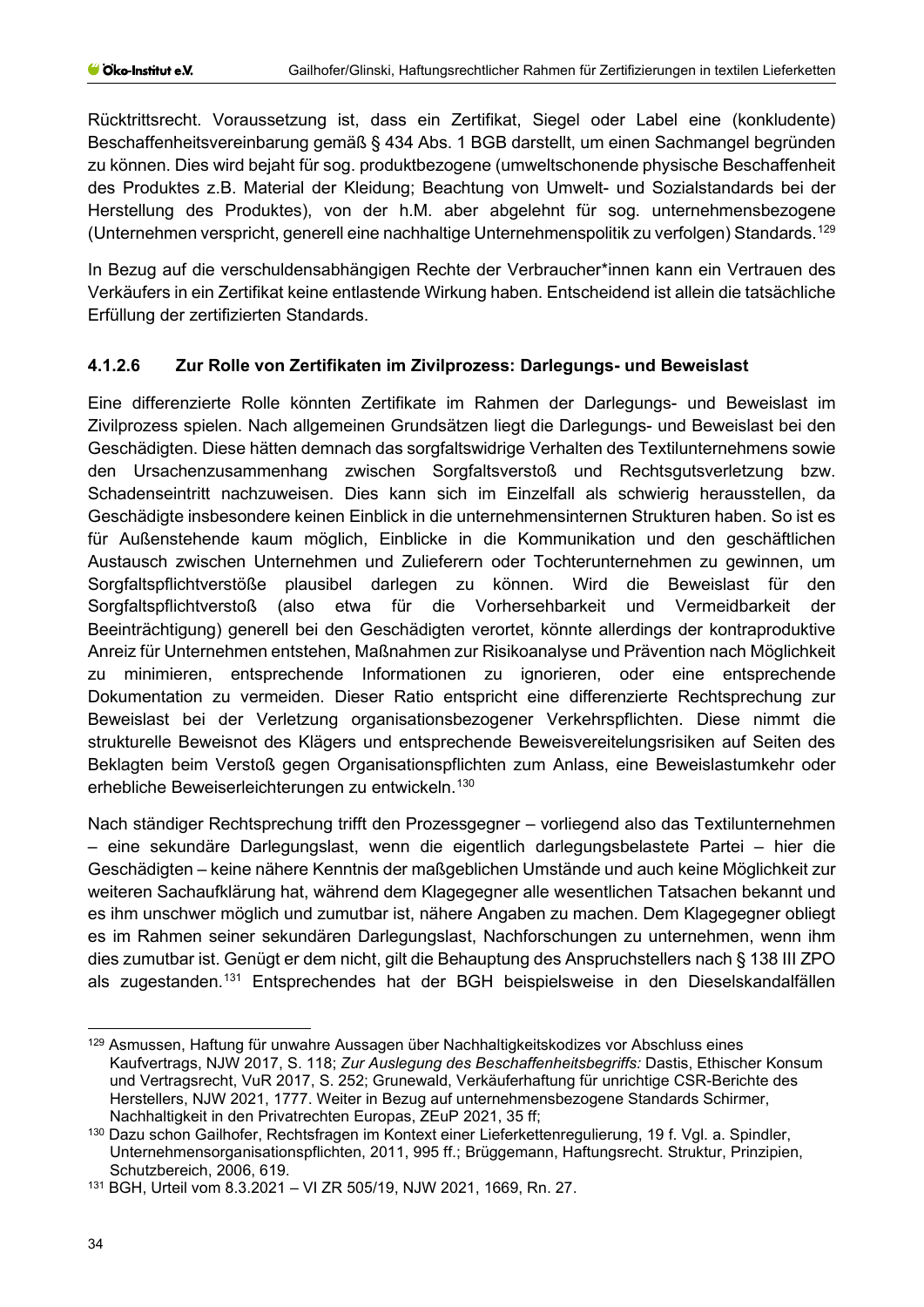angenommen. Dort stellte das Gericht fest, dass der Kläger außerhalb des maßgeblichen Geschehensablaufs stehe und den Sachverhalt von sich aus nicht ermitteln könne. Die Fragen, wer die Entscheidung über den Einsatz der unzulässigen Abschalteinrichtung bei der Beklagten getroffen und ob der Vorstand hiervon Kenntnis gehabt habe, beträfen unternehmensinterne Abläufe und Entscheidungsprozesse, die sich der Kenntnis und dem Einblick des Klägers entzögen. Der Beklagten sei ein diesbezüglicher Vortrag dagegen möglich und zumutbar.<sup>[132](#page-34-0)</sup> Überträgt man diese Grundsätze auf die vorliegende Fragestellung, bliebe beklagten Textilunternehmen die Möglichkeit, sich durch eine widerspruchsfreie und plausibel erscheinende Dokumentation von Schutz- und Vorsorgemaßnahmen – und das u.U. auch durch Dritte – entsprechend ihrer sekundären Darlegungslast hinsichtlich des Vorwurfs der Verletzung einer deliktischen Verkehrssicherungspflicht zu entlasten. Dies gilt allerdings nur insoweit, als die nachgewiesenen Standards den im Einzelfall geforderten Sorgfaltsmaßstab abdecken – auch diesbezüglich ist also wieder die Unterscheidung von Bemühens- und Erfolgspflichten relevant: Denn ein Zertifikat als punktuelle, zumeist periodische Bestätigung der Einhaltung bestimmter Regeln enthält keine Aussagen über die konkrete, "gelebte" Organisation des jeweiligen Unternehmens und die jeweiligen Maßnahmen zur Erfüllung der umweltrechtlichen Vorschriften im relevanten Einzelfall, sondern bestätigt nur die Übereinstimmung mit mehr oder weniger abstrakten Standards.<sup>[133](#page-34-1)</sup>

In Betracht kommt grundsätzlich auch eine Beweiserleichterung in der Form des sog. Anscheinsbeweises für das Vorliegen einer Pflichtverletzung bzw. für deren Ursächlichkeit für die Rechtsverletzung. Der Anscheinsbeweis bezieht sich auf typische Geschehensabläufe, bei denen von einem bestimmten Ergebnis auf einen diesem zugrundeliegenden Ablauf geschlossen wird. Bei der Verletzung von Verkehrssicherungspflichten, die typischen Gefährdungen entgegenwirken sollen, ist der Beweis des ersten Anscheins geboten, wenn sich in dem Schadensfall gerade diejenige Gefahr verwirklicht, der durch die Auferlegung bestimmter Verhaltenspflichten begegnet werden soll.<sup>[134](#page-34-2)</sup> Wenn derjenige, der eine besondere Berufs- oder Organisationspflicht hat, andere vor Gefahren für Leben und Gesundheit zu bewahren, diese Pflicht vernachlässigt, dann können die Folgen der Ungewissheit, ob der Schaden abwendbar war, nach Treu und Glauben nicht dem Geschädigten aufgebürdet werden. [135](#page-34-3) Private Organisationsstandards wie die ISO 9000 oder 14000 Normenfamilien werden dabei beweisrechtlich teilweise als "geronnener Sachverstand" qualifiziert. Der Verstoß gegen ein solches Regelwerk kann dann einen Anschein dafür begründen, dass typischerweise der eingetretene Schaden auf einem Organisationsmangel beruht.[136](#page-34-4) Auch der Beweis des ersten Anscheins kann durch das beklagte Unternehmen entkräftet werden, indem Tatsachen vorgetragen und bewiesen werden, die die Möglichkeit eines anderen (atypischen) Geschehensablaufs im Einzelfall begründen.

Zusammenfassend lässt sich festhalten, dass ein Verstoß gegen auch privat normierte Sorgfaltsstandards im Grundsatz zu einer Umkehr der Darlegungs- und Beweislast zu Lasten des Schädigers führen kann. Zugleich kann ein systematisches Dokumentations- und Nachweisinstrument für einen ordnungsgemäßen und störungsfreien Betriebsablauf in Anbetracht

<span id="page-34-0"></span><sup>132</sup> BGH, Urteil vom 30.7.2020 – VI ZR 367/19, NJW 2020, 2804, Rn. 19.

<span id="page-34-1"></span><sup>133</sup> Spindler, Unternehmensorganisationspflichten, 2011, 997.

<span id="page-34-2"></span><sup>134</sup> BGH NJW 2006, 3268 Rn. 32; BGH, Urteil vom 3. 6. 2008 - VI ZR 223/07 (OLG Köln), NJW 2008, 3775, Rn. 17.

<span id="page-34-3"></span><sup>135</sup> BGH, Urteil vom 23.11.2017 – III ZR 60/16, NJW 2018, 301 Rn. 24.

<span id="page-34-4"></span><sup>136</sup> Zwar sollen ähnlich den im öffentlichen Recht aufgestellten Regeln technische Regelwerke nur als allgemeine, auf den typischen Fall zugeschnittene Lösungen eingestuft werden, die überholt sein können, doch hat der Richter im Zweifel den Regelwerken Vorrang vor einzelnen abweichenden gutachterlichen Stellungnahmen zu geben, s. dazu m.w.N. Spindler, Unternehmensorganisationspflichten 2011, 1004.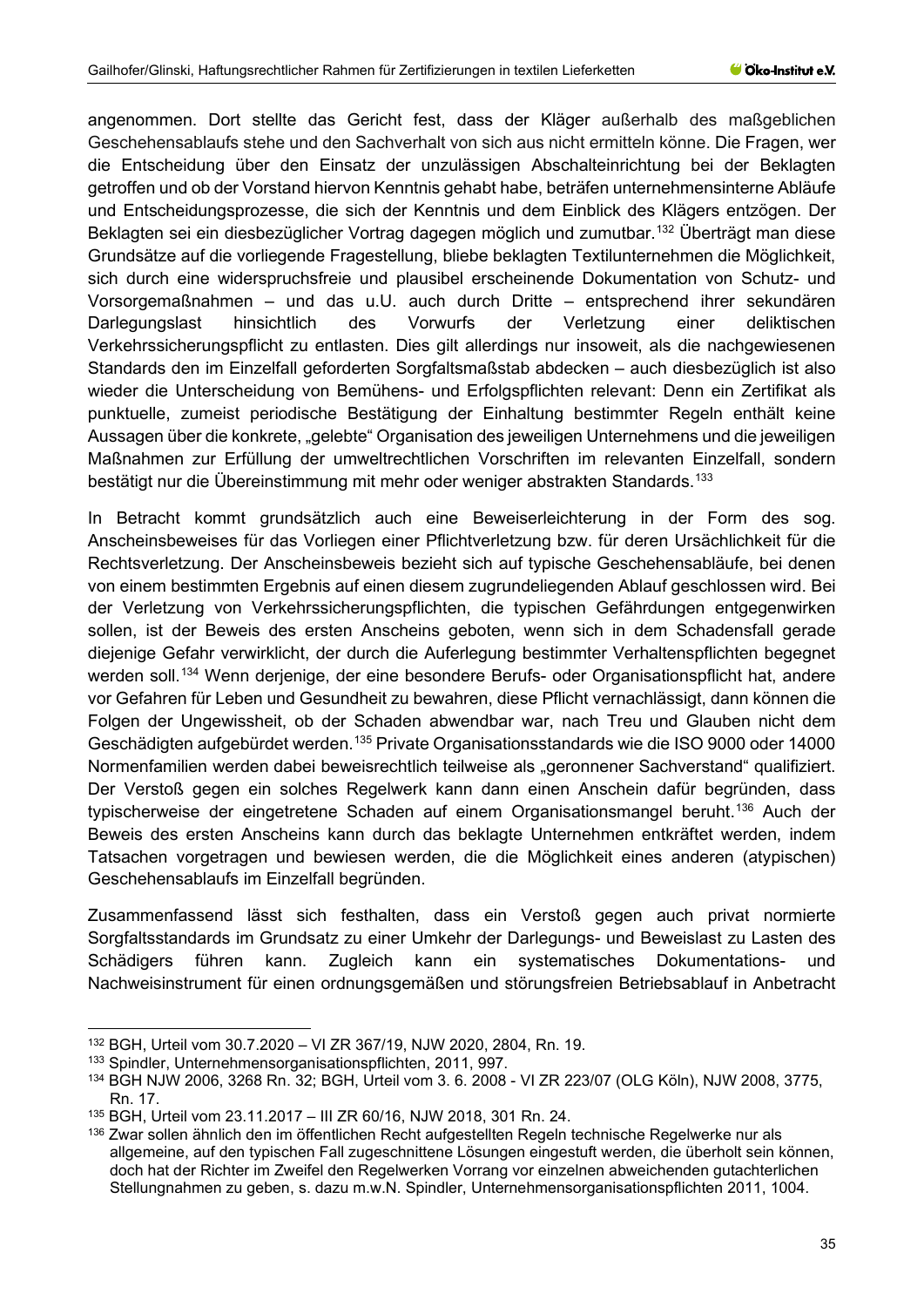solcher Beweiserleichterungen zugunsten des Geschädigten zu einer Entlastung der Unternehmen beitragen. Nicht weniger als im Fall der behördlichen Durchsetzungsmechanismen bleibt die Frage, unter welchen Bedingungen private Standards eine solche Entlastung bewirken, aber eine solche des Einzelfalls.

Wie im Fall der verwaltungsrechtlichen Durchsetzung wird ein Nachweis der Einhaltung deliktischer Verkehrssicherungspflichten durch private Sorgfaltsstandards umso besser vorhersehbar sein, je konkreter organisatorische und substanzielle Sorgfaltspflichten gesetzlich geregelt und damit in private Standards integriert werden können. Als Beispiel für einen entsprechenden Mechanismus kann die Funktion von EMAS-Zertifikaten in den Regelungen des Umwelthaftungsgesetzes (UmweltHG) zur Gefährdungshaftung angeführt werden. Das UmweltHG enthält eine Beweiserleichterung für die nach den allgemeinen Regeln eigentlich beweisbelasteten Opfer von Umweltschäden, indem es eine Kausalitätsvermutung aufstellt: Ist eine Anlage nach den Gegebenheiten des Einzelfalles geeignet, den entstandenen Schaden zu verursachen, so wird vermutet, dass der Schaden durch diese Anlage verursacht worden ist. Gemäß Artikel 6 Abs. 2 UmweltHG gilt diese Vermutung aber nicht, wenn die Anlage bestimmungsgemäß betrieben wurde. Artikel 6 Abs. 4 Nr. 1 UmweltHG erleichtert dem Anlagenbetreiber wiederum den Nachweis eines solchen bestimmungsgemäßen Betriebs: So wird die Verursachungsvermutung bei Einhaltung besonderer Schutzpflichten ausgeschlossen, wenn zur Überwachung der Betriebspflichten Kontrollen vorgeschrieben sind und die Kontrollen keinen Anhalt für Verletzung einer Betriebspflicht ergeben haben oder zwischen der fraglichen Umwelteinwirkung und der Geltendmachung des Schadens ein Zeitraum von mehr als *zehn Jahren* liegt.[137](#page-35-0) Kann der Geschädigte nicht nachweisen, dass die vorgeschriebenen und eingehaltenen Kontrollen *nicht* zur Einhaltung der besonderen Schutzpflichten genügten, verliert er die für ihn vorliegende Verursachungsvermutung.<sup>[138](#page-35-1)</sup> Damit normiert § 6 Abs. 4 UmweltHG den Rechtsgedanken, dass dokumentierte Kontrollen die Einhaltung von Betriebspflichten nachweisen können.

Neben behördlichen Kontrollen können nach vielfach vertretener Auffassung auch EMAS-Zertifikate für den Nachweis nach § 6 Abs. 4 Nr. 1 genügen. Danach ist eine Einordnung der Prüfungs- und Kontrollregelungen unter EMAS als Kontrolle i.S.v. § 6 Abs. 4 Nr. 1 UmweltHG zu bejahen, wenn diese einen sicheren Schluss auf die Einhaltung oder Verletzung der besonderen Betriebsvorschriften zulassen und der behördlichen oder durch Verordnung vorgeschriebenen Kontrolle damit äquivalent sind.[139](#page-35-2) Maßgeblich hierfür sei, dass die EMAS Verordnung detaillierte Vorgaben hinsichtlich **Verfahren und Inhalt** der regelmäßig durchzuführenden Prüfungen enthalte, die insbesondere sicherstellen sollten, dass die einschlägigen Umweltschutzvorgaben eingehalten würden.[140](#page-35-3)

In der rechtspolitischen Debatte um ein deutsches Lieferkettengesetz wurde demgegenüber eine **Safe-Harbour Regelung** vorgeschlagen, die Unternehmen haftungsrechtlich privilegiert, die ein Zertifizierungsunternehmen beauftragen. Diese kann entweder als Vermutungsregel ausgestaltet sein, wonach bei Unternehmen, die an einem externen Audit- und Zertifizierungsverfahren

<span id="page-35-0"></span><sup>137</sup> Die Kontrollen müssen zudem in dem Zeitraum durchgeführt worden sein, in dem die Umwelteinwirkung von der Anlage ausgegangen sein kann, und die Kontrollen dürfen keinen Anhalt für die Verletzung der Betriebspflicht ergeben haben, s. Hager, Landmann/Rohmer UmweltR, 91. EL September 2019, UmweltHG § 6 Rn. 56, 59.

<span id="page-35-1"></span><sup>138</sup> Balensiefen, UmweltHG § 6.

<span id="page-35-2"></span><sup>139</sup> Haager, in Landmann/Rohmer UmweltR, 91. EL September 2019, UmweltHG § 6, Rn. 57 b.

<span id="page-35-3"></span><sup>140</sup> Leifer, Das europäische Umweltmanagementsystem EMAS als Element gesellschaftlicher Selbstregulierung, 2007, 180.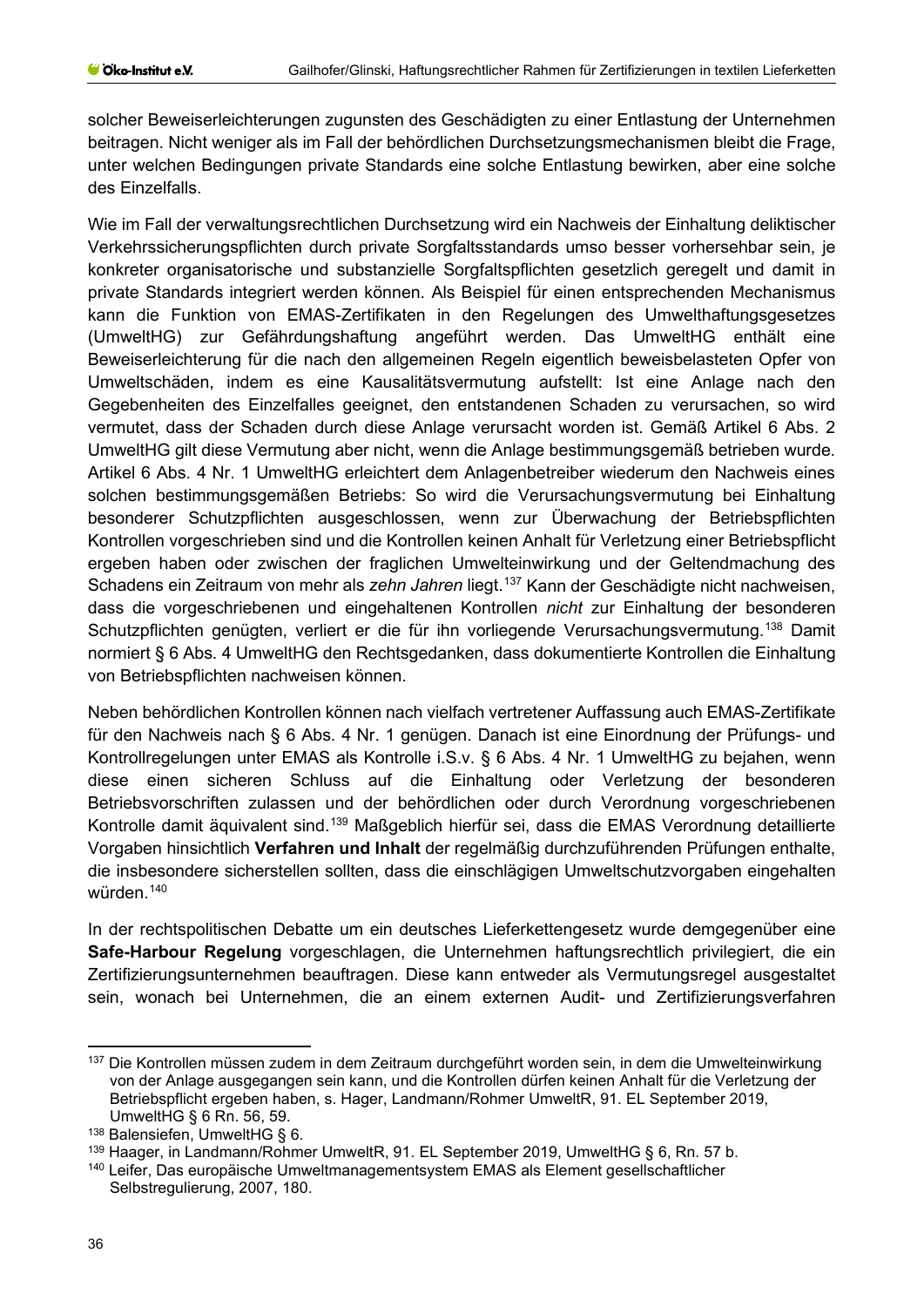teilnehmen, vermutet wird, dass sie die erforderliche Sorgfalt eingehalten haben<sup>[141](#page-36-0)</sup> oder als Regelung des Sorgfaltsmaßstabs, wonach Unternehmen nur für Vorsatz und grobe Fahrlässigkeit haften.[142](#page-36-1) Auch bezüglich einer Safe Harbour Regelung wurde betont, dass diese nur bei qualifizierten Audits und Zertifizierungen, die bestimmte gesetzlich oder durch Verordnung geregelte Anforderungen erfüllen, eingreifen solle. [143](#page-36-2)

# **4.2 Haftung des Zertifizierers für fehlerhafte Zertifizierungsleistungen de lege lata**

Wie dargestellt können Zertifikate unter Umständen dafür herangezogen werden, Haftungsrisiken zu mindern und die Einhaltung öffentlich-rechtlicher Sorgfaltsstandards und Organisationspflichten nachzuweisen. Diese rechtlichen Wirkungen von Zertifizierungen können umso stärker angenommen werden, als die Standards und Audits, die Zertifizierungen zugrunde liegen, formalisiert sind – also die Verlässlichkeit von Zertifizierungen durch rechtliche Regelungen gewährleistet wird. Schon vor diesem Hintergrund ist die Frage zu klären, inwieweit eine rechtliche Verantwortung von Zertifizierern für die Qualität ihrer Zertifizierungsleistungen besteht.

Ein wirksamer Haftungsmechanismus für Schäden, die durch fehlerhafte Audits oder mangelhafte Vergabekriterien mit verursacht werden, könnte helfen, strukturelle Defizite in der Zertifizierungspraxis zu beseitigen. Die "scharf asymmetrische haftungsrechtliche Bewehrung der Sorgfaltspflichten von Zertifizierungsstellen" bringt eine starke Verzerrung der Anreize zum sorgfaltsgemäßen Verhalten mit sich, denen sich Ratingagenturen, Wirtschaftsprüfer und Zertifizierungsstellen gegenübersehen.<sup>[144](#page-36-3)</sup> Wenn demgegenüber sowohl zertifizierte Textilunternehmen als auch Zertifizierungsorganisationen für Mängel in der Zertifizierung rechtlichen Konsequenzen ausgesetzt werden würden, könnte das einen echten Anreiz für sorgfältige Auditund Zertifizierungsverfahren liefern. Haftungsregelungen können im Grundsatz sowohl für einen Ausgleich von erlittenen Schäden für Betroffene als auch präventiv für eine Verhaltenssteuerung der Unternehmen sorgen.[145](#page-36-4) Im Folgenden wird die Haftung von Zertifizierungsorganisationen bei einem Sorgfaltspflichtenverstoß gegenüber Dritten in den Blick genommen werden. Die Schaffung oder Verbesserung des haftungsrechtlichen Rahmens für Zertifizierung sollte insbesondere erwogen werden, wenn Zertifikate, etwa im Rahmen einer Lieferkettengesetzgebung, eine gesetzlich definierte regulatorische Funktion einnehmen können oder sollen.

<span id="page-36-0"></span><sup>141</sup> Grabosch/ Scheper, Die menschenrechtliche Sorgfaltspflicht von Unternehmen, 2015, 61.

<span id="page-36-1"></span><sup>142</sup> So im Entwurf des BMAS/BMZ "für Eckpunkte eines Bundesgesetzes zur Stärkung der unternehmerischen Sorgfaltspflichten zur Vermeidung von Menschenrechtsverletzungen in globalen Wertschöpfungsketten". Der geleakte Entwurf ist online zugänglich unter [https://die](https://die-korrespondenten.de/fileadmin/user_upload/die-korrespondenten.de/Lieferkettengesetz-Eckpunkte-10.3.20.pdf)korrespondenten.de/fileadmin/user\_upload/die-korrespondenten.de/Lieferkettengesetz-Eckpunkte-<br>10.3.20.pdf.

<span id="page-36-2"></span><sup>&</sup>lt;sup>143</sup> Grabosch/ Scheper, Die menschenrechtliche Sorgfaltspflicht von Unternehmen, 2015, 55, 56.

<span id="page-36-3"></span><sup>144</sup> Wagner, Marktaufsichtshaftung produktsicherheitsrechtlicher Zertifizierungsstellen, JZ 3/2018, 137.

<span id="page-36-4"></span><sup>145</sup> Die präventiven Funktionen des Haftungsrechts betont klassischerweise die ökonomische Theorie des Rechts, s. etwa Shavell, Liability for harm vs. regulation of safety, NBER working paper (1983), 1; vgl. a. Endres, Umweltökonomie, 2013, 80; Landes/Posner, The positive economic theory of tort law, Georgia Law Review (1980), 854; Wagner, Kollektives Umwelthaftungsrecht auf genossenschaftlicher Grundlage Vol. 16, 1990, 49; Faure, Economic analysis of environmental law: an introduction, Économie publique/Public economics 07 (2001), 129.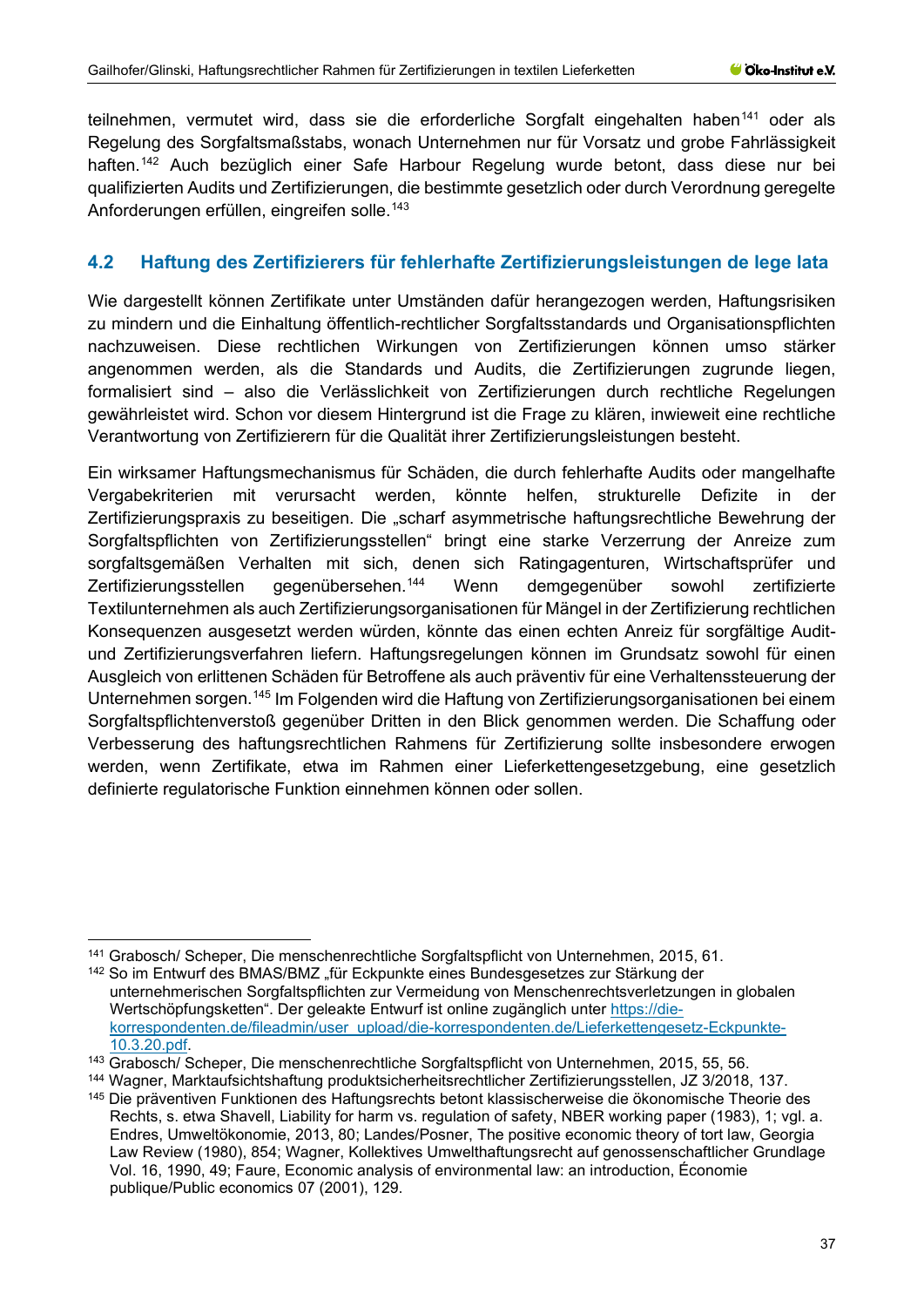## **4.2.1 Vertragliche Ansprüche**

## **4.2.1.1 Anspruch aus selbständigem Garantievertrag**

Der Zertifizierungsvertrag könnte einen **selbstständigen Garantievertrag gem. §§ 311 Abs. 1, 241 Abs. 2 BGB** darstellen, wonach der Zertifizierer Dritten dafür einsteht, dass im zertifizierten Textilunternehmen bestimmte Sozial- oder Umweltstandards eingehalten werden und bestimmte Gefahren ausgeschlossen sind. Auf Grundlage des Garantievertrages könnten Dritte dann bei einer fehlerhaften Zertifizierung und daraus resultierenden Schäden Schadensersatz vom Zertifizierer verlangen[.146](#page-37-0) Diese rechtliche Konstruktion sieht sich zwei Hürden gegenüber: zum einen bräuchte es einen Vertragsschluss zwischen Drittbetroffenen und dem Zertifizierer.[147](#page-37-1) Zwar könnte dieser auch durch das zertifizierte Unternehmen vermittelt werden, aber auch dafür bräuchte es konkrete Vereinbarungen wie das Aushändigen einer Garantiekarte. Allein das Zertifikat als einseitige Erklärung genügt nicht. Zum anderen müsste aus dem Wortlaut des Zertifizierungsvertrages und den Umständen des Vertragsschlusses klar hervorgehen, dass das Zertifizierungsunternehmen mit seiner vertraglich geschuldeten Zertifizierungsleistung Dritte schadlos halten will und ihnen gegenüber für die Einhaltung der geprüften Standards einsteht.<sup>[148](#page-37-2)</sup> Diese Voraussetzungen dürften regelmäßig nicht erfüllt sein.

## **4.2.1.2 Anspruch gemäß der Eigenhaftung Dritter gemäß § 311 Abs. 3 BGB**

Als rechtliche Grundlage für Ansprüche gegen Zertifizierungsorganisationen kommt auch die Haftung nach den Grundsätzen der sog. **Expertenhaftung** in Betracht. Dabei geht es um die Frage, ob Angehörige bestimmter Berufe wie Sachverständige, Wirtschaftsprüfer\*innen, Rechtsanwält\*innen oder Unternehmensberater\*innen gegenüber Dritten für die Richtigkeit ihrer Aussagen, Gutachten und Auskünfte einzustehen haben.<sup>[149](#page-37-3)</sup> Bei der Expertenhaftung geht es also um eine Ausweitung des Gläubigerkreises des Schädigers. [150](#page-37-4) Als Anspruchsgrundlage bei der Expertenhaftung wird, neben Grundsätzen des VzD auch **§ 311 Abs. 3 BGB** herangezogen. Danach haftet ein nicht am Vertragsschluss beteiligter Experte für die Richtigkeit seiner Aussagen, wenn er besonderes Vertrauen für sich in Anspruch nimmt, indem er durch sein Handeln und Auftreten besondere Sachkunde vermittelt und eine persönliche Gewähr für das Gelingen des Geschäfts übernehmen will und hierdurch die Vertragsverhandlungen oder den Vertragsschluss erheblich beeinflusst. [151](#page-37-5) Für die Inanspruchnahme besonderen Vertrauens bedarf es keines persönlichen Vertrauens im Sinne einer gesteigerten personalen Intensität zwischen den Beteiligten, vielmehr genügt ein abstraktes Vertrauen in die fachlichen Fähigkeiten und die Neutralität des Dritten.[152](#page-37-6) Die Inanspruchnahme eines Zertifizierungsunternehmens auf diesem Weg ist aber nur dann möglich, wenn es einen Vertrag zwischen zertifiziertem Unternehmen und Geschädigten gibt. In Betracht kommt ein Anspruch nach § 311 Abs.3 BGB damit insbesondere für Beschäftigte des zertifizierten oder auditierten Unternehmens, die bei Abschluss ihres Arbeitsvertrages besonders auf die Aussagen und Richtigkeit des Zertifikats vertrauen und sich maßgeblich deshalb für das Eingehen

<span id="page-37-0"></span><sup>146</sup> Föhlisch, Gütesiegel: Haftung gegenüber dem Verbraucher? DuD 2004, 74 ff; Staudinger/Stürner (2020) Vorbemerkung zu §§ 765 ff, Rn. 207, 285.

<span id="page-37-1"></span><sup>147</sup> Staudinger/Stürner (2020) Vorbemerkung zu §§ 765 ff, Rn. 211, 285.

<span id="page-37-2"></span><sup>148</sup> Staudinger/Stürner (2020) Vorbemerkung zu §§ 765 ff, Rn. 234¸ Heinlein, NZA 2018, S. 280f.

<span id="page-37-3"></span><sup>149</sup> Mü/KoBGB/ Emmerich, 8. Aufl 2019, BGB § 311 Rn. 197-199; BeckOK BGB/Sutschet, 58. Ed. 1.5.2021, BGB § 311 Rn. 125.

<span id="page-37-4"></span><sup>150</sup> Büttner, Umfang und Grenzen der Dritthaftung von Experten, 2006, 42.

<span id="page-37-5"></span><sup>151</sup> MüKoBGB/Emmerich, 8. Aufl. 2019, BGB § 311 Rn. 197-199.

<span id="page-37-6"></span><sup>152</sup> Canaris, JZ 2001, 520; Tarnam, die Gutachterhaftung im deutschen und im schweizer Recht, 2006, 146.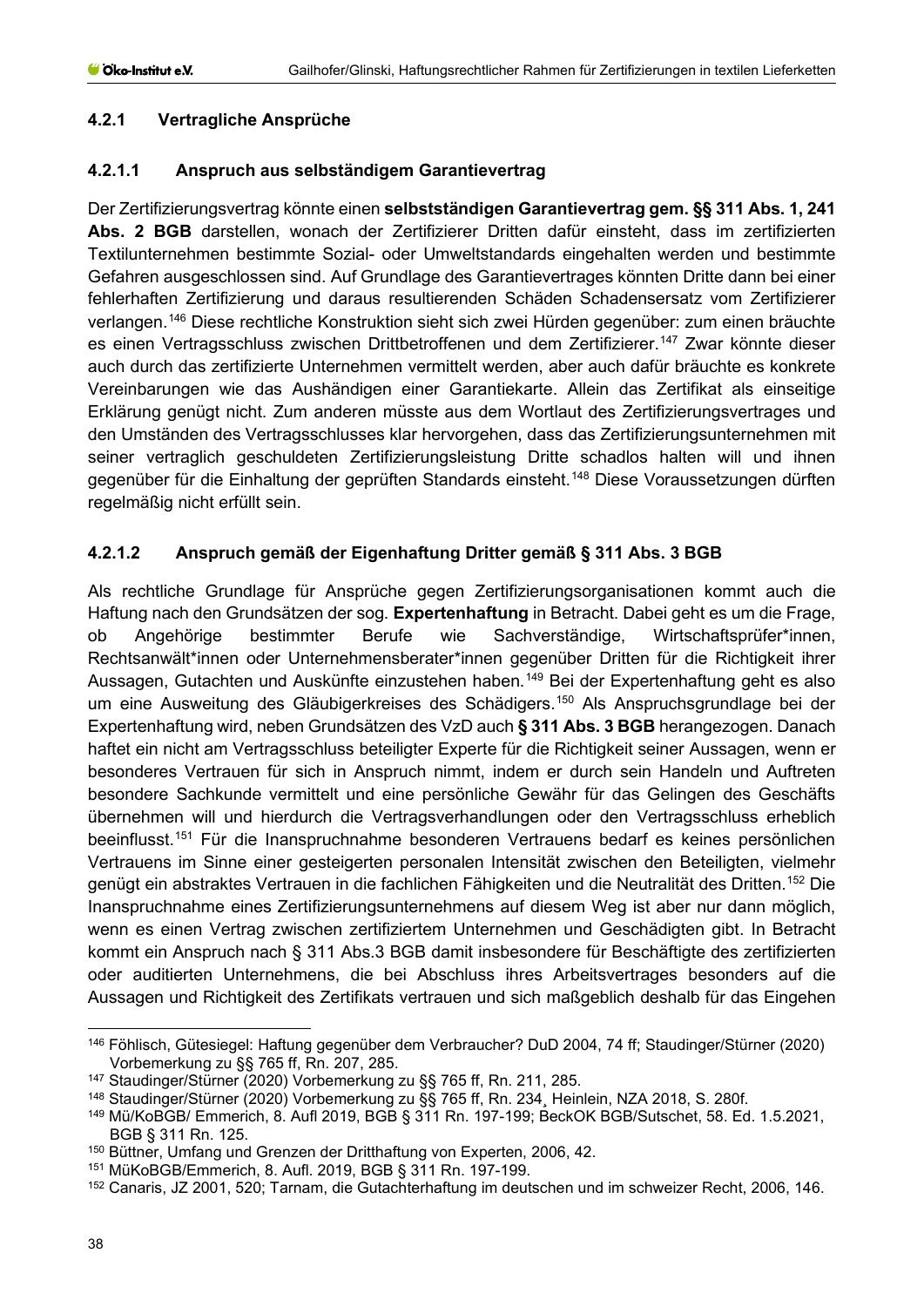eines Arbeitsverhältnisses entscheiden. Eine so hohe Relevanz von Zertifizierungen für die Angestellten von Textilproduzenten mag im Regelfall fragwürdig sein. Entsprechende Ansprüche erscheinen bestenfalls im Zusammenhang mit besonders risikoreichen Tätigkeiten denkbar, bei denen eine neutrale Prüfung und/oder Kontrolle der Sicherheit tatsächlich eine ausschlaggebende Bedeutung für die Entscheidung für oder gegen einen Arbeitgeber haben mag. Die Frage nach der Haftung von Zertifizierern im vorliegenden Kontext wird unabhängig von solchen Fragen ganz überwiegend nach den Grundsätzen des Vertrags mit Schutzwirkung zugunsten Dritter behandelt.<sup>[153](#page-38-0)</sup>

## **4.2.1.3 Haftung nach den Grundsätzen des Vertrags mit Schutzwirkung zugunsten Dritter**

Ansprüche aus einem echten Vertrag zugunsten Dritter nach § 328 Abs. 1 BGB sind nicht anzunehmen, weil ausländischen Angestellten und sonstigen Betroffenen regelmäßig kein selbstständiger Anspruch gegen das Zertifizierungsunternehmen eingeräumt wird. Nach dem Parteiwillen soll die Benannte Stelle auch nicht im Sinne eines unechten Vertrags zugunsten Dritter gem. § 328 Abs. 2 BGB verpflichtet werden, an Dritte zu leisten.[154](#page-38-1) Allerdings könnten Ansprüche aus dem Zertifizierungsvertrag als **Vertrag mit Schutzwirkung zugunsten Dritter** bestehen. Vier Voraussetzungen müssen dafür erfüllt sein: erstens müssten die Drittbetroffenen bestimmungsgemäß mit der Zertifizierungsleistung in Berührung kommen und den Gefahren von Schutzpflichtverletzungen ebenso ausgesetzt sein wie das Textilunternehmen selbst (Leistungsnähe). Zweitens müsste das Textilunternehmen an dem Schutz des Dritten ein besonderes Interesse haben. Inhalt und Zweck des Zertifizierungsvertrages müssen erkennen lassen, dass diesem Interesse Rechnung getragen werden soll und sowohl Zertifizierer als auch zertifiziertes Unternehmen den Willen haben, zugunsten dieser Dritten eine Schutzpflicht zu begründen (Drittschutzinteresse des Gläubigers). In ständiger Rechtsprechung werden diese Voraussetzungen bei Experten, die über eine erkennbare Sachkunde verfügen und deren Vertragsleistung von vorneherein erkennbar zum Gebrauch gegenüber Dritten bestimmt ist und nach dem Willen des Auftraggebers mit einer entsprechenden Beweiskraft ausgestattet sein soll, wie das z. B. bei Sachverständigen der Fall ist, bejaht.<sup>[155](#page-38-2)</sup>

Die Leistungsnähe dürfte regelmäßig auch für hier gegenständliche Zertifizierungsverträge bejaht werden können: Zweck eines entsprechenden Audits und einer Zertifizierung ist es, die Einhaltung bestimmter Standards sicherzustellen und dadurch Gefahren für Mensch und Umwelt in den Produktionsstätten und in ihrer Umgebung zu verringern. Es sind also insbesondere die Beschäftigten, die den Folgen einer pflichtwidrigen Zertifizierung ausgesetzt sind und denen ein Schutz zukommen soll;<sup>[156](#page-38-3)</sup> gerade bei der Prüfung umweltbezogener oder sonstiger sicherheitsrelevanter Standards wird man aber häufig Leistungsnähe der Dritten und ein Drittschutzinteresse der auftraggebenden Unternehmen annehmen können. Denn ein Zertifikat dient der Information von Dritten über die Einhaltung bestimmter Standards. Die Beurteilung im Audit bleibt damit üblicherweise nicht im Innenbereich des Unternehmens, sondern erreicht bestimmungsgemäß auch andere Dritte, die auf die Aussage gerade aufgrund der Expertenstellung

<span id="page-38-0"></span><sup>153</sup> S. Glinski/Rott, The role and liability of certification organisations in transnational value chains, Deakin Law Review, 2018, 113; Rack, Das Risiko der Expertenhaftung beim Zertifizieren von Compliance-Management-Systemen – Teil 2, Compliance-Berater 9/2016, 331; Haider, Haftung von transnationalen Unternehmen und Staaten für Menschenrechtsverletzungen, 406; s.a. Tarnam, die Gutachterhaftung im deutschen und im schweizerischen Recht, 2006, 157.

<span id="page-38-1"></span><sup>154</sup> Vgl. Gärtner, Die Haftung der Benannten Stelle für Medizinprodukte, 2021, 146; S.a.o. 2.3.2.1.,

<span id="page-38-2"></span><sup>155</sup> BGH, Urteil vom 14. Juni 2012 - IX ZR 145/11; BGH, Urteil vom 20. April 2004 - X ZR 250/02 -.

<span id="page-38-3"></span><sup>156</sup> Glinski/ Rott, The role and liability of certification organisations in transnational value chains, Deakin Law Review 2018, 101.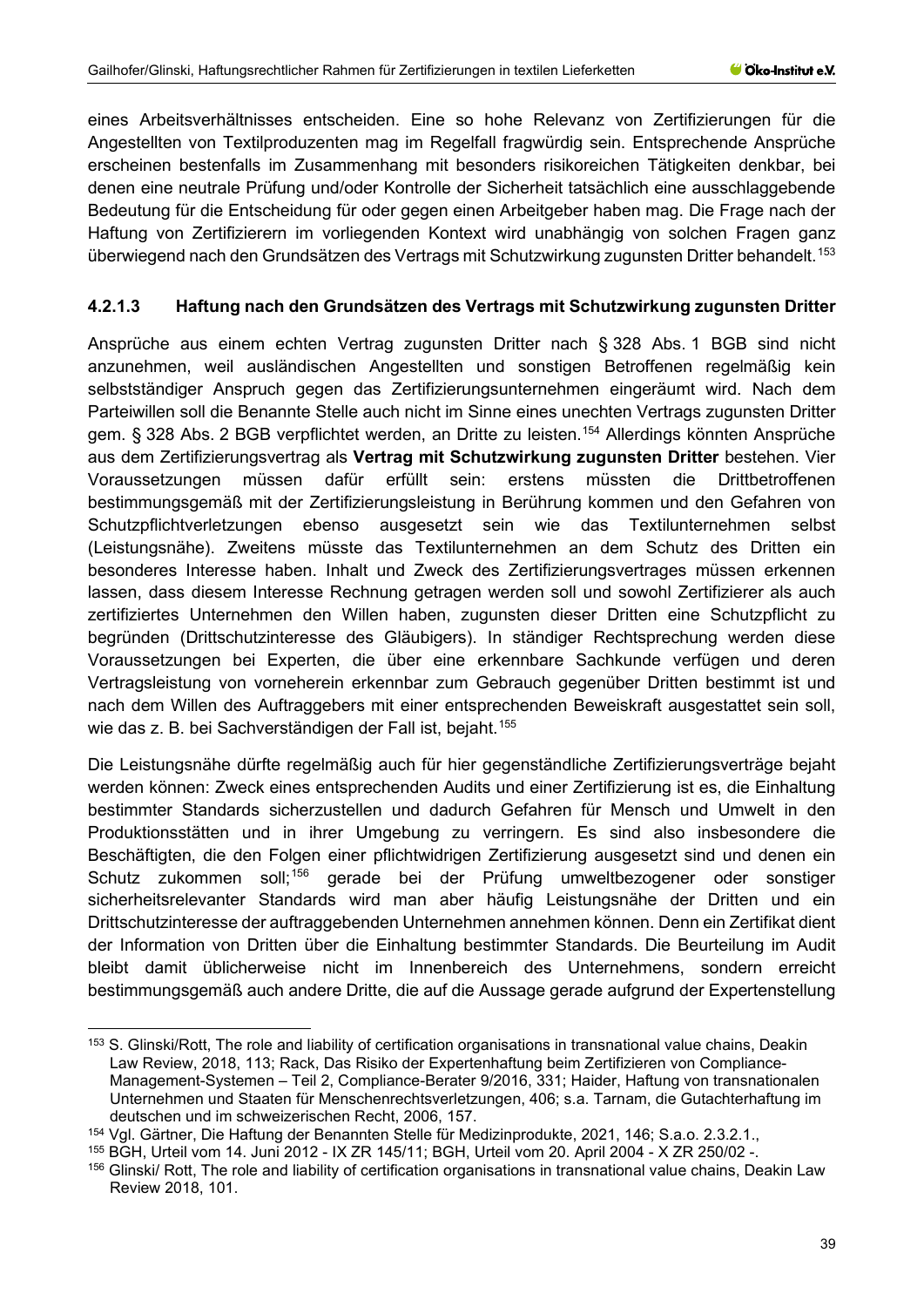des Umweltgutachters vertrauen. Der Zertifizierer muss gegenüber denjenigen die Gewähr übernehmen, deren Vertrauen sich auf seine professionelle Aussage als Experte stützt.[157](#page-39-0)

Auch ein Drittschutzinteresse wird häufig anzunehmen sein. Im Brustimplantate-Fall verneinten der BGH und das OLG Zweibrücken die Leistungsnähe der Patientinnen, insbesondere das Drittschutzinteresse des Gläubigers. Da Brustimplantate in den Anwendungsbereich des Medizinprodukte-Gesetz fallen, sei die Zertifizierung im Wege eines formalisierten EU-Konformitätsbewertungsverfahrens zwingende Voraussetzung für den Hersteller, das Produkt in Verkehr bringen zu dürfen. Zweck des Zertifizierungsvertrages sei, die gesetzlich notwendigen Voraussetzungen für den Vertrieb der Implantate zu schaffen. Das Zertifizierungsverfahren habe nicht die Aufgabe, ihn im Verhältnis zu Patienten abzusichern, sondern diene dem Hersteller zur Eröffnung des Marktzugangs. Bei der Zertifizierung für Medizinprodukte gehe es – im Gegensatz zu der Fallgruppe der Expertenhaftung – nicht darum, das Vertrauen Dritter zu erwecken. Sie diene der Eröffnung des Marktzugangs für den Hersteller ähnlich einem behördlichen Zulassungsverfahren. [158](#page-39-1)

Diese Argumentation wird im Kontext freiwilliger Zertifizierung von Textilunternehmen allerdings nicht gegen die Haftung der Zertifizierungsorganisationen angeführt werden können. Das Unternehmen ist von dem Erhalt des Zertifikats nicht abhängig, um sich den Marktzugang zu eröffnen. Denn ein Zertifikat auf einem Textilprodukt ist eine Art Qualitätssiegel mit dem unternehmerischen Zweck, Vertrauen der Dritter in eine gute Nachhaltigkeits- und Sozialpolitik des Unternehmens zu erwecken. Regelmäßig beabsichtigt das beauftragende Unternehmen mit der freiwilligen Einschaltung des privaten Gutachters oder Auditoren ein fehlerfreies und positives Prüfergebnis zu erreichen, das auch bei Dritten Vertrauen in das Verhalten des Unternehmens begründet. Entsprechende Erwartungen Dritter wird auch der Zertifizierer anstreben, sodass die Interessenlage von Unternehmen und Auditoren gleichgerichtet ist, Dritte in die Schutzwirkung des Vertrages einzubeziehen.[159](#page-39-2)

Des Weiteren fordert die Rechtsprechung, dass Leistungsnähe und Drittschutzinteresse des Gläubigers für das Zertifizierungsunternehmen erkennbar sein müssen. Die Haftungserweiterung durch die Einbeziehung Dritter in den Schutzbereich des Vertrags soll dem Schuldner nur zumutbar sein, wenn er sein Haftungsrisiko erkennen und damit kalkulieren kann.<sup>[160](#page-39-3)</sup> Nach der Rechtsprechung darf der Kreis der unter die Schutzpflicht fallenden Personen daher nicht uferlos ausgeweitet werden; es ist vielmehr erforderlich, dass die Schutzpflicht auf eine überschaubare, klar abgrenzbare Personengruppe beschränkt wird.<sup>[161](#page-39-4)</sup> Allerdings muss der Schutzpflichtige nicht die Zahl oder den Namen schutzpflichtiger Personen kennen.<sup>[162](#page-39-5)</sup> So soll bei fehlerhaften Bonitätsbewertungen einer Ratingagentur, der Kreis potenziell geschützter Dritter, die mit ihrem Rating in Kontakt kommen, und damit auch das Haftungsrisiko nicht ansatzweise erkennbar sein, weil dessen Verbreitungsgrad nach deren Veröffentlichung weder beeinflussbar noch nachvollziehbar sei. Für die Ratingagentur sei nicht abschätzbar, wer ihr Rating für wirtschaftliche Entscheidungen im Zusammenhang mit dem bewerteten Unternehmen (mit-)heranziehe und wie vielen potenziellen Anspruchsgläubigern sie sich

<span id="page-39-0"></span><sup>157</sup> Vgl. Rack, Das Risiko der Expertenhaftung beim Zertifizieren von Compliance-Management-Systemen – Teil 2, CB 9/2016, 330.

<span id="page-39-1"></span><sup>158</sup> BGH, Urteil vom 27.02.2020 – VII ZR 151/18, BeckRS 2020, 4194 Rn. 20 ff.; OLG Zweibrücken, Urteil vom 30.1.2014 – 4 U 66/13, BeckRS 2014, 2372.

<span id="page-39-2"></span><sup>159</sup> Rack, Das Risiko der Expertenhaftung beim Zertifizieren von Compliance-Management-Systemen – Teil 2, CB 9/2016, 330.

<span id="page-39-3"></span><sup>160</sup> Rack, a.a.O.; vgl. a. OLG Dresden, Urteil vom 6.3.2019 – 5 U 1146/18 BeckRS 2019, 4673 Rn. 26.

<span id="page-39-4"></span><sup>161</sup> MüKoBGB/Wagner, 8. Aufl. 2020, BGB § 823 Rn. 946; OLG Zweibrücken, Urteil vom 30.1.2014 – 4 U 66/13, BeckRS 2014, 2372.

<span id="page-39-5"></span><sup>162</sup> BGH, Urteil vom 26.11.1986 - IVa ZR 86/85 (München).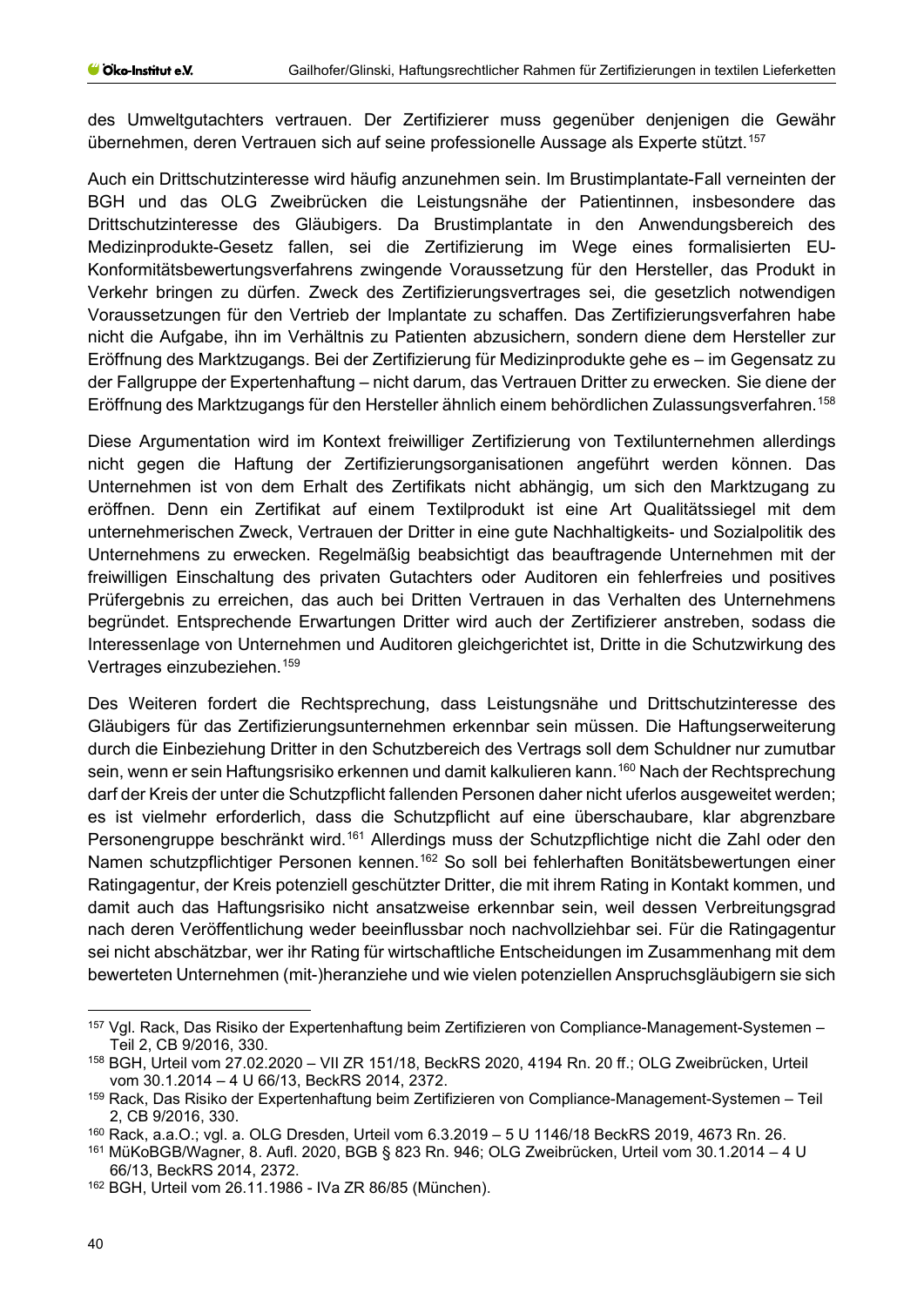gegenübersehen könne.<sup>[163](#page-40-0)</sup> Die Sachlage hinsichtlich der Erkennbarkeit der Einbeziehung Dritter in den Schutzbereich von Zertifizierungsverträgen in typischen Lieferkettenkonstellationen liegt aber anders: hier geht es nicht um die Haftung für das Verhalten einer potenziell unbegrenzten Anzahl von Käufern der zertifizierten Produkte, sondern um die Angestellten der kontrollierten Unternehmen, u.U. auch um Anwohner von überprüften Anlagen. Der Kreis potenziell geschützter Dritter und das entsprechende Haftungsrisiko für Zertifizierungsorganisationen dürfte damit im Regelfall durchaus erkennbar sein.

Ein Anspruch zumindest von Angestellten des Zulieferers bzw. des Tochterunternehmens könnte aber am Erfordernis der Schutzbedürftigkeit der einbezogenen Dritten scheitern. Ein Schutzbedürfnis wird abgelehnt, wenn dem Dritten eigene vertragliche Ansprüche – gleich gegen wen – zustehen, die denselben und zumindest einen gleichwertigen Inhalt haben wie diejenigen Ansprüche, die ihm über eine Einbeziehung in den Schutzbereich eines Vertrages zukämen. An der Schutzbedürftigkeit fehlt es damit immer dann, wenn Dritte auf die Erklärung vertrauen, aber gleichzeitig ein vertragliches Verhältnis zum zertifizierten Unternehmen haben. Beschäftigte des kontrollierten Betriebs haben unter Umständen Schadensersatzansprüche aus ihrem Arbeitsvertrag, sodass ein Anspruch aus dem VSD für sie ausscheidet.<sup>[164](#page-40-1)</sup> Da der Zweck des Rechtsinstituts nicht die Abwälzung des Insolvenzrisikos des vertraglich Haftpflichtigen sei, ändere sich an dieser Beurteilung auch dadurch nichts, dass diese Ansprüche möglicherweise wirtschaftlich wertlos seien.<sup>[165](#page-40-2)</sup> Damit bleiben Ansprüche Dritter, etwa geschädigter Nachbarn, aber denkbar.<sup>[166](#page-40-3)</sup>

## **4.2.2 Deliktische Ansprüche: § 823 Abs. 1 BGB**

Nicht anders als hinsichtlich der Haftung des Textilunternehmens bildet bei Verletzung absoluter Rechte der Drittbetroffenen die deliktsrechtliche Haftung der Zertifizierer den Schwerpunkt. Anknüpfungspunkt einer Haftung nach **§ 823 Abs. 1 BGB** kann auch hier wieder nur die Verletzung einer Verkehrssicherungspflicht (VSP) sein. Voraussetzung dafür ist, dass eine VSP des Zertifizierers gegenüber Drittbetroffenen begründet werden kann. Das Zertifizierungsunternehmen muss neben dem Textilunternehmen eine Sorgfaltspflicht gegenüber den Beschäftigten in den Produktionsbetrieben treffen. Bei freiwilliger Zertifizierung trifft die Zertifizierungsorganisation jedenfalls keine VSP aus Gesetz.

Die Annahme einer VSP des Zertifizierungsunternehmens wird für begründungsbedürftig gehalten, weil die Risiken für Umwelt und Menschenrechte unmittelbar durch Tochterunternehmen und

<span id="page-40-0"></span><sup>163</sup> OLG Düsseldorf, Urteil vom 8.2.2018 – I-6 U 50/17 NJW 2018, 1615 Rn. 27.

<span id="page-40-1"></span><sup>164</sup> Rack, Das Risiko der Expertenhaftung beim Zertifizieren von Compliance-Management-Systemen – Teil 2, CB 9/2016.

<span id="page-40-2"></span><sup>165</sup> Schneider, Menschenrechtsbezogene Verkehrspflichten in der Lieferkette und ihr problematisches Verhältnis zu vertraglichen Haftungsgrundlagen, NZG 2019, 1375.

<span id="page-40-3"></span><sup>166</sup> Problematisch könnte sein, wenn Textilunternehmen und Zertifizierer einen Haftungsausschluss gegenüber Dritten vereinbaren wollen. Innerhalb Allgemeiner Geschäftsbedingungen (AGB) könnte dem § 309 Nr. 7a) BGB, wonach ein Haftungsausschluss bei Verletzung von Leben, Körper, Gesundheit und bei grobem Verschulden unzulässig ist, sowie die Rechtsprechung des BGH zu den "Kardinalpflichten" entgegenstehen Glinski/ Rott, The role and liability of certification organisations in transnational value chains, Deakin Law Review 2018, 108f. Danach können sich Vertragsparteien nicht von vertragswesentlichen Rechtspositionen des Vertragspartners freizeichnen, die ihm der Vertrag nach seinem Inhalt und Zweck gerade zu gewähren hat, und auf deren Einhaltung der Vertragspartner regelmäßig vertraut und vertrauen darf (Kardinalpflichten) – hier eine richtige und pflichtgemäße Zertifizierung, *bzgl. der Haftung von Ratingagenturen* Halfmeier, Die Haftung von Ratingagenturen gegenüber Kapitalanlegern: Von Sydney lernen?, VuR 2014, 332; vgl. a. BGH, Urteil vom 20. 7. 2005 - VIII ZR 121/04 (OLG Frankfurt a.M.), NJW-RR 2005, 1496, 1505.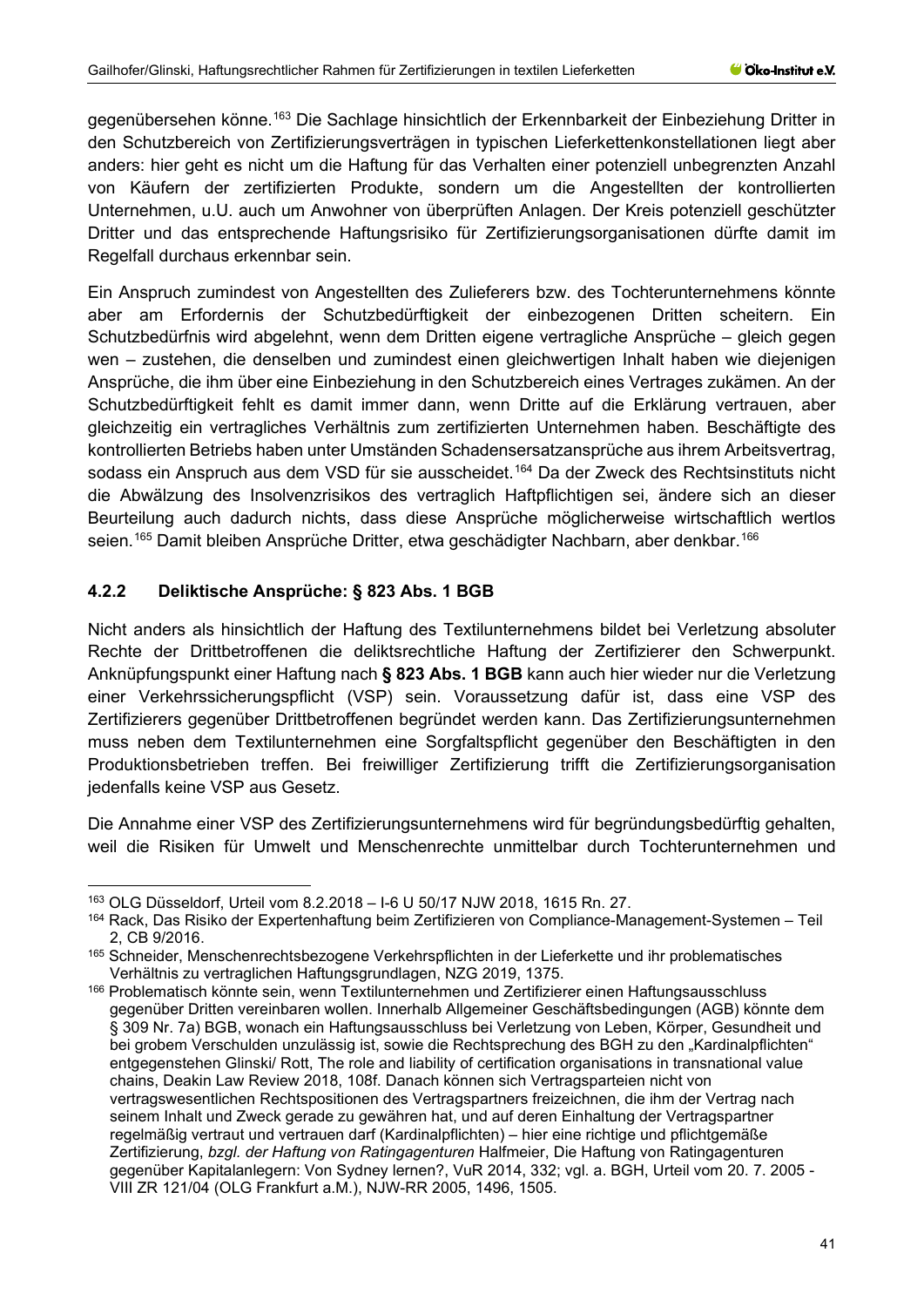Zuliefererbetriebe auf den einzelnen Produktionsstufen verursacht, entsprechende Präventionspflichten das bestellende Textilunternehmen bzw. das Mutterunternehmen adressieren. Mangels einer entsprechenden, originären Sorgfaltspflicht soll aber eine vom Textilunternehmen delegierte, abgeleitete VSP des Zertifizierers bestehen. [167](#page-41-0) Da die Zertifizierungsorganisation keine eigene Gefahrenquelle schaffe und auch nicht per se für die Betriebssicherheit eines Unternehmens zuständig sei, rücke sie erst in die Verantwortung, indem sie vom Textilunternehmen beauftragt werde, Gefahren vor Ort zu ermitteln und die Einhaltung bestimmter Standards zu überwachen und zu bestätigen. Die deliktsrechtliche Logik, aus der sich die VSP des Beauftragten ergibt, liege darin, dass der Delegierende durch die Übertragung der Sorgfaltspflicht legitimerweise auf den Beauftragten vertrauen kann und daher seine eigene Aufmerksamkeit mindert. Dadurch, dass es in den Produktionsstätten ermittelt, kontrolliert und berichtet, ob und inwieweit Sozial- und Umweltstandards eingehalten werden, könne der Zertifizierer auch auf die Begebenheiten vor Ort einwirken und Gefahren steuern. [168](#page-41-1)

Angesichts der zunehmenden Bedeutung von Zertifizierungsorganisationen bei der Überwachung und Kontrolle gefahrgeneigter wirtschaftlicher Aktivitäten im Rechtsverkehr und im öffentlichen Diskurs mag man statt einer abgeleiteten aber auch über eine originäre VSP derselben nachdenken. Eine eigene VSP von Zertifizierern in diesem Sinne, gewissermaßen aus Gründen der Publizität, erwägt Corcione in Orientierung an der prominenten Vedanta-Entscheidung des britischen Supreme Court. Dieser nahm eine Sorgfaltspflicht des (zertifizierten) Mutterunternehmens für durch ein Tochterunternehmen verursachte Umweltschäden maßgeblich deshalb an, weil das Mutterunternehmen sich für die Einhaltung bestimmter Umweltstandards durch unternehmensweite Aktivitäten zur Überwachung und Kontrolle des Konzerns engagiert, seine Sorgfaltspflicht damit anerkannt und dies insbesondere auch öffentlich kommuniziert hatte. Das Mutterunternehmen habe gegenüber Dritten eine Sorgfaltspflicht, wenn es in der Öffentlichkeit den Eindruck erwecke, dass es dieses ein gewisses Maß an Aufsicht und Kontrolle über seine Tochtergesellschaften ausübe, auch wenn dies in Wirklichkeit nicht der Fall sei. Laut Corcione muss dies nun erst recht für den Zertifizierer gelten. Denn dessen Kerngeschäft liege darin, die Einhaltung der Standards zu überprüfen und zu bestätigen, sodass es genau hierfür auch Drittbetroffenen gegenüber verantwortlich sei. [169](#page-41-2)

Für entsprechende Überlegungen könnte auch das deutsche Recht Raum lassen: in diesem Sinne wird darauf hingewiesen, dass – neben den in der klassischen Definition hervorgehobenen Entstehungsgründen der Schaffung und/oder Kontrolle einer Gefahr für die Rechtsgüter Dritter – auch ein im Verkehr erwecktes, berechtigtes Vertrauen als Entstehungsgrund einer VSP in Betracht kommt. Wer erkennbar im Rechtsverkehr ein bestimmtes berechtigtes Vertrauen erweckt habe, müsse sich auch so verhalten, dass dieses Vertrauen nicht enttäuscht werde. Ein berechtigtes Vertrauen anderer Teilnehmer des Rechtsverkehrs auf ein bestimmtes gefahrvermeidendes Verhalten eines Akteurs führe dazu, dass diese eigene Schutzmaßnahmen unterlassen oder verringern, was entsprechende Gefahren erhöhe. Daraus entstehe die Pflicht, diese Maßnahmen auch tatsächlich zu treffen. Im Grunde handle es sich hierbei um einen Unterfall der Gefahrschaffung  $-$  diese entstehe durch einen geringeren Eigenschutz der Vertrauenden.<sup>[170](#page-41-3)</sup> Die Frage, welchem

<span id="page-41-0"></span><sup>&</sup>lt;sup>167</sup> Glinski/ Rott, The role and liability of certification organisations in transnational value chains, Deakin Law Review 2018, 87, 104.

<span id="page-41-1"></span><sup>168</sup> Glinski/ Rott, a.a.O., 87, 104; für Zertifizierungsstellen im Produktsicherheitsrecht s. auch Wagner, Marktaufsichtshaftung produktsicherheitsrechtlicher Zertifizierungsstellen, JZ 2018, 134.

<span id="page-41-2"></span><sup>169</sup> Corcione, human rights violations committed by certified companies: assessing the accountability of third party certifiers, Sant' Anna Legal Studies Stals Research Paper 3/2019, S. 13.

<span id="page-41-3"></span><sup>170</sup> Vgl. von Falkenhausen, Menschenrechtsschutz durch Deliktsrecht, 2020, 101 f.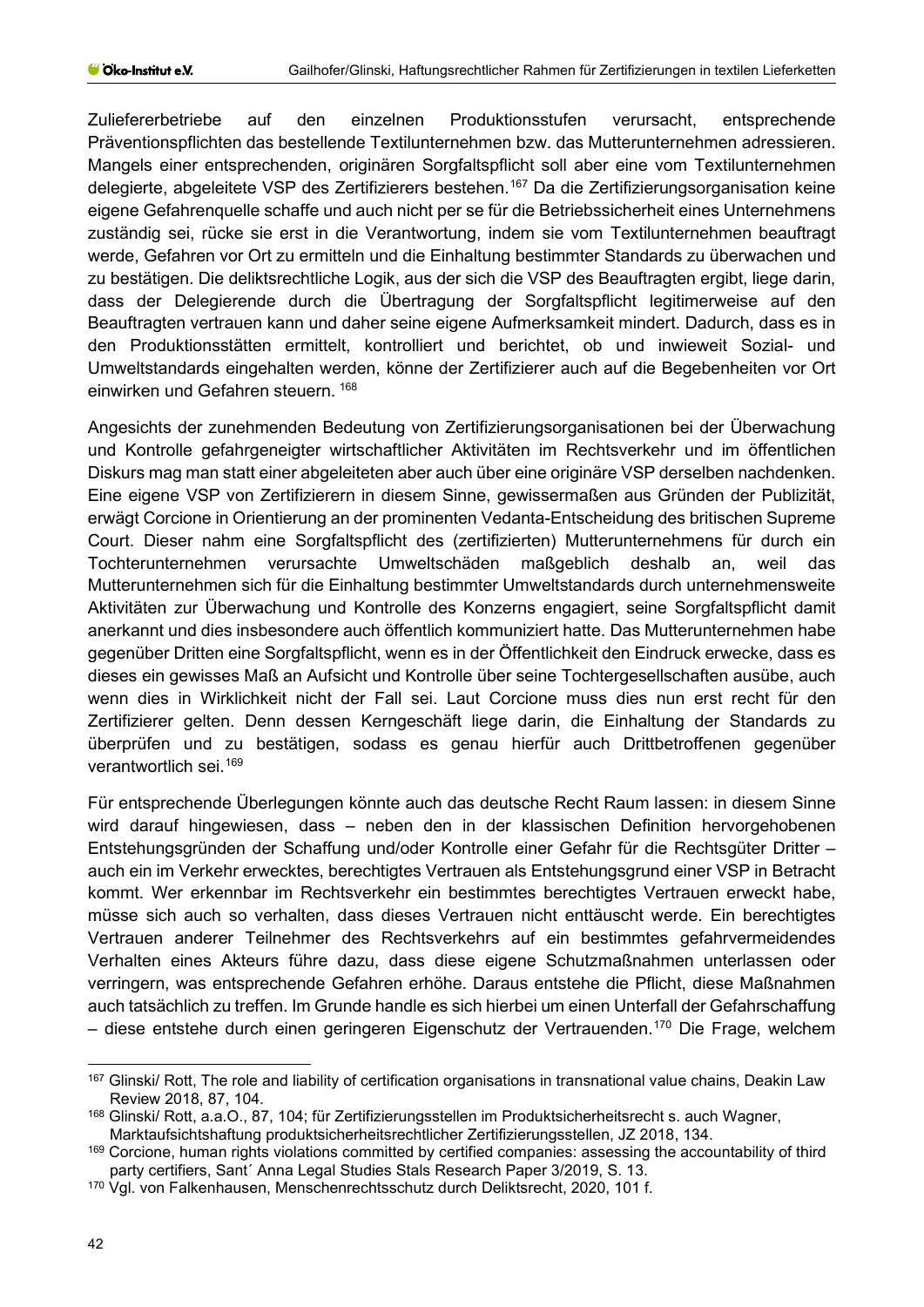Begründungsansatz gefolgt wird, dürfte im Einzelfall etwa davon abhängen, inwieweit der Zertifizierer tatsächlich öffentlich oder in sonstiger Weise gegenüber den Geschädigten ein berechtigtes Vertrauen begründet hat, durch seine Zertifizierung Risiken für Umwelt und Menschenrechte zu mindern.

Von erheblicher Relevanz wird schließlich die Frage sein, welcher Maßstab an die Kontroll- und Sorgfaltspflicht des Zertifizierers anzulegen ist. So mag im Einzelfall zu klären sein, inwieweit die Zertifizierungsstelle verpflichtet ist, konkreten Hinweisen auf die Mängel und Risiken nachzugehen und die erforderlichen Maßnahmen zu ergreifen, um die relevanten Sicherheitsstandards zu gewährleisten, ob eine generelle Pflicht zu unangekündigten Kontrollen, zu Produktprüfungen oder zur Sichtung von Geschäftsunterlagen besteht.<sup>[171](#page-42-0)</sup> Für möglichst umfangreiche Kontrollpflichten wird der Grundsatz der Effektivität der Gefahrenabwehr angebracht.<sup>[172](#page-42-1)</sup>

Im Hinblick auf den anzulegenden Sorgfaltsmaßstab stellt sich auch hinsichtlich der Haftung der Zertifizierungsorganisationen die Frage nach der gesellschafts- bzw. unternehmensübergreifenden Reichweite der Verkehrssicherungspflichten. Denn auch innerhalb transnational tätiger Zertifizierungsgesellschaften entstehen Rechtsverletzungen häufig innerhalb grenzüberschreitender, gesellschafts- bzw. unternehmensübergreifender Konzern- oder Vertragsstrukturen. So beauftragte beispielsweise die italienische RINA (*RINA Services S.p.A*) einen lokalen Untervertragsnehmer mit der Kontrolle der im Anschluss abgebrannten Fabrik des Textilherstellers Ali Enterprises in Pakistan für dessen SA8000 Zertifizierung. Im Fall der Zertifizierung des gebrochenen Damms in Brasilien kamen komplexe Konzernstrukturen bei TÜV Süd zum Tragen. Das kontrollierende brasilianische *TÜV Süd Bureau de Projectos* ist eine mittelbare Tochter von TÜV Süd und wurde seinerseits regelmäßig von einer anderen deutschen Tochter kontrolliert. Im PIP Brustimplantate-Skandal waren Mitarbeiter der französischen Niederlassung von TÜV Rheinland in die Kontrollen beim Hersteller involviert. Wie weiter unten ausgeführt wird, bestehen zwischen den Konzernstrukturen bzw. den vertraglichen Praktiken von Zertifizierungsgesellschaften und Textilunternehmen gewisse strukturelle Unterschiede. Die hier allein zu prüfende, *grundsätzliche* Frage der Möglichkeit der Haftung für unmittelbar durch Vertragspartner oder Konzerntöchter im Ausland verursachte Rechtsverletzungen wird sich aber bejahen lassen. Sie hängt abstrakt nicht anders als die Haftung des Textilunternehmens vom (erkennbaren) Gewicht der Risiken und bedrohten Schutzgütern, der Wahrscheinlichkeit des Schadenseintritts und den rechtlichen und tatsächlichen Möglichkeiten zur Abwendung der Risiken ab. Gerade diese Möglichkeiten zur Einflussnahme dürften in vielen Fällen, etwa wenn die bei den Audits geprüften Standards und Prüfverfahren zentral von der Muttergesellschaft/dem auftraggebenden Unternehmen vorgegeben werden, oder wiederum interne Kontrollmechanismen vorliegen, vielfach umfangreicher sein, als in "klassischen" Lieferkettenfällen im Textilsektor.

<span id="page-42-0"></span><sup>171</sup> BGH, Urteil vom 27.02.2020 – VII ZR 151/18, BeckRS 2020, 4194 Rn. 38-48. Die Landgerichte und Oberlandesgerichte verneinten im "Brustimplantate-Fall" eine Haftung des TÜV Rheinland gegenüber den Patientinnen aus § 823 Abs. 1 BGB. Der TÜV sei als benannte Stelle gemäß der Medizinprodukte-Richtlinie nur verpflichtet zu überprüfen, ob das vom Brustimplantate-Hersteller gewählte Qualitätsmanagementsystem den gesetzlichen Anforderungen entspreche und ob der Hersteller dieses anwende, nicht aber, ob das Produkt selbst der Qualität entspricht, ob der Hersteller zugelassenes Silikon verwendet. Diese Pflicht ergebe sich weder aus dem Zertifizierungsvertrag, weil dieser nur dazu diente, dem Hersteller das Inverkehrbringen des Produktes zu ermöglichen und keine vertragliche Sorgfalts- und Obhutspflicht gegenüber potenziellen Patientinnen enthalte, noch aus dem Medizinproduktegesetz, s. OLG Zweibrücken, Urteil vom 30.1.2014 – 4 U 66/13, BeckRS 2014, 2372.

<span id="page-42-1"></span><sup>172</sup> Wagner, Marktaufsichtshaftung produktsicherheitsrechtlicher Zertifizierungsstellen, JZ 2018, 139.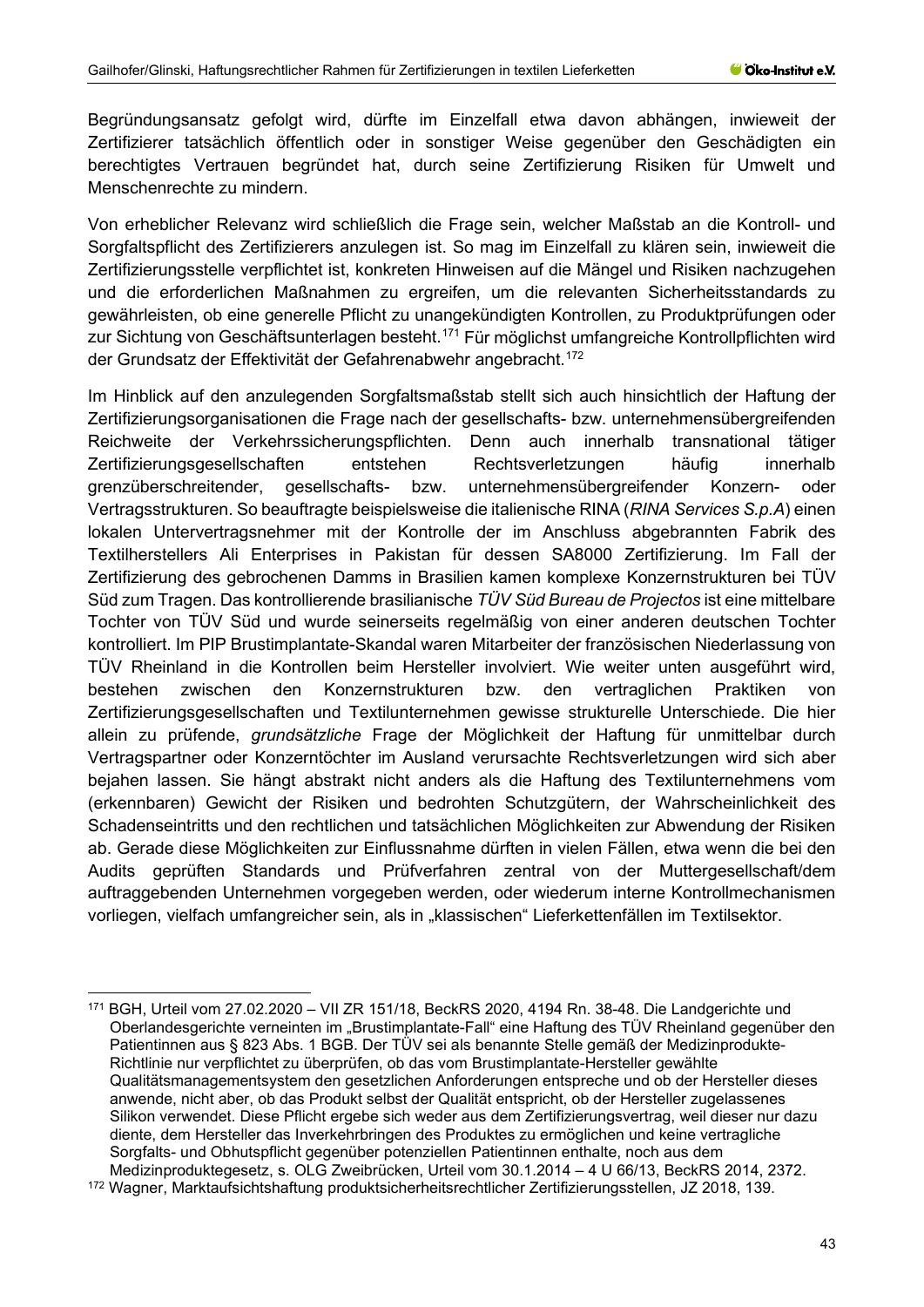## **4.2.3 § 826 BGB**

Unter Umständen könnte Zertifizierungsorganisationen vorsätzliches schädigendes Verhalten bei der Zertifizierung vorzuwerfen sein, etwa indem sie wissentlich oder leichtfertig bestehende Gefahren ignorieren. Dann können Schadensersatzansprüche gemäß **§ 826 BGB** relevant werden. Dies setzt nach der Rechtsprechung des BGH in den Fällen der Expertenhaftung für unrichtige (Wert-) Gutachten und Testate eine besonders schwerwiegende Verletzung der einen Experten treffenden Sorgfaltspflichten voraus. Als sittenwidrig ist dabei zu beurteilen, dass der Auskunfterteilende auf Grund des Expertenstatus ein besonderes Vertrauen für sich in Anspruch nimmt, selbst aber nicht im Mindesten den an einen Experten zu richtenden Maßstäben genügt. Der Sittenverstoß setzt ein leichtfertiges und gewissenloses Verhalten des Auskunftgebers voraus. Es genügt nicht ein bloßer Fehler des Gutachtens, sondern es geht darum, dass sich der Gutachter durch nachlässige Erledigung, zum Beispiel durch nachlässige Ermittlungen oder gar durch Angaben ins Blaue hinein, der Gutachtenaufgabe entledigt und dabei eine Rücksichtslosigkeit an den Tag legt, die angesichts der Bedeutung des Gutachtens für die Entscheidung Dritter als gewissenlos erscheint."[173](#page-43-0) Wenngleich derartig schwerwiegende Sorgfaltspflichtverstöße von Zertifizierern nicht ausgeschlossen sind, dürften solche Fälle eher eine Ausnahme bilden.

## **4.3 Zwischenergebnis**

Freiwillige Zertifikate können sowohl bei der Begründung von Sorgfaltspflichtverstößen als auch beim Nachweis der Einhaltung unternehmerischer Sorgfaltspflichten im Grundsatz eine wesentliche Rolle spielen, indem sie zur behördlichen, oder gerichtlichen Ermittlung bzw. Beurteilung des Sachverhalts relevante Informationen beisteuern. Dieses grundsätzliche Potenzial besteht – ungeachtet der grundlegenden Unterschiede zwischen der Rechtsanwendung und Tatsachenermittlung im Zivilprozess und Verwaltungsrecht – sowohl hinsichtlich verwaltungsrechtlicher als auch zivilrechtlicher Durchsetzungsinstrumente. Mit Möglichkeiten der Entlastung der amtlichen und gerichtlichen Durchsetzung von unternehmerischen Sorgfaltspflichten korrespondieren grundsätzlich auch Potenziale für Unternehmen und Verbraucher\*innen: Soweit Zertifikate die Einhaltung bestimmter Rechtspflichten verlässlich nachweisen, oder hochgradig unbestimmte Bemühenspflichten in rechtlich belastbarer Weise konkretisieren und operationalisieren, könnten sie die Umsetzung von Sorgfaltspflichten erleichtern und insbesondere zu einer erhöhten Rechtssicherheit beitragen.

Um eine solche produktive rechtliche Rolle einnehmen zu können, haben Zertifikate und Zertifizierer aber eine Reihe von Voraussetzungen zu erfüllen: So kann der Beitrag zum Nachweis gesetzlicher Pflichten einerseits umso größer sein, je konkreter die dann nur noch "abzuprüfenden" Rechtspflichten in einem Lieferkettengesetz geregelt sind und je weniger diese eine behördliche oder gerichtliche Abwägung und Bewertung erfordern. Werden Verfahrenspflichten oder auch substanzielle Präventionspflichten in einem Lieferkettengesetz als Erfolgspflichten geregelt, wird dies die Chancen dafür erhöhen, dass den Zertifikaten, die deren Einhaltung bestätigen, eine relevante rechtliche Funktion zukommen kann. Konkretisieren Zertifikate demgegenüber auf der Grundlage privater Standards abstrakte gesetzliche Vorgaben – indem sie etwa technologie-, sektor- , oder länderspezifisch definieren, was zur Abwendung konkreter Risiken vor Ort geboten ist, sind hohe Anforderungen an die konkretisierenden Standards selbst zu stellen. Eine weitgehende Nachweisfunktion können in diesem Sinne *normkonkretisierende* Zertifizierungen nur einnehmen, wenn sie in wissenschaftlicher und technischer Hinsicht in maßgeblichen Kreisen anerkannt sind

<span id="page-43-0"></span><sup>173</sup> BGH, Urteil vom 19.11.2013 – VI ZR 336/12 NJW 2014, 383 Rn. 10f.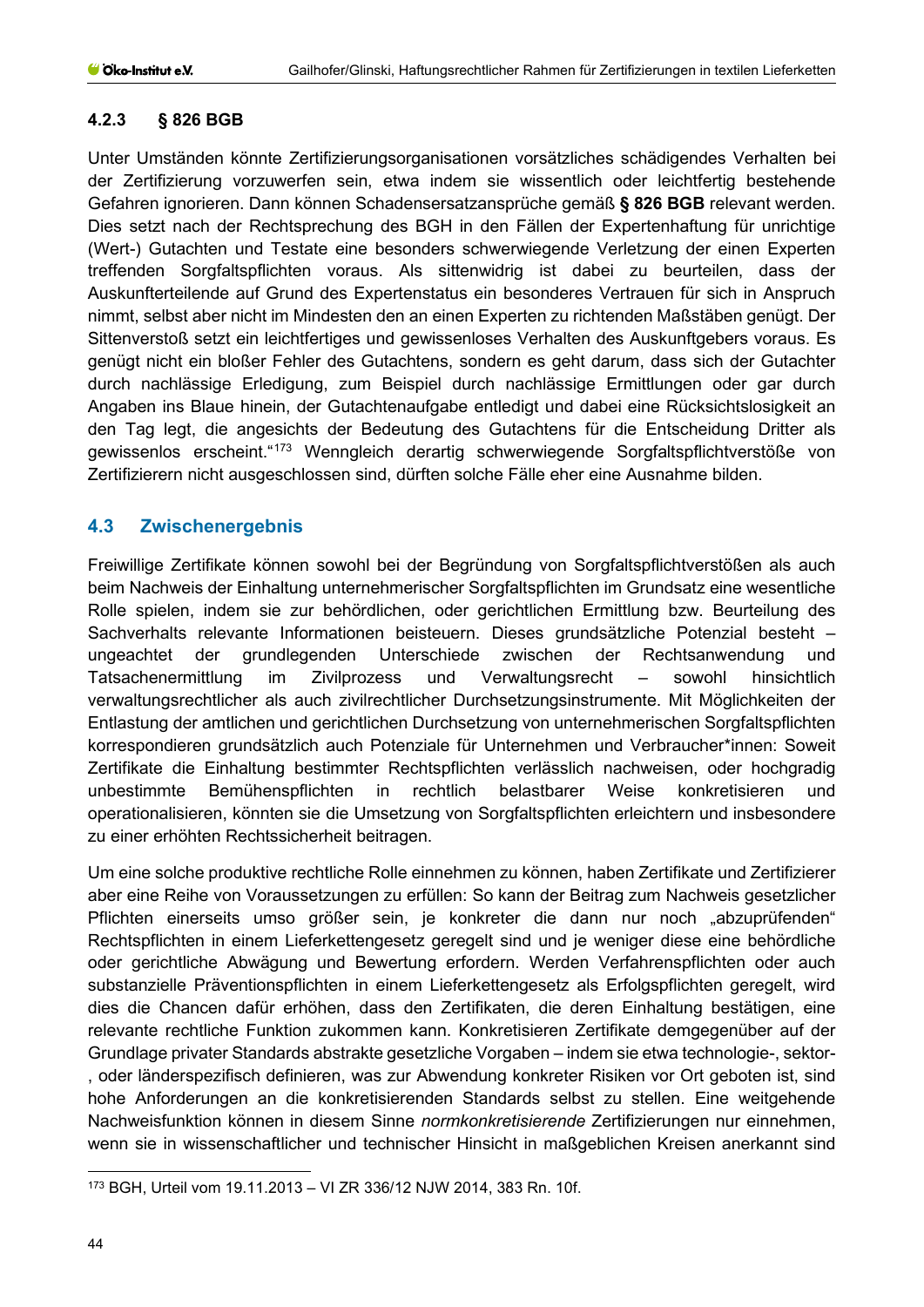und sie transparent, sowie unter Einbeziehung der relevanten Akteure entwickelt wurden, so dass ein hohes Maß an Neutralität angenommen werden kann. Sowohl bei der Prüfung gesetzlicher Vorgaben als auch im Fall der Normkonkretisierung durch Zertifikate ist die Verlässlichkeit von Auditoren und Verfahren der Zertifizierung staatlicherseits sicherzustellen. Die potenzielle Funktion von Zertifikaten bei Kontrolle und Nachweis von Sorgfaltspflichten ist damit maßgeblich abhängig vom Grad der Formalisierung der Zertifizierung und der Qualität der dieser zugrunde gelegten Standards.

Eine zentrale Bedingung für die Berücksichtigung privater Standards und Zertifizierungen ist ihre Verlässlichkeit. Der rechtliche Rahmen für Zertifizierer im Textilsektor – hier beispielhaft geprüft hinsichtlich der Frage der Haftung – gewährleistet diese Verlässlichkeit noch nicht.

# **5 Zertifizierer als selbstständige Träger von Sorgfaltspflichten und als Haftungsadressaten**

Während bislang Textilsiegel freiwillig waren und sich hier einerseits ein für Verbraucher\*innen undurchschaubarer 'Siegeldschungel' entwickelt hat, andererseits eine teilweise massive Unzuverlässigkeit von Sozial- und Sicherheitszertifizierungen gerade im Textilbereich festgestellt wurde, stellt sich nun mit der Einbeziehung des Textilsektors unter das LkSG bzw. den noch in Entwicklung befindlichen entsprechenden europäischen Rechtsrahmen die Frage, wie die Qualität und Glaubwürdigkeit von Textilsiegeln rechtlich gestärkt werden kann, und zwar sowohl mit ordnungspolitischen Maßnahmen als auch mit Haftungsregelungen.

# **5.1 Herausforderungen an die Verlässlichkeit der Zertifizierung**

Die grundlegende Herausforderung für ein verlässliches Zertifizierungssystem resultiert aus der strukturellen Nähe des Zertifizierers zum Auftraggeber, zumeist zur hier ansässigen Obergesellschaft, mit dem ein Vertrag besteht und der die Zertifizierungsorganisation auch bezahlt, sowie der Wettbewerb unter den Zertifizierungsorganisationen, die zu einem Gleichlauf der Interessen zwischen Unternehmen und Zertifizierer führen: nämlich dem Interesse an einer positiven Zertifizierung zu einem möglichst geringen Aufwand bzw. Preis.<sup>[174](#page-44-0)</sup> Je nach Sektor kann dies zu einer mehr oder weniger ausgeprägten Abhängigkeit der Zertifizierer von den zu zertifizierenden Unternehmen führen.[175](#page-44-1) Insbesondere in transnationalen Liefer-/Wertschöpfungsketten, aber nicht nur da, wie der PIP Skandal<sup>[176](#page-44-2)</sup> gezeigt hat, besteht das Problem, dass Vor-Ort-Kontrollen von lokalen Unterorganisationen oder Vertragsnehmern durchgeführt werden, denen es oft an Mitteln, Expertise oder auch Motivation für eine sorgfältige Kontrolle fehlt. Relevant in diesem Zusammenhang sind auch Bestechung und Bedrohung von Zertifizierern. Generell scheint ein gewisser Zusammenhang zwischen der Stärke der rechtsstaatlichen Strukturen vor Ort und der Sorgfalt der Zertifizierungen zu bestehen.<sup>[177](#page-44-3)</sup> Diese Probleme führen zu rechtlichen

<span id="page-44-0"></span><sup>174</sup> Vgl. Jahn/Schramm/Spiller, The Reliability of Certification: Quality Labels as a Consumer Policy Tool, Journal of Consumer Policy 2005, 53, 54 und 57 ff. Zum Wettbewerb zwischen Zertifizierern vgl. auch von Wangenheim, Certification as Solution to the Asymmetric Information Problem?, in Rott (Hrsg.), Certification – Trust, Accountability, Liability, 2019, 11, 19.

<span id="page-44-1"></span><sup>175</sup> Siehe nur den Dammbruch in Bromadinho, Brasilien, und die Abhängigkeit des TÜV Süd Bureau de Projectos vom Bergbaumonopolisten VALE; siehe hierzu auch Müller-Hoff, in ECCHR/Brot für die Welt/Misereor, Human rights fitness of the auditing and certification industry?, 2021, 47 ff.

<span id="page-44-2"></span><sup>176</sup> S. dazu eingehend unten 5.2.2.1.3.

<span id="page-44-3"></span><sup>177</sup> Vgl. auch Glinski, Preconditions and constraints of effective private environmental governance, in: Boeve u.a. (Hrsg.), Environmental Law for Transitions to Sustainability, 2021, 59 ff.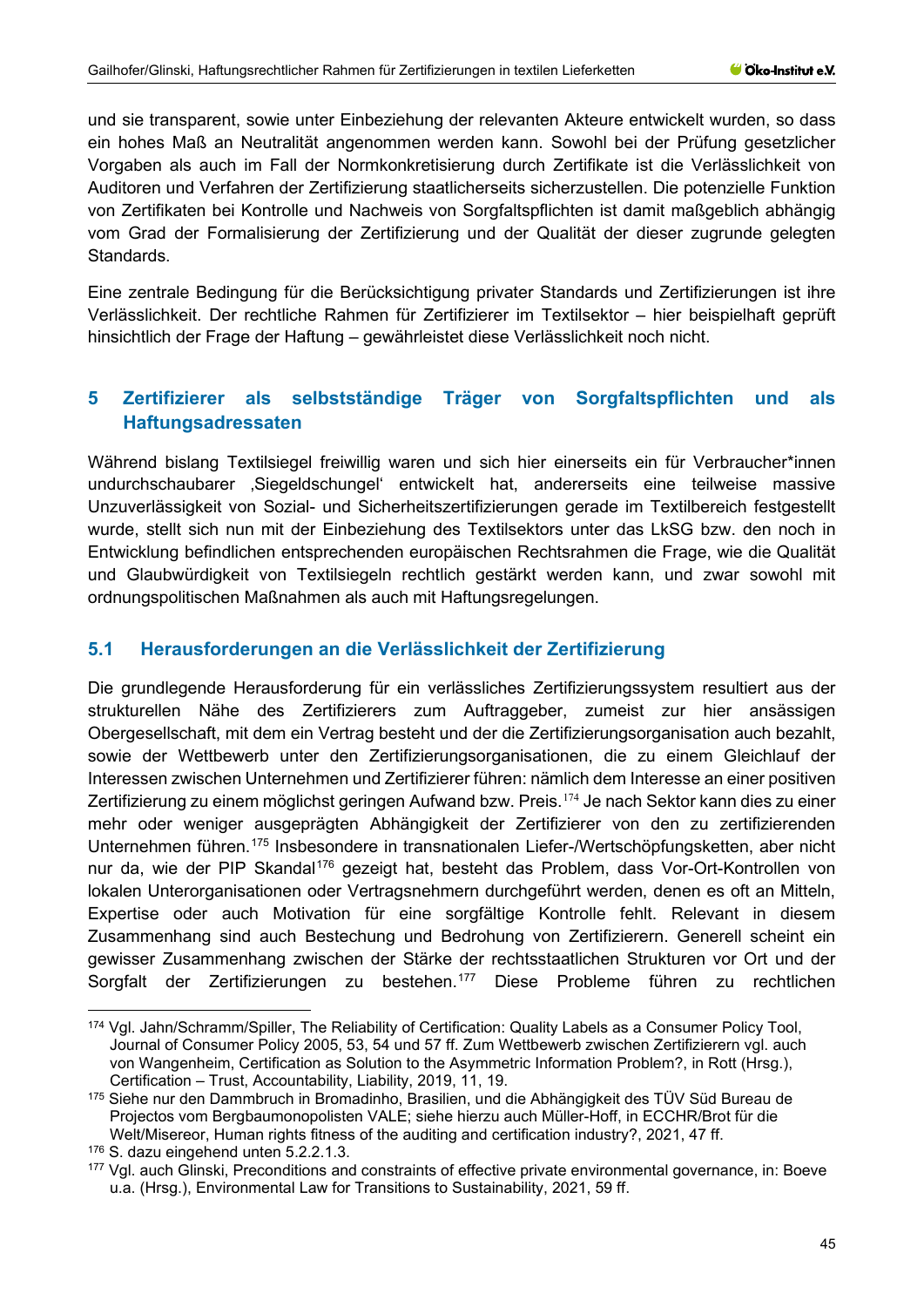Herausforderungen nicht nur im Hinblick auf die strukturellen und prozeduralen Anforderungen an Zertifizierer, sondern auch im Hinblick auf die Sicherstellung ihrer Einhaltung.

# **5.2 Sorgfaltspflichten für Zertifizierer**

## **5.2.1 Zertifizierung in transnationalen Lieferketten**

## **5.2.1.1 Verhältnis Standardisierung – Zertifizierung**

Wie oben ausführlicher dargelegt, sind unterschiedliche Formalisierungsgrade, Systeme und Szenarien einer gesetzlichen Berücksichtigung von Zertifizierungen denkbar, die sich im Spektrum zwischen einer begrenzten Berücksichtigung rein privater Standards und Audits im Einzelfall, über die formalisierte Konkretisierung gesetzlicher Vorgaben bis hin zur verbindlichen Zertifizierung (zumindest teilweise) gesetzlich definierter Standards im Gesetz bewegen.

Dabei kann der Gesetzgeber sowohl Unternehmenspflichten als auch Zertifiziererpflichten in sich abschließend regeln, gegebenenfalls auch über Generalklauseln, oder es werden (private) Standardisierungssysteme zur Konkretisierung herangezogen, die wiederum entweder ihrerseits bestimmte Anforderungen im Hinblick auf die Zertifizierung erfüllen müssen, oder die Zertifizierung wird unabhängig von der Standardisierung im Gesetz selbst geregelt. Im letzteren Fall wäre es auch möglich, allgemeine Zertifizierungsanforderungen unabhängig von einer Rechtspflicht zur Zertifizierung, d.h. sowohl für die freiwillige Zertifizierung der Einhaltung einer Rechtspflicht oder für die freiwillige Zertifizierung eines freiwilligen Standards festzuschreiben. [178](#page-45-0)

Die nachfolgende Darstellung von Zertifizierungssystemen aus anderen Bereichen enthält Beispiele für verschiedene Varianten.

## **5.2.1.2 Verhältnis von Ober- und Untergesellschaft bei transnationalen Zertifizierungsorganisationen**

Eine maßgebliche Ratio von sog. Lieferkettengesetzen liegt darin, eine gesellschafts- bzw. unternehmensübergreifende Verantwortung von Obergesellschaften für die negativen Folgen des wirtschaftlichen Handelns ihrer Tochtergesellschaften bzw. ihrer Vertragsnehmer rechtlich zu etablieren. Wie oben dargelegt, bestehen auch innerhalb transnational tätiger Zertifizierungsgesellschaften gesellschafts- bzw. unternehmensübergreifende Vertragsstrukturen. Dies wirft die Frage nach der rechtlichen Verantwortung der Zertifizierungsorganisationen für umweltbezogene und menschenrechtliche Risiken, die in ihren Konzern- und Vertragsstrukturen entstehen, auf. Entsprechend muss im Rahmen von Sorgfaltspflichten für Zertifizierer nicht nur über die konkreten Anforderungen an die vertragsnehmende oder ausführende Einheit, sondern gerade auch über Organisationsstrukturen und Verantwortungszuweisung innerhalb eines Zertifizierungskonzerns bzw. im Verhältnis zu Unterauftragnehmern nachgedacht werden.

<span id="page-45-0"></span><sup>178</sup> Beispiele hierfür sind die TÜV-Zulassung gem. § 29 StVZO oder das Konformitätsbewertungsverfahren für Medizinprodukte nach § 6 Abs. 2 MPG bzw. der EU-Medizinprodukte-Richtlinie; vgl. Glinski/ Rott, The role and liability of certification organisations in transnational value chains, Deakin Law Review 2018, 92ff: "Legally required certification".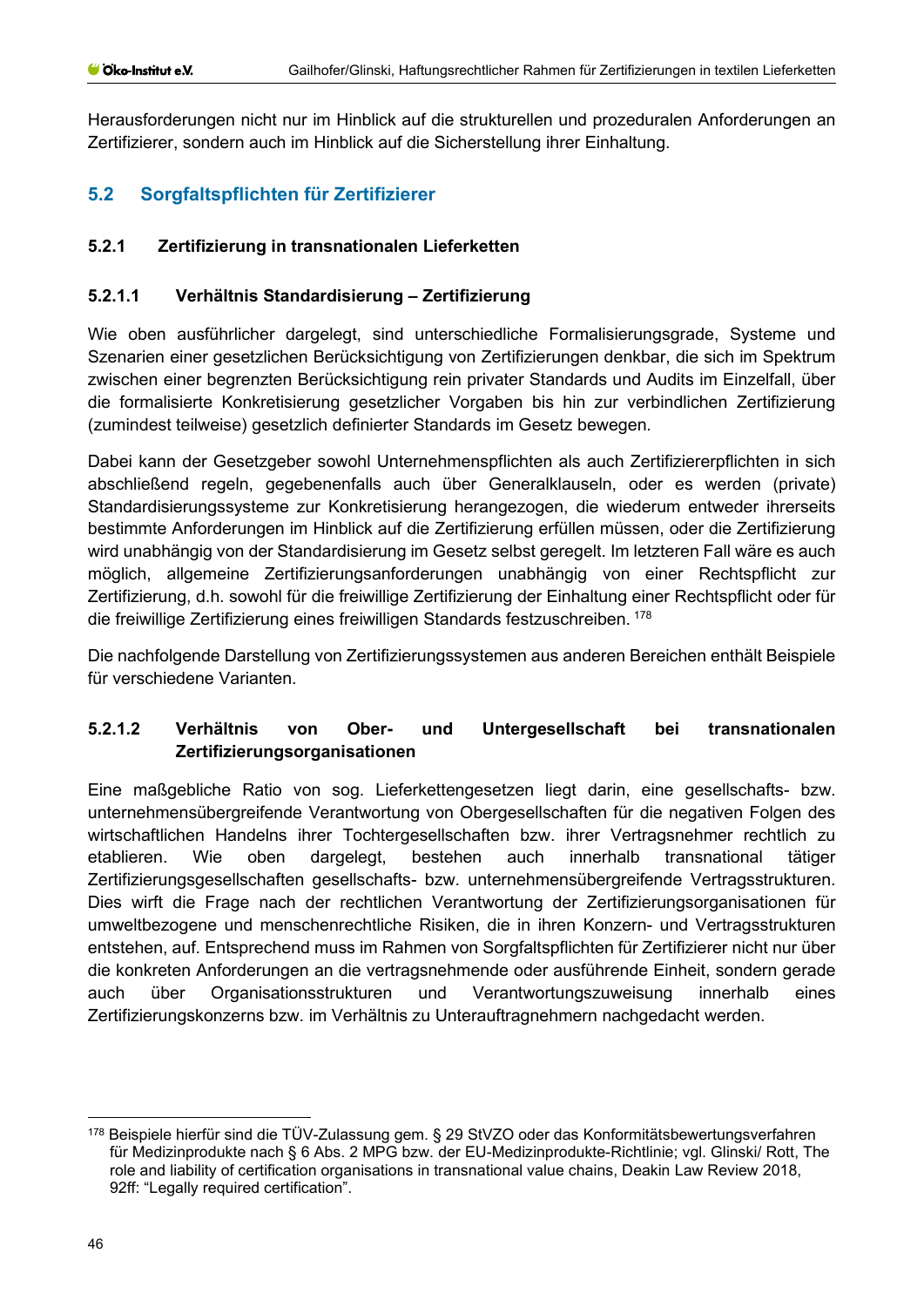#### **5.2.2 Rechtliche Rahmenbedingungen für Zertifizierer in verschiedenen Bereichen**

Zertifizierung als Garant für Qualität, Produkt- und Arbeitssicherheit wie auch für Umweltstandards ist längst europarechtlich verpflichtender Bestandteil verschiedener Wertschöpfungsketten und unterliegt in diesen Bereichen umfangreichen und detaillierten Regelungsanforderungen.

Im Folgenden werden exemplarisch einige dieser Regelungsbereiche sowie Lücken und Fehler im jeweiligen System und entsprechende Reformen dargestellt, bevor die Erkenntnisse daraus systematisierend zusammengefasst und auf textile Lieferketten angewendet werden.

### <span id="page-46-1"></span>**5.2.2.1 Europäisches Produktsicherheitsrecht**

## **5.2.2.1.1 Überblick**

Das europäische Produktsicherheitsrecht beinhaltet quasi die "Mutter' aller Zertifizierungsanforderungen: ein gestaffeltes Regelungssystem, auf das auch andere Regelungsbereiche verweisen.

Die allgemeine Produktsicherheitsrichtlinie 2001/95/EG (die demnächst durch eine allgemeine Produktsicherheits-Verordnung ersetzt werden soll<sup>[179](#page-46-0)</sup>) regelt den Grundsatz, dass nur sichere Produkte auf den Markt kommen dürfen. Die Anforderungen an die Sicherheit einzelner Produkte werden teilweise durch europäische Normen konkretisiert. Bei Einhaltung dieser europäischen Normen besteht die Vermutungswirkung, dass die rechtlichen Anforderungen eingehalten sind. Dies wird bestätigt durch das CE Zeichen, welches vom Hersteller selbst anzubringen ist. Im Normalfall gibt es keine Vormarktkontrolle und nur eine stichprobenhafte Nachmarktkontrolle.

Es gibt jedoch verschiedene sektorspezifische Regelungen, insbesondere in sensibleren oder gefahrgeneigten Bereichen, die vor Markteintritt eine Konformitätsprüfung durch sogenannte 'benannte Stellen' (d.h. akkreditierte Zertifizierungsorganisationen) vorschreiben und auch entsprechende Vorgaben festlegen. Ein Beispiel hierfür sind Medizinprodukte der Klassen II und III.

Für diese Bereiche gelten auch die Querschnittsregelungen für "benannte Stellen' insbesondere nach der Verordnung (EG) Nr. 765/2008 über die Grundsätze der Akkreditierung und Marktüberwachung sowie nach dem Beschluss Nr. 768/2008/EG über einen gemeinsamen Rechtsrahmen für die Vermarktung von Produkten.

In späteren sektorspezifischen Rechtsakten wie der neuen Medizinprodukte-Verordnung (EU) 2017/745 gibt es wiederum Abweichungen von diesen Querschnittsregeln, soweit sich diese als nicht hinreichend oder nicht hinreichend passgenau erwiesen haben.

Daneben gibt es mit der Verordnung (EU) 2019/1020 noch einen Regelungsrahmen für Nachmarktkontrolle sowie für internationale Zusammenarbeit und Datenbanken.

Im Folgenden werden dieses System sowie problematische Teilbereiche am Beispiel der Medizinprodukte näher beleuchtet.

<span id="page-46-0"></span><sup>179</sup> Vgl. den Vorschlag der Kommission für eine Verordnung über die allgemeine Produktsicherheit COM(2021) 346 final.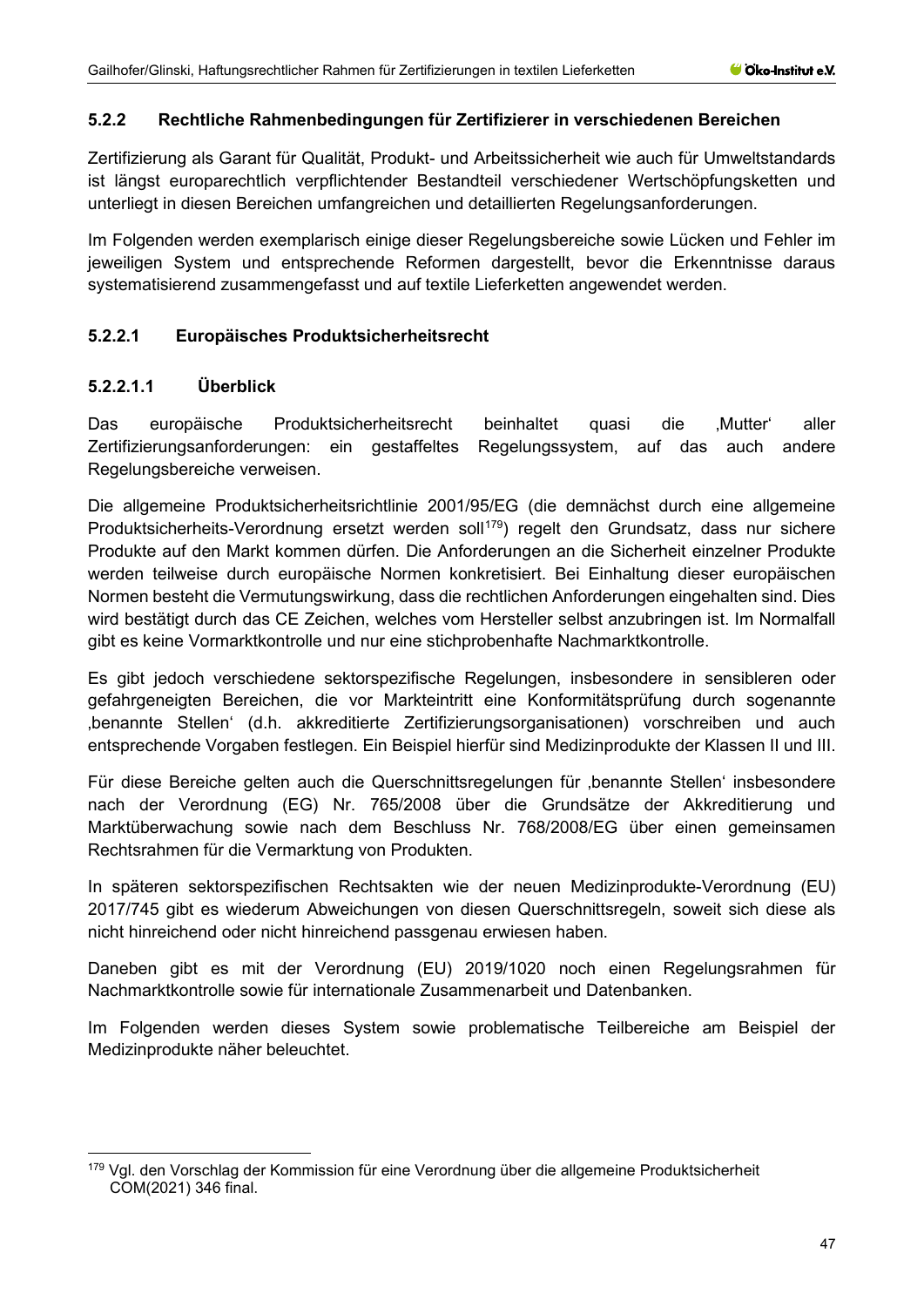## **5.2.2.1.2 Im Einzelnen**

Die Gewährleistung von Menschenrechten und öffentlicher Sicherheit ist eine klassische Staatsaufgabe. Dies bezieht sich sowohl auf die Setzung eines entsprechenden Regelungsrahmens als auch auf die Kontrolle seiner Einhaltung. Akkreditierungssysteme für Zertifizierer beruhen auf der Erkenntnis, dass bei einer Privatisierung der Kontrolle über die Hersteller der Staat zumindest eine gewisse Kontrolle über die privaten Kontrolleure wahren muss.

Die Kodifizierung eines einheitlichen europäischen Rahmens sowohl für nationale Akkreditierungssysteme als auch für die Zertifizierer selbst beruht wiederum auf der Erfahrung, dass die zuvor sehr stark divergierenden Anforderungen und eine sehr stark divergierende Akkreditierungs- und Kontrollpraxis in den Mitgliedsstaaten keinerlei Gewähr für einen auch nur annähernd flächendeckend verlässlichen Marktzugang nur für sichere Produkte boten.

Daher regelt die VO (EG) 765/2008 Anforderungen an die Organisation von Akkreditierungen und die Durchführung von Akkreditierungen sowohl bei obligatorischen als auch bei freiwilligen Akkreditierungen. Insbesondere stellt sie klar, dass Akkreditierung eine hoheitliche Aufgabe ist und dass es in jedem Mitgliedsstaat nur eine einzige Akkreditierungsstelle geben darf. Diese muss hinreichend personell und finanziell ausgestattet ist, keine eigenen Interessen verfolgen, nicht selbst zertifizieren und auch in keinerlei Wettbewerb stehen und generell so organisiert und geführt sein, dass Objektivität und Unparteilichkeit sichergestellt sind. Dies wird auch durch eine gegenseitige Kontrolle unter den Mitgliedsstaatensichergestellt. In Deutschland ist dies die Deutsche Akkreditierungsstelle (DAkkS).

Der Beschluss (EG) Nr.768/2008 regelt unter anderem allgemeine Anforderungen an ,notifizierte' oder 'benannte Stellen', die teilweise deutlich detaillierter sind als diejenigen in älteren sektorspezifischen Rechtsakten. Nach Artikel R17 müssen diese Stellen nach nationalem Recht gegründet sein, Unabhängigkeit, Vertraulichkeit, Objektivität, Unparteilichkeit, fachliche Kompetenz, Professionalität sowie ausreichend personelle Ressourcen mit entsprechender Berufsausbildung und Kenntnis der Anforderungen und ausreichend andere Mittel gewährleisten. Die Bezahlung des Personals darf nicht im Verhältnis zu Zahl oder Ergebnis der Bewertungen stehen, und es müssen passende Bewertungsverfahren angewendet werden.

In Bezug auf Zweigunternehmen und Unteraufträge verlangt Artikel R20, dass die notifizierte Stelle die Einhaltung obiger Anforderungen sicherstellt. Auch bleibt die notifizierte Stelle vollumfänglich verantwortlich, unabhängig von der Niederlassung der Zweigstelle, und muss die Unterlagen über die Begutachtung der Unterstelle für die Behörde bereithalten. Kunden müssen einer Delegation der Kontrolle zustimmen.

Die Medizinprodukte-Richtlinie 93/42/EWG wiederum hatte das Zertifizierungserfordernis für Medizinprodukte der Klasse III festgeschrieben und bestimmt, dass das CE-Zeichen nur nach einer Vormarktkontrolle durch eine benannte Stelle angebracht werden darf (Art. 11 i.V.m Annex II). Die Vormarktkontrolle bestand aus einer Kontrolle des Produktdesigns sowie des Qualitätssicherungssystems (Annex II, Nr. 3.3 und 4.3). Die ebenfalls erforderliche Nachmarktkontrolle verlangt die Überwachung der Anwendung des genehmigten Sicherheitssystems unter anderem mit regelmäßigen Inspektionen und gibt die Möglichkeit zu unangekündigten Besuchen. Annex II, Nr. 5.

Annex XI der Richtlinie regelte ursprünglich mit dem Beschluss (EG) Nr.768/2008 vergleichbare, jedoch weniger detaillierte Anforderungen an Zertifizierer. Abgesehen von Unabhängigkeit,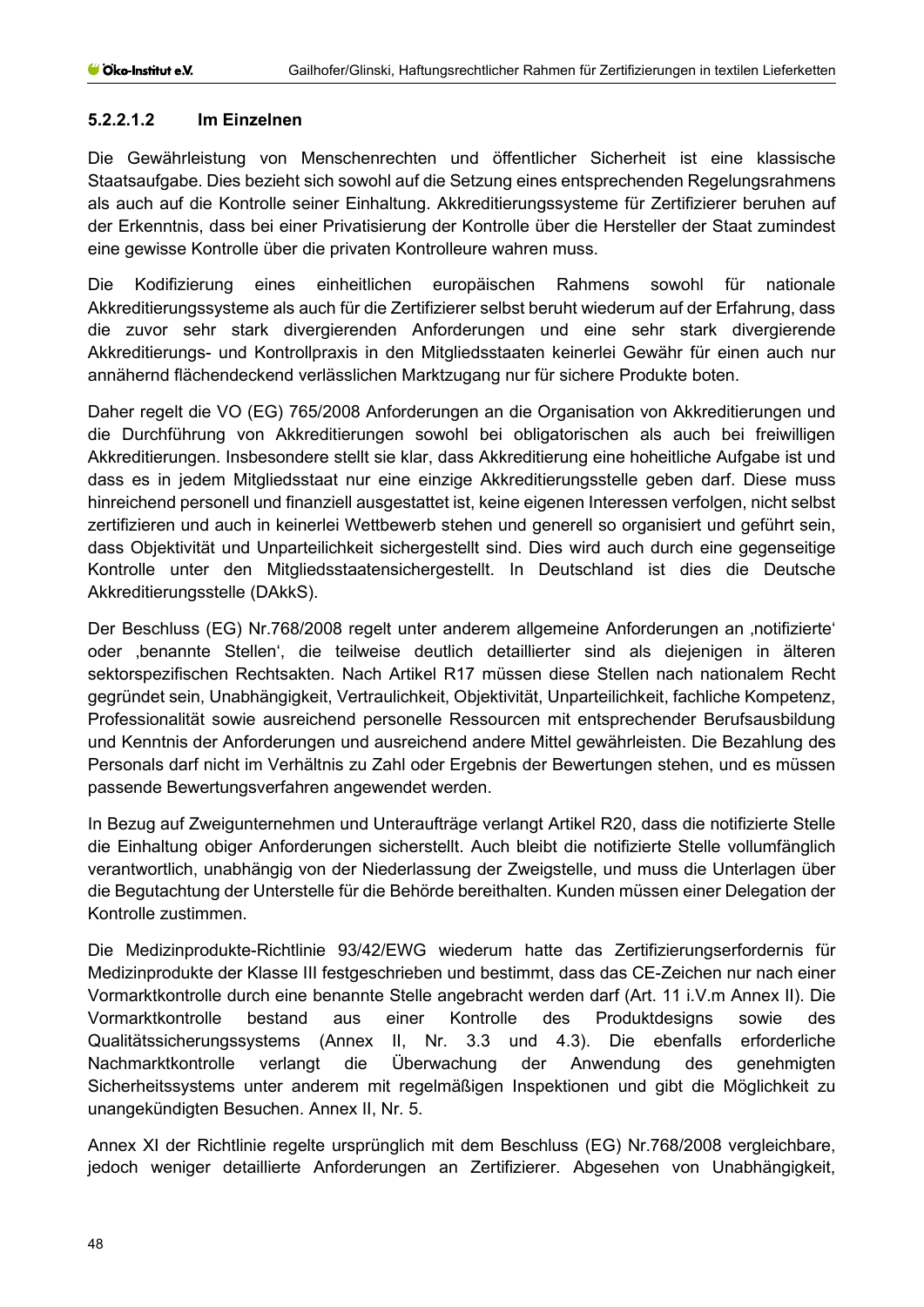Zuverlässigkeit, Sorgfalt, Sachkenntnis, hinreichend qualifizierter personeller Mittel und ausreichend anderer Mittel usw. schrieb er noch die Notwendigkeit einer Haftpflichtversicherung sowie das Akkreditierungserfordernis fest.

# **5.2.2.1.3 Probleme im Zusammenhang mit dem PIP-Skandal**

Der PIP-Skandal legte grundlegende Schwachpunkte des bestehenden Regelungsrahmens offen. Der erste Knackpunkt war, dass die Richtlinie lediglich die Möglichkeit zu unangekündigten Besuchen gab, diese jedoch nicht explizit vorschrieb. Auch gab es keine generelle Pflicht, das Produkt selbst oder die Geschäftsunterlagen des Herstellers zu prüfen. Im PIP-Fall hat der TÜV Rheinland als benannte Stelle seine Besuche stets 11 Tage vorher angekündigt, so dass die Produktion rechtzeitig wieder auf das zertifizierte System umgestellt werden konnte. Er hat auch keine ordentliche Prüfung der Bücher durchgeführt, sonst wäre das Missverhältnis zwischen dem Einkauf eher geringer Mengen an medizinischem Silikon und der weit höheren Produktion aufgefallen. Im Fall *Elisabeth Schmitt* (auf Vorlage des BGH) bestätigte der EuGH, dass es nach altem Recht keine Pflicht zu unangekündigten Besuchen gab, obwohl diese eigentlich längst zur anerkannten fachlichen Praxis von Zertifizierungsverfahren gehörten. Die benannte Stelle musste erst dann ,alle erforderlichen Maßnahmen treffen', wenn es Anhaltspunkte dafür gab, dass ein Hersteller die Anforderungen nicht erfüllt.<sup>[180](#page-48-0)</sup>

Freiwillige Evaluierungen von benannten Stellen nach dem PIP-Skandal ergaben gängige schwerwiegende Mängel im Hinblick auf Organisation und Qualitätsmanagement in vielerlei Hinsicht. Insbesondere war das Personal häufig nicht hinreichend qualifiziert und erfahren, und die Überprüfungsverfahren waren nicht hinreichend gründlich.[181](#page-48-1) Unternehmen hatten offenbar eine klare Vorstellung davon, welche Zertifizierer sie für eher laxe Kontrollen kontaktieren mussten.[182](#page-48-2)

Das Europäische Parlament sprach von einem Versagen des existierenden Zertifizierungssystems im Hinblick auf essentielle Gesundheits- und Sicherheitsanforderungen sowie auch hinsichtlich der Kontrolle und Überwachung der notifizierten Stellen durch die zuständigen nationalen Behörden.<sup>[183](#page-48-3)</sup> Im Ergebnis wurde damit nicht nur den Anforderungen der Medizinprodukte-Richtlinie sondern auch dem Rechtsrahmen der VO (EG) Nr. 765/2008 und des Beschlusses Nr. 768/2008/EG mangelnde Effektivität bescheinigt. Die Kommission identifizierte drei wesentliche Schwächen im existierenden System: ungenügende Überwachungspflichten der benannten Stellen, ungenügende

<span id="page-48-0"></span><sup>180</sup> EuGH, 16.2.2017, C-219/15 Elisabeth Schmitt v TÜV Rheinland: 'Nach alledem ist auf die zweite und die dritte Frage zu antworten, dass die Bestimmungen des Anhangs II der Richtlinie 93/42 in Verbindung mit ihrem Art. 11 Abs. 1 und 10 sowie Art. 16 Abs. 6 dahin auszulegen sind, dass der benannten Stelle keine generelle Pflicht obliegt, unangemeldete Inspektionen durchzuführen, Produkte zu prüfen und/oder Geschäftsunterlagen des Herstellers zu sichten. Liegen jedoch Hinweise darauf vor, dass ein Medizinprodukt die Anforderungen der Richtlinie 93/42 möglicherweise nicht erfüllt, muss die benannte Stelle alle erforderlichen Maßnahmen ergreifen, um ihren Verpflichtungen aus Art. 16 Abs. 6 dieser Richtlinie und den Abschnitten 3.2, 3.3, 4.1 bis 4.3 und 5.1 des Anhangs II der Richtlinie nachzukommen.' (Rn. 48)

<span id="page-48-1"></span><sup>181</sup> European Commission, Overview Report of a Series of FVO Missions Carried out in 23 Countries from January 2013 to November 2014 in the Framework of the Voluntary Joint Assessment Process for Notified Bodies Designated under the Medical Devices Directive, DG(SANTE)/2014-7666–MR final. So hatten im Fall von PIP offenbar anstelle von TÜV Rheinland Mitarbeiter der französischen Niederlassung ohne angemessene Qualifikation kontrolliert.

<span id="page-48-2"></span><sup>182</sup> Newell/Watt, Faulty medical implants investigation: Patients' health put at risk by unscrupulous EU regulators. The Telegraph. [http://www.telegraph.co.uk/news/health/news/9626756/Faulty-medical](http://www.telegraph.co.uk/news/health/news/9626756/Faulty-medical-implants-investigation-Patients-health-put-at-risk-byunscrupulous-EU-regulators.html)[implants-investigation-Patients-health-put-at-risk-byunscrupulous-EU-regulators.html.](http://www.telegraph.co.uk/news/health/news/9626756/Faulty-medical-implants-investigation-Patients-health-put-at-risk-byunscrupulous-EU-regulators.html)

<span id="page-48-3"></span><sup>183</sup> Europäisches Parlament, Entschließung zu mangelhaften mit Silikongel gefüllten Brustimplantaten der französischen Firma PIP, Abl. 2012 C 332E/89, J.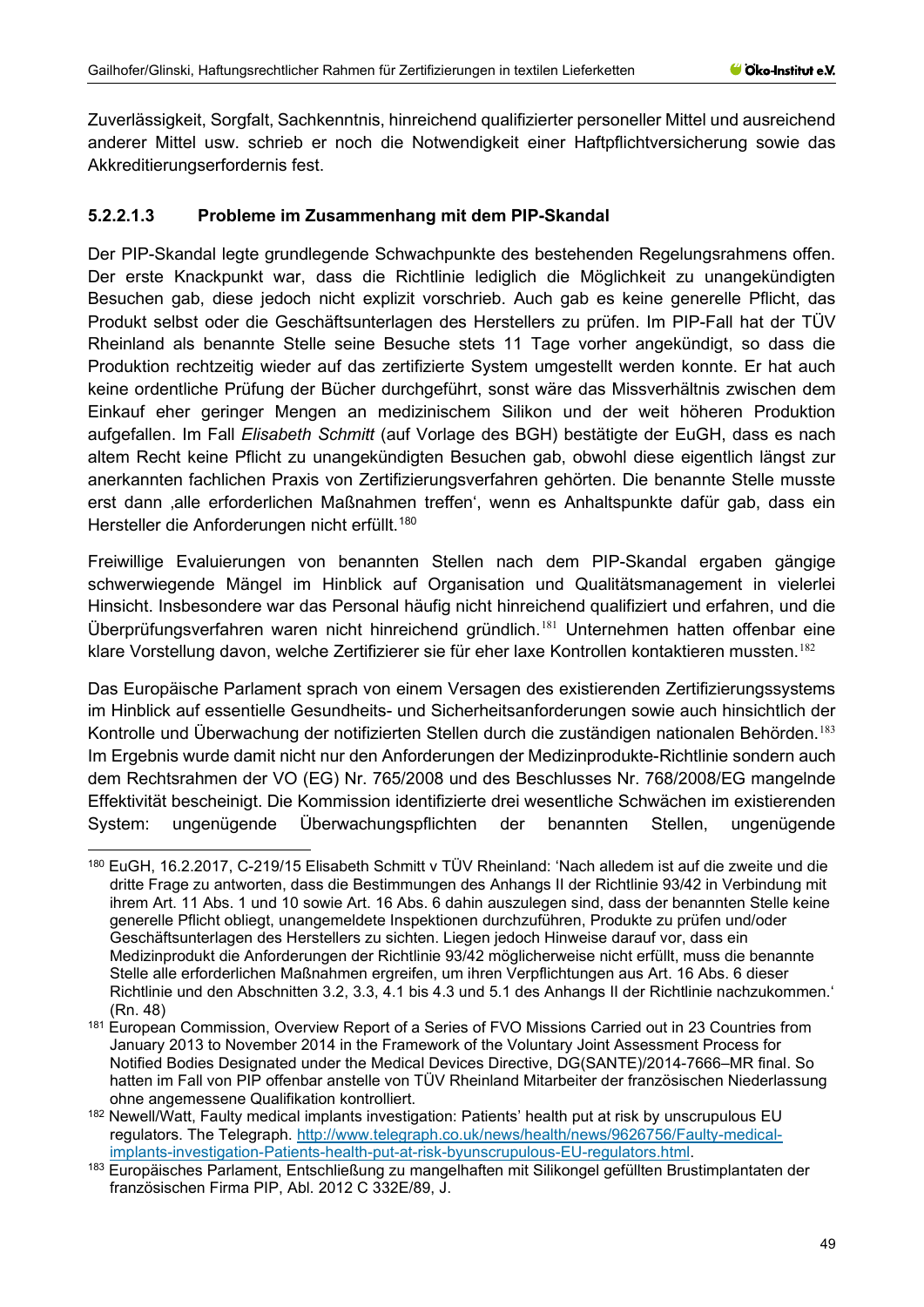Mindestanforderungen an die benannten Stellen als solche sowie deren ungenügende Überwachung durch die Akkreditierungsstellen.<sup>[184](#page-49-0)</sup>

### **5.2.2.1.4 Nachbesserungen**

Dieser Befund führte zu mehreren Kommissions-Rechtsakten und schließlich zur neuen Medizinprodukteverordnung VO (EU) 2017/745.<sup>[185](#page-49-1)</sup> Ungeachtet des Parlamentsvorschlags einer Änderung des Systems hin zu einem Vormarkt-Genehmigungserfordernis wurde das alte System, inklusive des Wettbewerbs zwischen Zertifizierungsorganisationen, beibehalten, die Anforderungen an die Zertifizierer wie auch an die Kontrollen jedoch verschärft.

Artikel 36 i.V.m. dem sehr ausführlichen Annex VII legen verschärfte Anforderungen für die benannten Stellen selbst im Hinblick auf ihren Rechtsstatus und ihre Organisationsstruktur, ihre Unabhängigkeit, und insbesondere ihr internes Qualitätsmanagement, Personal und dessen Qualifikation, ihre sonstigen Ressourcen, sowie Verfahren fest.

Interessant ist hier vor allem, dass die oberste Leitungsebene die wesentliche Verantwortung für die Tätigkeiten und das Qualitätsmanagement trägt (Nr. 1.1.6), dass nur begrenzte Teil-Tätigkeiten auf kompetente Unterauftragnehmer übertragen werden dürfen, die benannte Stelle aber weiterhin auf der Basis von deren Bewertungen die Entscheidungen trifft und hierfür auch selbst kompetent sein muss (Nr. 3.4). Im Bereich der Überwachung nach der Zertifizierung wurden die Pflicht zu unangekündigten Besuchen, die Prüfung ,einschlägiger Quellen' und eine verstärkte Überwachung bei Verdacht (Nr. 4.10) festgeschrieben.

Begleitet werden diese Anforderungen von der Einrichtung eines Europäischen Expertengremiums sowie einer Europäischen Datenbank für mehr Transparenz.

Anhang IX enthält nun detaillierte Anforderungen an die Kontrolle des Hersteller-Qualitätsmanagementsystems (Nr. 2), sowie die Überwachung der Einhaltung (Nr. 3), regelmäßige, mindestens jährliche Audits vor Ort, einschließlich der Betriebsstätten und Zulieferer, sowie unangekündigte Besuche mindestens einmal in fünf Jahren und Stichproben von Produkten.

## **5.2.2.1.5 Reaktionen auf drohende Haftung**

Man darf davon ausgehen, dass das (vermeintliche) Fehlen eines Haftungsregimes im Medizinprodukterecht der EU bzw. im Produktsicherheitsrecht der EU im Allgemeinen zu den teilweise laxen Kontrollen beigetragen hat. Dies wird durch die Entwicklung der Branche im Bereich des Medizinprodukterechts bestätigt.

Im Anschluss an die Aufdeckung der Machenschaften von PIP kam es bekanntlich zu zahlreichen Klagen gegen TÜV Rheinland, insbesondere in Deutschland und Frankreich.<sup>[186](#page-49-2)</sup> Als unmittelbare Reaktion darauf sowie mit Blick auf die drohende stärkere öffentlich-rechtliche Regulierung und

<span id="page-49-0"></span><sup>184</sup> Europäische Kommission, 'PIP Action Plan', https://ec.europa.eu/health/md\_sector/pip\_action\_plan\_en.

<span id="page-49-1"></span><sup>185</sup> Für einen Überblick über den PIP Skandal und die Regulierungsgeschichte vgl. Rott, Certification of Medical Devices – Lessons from the PIP Scandal, in: Rott (Hrsg.), Certification – Trust, Accountability, Liability, 2019, 189 ff.

<span id="page-49-2"></span><sup>186</sup> Vgl. Glinski/Rott, Regulating certification bodies in the field of medical devices: The PIP breast implants litigation and beyond, European Review of Private Law 2019, 403 ff., sowie infra, 5.3.2.2.1 und 5.3.2.2.3.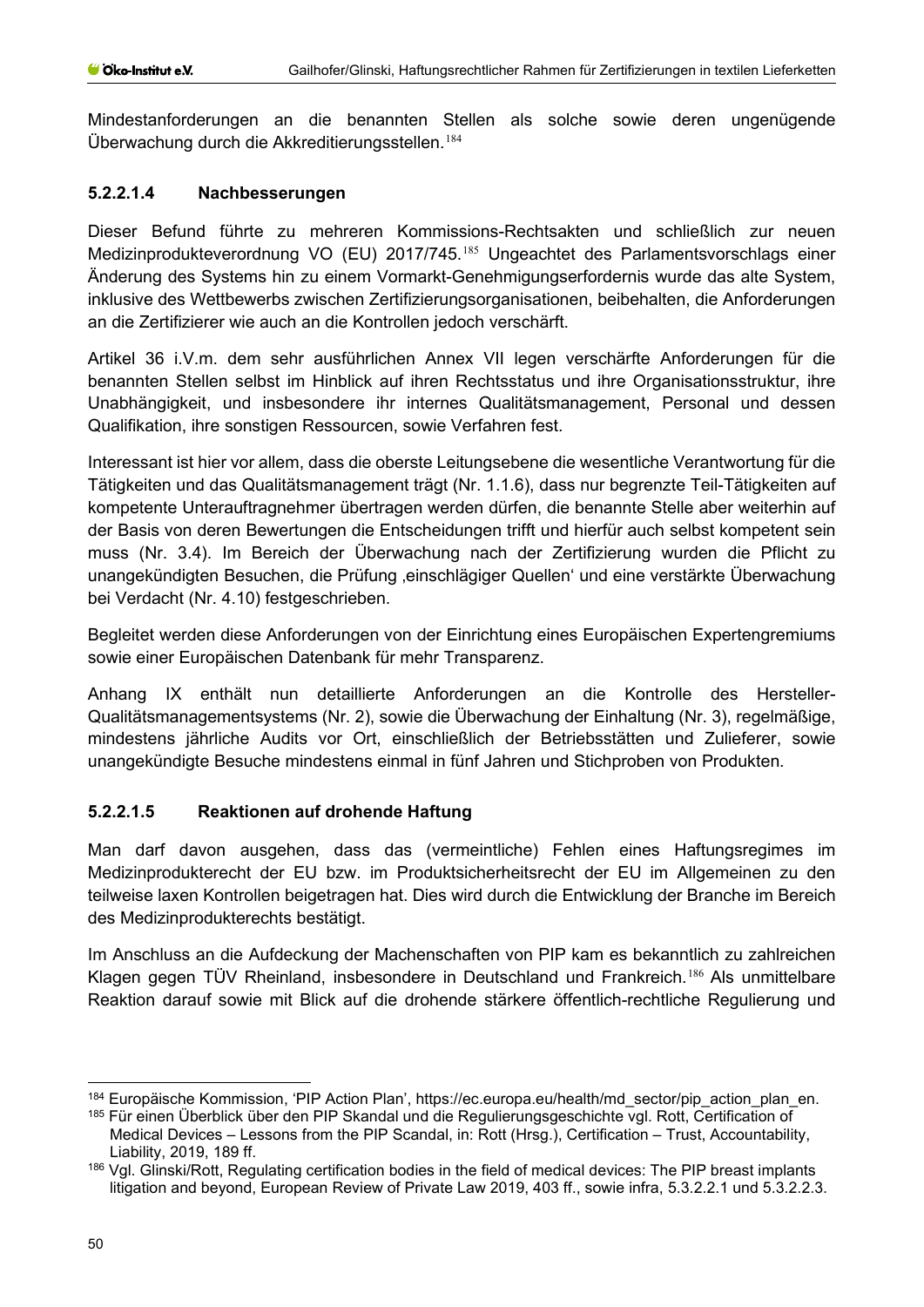Kontrolle stellten ca. 25 % der benannten Stellen ihre Aktivitäten im Sektor Medizinprodukte ein.<sup>[187](#page-50-0)</sup> Umgekehrt kann wohl davon ausgegangen werden, dass die im Markt verbliebenen Zertifizierer nun einen entsprechend erhöhten Sorgfaltsstandard befolgen.

## **5.2.2.1.6 'Lessons learned'**

- Wenn und soweit Zertifiziererpflichten geregelt werden, müssen diese entweder umfassend und im Einzelnen geregelt werden oder generalklauselartig mit Verweis auf oder Konkretisierungsmöglichkeit durch andere öffentliche oder private Regelwerke oder fachliche Standards ('best practices') der Profession. Andernfalls läuft man Gefahr, wie im PIP-Fall in die Falle einer lückenhaften Kodifikation zu laufen.
- Es genügt im Rahmen von (regelmäßigen) Nachkontrollen nicht, lediglich das Qualitätsmanagementsystem verpflichtend zu überprüfen, mit der Möglichkeit weitergehender Kontrollen im Falle von Anhaltspunkten, da sich offensichtlich solche Anhaltspunkte mit einer reinen Systemüberprüfung nicht finden lassen mögen, schon gar nicht bei böswilligem Agieren des Wirtschaftsakteurs. Stattdessen bedarf es unangekündigter Besuche mit – jedenfalls stichprobenartig - umfassenden Kontrollen der tatsächlichen Verhältnisse vor Ort und in den Papieren. Dies bedeutet, idealerweise sollten nicht nur die verfahrensbezogenen Sicherungs- und Sorgfaltspflichten, sondern auch die konkrete Anwendung der relevanten materiellen Anforderungen vor Ort überprüft werden.
- Es bedarf eines begleitenden Haftungsregimes, um zusätzliche Anreize zur Befolgung der relevanten Pflichten zu schaffen.[188](#page-50-1)

## <span id="page-50-3"></span>**5.2.2.2 Europäische Schiffsklassifizierung und Schiffsrecycling**

## **5.2.2.2.1 Schiffsklassifizierung**

Die Überprüfung der Schiffssicherheit ist im Ausgangspunkt eine staatliche Aufgabe, die die Staaten aber auf Schiffsklassifizierungsgesellschaften, die sog. anerkannten Organisationen, delegieren können. Dies ist seit jeher gängige Praxis.

Anforderungen an die anerkannten Organisationen, und an deren Kontrolle finden sich in der Verordnung (EG) 391/2009 und der Richtlinie 2009/15/EG. Auch diese stellen das Ergebnis eines Lernprozesses dar: dieser beruht auf der Erfahrung, dass die Selbstorganisation der Zertifizierer<sup>[189](#page-50-2)</sup> nicht genügte, um Abhilfe zu schaffen, dem Umstand sehr uneinheitlichen Akkreditierungspraktiken in den Mitgliedstaaten und nicht zuletzt einer Reihe von Havarien klassifizierter und zertifizierter Schiffe.

Weitergehend als bei der Produktsicherheit hat man hier nicht nur die Anforderungen an Schiffszertifizierer und deren Akkreditierung europäisiert, sondern Letztere gleich vollständig zentralisiert und der Kommission übertragen. Entsprechend besteht nun für Schiffszertifizierer die Notwendigkeit, von der Kommission anerkannt und in eine Liste anerkannter Organisationen'

<span id="page-50-0"></span><sup>187</sup> Vgl. Graf, Unangekündigte Audits: BMG-Bekanntmachung konkretisiert Empfehlung 2013/473/EU, MPR 2016, 43, 44.

<span id="page-50-1"></span><sup>188</sup> Angesichts der oben, 4.2.2., dargestellten Probleme bei der Anwendung von § 823 BGB wäre ein klarer gesetzlicher Rahmen natürlich vorzuziehen, siehe dazu 5.3.

<span id="page-50-2"></span><sup>189</sup> In der International Organisation of Classification Societies (IACS).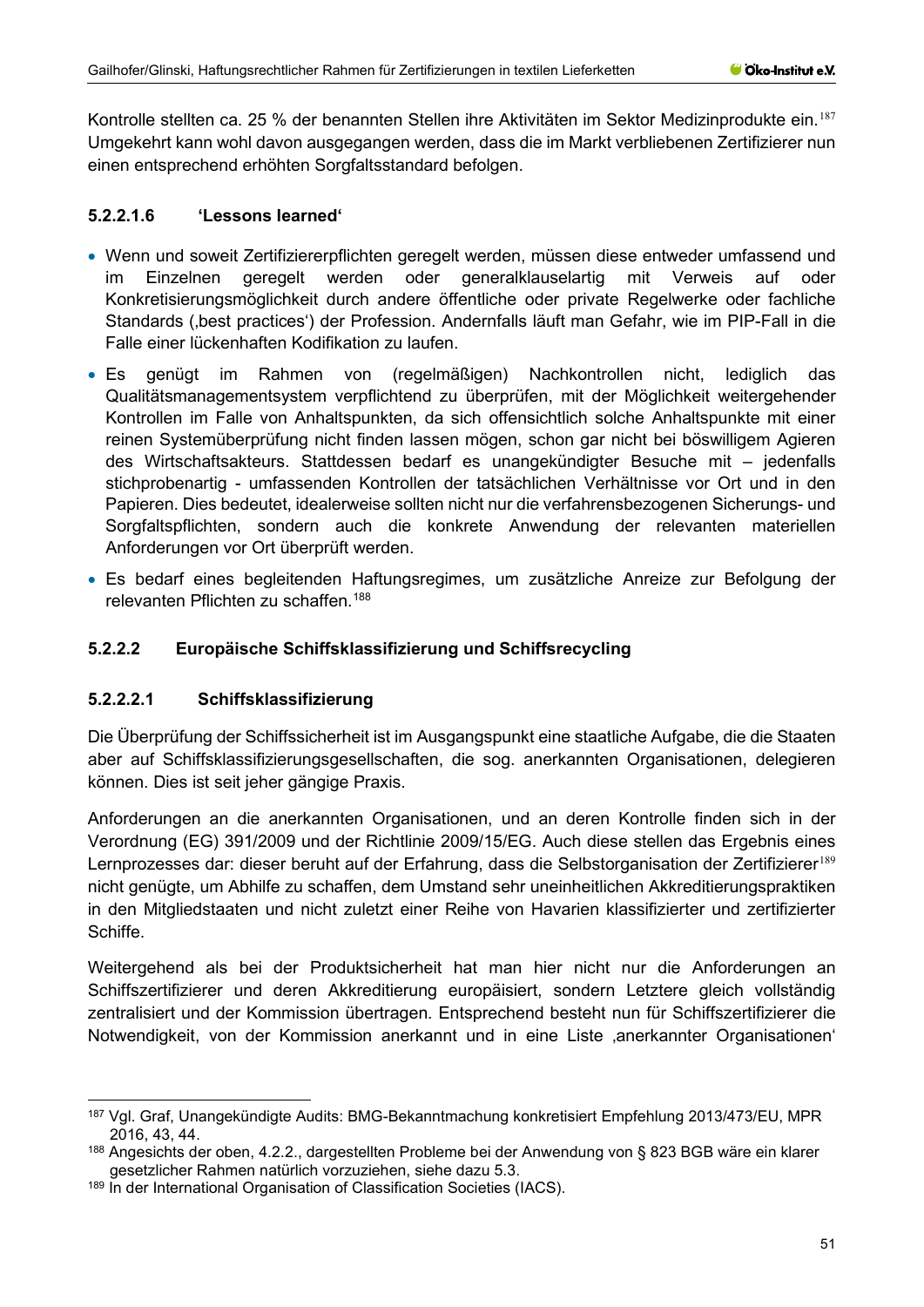aufgenommen zu werden. Dies gilt sowohl für Ober- als auch für deren Untergesellschaften (Art. 3, 4 VO (EG) 391/2009).

Die anerkannten Organisationen müssen sich einer regelmäßigen zweijährigen Überprüfung unterziehen, wobei sowohl regionale Zweigstellen als auch Stichproben auf Schiffen einbezogen werden können, Art. 8.[190](#page-51-0) Bei Unregelmäßigkeiten hat die Kommission, gestaffelt nach deren Schwere, die Möglichkeit, Nachbesserungsmaßnahmen zu verlangen (Art. 5), Sanktionen, Geldbußen oder Zwangsgelder zu verhängen (Art. 6) oder die Anerkennung zu entziehen (Art. 7). Die Schiffszertifizierer müssen hinsichtlich ihrer Normungsarbeit untereinander kooperieren und Ergebnisse an die Kommission übermitteln (Art. 10), und sie mussten eine Qualitätsbewertungsstelle für eigene Qualitätssicherungssysteme (QACE)[191](#page-51-1) (Zertifizierung der Zertifizierer<sup>192</sup>) einrichten, die internen Kontrollen durchführen, zur Verbesserung von Verfahren beitragen und Erkenntnisse weiterleiten soll (Art. 11).

Anhang I der Verordnung stellt Mindestkriterien für anerkannte Organisationen auf. Diese müssen eine Rechtspersönlichkeit im Sitzstaat haben sowie Erfahrung in der Schiffszertifizierung und das Vorliegen eines Vorschriftenwerks, welches auf von der Kommission verabschiedeten Mindestkriterien sowie auf international anerkannten technischen Normen beruht und in einem qualitätssichernden Verfahren systematisch fortgeschrieben wird.[193](#page-51-3) Weiterhin müssen sie über eine hinreichende Zahl qualifizierter Mitarbeiter, die regelmäßig an Fortbildungen teilnehmen, sowie über ausreichend sonstige Ressourcen verfügen; sie müssen unabhängig von ihren Auftraggebern sein, über ein weltweites Netz von Auditoren verfügen, ihre interne Qualitätssicherung schriftlich fixieren, festgelegte Zuständigkeiten (z.B. zwischen Zentrale und vor Ort Prüfenden) haben, ihre Audits unter kontrollierten Bedingungen durchführen, interne Prüfungen vornehmen und über ein Qualitätssicherungssystem nach ISO/IEC 17020:2004 und EN ISO 9001:2000 verfügen.

Die Richtlinie 2009/15/EG bezieht sich auf das Verhältnis zwischen den Zertifizierern und den Mitgliedstaaten. Diese betrauen nur von der Kommission anerkannte Organisationen mit der Prüfung der Sicherheit von Schiffen. Das Auftragsverhältnis muss mit einer Haftungsklausel versehen sein, welche im Falle von Staatshaftung finanzielle Entschädigung von der anerkannten Organisation vorsieht, und Bestimmungen über regelmäßige und stichprobenhafte Kontrollen (auch vor Ort), über Berichtspflichten sowie über eine örtliche Vertretung im Hoheitsgebiet enthalten (Art. 5). Die Mitgliedstaaten müssen die anerkannten Organisationen nach Art. 9 mindestens alle zwei Jahre kontrollieren und der Kommission Informationen über fehlerhafte Zertifikate weiterleiten (Art. 10).

Im Bereich der für die Schiffszertifizierung anerkannten Organisationen finden sich daher neben sehr detaillierten Vorschriften über deren Qualifikation und (Selbst)Organisation drei Ebenen der Kontrolle: durch die selbstorganisierte Qualitätsbewertungsstelle, durch die Mitgliedstaaten und durch die Kommission.

<span id="page-51-0"></span><sup>190</sup> Durchgeführt wird dies von EMSA, siehe z.B. [http://www.emsa.europa.eu/inspections/assessment-of](http://www.emsa.europa.eu/inspections/assessment-of-classification-societies/items.html?cid=90&id=186)[classification-societies/items.html?cid=90&id=186.](http://www.emsa.europa.eu/inspections/assessment-of-classification-societies/items.html?cid=90&id=186)<br><sup>191</sup> QACE, https://qace.co/about.

<span id="page-51-1"></span>

<span id="page-51-2"></span><sup>192</sup> Zertifikat jeweils für 3 Jahre, QACE, [https://qace.co/people.](https://qace.co/people)

<span id="page-51-3"></span><sup>193</sup> Art. 14 Verordnung (EG) 391/2009 sowie Anhang I, Verordnung (EG) 391/2009.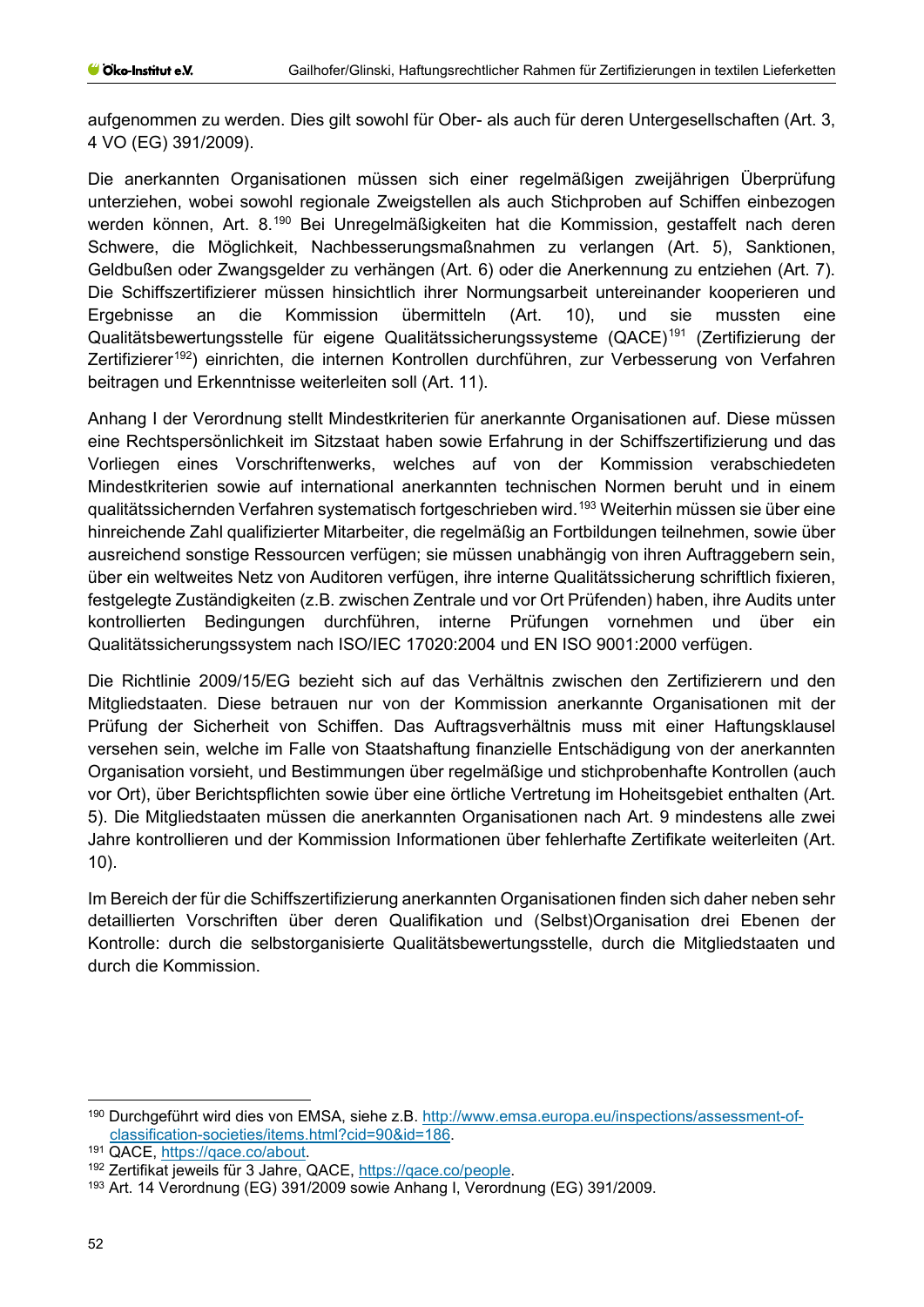# **5.2.2.2.2 Schiffsrecycling**

Während die bisherigen Systeme im Wesentlichen die Sicherheit von Produkten und Schiffen betrafen, regelt die Schiffsrecycling-Verordnung (EU) Nr. 1257/2013 eine transnationale 'Downstream'-Wertschöpfungskette, in der für einen besseren Schutz der Arbeiter und der Umwelt beim Schiffsrecycling hauptsächlich im globalen Süden gesorgt werden soll. Die Zertifizierung des Inventars der in einem Schiff verbauten/enthaltenen gefährlichen Stoffe ist von anerkannten Organisationen (Klassifizierungsgesellschaften) durchzuführen und folgt damit den oben genannten Vorgaben.

Die Zertifizierung der Umwelt-, Sicherheits- und Arbeitsbedingungen auf Schiffsrecyclinganlagen außerhalb der EU erfolgt hingegen durch aunabhängige Prüfer mit angemessener Befähigung' (Art. 15). Diese müssen nach nationalem Recht zugelassen sein und sich mit nationalen rechtlichen Anforderungen auskennen.[194](#page-52-0) Für die Erfordernisse der angemessenen Befähigung wird auf ISO/IEC 17020 verwiesen, die wiederum detaillierte Anforderungen für Unparteilichkeit und Unabhängigkeit, Rechtsform, Organisations- und Managementstrukturen, Überprüfungsmethoden und -verfahren enthält, sowie für Dokumentations- und Berichtspflichten, Beschwerde- und Einspruchsverfahren und für qualifiziertes Personal, gerade auch im Hinblick auf Sicherheits- und Gesundheitsschutz.[195](#page-52-1)

Ein nationales Akkreditierungserfordernis ist nicht geregelt. Allerdings gilt eine Anerkennung nach der Verordnung (EG) 765/2008 oder von einer einschlägigen internationalen Akkreditierungskooperation (hier ILAC/MRA) als Nachweis der erforderlichen Befähigung.

Die schwächer ausgeprägte Kontrolle dieser Prüfer und deren Überprüfungsaktivitäten soll einerseits durch die Möglichkeit von Vor-Ort-Kontrollen durch die Kommission oder durch in deren Namen handelnde Beauftragte kompensiert werden. Bei dieser Beauftragten wiederum handelt es sich derzeit um die anerkannte Schiffszertifizierungsorganisation DNV, die von der Kommission nach einer vergaberechtlichen Ausschreibung den Zuschlag erhalten hat.

Ein weiterer Kompensationsmechanismus ist die Möglichkeit nach Art. 23 der Verordnung (EU) Nr. 1257/2013 für natürliche oder juristische Personen, die von einem (drohenden) Verstoß gegen die Recyclinganforderungen betroffen sind oder die ein hinreichendes Interesse an einer umweltpolitischen Entscheidung zur Regelung des Verstoßes haben, wegen solcher (drohender) Verstöße die Kommission aufzufordern, tätig zu werden. Zwar zielt Art. 23 primär auf NGOs, aber er berechtigt durchaus auch individuelle Arbeiter. Derartige Beschwerden bzw. Aufforderungen zum Tätigwerden sollen auch Einfluss darauf haben, ob vor Ort durch die Kommissionsbeauftragte untersucht wird. Ein solches Beschwerderecht ist ein großer Schritt in die richtige Richtung, Es bezieht sich allerdings nur auf die europäische Ebene. Ein entsprechendes Beschwerderecht für die nationale Ebene wurde letztlich nicht eingeführt. Auch wurde den Berechtigten keine Klagemöglichkeit eingeräumt für den Fall, dass auf die Beschwerde hin nicht angemessen reagiert wird.

<span id="page-52-0"></span><sup>194</sup> Technical guidance note under Regulation (EU) No 1257/2013 on ship recycling (2016/C 128/01), OJ 2016 C 128/1, 18 ff.

<span id="page-52-1"></span><sup>195</sup> Ibid., Nr. 3.5.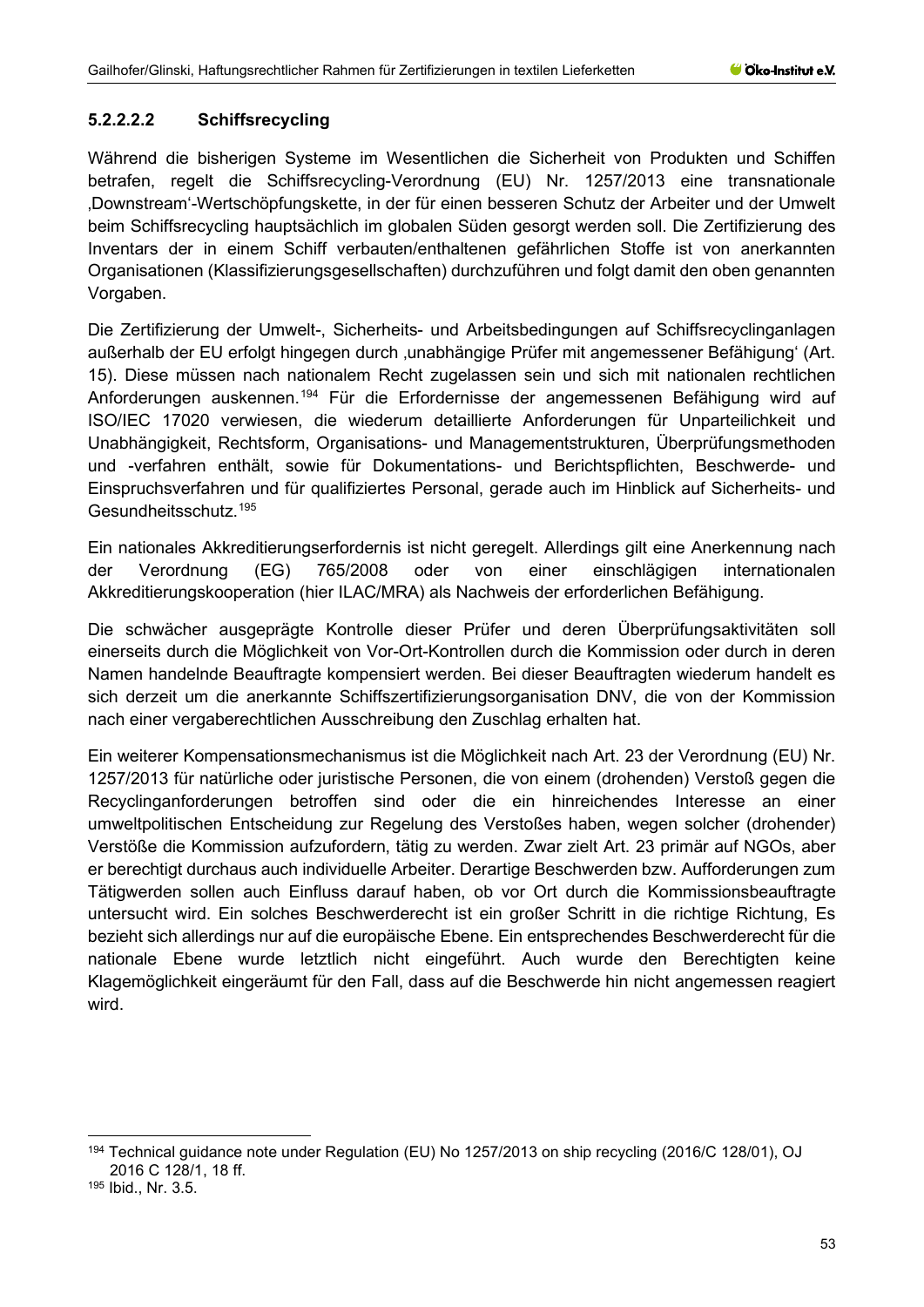### **5.2.2.2.3 'Lessons learned'**

- Nicht nur die Anforderungen an Zertifizierer und Zertifizierungsverfahren sind wichtig, sondern auch deren Akkreditierung und Kontrolle. Soweit dies im Rahmen transnationaler Wertschöpfungsketten nur bedingt möglich ist, gibt es verschiedene Möglichkeiten, dies zu kompensieren.
- Eine Möglichkeit besteht darin, entweder nur europäische Zertifizierungs(ober)gesellschaften zuzulassen und deren Verantwortung für ihre Untergesellschaften oder lokale Zweigstellen zu regeln.
- Eine andere Möglichkeit ist es, eine Art Metakontrolle mit stichprobenartigen Vor-Ort-Kontrollen vorzusehen.
- Nicht zuletzt können verstärkend ein Beschwerdesystem bzw. die rechtliche Möglichkeit einer Aufforderung zum Tätigwerden für Betroffene und NGOs eingerichtet werden.

#### <span id="page-53-1"></span>**5.2.2.3 Europäische Nachhaltigkeitszertifizierung**

Im Folgenden wird primär die europäische Nachhaltigkeitszertifizierung für Agrartreibstoffe analysiert. Zur Erweiterung und Vertiefung regulativer Herausforderungen im Bereich von Nachhaltigkeitszertifizierung wie auch menschenrechtlicher Sorgfaltsstandards in transnationalen Lieferketten werden begleitend auch die Erkenntnisse aus dem privaten System des Forest Stewardship Council (FSC) mit einbezogen.

## **5.2.2.3.1 Überblick**

Das ursprüngliche System der europäischen Nachhaltigkeitszertifizierung für Agrartreibstoffe der Erneuerbare-Energie-Richtlinie 2009/28/EG ('RED I') bestand aus einem Set von Nachhaltigkeitskriterien (Art. 17 RED I), die verhindern sollten, dass Treibstoffe aus Energiepflanzen angerechnet werden können, die auf ursprünglich ökologisch wertvollen Flächen angebaut werden. Die Einhaltung dieser Kriterien sollte und soll mit einem mehrschichtigen Kontrollsystem nach Art. 18 RED I sichergestellt werden, an dem die Kommission, die Mitgliedstaaten, mitgliedstaatliche oder private ,freiwillige' Standardisierungssysteme sowie Zertifizierungsorganisationen beteiligt sind.

Die ,freiwilligen' Systeme müssen von der Kommission anerkannt werden. Sie müssen die materiellen Anforderungen ebenso wie die methodischen Ermittlungsverfahren der RED I korrekt anwenden, akkurate Daten liefern und generell angemessene Zuverlässigkeits- und Transparenzstandards erfüllen und über ein internes Dokumentationssystem verfügen.

Daneben müssen sie eine unabhängige, mindestens jährliche Kontrolle der Wirtschaftsakteure durch Zertifizierer sicherstellen.<sup>[196](#page-53-0)</sup> Die Zertifizierer selbst müssen hinreichend Expertise und Fähigkeiten haben, um die Nachhaltigkeitsstandards verifizieren zu können. Dies kann durch Einhaltung des entsprechenden ISO Standards (hier ISO 19011 für Qualitäts- und/oder Umweltmanagement-Auditing) nachgewiesen werden. Insbesondere müssen die Kontrollen

<span id="page-53-0"></span><sup>196</sup> Art. 18(4) RED I iVm der Mitteilung der Kommission zu freiwilligen Regelungen und Standardwerten im Rahmen des EU-Nachhaltigkeitskonzepts für Biokraftstoffe und flüssige Biobrennstoffe, ABl. 2010 C 160/1.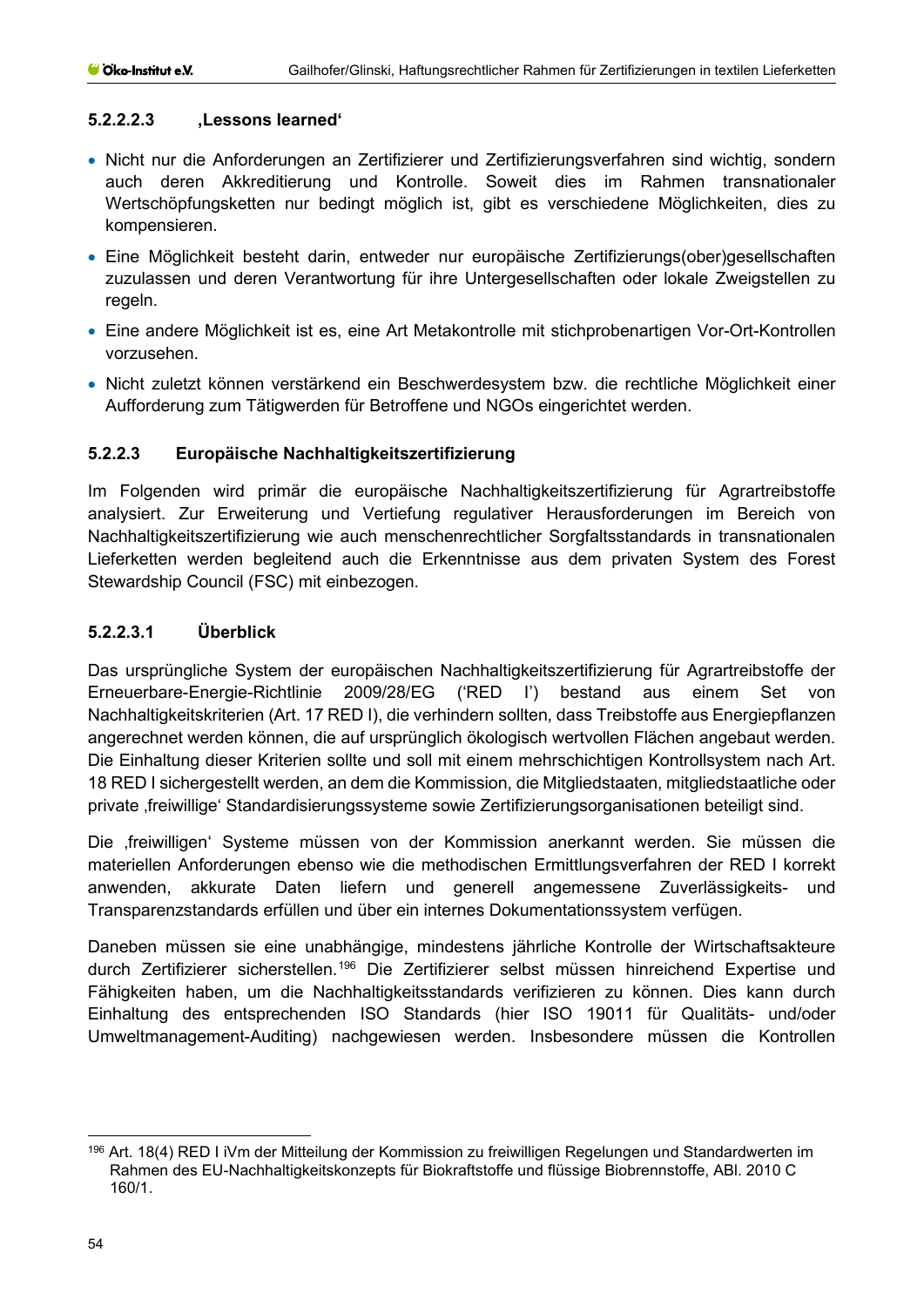sorgfältig geplant, durchgeführt, dokumentiert und berichtet werden, und Risikoanalysen sowie Maßnahmen zu deren Verifizierung müssen durchgeführt werden.<sup>[197](#page-54-0)</sup>

# **5.2.2.3.2 Probleme**

Dennoch erwies sich dieses mehrschichtige Kontrollsystem insbesondere im Hinblick auf die Produktion im globalen Süden, wo es trotz der Vorgaben zu massiven (direkten oder indirekten) Landnutzungsänderungen zulasten des tropischen Regenwaldes kam, trotz seiner hohen Komplexität als in keiner Weise zuverlässig. Insbesondere der Europäische Rechnungshof [198](#page-54-1) hat eine Menge struktureller Schwachpunkte im System festgestellt.

### <span id="page-54-4"></span>**a. Unpräzise materielle Anforderungen**

Auf der vorgelagerten Ebene der Standardisierung bzw. Konkretisierung rechtlicher Anforderungen lag ein Problem in zu unpräzisen materiellen Anforderungen:

Die allgemeine generalklauselartige Formulierung der Nachhaltigkeitsstandards, wie beispielsweise 'Grünland mit großer biologischer Vielfalt' oder 'hoher ökologischer Wert', ließ eine Menge Raum für Interpretationen und wurde auch tatsächlich von den 'freiwilligen Systemen' sehr unterschiedlich interpretiert. Darüber hinaus ließen die Kriterien auch zu viele Lücken (z.B. weder Umwelt- noch landwirtschaftliche noch soziale Standards), um tatsächlich eine nachhaltige Förderung zu gewährleisten, und sie adressierten auch nicht das Problem indirekter Landnutzungsänderung.[199](#page-54-2) Diese Lücken wurden nur von einigen Multi-Stakeholder-Systemen teilweise geschlossen, während freiwillige Systeme, die beispielweise von Wirtschaftsakteuren gegründet wurden, diese Aspekte nicht ihre Anforderungen aufnahmen.[200](#page-54-3)

Diese Problematik der sehr unterschiedlichen oder ungenügenden Konkretisierung allgemeiner Vorgaben lässt sich im Übrigen auch in privaten transnationalen Standardisierungs- und Zertifizierungssystem nachweisen. Als Beispiel hierfür lässt sich der "Forest Stewardship Council' (FSC) nennen, der einen dezentralen Ansatz bei der Konkretisierung allgemein formulierten Prinzipien auf regionaler Ebene verfolgt und hierfür partizipative Verfahren mit austarierter Stakeholder-Beteiligung vorsieht. Dennoch hat dies in vielen Regionen nicht zu nachhaltigen, sondern im Gegenteil zu ökologisch und menschenrechtlich höchst problematischen materiellen

<span id="page-54-0"></span><sup>197</sup> Ibid, Rn. 2.2.2.

<span id="page-54-1"></span><sup>198</sup> Europäischer Rechnungshof, Sonderbericht Nr. 18/2016: Das EU-System zur Zertifizierung nachhaltiger Biokraftstoffe, 2016.

<span id="page-54-2"></span><sup>199</sup> Der Europäische Rechnungshof (a.a.O.), 35, 'stellte fest, dass die von der Kommission durchgeführten Bewertungen, die als Grundlage für die Anerkennung freiwilliger Systeme dienen, einige wichtige zur Sicherstellung der Nachhaltigkeit von Biokraftstoffen erforderliche Aspekte nicht angemessen abdeckten. Insbesondere verlangte die Kommission von den freiwilligen Systemen keine Überprüfung, ob die von ihnen zertifizierte Herstellung von Biokraftstoffen kein erhebliches Risiko negativer sozioökonomischer Auswirkungen birgt, wie Landbesitzkonflikte, Zwangs-/ Kinderarbeit, schlechte Arbeitsbedingungen für Landwirte und Gefahren für Gesundheit und Sicherheit. Desgleichen werden die Auswirkungen indirekter Landnutzungsänderungen auf die Nachhaltigkeit von Biokraftstoffen bei dieser Bewertung nicht berücksichtigt. Zwar erkennt der Hof die technischen Schwierigkeiten bei der Bewertung der Auswirkungen indirekter Landnutzungsänderungen an, doch wird die Relevanz des EU-Systems zur Nachhaltigkeitszertifizierung ohne diese Informationen untergraben (...)'. Für kritische Analysen des Systems, siehe auch S. Romppanen, The EU's Biofuels: Certified as Sustainable?, 3 Renewable Energy Law and Policy Review 2012, 173, 177; A. Schmeichel, Towards Sustainability of Biomass Importation - An Assessment of the EU Renewable Energy Directive, 2014, 167 ff.

<span id="page-54-3"></span><sup>&</sup>lt;sup>200</sup> Details bei Schmeichel, Towards Sustainability of Biomass Importation - An Assessment of the EU Renewable Energy Directive, 2014,167 ff.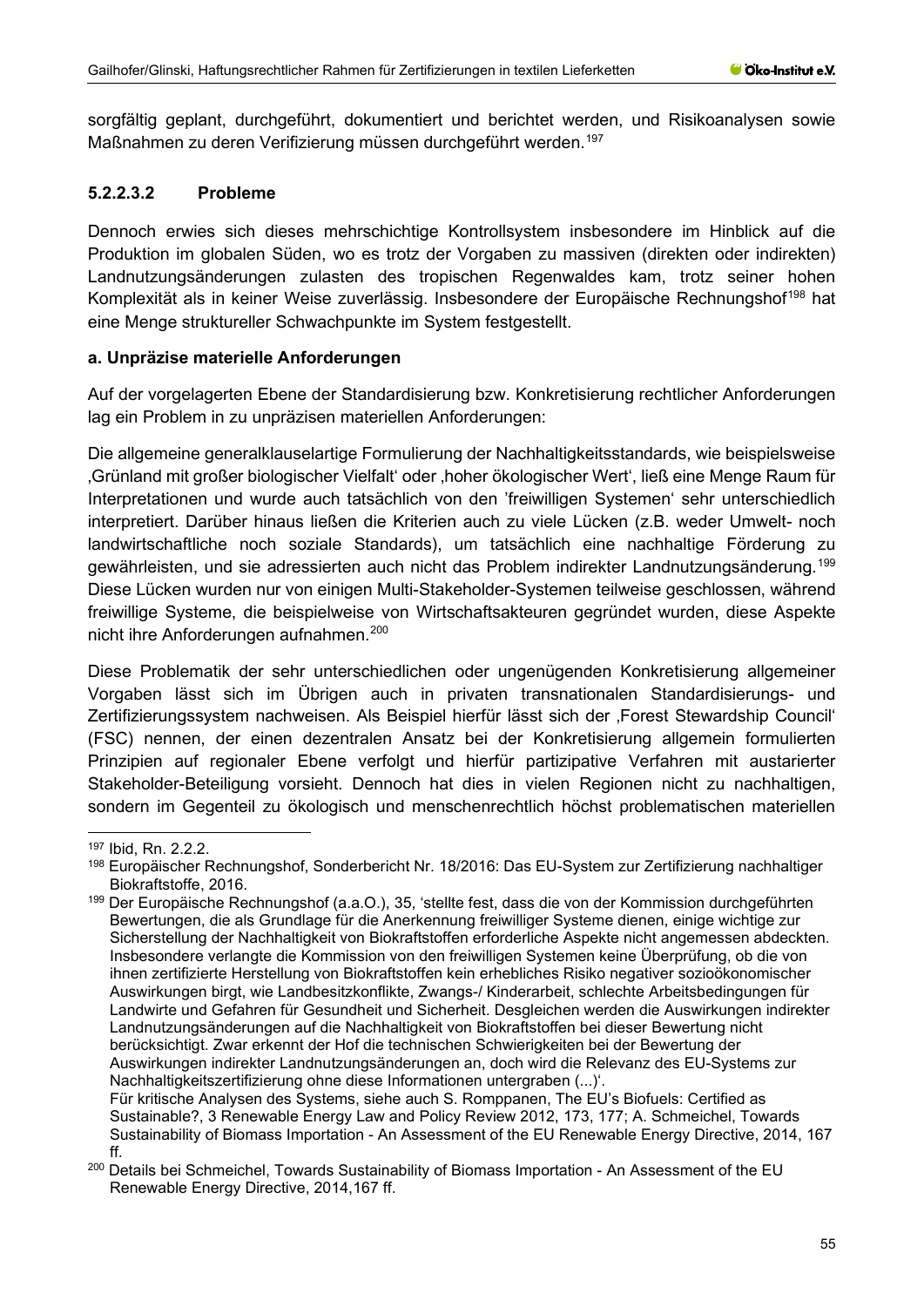Standards geführt.[201](#page-55-0) Dies wurde auf den regelmäßig größeren Einfluss der Wirtschaftsseite sowie – insbesondere in Regionen mit schwachen rechtsstaatlichen Strukturen – auf die Bestechung, Bedrohung oder sogar Tötung der Vertreter\*innen der Menschenrechts- oder Umweltinteressen zurückgeführt. [202](#page-55-1)

#### **b. 'Race to the bottom'**

Ungenügende Vorgaben hinsichtlich organisatorischer wie verfahrensmäßiger Anforderungen an freiwillige Systeme haben dazu geführt, dass sich diese sehr stark hinsichtlich Expertise, Ressourcen, Transparenz, Öffentlichkeitsbeteiligung, Einbeziehung von Stakeholdern, Standards für Kontrolle wie Zuverlässigkeit und Kontrolle, sowie in ihren Gebühren unterschieden.<sup>[203](#page-55-2)</sup> Tatsächlich hat der Europäische Rechnungshof dann auch die Anerkennung von Systemen mit unzureichenden Überprüfungsverfahren, die die Einhaltung der Nachhaltigkeitserfordernisse nicht sicherstellen konnten, kritisiert.<sup>[204](#page-55-3)</sup> Des Weiteren konnte hier im Laufe der Zeit eine Art ,race to the bottom' mit sinkendem Marktanteil anspruchsvoller Systeme und steigendem Anteil weniger anspruchsvoller Systeme beobachtet werden.[205](#page-55-4)

### **c. Mangelnde Transparenz**

In diesem Zusammenhang steht auch die Kritik an dem Anerkennungsverfahren der Kommission. Dieses wurde von NGOs wegen seines Mangels an Transparenz und Öffentlichkeitsbeteiligung kritisiert. Der Versuch einiger NGOs, auf der Basis ihres Rechts auf Umweltinformation Einsicht in die Anerkennungsunterlagen zu erlangen, wurde abgelehnt.<sup>[206](#page-55-5)</sup>

### **d. Mangelnde Überwachung**

<span id="page-55-0"></span><sup>201</sup> So beruht die Regel, dass in nordischen Wäldern 5 % der Bäume auf Abholzungsflächen als (Interims- )Habitat für Waldspezies stehen bleiben müssen, auf der völlig unrealistischen Annahme, dass dies bis zur Wiederentstehung des Waldes genügt, wofür jedoch tatsächlich ca. 100 Jahre veranschlagt werden müssen; vgl. z.B. Elbakidze/Angelstam/Andersson/Nordberg/Pautov , How does forest certification contribute to boreal biodiversity conservation ? Standards and outcomes in Sweden and NW Russia, 262 Forest Ecology & Management 2011, 1983 ff. Die Regel, dass aus tropischen Regenwäldern einzelne wertvolle Bäume herausgeholt werden dürfen, führt zur Zerstückelung des Regenwaldes durch Straßen und zur Reduktion des Artenreichtums, siehe z.B. Arbainsyah/Iongh/Kustiawan/de Snoo, Structure, composition and diversity of plant communities in FSC-certified, selectively logged forests of different ages compared to primary forest, 23 Biodiversity Conservation 2014, 2445 ff.

<span id="page-55-1"></span><sup>&</sup>lt;sup>202</sup> Siehe z.B. Garrelts/Flitner, Governance Issues in the Ecosystem Approach: what lessons from the Forest Stewardship Council?, 130 European Journal of Forest Research 2011, 395, 396 ff.; 400 ff.; Johansson, Towards democratic and eff ective forest governance ? The discursive legitimation of forest certification in northern Sweden, 19 Local Environment 2014, 803, 812 ff. Zum Ganzen vgl. auch die Dokumentation der Deutschen Welle, Die Ausbeutung der Urwälder, 2019, [https://www.dw.com/de/die-ausbeutung-der](https://www.dw.com/de/die-ausbeutung-der-urw%C3%A4lder/av-49725929)[urw%C3%A4lder/av-49725929.](https://www.dw.com/de/die-ausbeutung-der-urw%C3%A4lder/av-49725929)

<span id="page-55-2"></span><sup>203</sup> Vgl. den Überblick unter [https://ec.europa.eu/energy/sites/ener/files/documents/voluntary\\_schemes\\_overview\\_dec17.pdf;](https://ec.europa.eu/energy/sites/ener/files/documents/voluntary_schemes_overview_dec17.pdf) zur

Kritik vgl. den Europäischen Rechnungshof (Fn[.198\)](#page-54-4), 25.

<span id="page-55-3"></span><sup>204</sup> Europäischer Rechnungshof (Fn.198), 25.

<span id="page-55-4"></span><sup>205</sup> Dies lässt sich insbesondere mit dem Marktanteil des deutschen Systems illustrieren, welches sowohl freiwillige Systeme als auch Zertifizierer engmaschig kontrolliert und als erstes System auf den Markt kam. Entsprechend hatte es ursprünglich einen hohen Anteil von Teilnehmern aus anderen Mitgliedstaaten sowie aus Drittstaaten. Dieser nahm mit der Zulassung weniger eng kontrollierter freiwilliger Systeme kontinuierlich ab, Vgl. Glinski, Certification of the Sustainability of Biofuels in Global Supply Chains, in: Rott (Hrsg.), Certification – Trust, Accountability, Liability, 2019, 163, 178 ff., m.w.N.

<span id="page-55-5"></span><sup>206</sup> Die Klage dagegen wurde vom Gericht, T-278/11 *Client Earth et al. v. Commission*, ECLI:EU:T:2012:593, aus prozessualen Gründen abgelehnt, vgl. auch Schmeichel, Towards Sustainability of Biomass Importation - An Assessment of the EU Renewable Energy Directive, 134.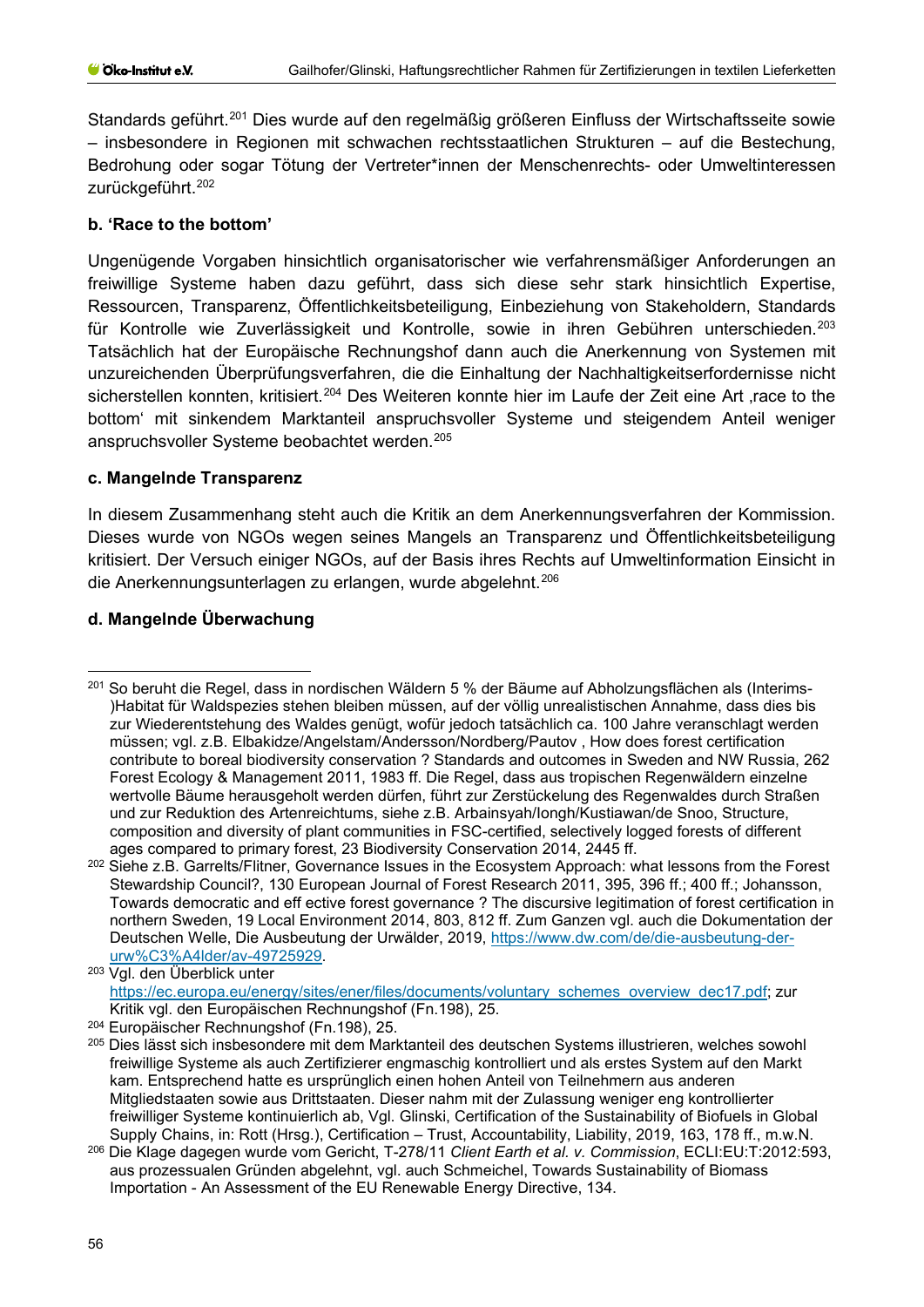Ein weiterer Kritikpunkt war, dass einmal anerkannte Systeme von der Kommission nicht weiter überwacht werden mussten und auch nicht überwacht wurden, selbst da nicht, wo bereits eine einfache Analyse der entsprechenden System-Webseiten ergiebig gewesen wäre. Ein Beschwerdesystem, durch welches auch die Kommission hätte aufmerksam gemacht werden können, war nicht vorgesehen.<sup>[207](#page-56-0)</sup>

## **e. Mangelnde Regulierung der Zertifizierer**

In Bezug auf Zertifizierer waren sowohl Anforderungen als auch Anerkennung und Kontrolle so gut wie gar nicht geregelt. Weder wurden spezifische Anforderungen an deren institutionelles Setup noch an die Sicherstellung der Unabhängigkeit und Transparenz der Audits, zum Beispiel durch die Einbeziehung von Stakeholdern, aufgestellt,[208](#page-56-1) noch mussten diese überhaupt (von der Kommission) anerkannt werden oder wurden auf irgendeine Weise überwacht.[209](#page-56-2) Aufgrund dieser Regelungs- und Überwachungsmängel waren weder die genauen Unterschiede zwischen den Zertifizierern hinsichtlich Intensität und Qualität ihrer Kontrolle bekannt, lagen jedoch nahe.<sup>[210](#page-56-3)</sup> noch gab es irgendeine Garantie dafür, dass die Zertifizierungen auch tatsächlich die Einhaltung der Standards gewährleisten.<sup>[211](#page-56-4)</sup>

## **5.2.2.3.3 Probleme mit privaten Zertifizierern innerhalb dieses Systems**

Weitergehend verdeutlicht werden können innerhalb dieses Rahmens die Probleme mit privaten Standardisierungssystemen am Beispiel des , Round Table for Sustainable Palmoil' (RSPO).<sup>[212](#page-56-5)</sup> RSPO ist ein privates mitgliederbasiertes Multi-Stakeholder-Standardisierungssystem für nachhaltiges Palmöl, das unter anderem als freiwilliges System für den Nachweis der Einhaltung der EU Nachhaltigkeitskriterien akkreditiert wurde. Es galt als System mit vergleichsweise umfangreichen prozeduralen und materiellen Anforderungen für die teilnehmenden Wirtschaftsakteure. Seine Zertifizierer mussten sich von "Assurance Services International' (ASI), der Akkreditierungsorganisation des ,Forest Stewardship Council' (FSC), akkreditieren lassen; wobei hier sowohl große transnationale Zertifizierer wie TÜV Rheinland als auch kleine lokale Zertifizierer akkreditiert wurden. Die Akkreditierung war jährlich zu erneuern. Auch in diesem System wurde aber eine umfangreiche Nichteinhaltung der geforderten Standards trotz Zertifizierung dokumentiert, schwerpunktmäßig in den Bereichen Menschenrechts- und Arbeits(schutz- )verletzungen, bei denen das System über die Anforderungen EU-Nachhaltigkeitskriterien hinausgeht.

Als Ursachen wurden hauptsächlich unzureichende Audits und entsprechend unzureichende Audit-Anforderungen von Seiten des Systems erkannt. Zwar verlangt das RSPO-System Vor-Ort Audits,

<span id="page-56-0"></span><sup>&</sup>lt;sup>207</sup> Europäischer Rechnungshof (Fn.8), 29 f.

<span id="page-56-1"></span><sup>208</sup> Vgl. Romppanen, New governance in context: Evaluating the EU biofuels regime, Diss. University of Eastern Finland , 2015, 49.

<span id="page-56-2"></span><sup>209</sup> Siehe Schmeichel, Towards Sustainability of Biomass Importation - An Assessment of the EU Renewable Energy Directive, 136 f.; Im Gegenteil schien die Kommission mehr um die Vermeidung übermäßiger administrativer Belastungen besorgt als um die Gewährleistung zuverlässiger Kontrolle, siehe z.B. Arbeitsdokument vom 27.3.2013, SWD(2013) 102 final, 17.

<span id="page-56-3"></span><sup>210</sup> Europäischer Rechnungshof (Fn.198), 32.

<span id="page-56-4"></span><sup>211</sup> So kam der Europäische Rechnungshof (Fn.198), 8, zu dem Ergebnis, 'dass das EU-System zur Zertifizierung der Nachhaltigkeit von Biokraftstoffen aufgrund von Schwachstellen im Anerkennungsverfahren der Kommission und in der anschließenden Überwachung der freiwilligen Systeme nicht vollständig zuverlässig ist.'

<span id="page-56-5"></span><sup>&</sup>lt;sup>212</sup> Vgl. zum Ganzen ECCHR/Brot für die Welt/Misereor, Human rights fitness of the auditing and certification industry?, 2021, 55 ff.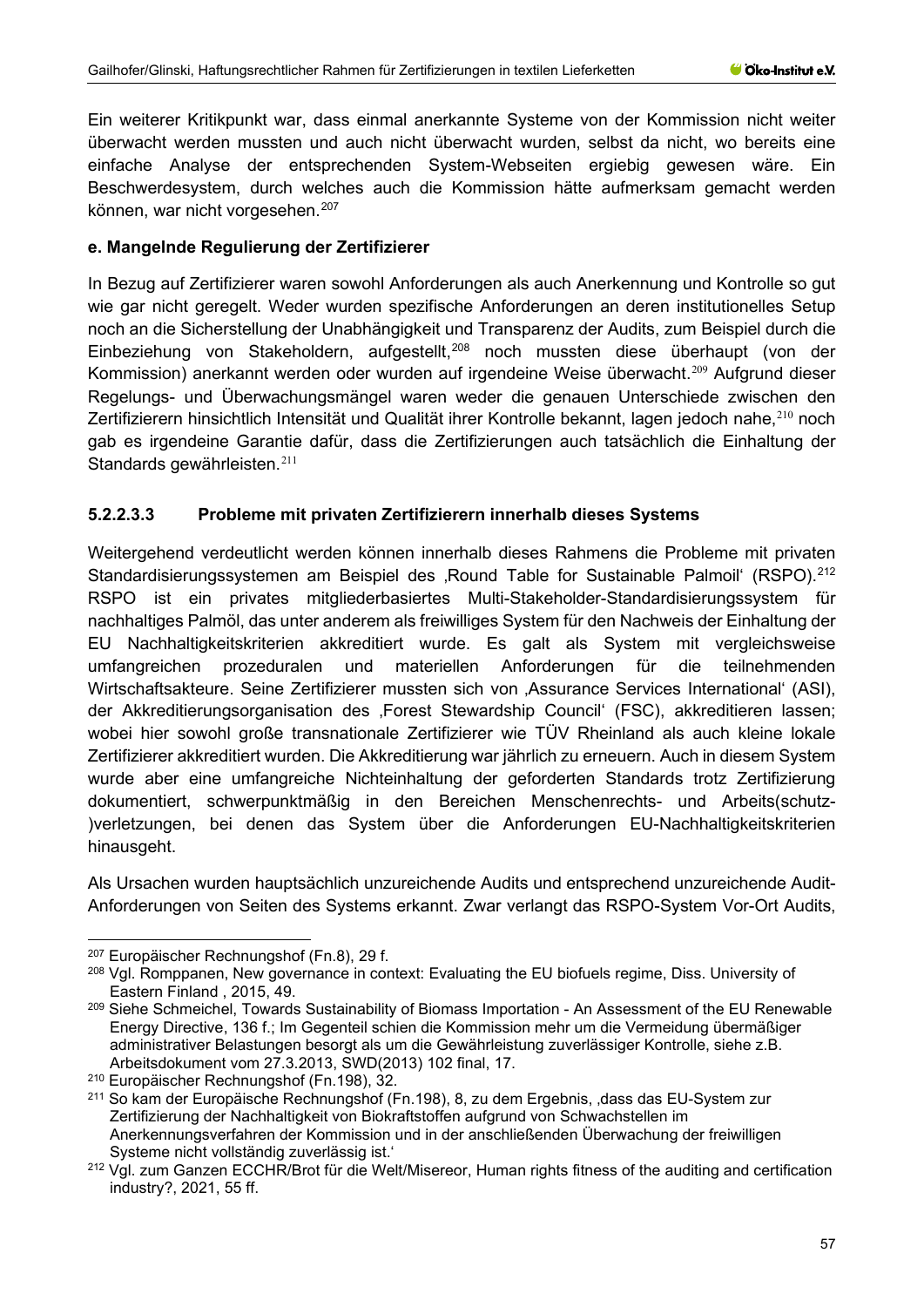die jährlich zu wiederholen sind, sowie Audits der gesamten Lieferkette samt Management-Systemen. Für die Durchführung der Audits gab es jedoch keine klaren und verpflichtenden methodischen Anleitungen. Die Folge war, dass oftmals nur nach Checklisten und auf der Basis der Dokumente kontrolliert wurde, so dass wesentliche Menschenrechtsverletzungen (die üblicherweise nicht dokumentiert sind) nicht aufgedeckt wurden.

Dieses Beispiel weist insbesondere auf die Probleme der Überprüfung menschenrechtlicher Sorgfaltsstandards hin, für die Auditoren idealer Weise über eine eigene Ausbildung verfügen und auf der Basis klarer methodologischer Anleitungen vorgehen sollten. Diese sollten neben unangekündigten Vor-Ort-Besichtigungen unbedingt Befragungen von Betroffenen und Stakeholdern wie Arbeiter\*innen, Gewerkschaften oder lokalen Communities beinhalten. Dabei kann es sich um ein mehrstufiges Verfahren handeln, bei dem zunächst Interviews zur Identifikation relevanter Stakeholder(-Gruppen) geführt werden müssen, z.B. wo (traditionelle) Landrechte betroffen sein können. Besonderes Augenmerk muss auch auf (besonders) verletzliche Personen(- Gruppen) wie Frauen oder Kinder gelegt werden. In der Regel müssen diese auch außerhalb der Arbeitsstelle befragt werden und besonders geschützt werden, durch Zusicherung von Anonymität, Whistleblower-Systeme oder Ähnliches. Des Weiteren müssten die Audit-Berichte die Erkenntnisse genau dokumentieren und einem sog. ,cross checking' durch Betroffenenvertreter, wie z.B. Gewerkschaften, unterzogen werden. Insgesamt sollte ein Audit eher als fortlaufender Prozess verstanden werden, mit situationsangepasster wiederholter Prüfung, z.B. im Hinblick auf den Erfolg bestimmter Maßnahmen.

Da dies relativ umfangreiche Prozesse sind, müssen auch entsprechende Ressourcen zur Verfügung gestellt und eine angemessene Bezahlung der Auditoren gewährleistet sein, die nicht erfolgsabhängig sein darf und gleichzeitig auch der Unabhängigkeit der Auditoren und der Korruptionsbekämpfung dient.

Weiterhin zeigt dieses Beispiel Funktionsprobleme von Beschwerdemechanismen in privaten Standardisierungssystemen auf. Zwar sah der RSPO einen für Stakeholder, NGOs und andere offenen Beschwerdemechanismus vor, dennoch haben Beschwerden in der Regel nicht zu einer adäquaten Problemlösung geführt. Vor allem zwei Probleme ließen sich beobachten. Zum einen agierten teilweise die gleichen Auditoren in der Beschwerdestelle, die zuvor den Wirtschaftsakteur überprüft hatten. Solche Interessenkonflikte sind natürlich zu vermeiden. Das zweite Problem ist grundsätzlicher Natur und schwerer zu lösen: Private Systeme sind auf Mitglieder angewiesen und haben entsprechend kein Interesse daran, mithilfe eines effektiven sanktionsbewerten Beschwerdemechanismus Mitglieder abzuschrecken oder zu verlieren.<sup>[213](#page-57-0)</sup> Eine Möglichkeit hier wäre allenfalls eine Vertragsgestaltung, die (potentielle) Adressaten von (berechtigten) Beschwerden darin hindert, das System sanktionslos verlassen.<sup>[214](#page-57-1)</sup> Bei Beschwerden gegen Zertifizierer ist dies insofern einfacher, als diese ein Eigeninteresse am Verbleib im System haben. Mögliche Sanktionen könnten neben Sanktionsgeldern auch zum Verlust der Akkreditierung oder einer Listung in einer öffentlichen Liste führen.

<span id="page-57-0"></span><sup>213</sup> So zum FSC auch K. Carstensen, Generaldirektor von FSC International, in der Deutsche Welle-Dokumentation 'Die Ausbeutung der Urwälder' 2019, [https://www.dw.com/de/die-ausbeutung-der](https://www.dw.com/de/die-ausbeutung-der-urw%C3%A4lder/av-49725929)[urw%C3%A4lder/av-49725929;](https://www.dw.com/de/die-ausbeutung-der-urw%C3%A4lder/av-49725929) siehe zum Ganzen auch Glinski, Preconditions and Constraints of Effective Private Environmental Governance, 59, 66 ff.

<span id="page-57-1"></span><sup>214</sup> Ein solcher Ansatz wurde beispielsweise beim Grünen Knopf verwirklicht, siehe unten, 5.2.2.4.3; zu diesem Vorschlag siehe auch ECCHR/Brot für die Welt/Misereor, Human rights fitness of the auditing and certification industry?, 2021, 32.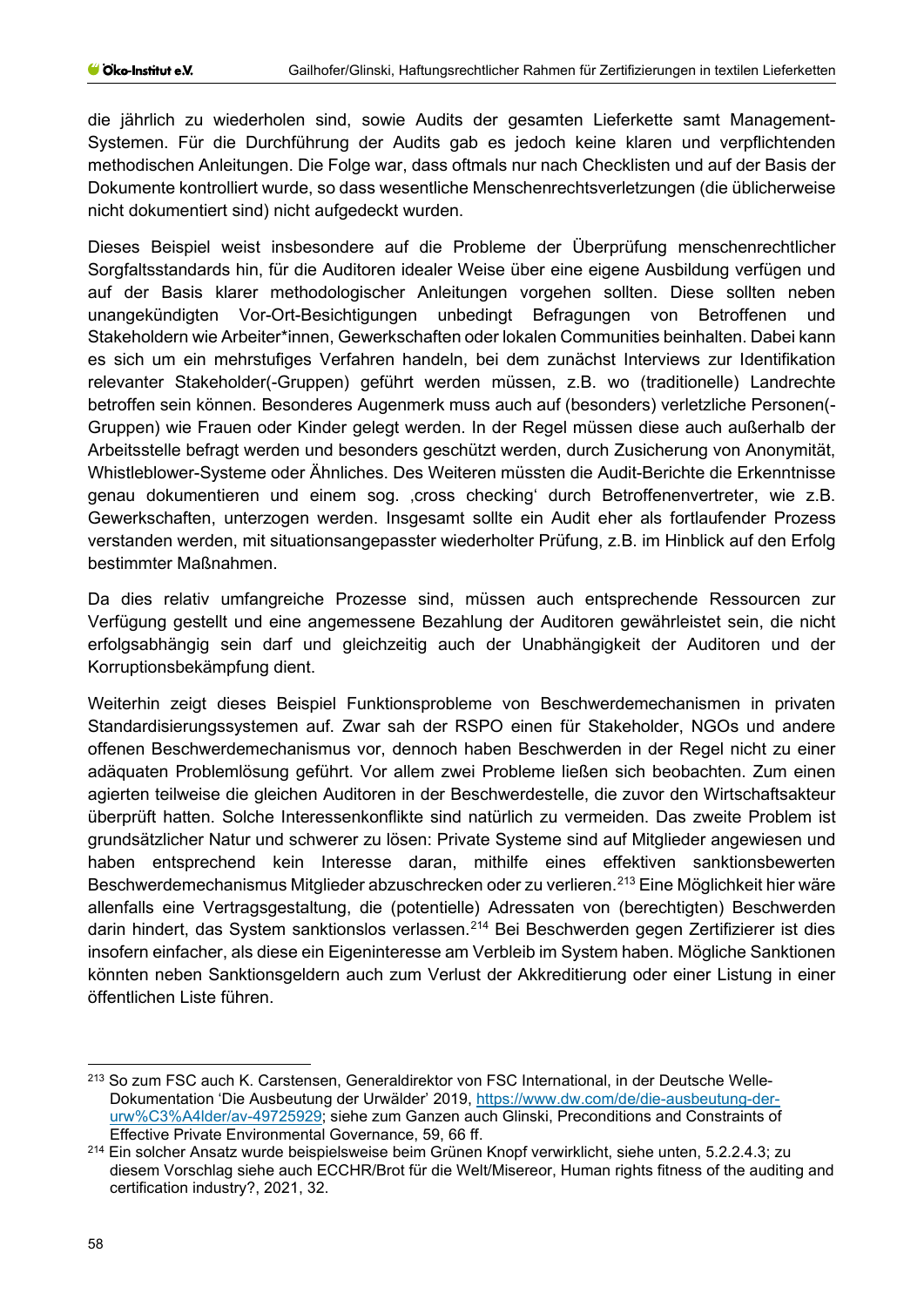### **5.2.2.3.4 Nachbesserungen im europäischen Rechtsrahmen**

Das reformierte System der Richtlinie (EU) 2018/2001 (RED II) hat einige dieser Kritikpunkte aufgenommen.

Zu den Problemen unter  $5.2.2.3.2.1$ 

Zu a.: RED II hat zwar die Standards nicht weiter konkretisiert, jedoch einige Regelungslücken geschlossen und insbesondere anerkannt, dass sich manche Nachhaltigkeitsprobleme, insbesondere die indirekte Landnutzungsänderung, nicht per Zertifizierungssystem lösen lassen, und entsprechend die Förderung von Biomasse mit hohem Landnutzungsänderungsrisiko gedeckelt und bis 2030 auslaufen lassen. $215$ 

Zu b.: Die Richtlinie verlangt nun von freiwilligen Systemen angemessene Standards der Zuverlässigkeit und Transparenz, unabhängige Audits und hinreichende Garantien für die Korrektheit der Materialien, die von der Kommission weiter zu konkretisieren sind.[216](#page-58-1)

Zu d.: Freiwillige Systeme müssen nun jährlich ausführliche Berichte vorlegen und veröffentlichen.[217](#page-58-2) Mitgliedstaaten können Bedenken über ein freiwilliges System gegenüber der Kommission äußern, die dieses dann überprüfen und geeignete Maßnahme ergreifen muss.<sup>[218](#page-58-3)</sup>

Zu e.: Im Hinblick auf Zertifizierer verlangt RED II, dass die zuständigen Behörden der Mitgliedstaaten deren Arbeitsweise überwachen und dass die Zertifizierer auf Antrag der zuständigen Behörden alle relevanten Informationen übermitteln, einschließlich genauer Angaben zu Datum, Uhrzeit und Ort der Durchführung der Audits.<sup>[219](#page-58-4)</sup>

#### **5.2.2.3.5 Verbleibende Probleme**

Selbst wenn die Nachbesserungen alle Kritikpunkte aufgenommen hätten und umfassendere Anforderungen für Zertifizierer als auch für deren Anerkennung und Überwachung (ähnlich der beiden vorgeschilderten Systeme) aufgenommen hätten, so verbleiben gerade im Rahmen transnationaler Lieferketten strukturelle Probleme, die sich damit nur unzureichend lösen lassen.

#### **a. Asymmetrische Systeme**

In allen dargestellten Systemen wählen die Wirtschaftsakteure die Zertifizierer aus, haben einen Vertrag mit ihnen und bezahlen sie auch. Dies übt Druck auf die Zertifizierer aus, ihre Auftraggeber nicht zu streng zu kontrollieren und gefährdet ihre Unabhängigkeit und Unparteilichkeit,<sup>[220](#page-58-5)</sup> dies umso mehr, wenn Wettbewerb zwischen den Zertifizierern herrscht. Diese Asymmetrie könnte beispielsweise durch die Einbeziehung von Stakeholdern nicht nur auf der Standardisierungsebene, sondern auch bei der Zertifizierung, etwas kompensiert werden, wie dies beispielsweise der FSC verlangt.[221](#page-58-6) Eine weitere sinnvolle Sicherung ist hier auch, dass der Assessment-Bericht einem Peer

<span id="page-58-0"></span><sup>215</sup> Art. 25, 26 RED II.

<span id="page-58-1"></span><sup>216</sup> Art. 30(4), (7) und (8) RED II.

<span id="page-58-2"></span><sup>217</sup> Art. 30(5) RED II.

<span id="page-58-3"></span><sup>218</sup> Art. 30(8) RED II.

<span id="page-58-4"></span><sup>219</sup> Art. 30(9) RED II.

<span id="page-58-5"></span><sup>220</sup> Vgl. nur Wagner, Marktaufsichtshaftung produktsicherheitsrechtlicher Zertifizierungsstellen, JZ 2018, 130, 135 f.; Glinski/Rott, European Review of Private Law 2019, 403, 423 ff.; jeweils zu Medizinprodukten.

<span id="page-58-6"></span><sup>&</sup>lt;sup>221</sup> Forest Stewardship Council, Forest management evaluations, FSC-STD-20-007 (V3-0) EN, 2009, Online zugänglich unter [https://fsc.org/en/document-centre/documents/resource/279.](https://fsc.org/en/document-centre/documents/resource/279)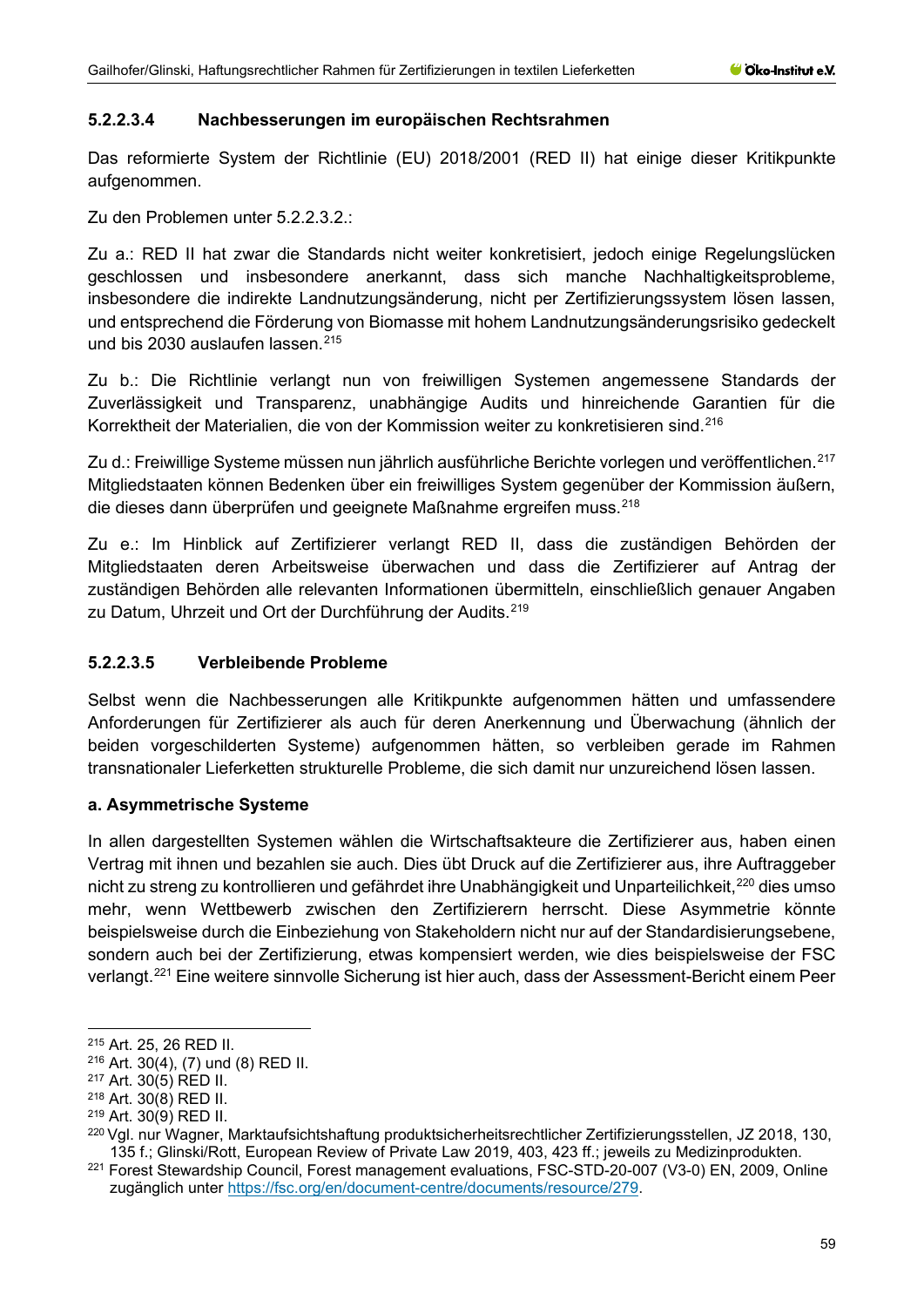Review durch zwei oder drei unabhängige Expert\*innen unterzogen werden muss.<sup>[222](#page-59-0)</sup> Solche Anforderungen sind zwar notwendige, nicht jedoch auch stets hinreichende Sicherungen,<sup>[223](#page-59-1)</sup> wie im Folgenden gezeigt wird.

#### **b. Wettbewerb und 'race to the bottom'**

Tatsächlich stehen in all diesen Systemen die Zertifizierungsorganisationen miteinander im Wettbewerb. Dieser sowie insbesondere ein ,race to the bottom' lassen sich durch möglichst präzise materielle, strukturelle und prozedurale Vorgaben zwar eingrenzen, jedoch nicht vermeiden. Soweit die Wirtschaftsakteure die Wahl haben, können sie sich für das System mit den für sie (in jeder Hinsicht) geringsten Kosten entscheiden – oder, im Falle einer Ablehnung einfach den Zertifizierer wechseln<sup>[224](#page-59-2)</sup> – wie sich auch am sinkenden Marktanteil anspruchsvoller Systeme und steigendem Anteil weniger anspruchsvoller gezeigt hat.

## **c. Strukturelle Schwäche und Verletzlichkeit von Vertreter\*innen von Menschenrechts- und Umweltinteressen**

Wie bereits ansatzweise dargestellt, hat insbesondere der FSC geradezu vorbildliche Anforderungen an die Zertifizierungsverfahren, einschließlich der eben genannten Konsultation von Stakeholdern. Dennoch kam (und kommt) es regelmäßig zu positiven Zertifizierungen, obwohl weder grundsätzliche ökologische noch soziale noch menschenrechtliche Standards eingehalten waren. Als Ursachen hierfür wurden wiederum Bestechung, Bedrohung und sogar Tötung von lokalen Stakeholdern oder gar Zertifizierern ausgemacht.<sup>[225](#page-59-3)</sup> Dies reflektiert eine häufige strukturelle Schwäche und Verletzlichkeit von lokalen Stakeholdern, die je stärker ausgeprägt ist, je schwächer die rechtsstaatlichen Strukturen vor Ort sind – ein Umstand, der ja gerade mit der menschenrechtlichen Zertifizierung behoben werden soll, oft aber in eine Sackgasse führt. Ein Macht- und Ressourcenungleichgewicht zwischen Wirtschaftsakteuren und Menschenrechtsvertretern und anderen Vertretern der Zivilgesellschaft zeigt sich aber auch sonst, nicht nur in transnationalen Strukturen, [226](#page-59-4) sondern auch in europäischen. <sup>[227](#page-59-5)</sup> Entsprechend ist die Einbeziehung von Stakeholdern zwar eine notwendige, nicht jedoch eine hinreichende Sicherung für Unparteilichkeit und bedarf darüber hinaus gehender rechtlicher und tatsächlicher Stärkung von Betroffenen und NGOs.

#### <span id="page-59-6"></span>**5.2.2.4 Textilsektor**

Für den Textilsektor selbst gibt es (bislang) keine eigenen rechtlich verbindlichen Lieferkettenstandards und auch kein gesetzliches Zertifizierungsregime. Sektorspezifische

<span id="page-59-0"></span><sup>&</sup>lt;sup>222</sup> Siehe Forest Stewardship Council, Forest management evaluations, FSC-STD-20-007 (V3-0) EN, 2009, [https://fsc.org/en/document-centre/documents/resource/279.](https://fsc.org/en/document-centre/documents/resource/279)

<span id="page-59-1"></span><sup>223</sup> Vgl. auch Lübbe-Wolff, Verfassungsrechtliche Fragen der Normsetzung und der Normkonkretisierung im Umweltrecht, ZG 1991, 235, 248; B. van Leeuwen, European Standardisation of Services and its Impact on Private Law, 2017, 62 f.

<span id="page-59-2"></span><sup>&</sup>lt;sup>224</sup> Zum 'Scheme shopping' vgl. Europäischer Rechnungshof (Fn. 198), 32; vgl. auch Hamelmann, Certification of biofuels within the Directive 2009/28/EC: A comparative analysis of certification schemes, Bachelorarbeit University of Twente, 2016, 30, 45.

<span id="page-59-3"></span><sup>&</sup>lt;sup>225</sup> 'Deutsche Welle, Die Ausbeutung der Urwälder (Fn. 213); für Schweden vgl. Johannssson, 19 Local Environment 2014, 803, 816

<span id="page-59-4"></span><sup>&</sup>lt;sup>226</sup> Zur ISO vgl. etwa Clapp, The Privatization of Global Environmental Governance: ISO 14000 and the Developing World, 4 Global Governance (1998), 302. Vgl. auch Schepel, The Constitution of Private Governance, 2005, 185 ff. Zum FSC vgl. Garrelts/Flitner, 130 European Journal of Forest Research 2011, 395, 396 ff.

<span id="page-59-5"></span><sup>227</sup> Vgl. auch Lübbe-Wolff, ZG 1991, 235, 248; van Leeuwen, European Standardisation of Services, 62 f.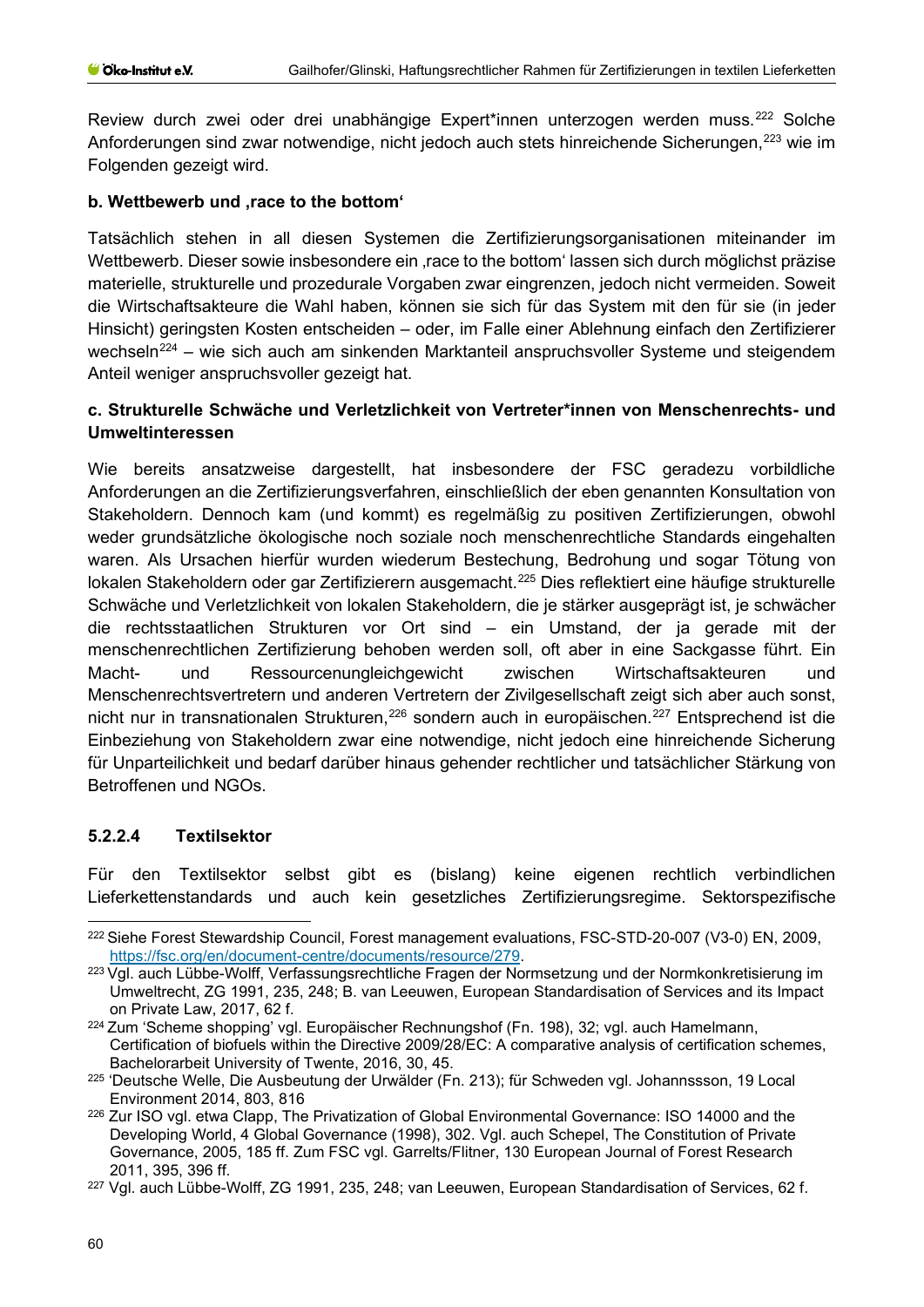Erkenntnisse können jedoch aus Erfahrungen mit bestehenden freiwilligen Systemen gewonnen werden.

#### **5.2.2.4.1 Erfahrungen und Probleme**

Im Bereich Sozialstandards gilt 'SA8000', ein privater Standard, der von der privaten USamerikanischen Standardisierungsorganisation *Social Accountability International* (SAI) entwickelt wurde, als ,marktführend'. Dieser basiert auf den allgemein anerkannten Menschenrechten, ILO-Arbeitsstandards sowie den jeweiligen nationalen rechtlichen Anforderungen. Inhaltlich umfasst das SA8000-Zertifikat damit auch grundlegende Arbeitssicherheits- und Brandschutzanforderungen.<sup>[228](#page-60-0)</sup> Zertifizierer müssen für die Zertifizierung von SA8000 akkreditiert sein, und SAI verfügt über sein eigenes privates Akkreditierungssystem, *Social Accountability Accreditation Services* (SAAS).

Auch hier zeigten sich in einer Reihe von zertifizierten Unternehmen schwerwiegende Probleme im Bereich Arbeitsstandards und Arbeitssicherheit. Exemplarisch soll hier auf die Erkenntnisse aus dem Brand bei *Ali Enterprises* verwiesen werden, einem pakistanischer Textilerzeuger, der primär für *KIK*  produziert hat und dessen Produktionsstätte gerade einmal 3 Wochen von dem verheerenden Feuer ein SA8000 Zertifikat von RINA erhalten hatte.

Im vorliegenden Fall war zwar RINA von *SAI* akkreditiert, die Vor-Ort-Kontrolle der Produktionsstätte wurde allerdings von einem lokalen Unterauftragnehmer durchgeführt. Im Ergebnis wurde die Einhaltung aller wesentlichen Sicherheitserfordernisse bestätigt, obwohl die Mängel nicht umfassender und massiver hätten sein können. Sie reichten von verschlossenen und fehlenden Notausgängen, einer fehlenden Außentreppe über blockierte Fenster bis hin zu fehlendem Feueralarm und fehlenden Feuerlöschern. Das Unternehmen, das angeblich mit den Arbeiter\*innen Sicherheitstrainings durchgeführt hat, gab es gar nicht. Auch waren anstelle der im Prüfbericht angegebenen 400 in Wahrheit eher 1000 Arbeiter\*innen im Gebäude. Auch die örtlichen Angaben waren so falsch, dass der starke Verdacht besteht, dass es gar keine Vor-Ort-Kontrolle gab – und schon gar keine Befragung von Arbeitnehmer\*innen. Insgesamt war der Prüfbericht nicht nur völlig falsch, sondern auch sehr ungenau und ohne jegliche technischer Detailüberprüfung. Diese Ungenauigkeit spiegelt sich dann auch im Auditbericht von RINA selbst wider.<sup>[229](#page-60-1)</sup>

Dieses Beispiel weist wiederum auf Probleme hinsichtlich der Überprüfungsmethoden hin, hauptsächlich jedoch auf die Probleme, die sich aus der Delegation von Audits auf Untergesellschaften oder Unterauftragsnehmer ergeben sowie deren (Nicht-)Kontrolle.

So wurde bei der Delegation an lokale Zertifizierer dem landestypischen hochkompetitiven, von Preisdumping gekennzeichneten und in korruptem Umfeld agierenden lokalen Zertifizierermarkt nicht mit hinreichenden Sicherungsmechanismen begegnet und die lokalen Zertifizierer nicht hinreichend kontrolliert. Nicht einmal das Fehlen jeglicher relevanter technischer Details im Hinblick auf die bekannten landes- und branchenspezifischen Gebäude- und Feuerrisiken im Prüfbericht der Prüfer vor Ort fiel auf oder führte gar zu Nachbesserungsmaßnahmen. Stattdessen finden sich die Ungenauigkeiten im RINA-Bericht wieder.[230](#page-60-2)

<span id="page-60-0"></span><sup>228</sup> Siehe https://sa-intl.org/resources/sa8000-standard/.

<span id="page-60-1"></span><sup>&</sup>lt;sup>229</sup> Fallanalyse bei ECCHR/Brot für die Welt/Misereor, Human rights fitness of the auditing and certification industry?, 2021, 40 ff.

<span id="page-60-2"></span><sup>&</sup>lt;sup>230</sup> ECCHR/Brot für die Welt/Misereor, Human rights fitness of the auditing and certification industry?, 2021, 40 ff.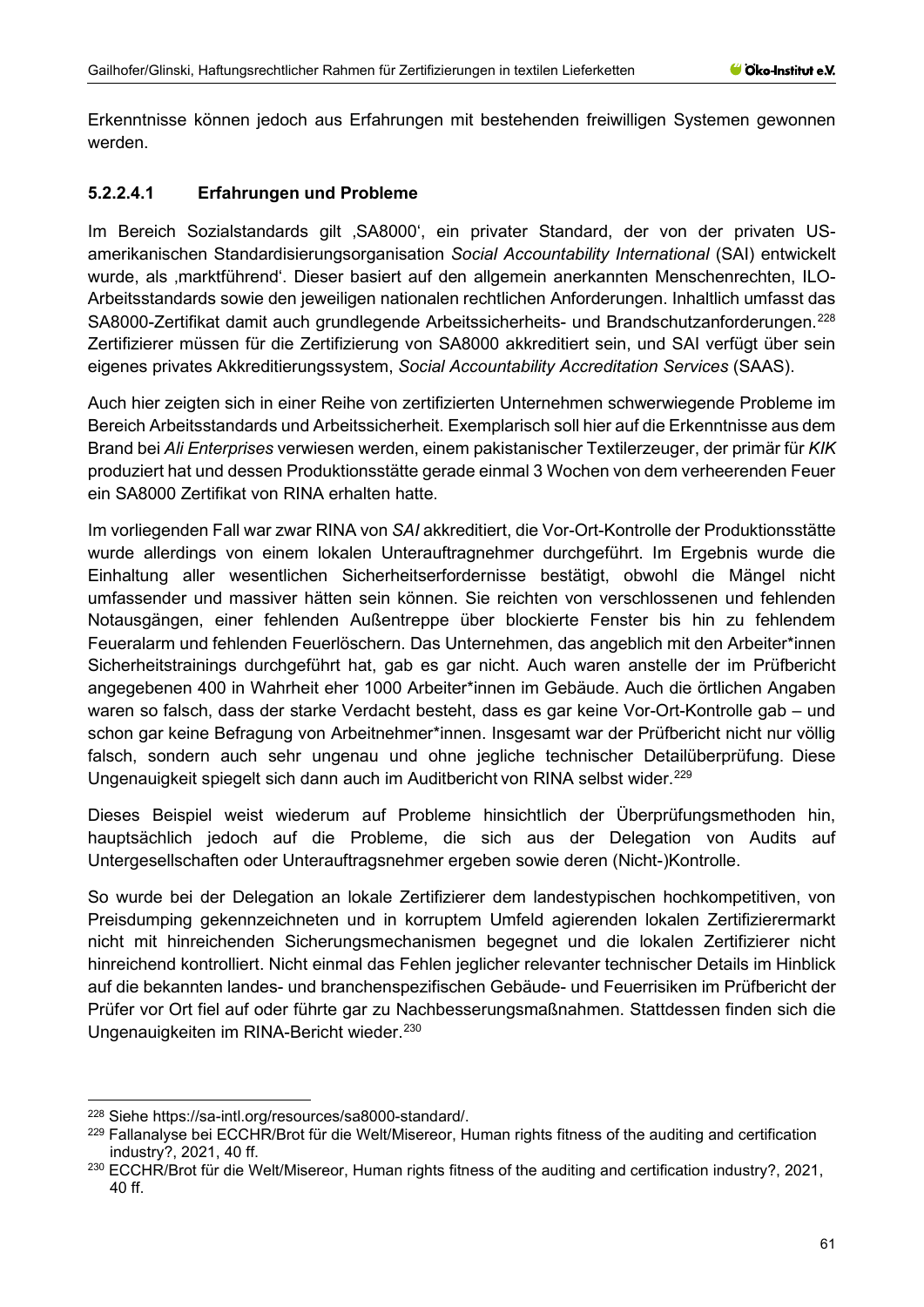Zum anderen wurde auch bei der Akkreditierung offensichtlich zu wenig Wert auf die anzuwendenden Überprüfungsmethoden gelegt. Insbesondere bei der regelmäßig erforderlichen Re-Akkreditierung scheint die Einhaltung der Überprüfungsstandards des SA8000 nicht grundsätzlich überprüft worden zu sein. Schließlich hatten die als durchaus elaboriert geltenden Überprüfungsstandards des SA8000 inhaltliche Schwächen, insbesondere wurden Interviews mit Arbeitnehmer\*innen nicht gefordert, sondern nur empfohlen.<sup>[231](#page-61-0)</sup>

Diesen Problemen kann man wiederum nur mit der Festlegung elaborierter, an die landes- und branchenspezifischen Risiken angepasster technischer und verfahrensmäßiger Überprüfungsmethoden begegnen, die auch unangekündigte Besuche, das 4-Augen-Prinzip und inhaltliche Doppelprüfung sowie Arbeitnehmer\*innenbefragungen (auch außerhalb des Betriebs) umfassen. Die Einhaltung dieser Überprüfungsstandards muss wiederum auf allen Ebenen kontrolliert werden, als Kontrolle der Prüfberichte der Vor-Ort Prüfer auf Vorliegen aller nötigen Einzelheiten sowie auch bei der (Re-)Akkreditierung.

### **5.2.2.4.2 Bangladesh Accord**

Der mehrfach verlängerte<sup>[232](#page-61-1)</sup> Bangladesh Accord<sup>[233](#page-61-2)</sup> war eine Reaktion auf die verheerenden Bauund Arbeitssicherheitsmängel in der Textilbranche. Er ist eine rechtlich bindende Vereinbarung zwischen Textilfirmen und Gewerkschaften und enthält einige Besonderheiten, die auch für die Zertifizierung relevant sind. Grundlegend war zunächst die Selbstverpflichtung der Firmen, die Mittel für die notwendigen Sicherungsmaßnahmen zur Verfügung zu stellen und auch für die soziale Sicherheit der Arbeitnehmer\*innen im Falle von vorübergehenden Betriebsschließungen zu sorgen. Auch kamen sie für umfangreiche Sicherheitstrainings für Arbeitnehmer\*innen auf, und gewählte Arbeitssicherheitskomitees wurden eingerichtet.

Die entsprechenden Maßnahmen werden durch ein unabhängiges Überprüfungsprogramm kontrolliert, welches mit Gewerkschaften und Arbeitnehmer\*innen zusammenarbeitet.<sup>[234](#page-61-3)</sup> Zu diesem Zweck überträgt der Accord einem/r von allen beteiligten Interessen unabhängigem/r leitenden Sicherheitsinspektor/in die Verantwortung für die Inspektionen. Der Accord selbst darf sich nicht in Sicherheits(inspektions)belange einmischen, und der/die Inspektor/in kann nur auf der Basis eines einstimmigen Beschlusses entlassen werden. Er/sie ist verantwortlich für die (zeitnahe und wiederholte) Durchführung der Inspektionen, die sich auf die vom Accord festgelegten Sicherheitsstandards beziehen. Ebenso ist er/sie zuständig für die Erstellung der Prüfberichte, die im Vernehmen mit Firmenleitung, Gesundheits- und Sicherheitskomitees sowie Arbeitnehmer\*innenvertreter\*innen fertig gestellt werden. Diese werden dann – gegebenenfalls mit den entsprechenden Nachbesserungsplänen – veröffentlicht. Im Falle schwerwiegender Mängel müssen sofort alle Genannten sowie die beteiligten Textilfirmen unterrichtet werden.[235](#page-61-4) Zudem wurde ein Beschwerdemechanismus für Arbeitnehmer\*innen eingerichtet.<sup>[236](#page-61-5)</sup>

<span id="page-61-0"></span><sup>231</sup> Vgl. auch ECCHR, a.a.O., 43 ff.

<span id="page-61-1"></span><sup>&</sup>lt;sup>232</sup> 2013-2018; 2018-2021, 2021-2023; mittlerweile umbenannt in "International Accord for Health and Safety in the Textile and Garment Industry"

<span id="page-61-2"></span><sup>233</sup> Siehe<https://bangladeshaccord.org/>

<span id="page-61-3"></span><sup>234</sup> Siehe z.B. 2018 Accord on Fire and Building Safety in Bangladesh.

<span id="page-61-4"></span><sup>&</sup>lt;sup>235</sup> 2018 Accord on Fire and Building Safety in Bangladesh, Rn. 4-6.

<span id="page-61-5"></span><sup>236</sup> 2018 Accord on Fire and Building Safety in Bangladesh,Rn. 13.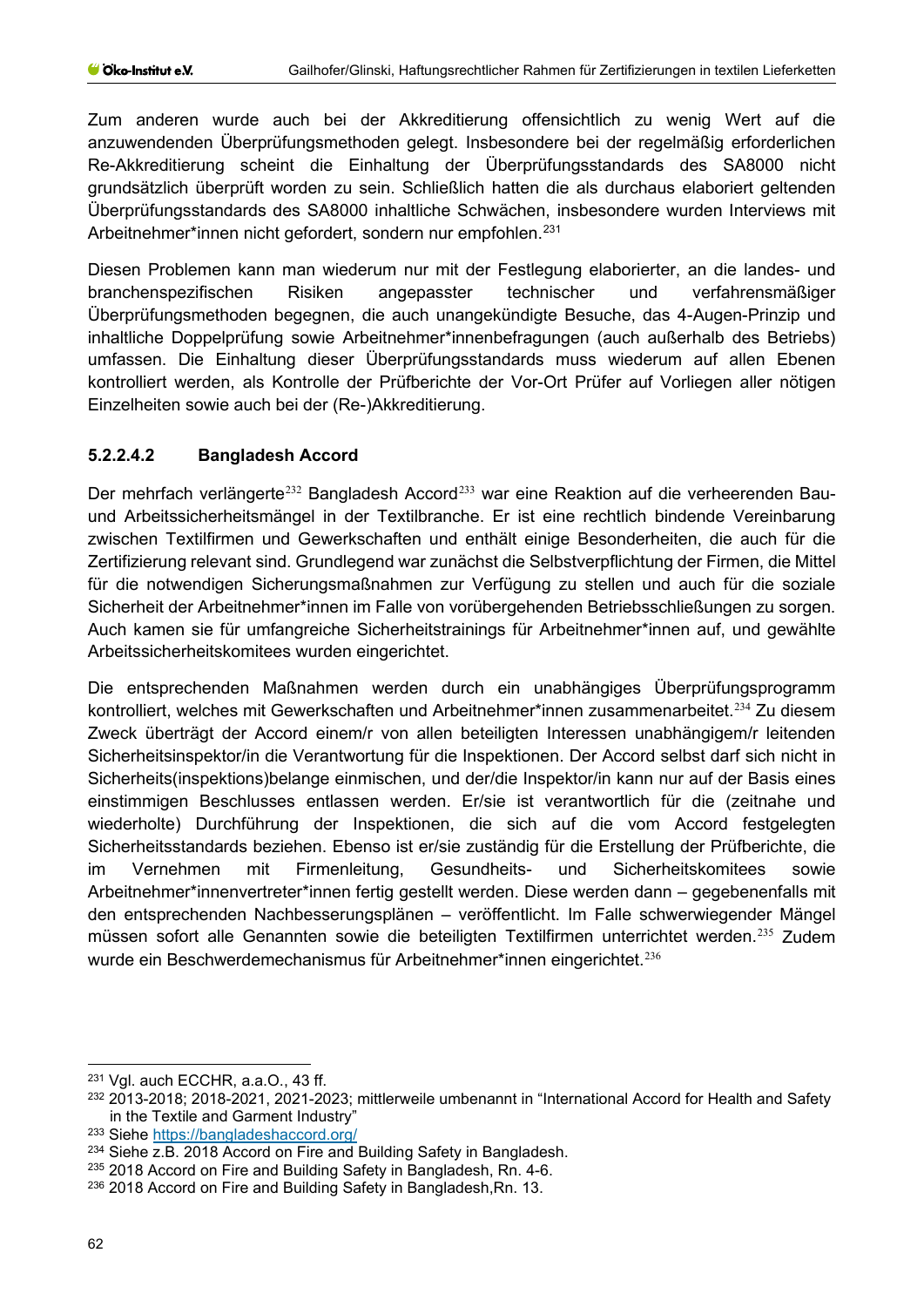# **5.2.2.4.3 Der Grüne Knopf**

Der Grüne Knopf ist ein deutsches staatliches Textilsiegel, das Anforderungen an das gesamte Unternehmen mit Produktanforderungen an Textilien verbindet.[237](#page-62-0) Die unternehmensbezogenen Anforderungen gliedern sich in fünf Kernelemente, die den allgemeinen menschenrechtlichen Sorgfaltsanforderungen (Grundsatzerklärung, Risikoanalyse, Effektive Gegenmaßnahmen, Transparenz, Beschwerdesystem) ähneln und sich weiter in 20 Kriterien und 64 Indikatoren untergliedern, wobei die Indikatoren das sind, was zertifiziert wird. So zielt das erste Kriterium 'Unternehmenspolitik' auf die Grundsatzerklärung, die sich wiederum in 'Themenabdeckung', 'Verankerung im Unternehmen', 'Verantwortlichkeiten' usw. untergliedert. Prüfbare Indikatoren sind dann z.B., ob die Verantwortung auf höchster Unternehmensebene liegt, ob ein Sorgfaltspflichtenbeauftragter oder –team ernannt wurde und ob die Erwartungen an Unterauftragnehmer geklärt wurden. Das Kernelement effektive Maßnahmen' gliedert sich in Kriterien wie 'Umsetzung im Unternehmen', 'Vorgaben an Lieferkette', 'Einkaufspraxis', 'Maßnahmen', 'Monitoring' und 'Zusammenarbeit mit Stakeholdern', die sich wiederum in Indikatoren wie 'systematische Bewertung von Produzenten', 'Maßnahmen zur Adressierung wesentlicher Risiken' und 'Erhebung von Daten für die Auswertung der Indikatoren zur Messung der Effektivität der Maßnahmen' untergliedert.<sup>[238](#page-62-1)</sup> Der Grüne Knopf enthält für die Zertifizierung dieser Managementanforderungen ein eigenes Zertifizierungsprogramm, das von den Zertifizierern eingehalten werden muss.<sup>[239](#page-62-2)</sup> Diese müssen zur Zertifizierung zugelassen werden.<sup>[240](#page-62-3)</sup>

Produktbezogene Anforderungen untergliedern sich in 17 Sozialkriterien, die für den Produktionsschritt der "Konfektionierung' gelten und die Rechte von Arbeitnehmer\*innen (wie Vereinigungsfreiheit, Arbeitszeiten und Mindestlohn) den Ausschluss von Kinder- und Zwangsarbeit, sowie Gesundheit und Arbeitssicherheit umfassen. Die neun Umweltkriterien gelten für die sog. 'Nassprozesse' und umfassen u.a. Abwasser, Luftverschmutzung und den Umgang mit Chemikalien.[241](#page-62-4) Die Überprüfung der produktbezogenen Kriterien erfolgt durch eine autorisierte Zertifizierungsstelle. Bislang scheint dies jedoch nur indirekt über die Autorisierung durch anerkannte Siegelgeber zu erfolgen[.242](#page-62-5)

Das Zertifizierungsprogramm des Grünen Knopfs enthält allgemeine Anforderungen an die rechtlichen Rahmenbedingungen, an die Struktur, Ressourcen und Verfahren der Zertifizierungsstellen. Interessant ist hier zunächst die Regelungsstruktur: Das Programm verweist auf die relevante ISO-Norm, [243](#page-62-6) die vollumfänglich gilt, formuliert jedoch an vielen Stellen teilweise umfangreiche darüber hinausgehende Anforderungen, um dem Nachhaltigkeitsanspruch gerecht zu werden, die wiederum an einen weiteren ISO-Standard<sup>[244](#page-62-7)</sup> sowie ISEAL-Standards<sup>[245](#page-62-8)</sup> angelehnt sind.

Nennenswert ist hier beispielsweise die Verpflichtung, dass die Zertifizierungsvereinbarung in der Regel die Geltung deutschen Rechts und einen Gerichtsstand am Sitz der Zertifizierungsstelle in

<span id="page-62-0"></span><sup>&</sup>lt;sup>237</sup> Bundesministerium für Wirtschaft und Entwicklung, Grüner Knopf - Standard 1.0, Unternehmens- und produktbezogene Anforderungen, 2020.

<span id="page-62-1"></span><sup>238</sup> Ibid., 3 ff.

<span id="page-62-2"></span><sup>239</sup> Bundesministerium für Wirtschaft und Entwicklung, Grüner Knopf –Zertifizierungsprogramm 3.0, 2020.

<span id="page-62-3"></span><sup>240</sup> Grüner Knopf –Zertifizierungsprogramm 3.0, para 2.

<span id="page-62-4"></span> $241$  Grüner Knopf – Standard 1.0, 13 ff.

<span id="page-62-5"></span> $242$  Ibid., 13.

<span id="page-62-6"></span><sup>243</sup> 'DIN EN ISO/IEC 17065:2013-01, Konformitätsbewertung Anforderungen an Stellen, die Produkte, Prozesse und Dienstleistungen zertifizieren',

<span id="page-62-7"></span><sup>244</sup> 'DIN EN ISO/IEC 17021:2011-07, Konformitätsbewertung - Anforderungen an Stellen, die Managementsysteme auditieren und zertifizieren'

<span id="page-62-8"></span><sup>245</sup> ISEAL Credibility Principles und ISEAL Assurance Code of Good Practice.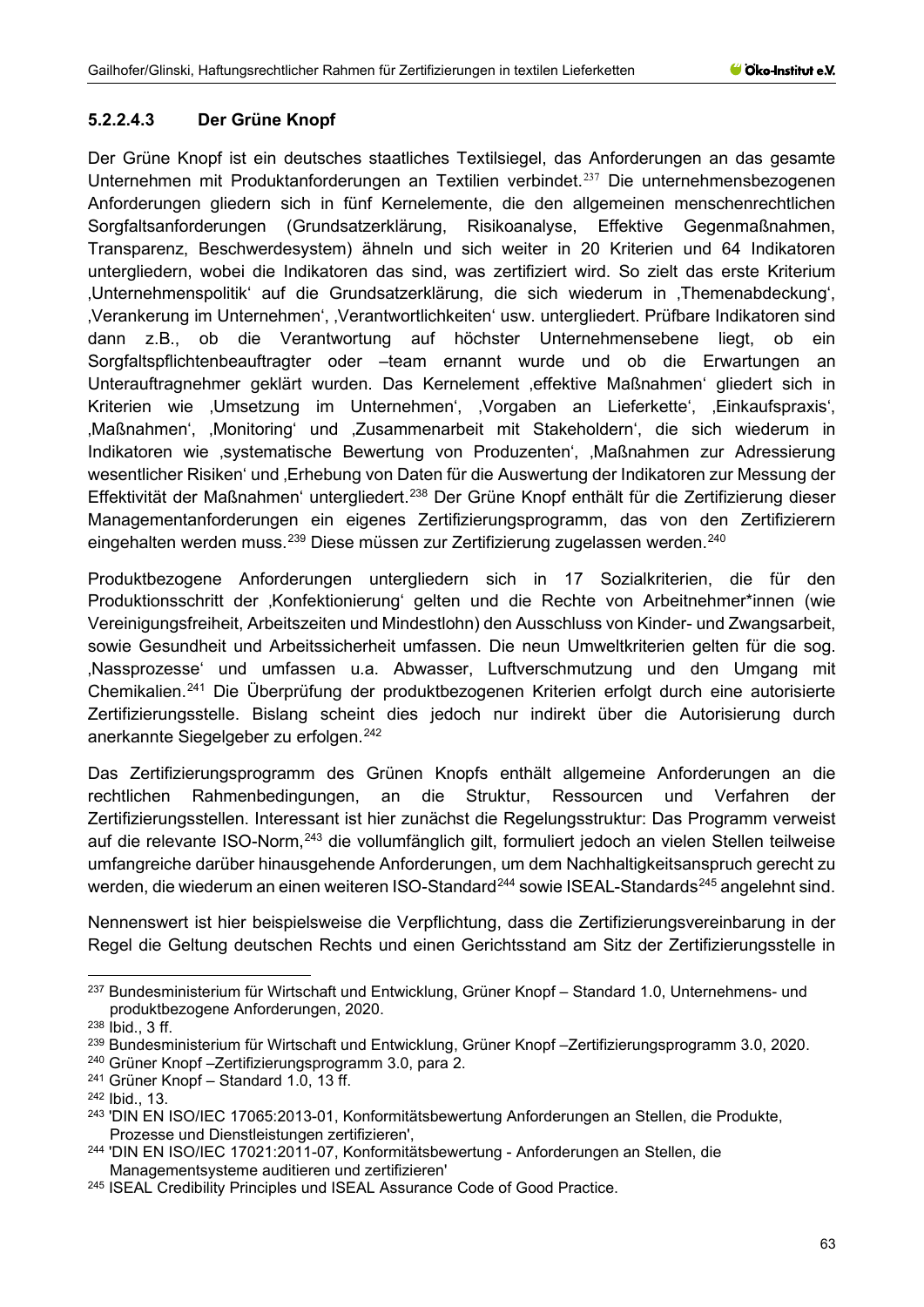Deutschland festlegen muss<sup>246</sup> und dass sie der Geschäftsstelle des Grünen Knopfes Prüfungsrechte einräumen muss.<sup>[247](#page-63-1)</sup> Auch ein Wechsel der Zertifizierungsstelle durch das Unternehmen ist nicht mehr ohne weiteres möglich: So ist ein Wechsel während eines laufenden Audits ausgeschlossen, und im Falle festgestellter ,schwerwiegender Abweichungen' von den Zertifizierungsanforderungen muss das Unternehmen solange bei der Zertifizierungsstelle bleiben, bis diese ausgeräumt sind. Laufzeiten und Zertifizierungszyklen müssen auch im Falle eines Wechsels beibehalten werden,<sup>[248](#page-63-2)</sup> und die alte Zertifizierungsstelle muss der neuen alle Prüfunterlagen zur Verfügung stellen.<sup>[249](#page-63-3)</sup> Die Zertifizierungsstelle ihrerseits muss ein dokumentiertes Risikoidentifizierungsverfahren im Hinblick auf ihre Unabhängigkeit und Unparteilichkeit durchführen, das auch unterbeauftragte Auditoren umfasst.<sup>[250](#page-63-4)</sup>

Zertifizierungsstellen dürfen Evaluierungen nicht ausgliedern, wobei vertragliche Aufträge nicht als Ausgliederung gelten.[251](#page-63-5) Auch gibt es sehr detaillierte Vorgaben für die Audits, Auditzeiten und Sorgfaltspflichtbewertungen, die auch Mitarbeitergespräche enthalten.<sup>[252](#page-63-6)</sup> Transparenzanforderungen sowie ein Beschwerdesystem. [253](#page-63-7)

## <span id="page-63-8"></span>**5.2.2.5 Systematisierende Zusammenfassung 'lessons learned'**

Im Folgenden erfolgt eine systematisierende Zusammenstellung der relevanten Faktoren, die ein gesetzlicher Rahmen berücksichtigen müsste, bevor dann genauer auf Regulierungsvorschläge eingegangen wird.

# **5.2.2.5.1 Umfang der Zertifizierung**

Die rechtlichen Rahmenbedingungen für verantwortungsvolle Zertifizierung fangen bereits bei den zu kontrollierenden Anforderungen an. Zunächst ist hier der Umfang der Zertifizierungspflichten zu klären. In Rede stehen grundsätzlich zwei verschiedene Arten von Zertifizierung: zum einen die Zertifizierung des Supply Chain Managements als solchem, das heißt der Sorgfaltspflichtenübernahme im Rahmen lieferkettenweiter Verfahren, Organisations-, Sicherheitsund Kontrollsysteme sowie die Vertragsgestaltung innerhalb der Lieferkette; zum anderen die Zertifizierung der Implementierung vor Ort. Bei längeren Lieferketten muss geklärt werden, inwieweit auch die Zertifizierung eines jeden Weiterverarbeiters oder auch Zwischenhändlers und dessen Betriebssystem erforderlich ist, wie dies insbesondere bei der europäischen Nachhaltigkeitszertifizierung gefordert ist, oder inwieweit eine bloße Nachverfolgbarkeit der Lieferkette genügt.

Wie die vorgenannten Beispiele gezeigt haben genügt die bloße Zertifizierung des Supply Chain Managements nicht um sicherzustellen, dass Systeme und Verfahren tatsächlich an die realen Risiken angepasst sind. Auch schließt die bloße Existenz eines Sicherungssystems Fehl- oder Nichtanwendungen nicht aus, wie der mehrfach zitierte PIP-Fall deutlich gezeigt hat. Umgekehrt würde eine alleinige Zertifizierung der Implementierung vor Ort die rechtlich geforderten Verfahrens-

<span id="page-63-0"></span><sup>246</sup> Grüner Knopf –Zertifizierungsprogramm 3.0, para 4.1.2.

<span id="page-63-1"></span><sup>247</sup> Grüner Knopf –Zertifizierungsprogramm 3.0, 4.1.2.1.

<span id="page-63-2"></span><sup>248</sup> Grüner Knopf –Zertifizierungsprogramm 3.0, 4.1.4.1.

<span id="page-63-3"></span><sup>249</sup> Grüner Knopf –Zertifizierungsprogramm 3.0, 4.1.4.2.

<span id="page-63-4"></span><sup>250</sup> Grüner Knopf –Zertifizierungsprogramm 3.0, 4.2.3.

<span id="page-63-5"></span><sup>251</sup> Grüner Knopf –Zertifizierungsprogramm 3.0, 6.2.2.

<span id="page-63-6"></span><sup>252</sup> Grüner Knopf –Zertifizierungsprogramm 3.0, 7.4.

<span id="page-63-7"></span><sup>253</sup> Grüner Knopf –Zertifizierungsprogramm 3.0, 7.13.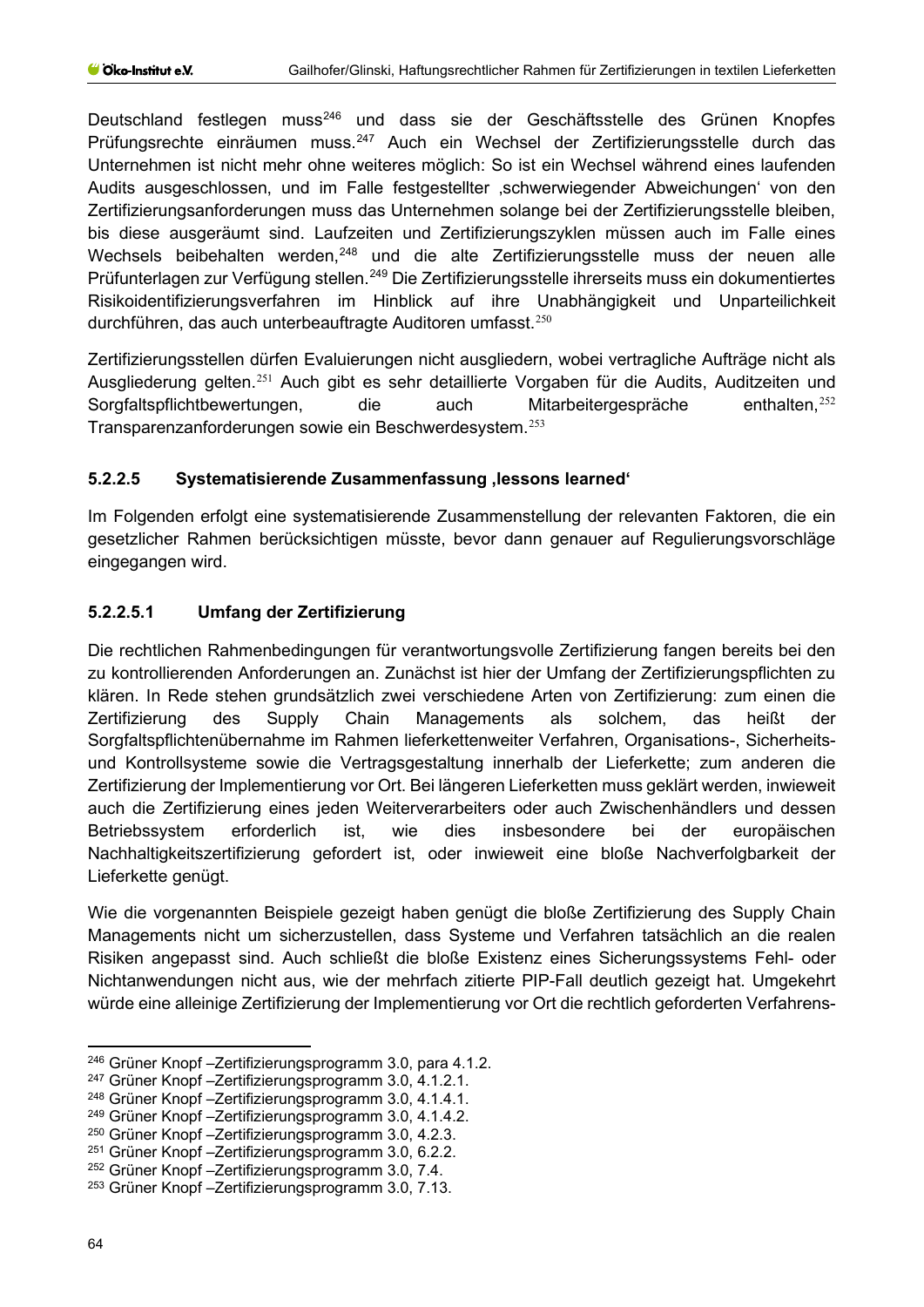, Organisations- und Präventionspflichten der verpflichteten Textilunternehmen aus dem Blick verlieren und allein auf die Bemühungen vor Ort abstellen.

Im Ergebnis wären daher umfassende Zertifizierungspflichten ideal, bei denen sowohl die Einhaltung der lieferkettenweiten Verfahrens-, Organisations- und Präventionspflichten als auch die Situation vor Ort geprüft werden müssen. Weiterverarbeiter und Zwischenhändler sind einzubeziehen, soweit bei ihnen besondere Risiken auftreten.

Zwar werden die menschenrechtlichen Sorgfaltspflichten im Hinblick auf die Gewährleistung der Einhaltung von Menschenrechten und Umweltstandards vor Ort im Wesentlichen als Bemühens-und nicht als Erfolgspflichten verstanden,<sup>[254](#page-64-0)</sup> dennoch kann nur durch eine kombinierte Kontrolle Kohärenz zwischen Sorgfaltspflichtenerfüllung und bestehenden Risiken gewährleistet werden.

## **5.2.2.5.2 Klare und eindeutige Vorgaben**

Die zu kontrollierenden Anforderungen sollten sowohl in organisatorischer als auch in prozeduraler sowie materieller Hinsicht klar und eindeutig geregelt sein, gleichgültig ob sich diese in einem gesetzlichen oder einem privaten Regelwerk befinden. Bei Verweis auf private Regelwerke bedarf es rechtlicher Sicherungen dahingehend, dass die privaten Standards in einem repräsentativen Verfahren zustande gekommen[255](#page-64-1) sind und möglichst weitgehend klar umrissene Mindestanforderungen einhalten, und zumindest insoweit dem freien Markt und einem ,race to the bottom' entzogen sind, um Entwicklungen wie bei der europäischen Nachhaltigkeitszertifizierung zu vermeiden.

Was die Lieferkettensorgfaltspflichten als solche betrifft, sollten klar zwischen Erfolgs- und Bemühenspflichten unterschieden und diese innerhalb dieser Kategorien wiederum in ihren zertifizierbaren Bestandteilen ausdifferenziert werden, wie dies zum Bespiel der Grüne Knopf tut. Gerade im Textilbereich ist hierbei zu beachten, dass sich das menschenrechtliche "Bemühen' nicht auf (vertragliche) Verpflichtungen für die Produzenten beschränken kann, sondern auch mit entsprechenden finanziellen und zeitlichen Mitteln (z.B. in den Lieferverträgen oder mit einem eigenen Fonds wie beim Bangladesh Accord) abgesichert werden muss und dies auch zertifizierungsrelevant ist. Entsprechend sollten Lieferketten- und Erzeugeraudits auch Preise und Vertragskonditionen sowie Einkaufsmethoden umfassen, um zu verifizieren, dass Preise und Zeitdruck nicht die Einhaltung menschenrechtlicher Standards verunmöglichen, sondern befördern.[256](#page-64-2)

Auch die materiellen Standards sollten klar und eindeutig geregelt werden. Eine (weitgehende) Konkretisierung auf untergeordneter beispielsweise lokaler Ebene bzw. im Rahmen von Standardisierungs- und Zertifizierungssystemen birgt einerseits das Risiko, dass sich strukturell schwache Interessen zu wenig durchsetzen können,<sup>[257](#page-64-3)</sup> andererseits das Risiko einer sehr

<span id="page-64-0"></span><sup>254</sup> Siehe oben, 3.1.

<span id="page-64-1"></span><sup>255</sup> Siehe z.B. Glinski, Die rechtliche Bedeutung der privaten Regulierung globaler Produktionsstandards, Nomos 2010, 248 ff. m.w.N.; siehe auch ECCHR, 28. Ähnliche Erwägungen finden sich z.B. auch im Vergaberecht, siehe Art. 43 der Richtlinie 2014/24/EU; s.a.o. [4.1.1.](#page-16-0)

<span id="page-64-2"></span><sup>&</sup>lt;sup>256</sup> Siehe Rott/Ulfbeck, Supply Chain Liability of Multinational Corporations?, European Review of Private Law 2015, 415 ff.; ECCHR; 28; Clean Clothes Campaign, Fig Leaf for fashion - How social auditing protects brands and fails workers,<https://cleanclothes.org/file-repository/figleaf-for-fashion.pdf/view> .

<span id="page-64-3"></span><sup>257</sup> Siehe oben, 5.2.2.3.5.c.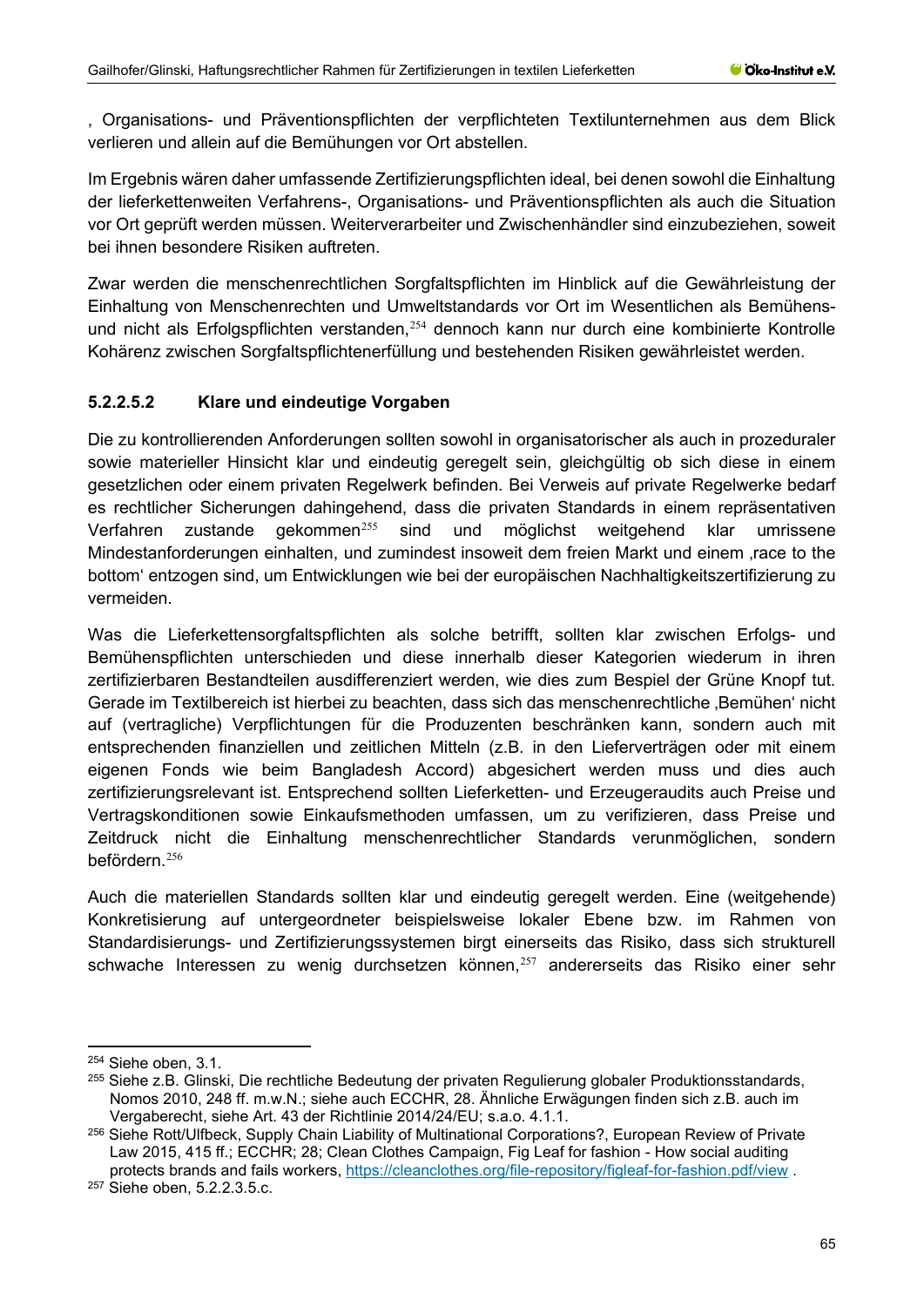unterschiedlichen Auslegung,[258](#page-65-0) was unter den oben genannten asymmetrischen Wettbewerbsbedingungen zu einem 'race to the bottom' führen kann.

Insgesamt ist jedoch sehr sorgfältig zu prüfen, welche Anforderungen sich tatsächlich sinnvollerweise auf Lieferketten und Produktionsstätten eingrenzen und per Zertifizierung nachweisen lassen. So stehen gerade im Hinblick auf Landnutzung und Landnutzungsverdrängung, die auch für die Baumwollproduktion im Textilbereich relevant ist, Menschenrechtsverletzungen oft in einem größeren sozioökonomischen Zusammenhang, der über die Lieferkette hinausgeht und sich nicht über diese lösen lässt.<sup>[259](#page-65-1)</sup> Hier sollten Zertifizierungssysteme nicht mehr versprechen als sie tatsächlich zu leisten im Stande sind.

## **5.2.2.5.3 Organisatorisch-strukturelle Vorgaben für Zertifizierer**

Auch strukturelle und prozedurale Vorgaben für Zertifizierer sollten präzise geregelt oder mit einer Verweisung auf ein präzises Regelwerk versehen werden, das die üblichen Unabhängigkeits-, Unparteilichkeits-, Expertise- und Ressourcenanforderungen aufstellt. Eine regelungstechnische Möglichkeit ist es, grundsätzlich auf die relevanten ISO Normen zu verweisen und ergänzende Anforderungen zu formulieren, wie es das Zertifizierungsprogramm des Grünen Knopfes tut.

Zur Sicherung der Unabhängigkeit und Unparteilichkeit von Zertifizierern werden Anti-Korruptions-Anforderungen, wie sie beispielsweise aus der unternehmerischen Compliance bekannt sind, vorgeschlagen.<sup>[260](#page-65-2)</sup> Diese basieren auf der OECD Anti-Korruptions-Konvention<sup>[261](#page-65-3)</sup> und umfassen in der Regel eine entsprechende Selbstverpflichtung der obersten Leitungsebene, die Durchführung von Risikoanalysen nach Betätigungsfeld und geographischer Region, klare Verantwortungszuweisung, Guidelines, Mitarbeitertraining, kontinuierliche interne Überprüfung und Verbesserung sowie ein Whistleblower-System.[262](#page-65-4) Hier ist jedoch klarzustellen, dass Anti-Korruption bei Zertifizierern einen wesentlichen höheren Stellenwert hat als üblicherweise in Unternehmen. Unabhängigkeit und Unparteilichkeit, also nicht korrupt zu sein, sind die unabdingbaren Kernanforderungen an Zertifizierer und damit Erfolgspflichten. Entsprechend dienen Antikorruptionspflichten im Wesentlichen der (prozeduralen) Absicherung dieser Kern-Erfolgspflichten, können aber im präventiven Bereich durchaus einen Eigenwert entwickeln.

Als organisatorisch besonders problematisch nicht nur im Hinblick auf Korruptionsgefahren, sondern auch zur darüber hinausgehenden Qualitätssicherung, hat sich die Delegation bzw. Durchführung von Kontrollen, insbesondere Vor-Ort Inspektionen, auf bzw. durch Tochtergesellschaften oder Unterauftragsnehmer erwiesen.[263](#page-65-5) Probleme können sich hier insbesondere im Hinblick auf Qualifikation, Ressourcen und Unabhängigkeit der Unterbeauftragten stellen. Auch hier könnte ein

<span id="page-65-0"></span><sup>258</sup> Europäische Nachhaltigkeitszertifizierung, 5.2.2.3.

<span id="page-65-1"></span><sup>259</sup> Siehe oben, Europäische Nachhaltigkeitszertifizierung, [5.2.2.3.](#page-53-1)

<span id="page-65-2"></span><sup>260</sup> Siehe z.B. ECCHR/Brot für die Welt/Misereor, Human rights fitness of the auditing and certification industry?, 2021, 33.

<span id="page-65-3"></span><sup>261</sup> Konvention gegen die Bestechung ausländischer Amtsträger im internationalen Geschäftsverkehr, [http://www.admin.ch/ch/d/sr/i3/0.311.21.de.pdf.](http://www.admin.ch/ch/d/sr/i3/0.311.21.de.pdf)

<span id="page-65-4"></span><sup>262</sup> Für das deutsche Recht (§ 93 AktG) illustriert der Neubürger-Fall (LG München I, 10.12.2013 – 5 HKO 1387/10) die konkreten Anforderungen.

<span id="page-65-5"></span><sup>263</sup> Wie die Fälle von PIP, wo anstelle von TÜV Rheinland Mitarbeiter der französischen Niederlassung ohne angemessene Qualifikation kontrolliert haben, oben, [5.2.2.1,](#page-46-1) oder Ali Enterprises, oben, [5.2.2.2,](#page-50-3) gezeigt haben. Ein weiteres Beispiel ist die Zertifizierung des gebrochenen Damms in Bumadinho, Brasilien durch eine brasilianische Tochter von TÜV Süd, die zwar regelmäßig von deutscher Seite überwacht wurde, sich aber dennoch nicht des Drucks des brasilianischen Bergbaumonopolisten Vale auf ein positives Zertifikat erwehren konnte, siehe auch ECCHR, 50.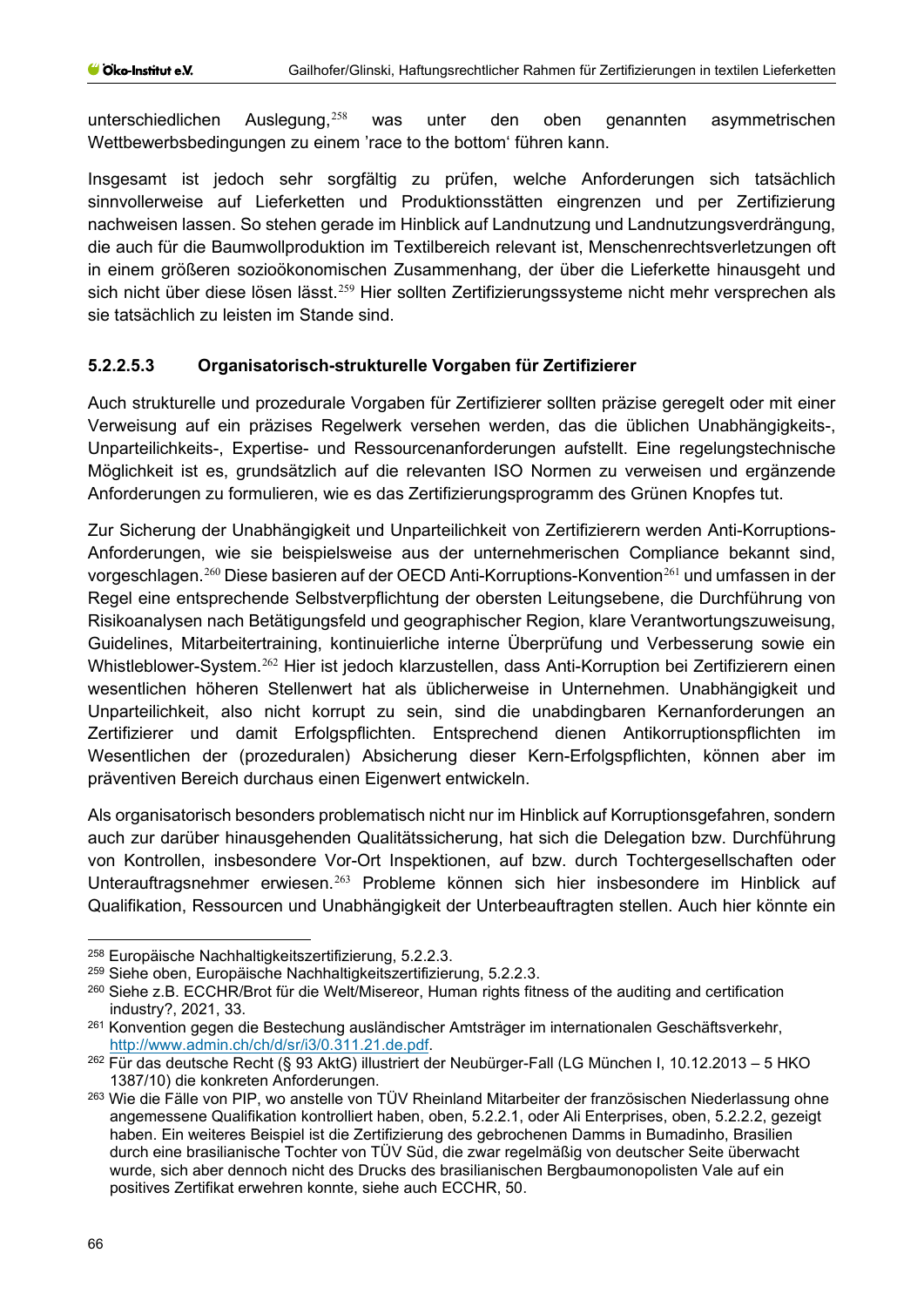dokumentiertes konzern- oder auftragsvergabeweites Risikoidentifizierungsverfahren, das die landes- und auch branchenspezifischen Zertifizierungsrisiken wie auch die Risiken lokaler Zertifizierermärkte (wie hoher Wettbewerbsdruck, Preisdumping, unterausgestattete und unterfinanzierte lokale Zertifizierer, sowie Korruptionsrisiken) gründlich analysiert, sowie entsprechende Abhilfemaßnahmen (wie sorgfältige Auswahl und engmaschige Kontrolle der Zertifizierer, deren hinreichende Finanzierung, Vorgabe adäquater Überprüfungsmethoden, sorgfältige Überprüfung der Kontrollberichte; notfalls Eigenkontrolle) hilfreich sein.<sup>[264](#page-66-0)</sup> Ein ähnliches Verfahren sieht beispielsweise das Zertifizierungsprogramm des Grünen Knopfes vor.[265](#page-66-1) Die Parallelität eines solches Verfahrens mit unternehmerischen Sorgfaltspflichten in Lieferketten hat zu Vorschlägen geführt, Zertifizierer mit unter die unternehmerischen Sorgfaltspflichten zu subsumieren.[266](#page-66-2)

Auch hier ist jedoch darauf hinzuweisen, dass bei der Zertifizierung, anders als in unternehmerischen Lieferketten, die Delegation nicht den Normal- sondern den Ausnahmefall darstellen sollte, jedenfalls aus regelungstechnischer Sicht, und Verantwortung in jedem Fall bei der (akkreditierten und) beauftragten (Ober-)Zertifizierungsgesellschaft verbleiben sollte. Im Medizinprodukterecht dürfen bestimmte Aufgaben überhaupt nicht delegiert werden und die übrigen nur an gleichermaßen qualifizierte Unterauftragnehmer, während die Obergesellschaft für alle Aufgaben verantwortlich bleibt.<sup>[267](#page-66-3)</sup> In diesem Sinne regelt auch das Zertifizierungsprogramm des Grünen Knopfes, dass Evaluierungen nicht ausgegliedert werden dürfen und dass vertragliche Aufträge nicht als Ausgliederung gelten.<sup>[268](#page-66-4)</sup> Auch bei der Schiffszertifizierung verbleibt der akkreditierten und beauftragten (Ober-)Zertifizierungsgesellschaft die (Ober-)Verantwortung für die korrekte Vergabe des Zertifikats. Die Delegation von Kontrollbefugnissen an sogenannte 'Schiffsbesichtiger' unterliegt einem umfangreichen Regelwerk.[269](#page-66-5)

Entsprechend wäre hier die umfassende Verantwortung der (Ober-)Zertifizierungsgesellschaft der regulatorische Ausgangspunkt; die Festschreibung von Sorgfaltspflichten nur deren prozedurale Untermauerung, die die Obergesellschaft schon im eigenen Interesse anwenden sollte. Somit kann die Festschreibung von Sorgfaltspflichten wiederum im präventiven Bereich eine wichtige Rolle spielen, ihre Erfüllung sollte retrospektiv jedoch die Haftung der Obergesellschaft für unzureichende Kontrollen durch Unterbeauftragte nicht ausschließen**.**

Klarstellend kann die Verantwortung der Obergesellschaft entsprechend auch mit einer Haftungsregelung, beispielsweise einer gesamtschuldnerischen Haftung verknüpft werden.<sup>[270](#page-66-6)</sup> Daneben sind die üblichen Regelungen über finanzielle Sicherheit oder Haftpflichtversicherung unerlässlich.

Wichtige Anforderungen an die Expertise im Textilbereich, sowohl bei der Zertifizierung des Anbaus der Baumwolle als auch bei der Textilverarbeitung, sind Kompetenzen im Hinblick auf menschenrechtliche Methoden, deren Fokus auf menschenrechtlichen Risiken und (irreparablen)

<span id="page-66-0"></span><sup>264</sup> Siehe auch ECCHR/Brot für die Welt/Misereor, Human rights fitness of the auditing and certification industry?, 2021, 43.

<span id="page-66-1"></span><sup>265</sup> Siehe oben, 5.2.2.4.3.

<span id="page-66-2"></span><sup>266</sup> Siehe dazu auch ECCHR/Brot für die Welt/Misereor, Human rights fitness of the auditing and certification industry?, 2021, 40 ff, 50.

<span id="page-66-3"></span><sup>267</sup> Siehe Anhang VII der Medizinprodukte-Verordnung (EU) 2017/745, 3.4.

<span id="page-66-4"></span><sup>268</sup> Grüner Knopf –Zertifizierungsprogramm 3.0, 6.2.2.

<span id="page-66-5"></span><sup>269</sup> Vgl. Anhang I, B. 7. der Verordnung (EG) 2009/391.

<span id="page-66-6"></span><sup>270</sup> Vgl. unten, 5.3.2.4.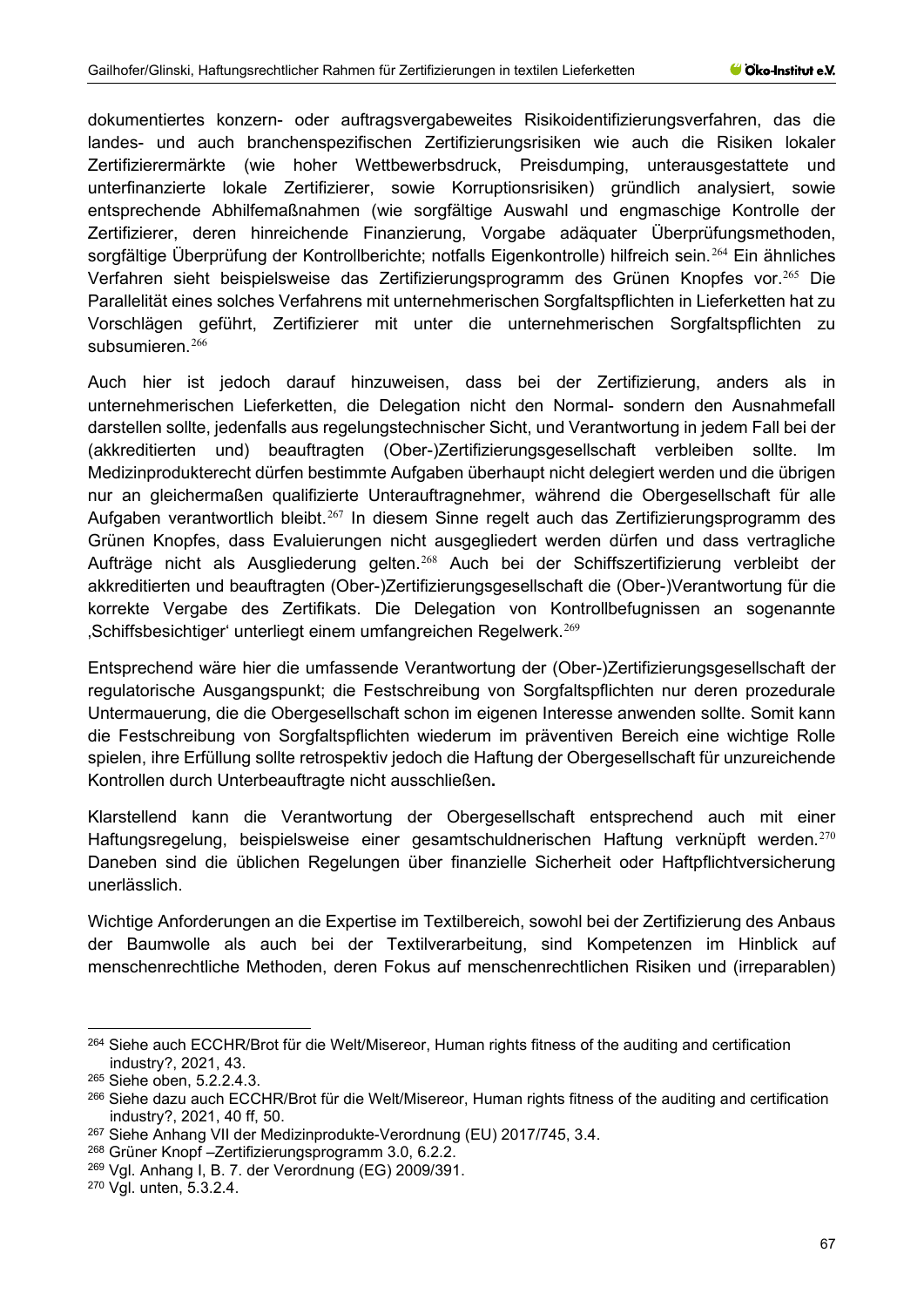Schäden liegt, auf der Identifizierung von Inhaber\*innen von Rechten und deren Einbeziehung in einem sicheren Rahmen, sowie auf Prozessanalyen aus Multi-Akteurs-Perspektive.<sup>[271](#page-67-0)</sup>

## **5.2.2.5.4 Prozedurale bzw. methodische Zertifizierungsvorgaben**

Auch methodische Vorgaben für Zertifizierer sollten präzise geregelt oder mit einer Verweisung auf ein präzises Regelwerk versehen werden, das alle relevanten Fragen abgedeckt. Lücken, wie die Nichtfestschreibung unangekündigter Besuche wie im alten Medizinprodukterecht, können hier fatale Folgen haben. Solche können gegebenenfalls noch mit einer ergänzenden Generalklausel geschlossen werden. Die ausschließliche Anwendung einer ausdifferenzierten Generalklauselmethode mit Verweis auf die jeweils anerkannten Methoden oder 'best practices' der Zertifizierung würde zwar das Risiko von Regelungslücken minimieren und wäre zudem flexibler und sektor- und situationsspezifisch und dem regionalen Kontext angepasst konkretisierbar.<sup>[272](#page-67-1)</sup> Gleichzeitig würde diese jedoch die Anerkennung und Kontrolle erschweren und unterschiedliche Standards und erhöhten Wettbewerb auch hinsichtlich der Überprüfungsmethoden erleichtern, wie die Erfahrungen mit der europäischen Nachhaltigkeitszertifizierung gezeigt haben. Nichtsdestotrotz wird immer wieder darauf hingewiesen, dass ein Überprüfungsprogramm nicht als Checkliste abgehakt werden darf, sondern risikoangepasst und investigativ angewandt werden sollte. Dies ist insbesondere dann wichtig, wenn Produzenten wie im PIP-Fall betrügerisch handeln oder wenn lokale Produzenten oder Arbeitnehmer\*innen keine hinreichende Risikoerfahrung haben, insbesondere hinsichtlich Umwelt-, Gesundheits- oder Sicherheitsgefahren.[273](#page-67-2) Auch die Einhaltung des Diskriminierungsverbots erfordert tendenziell eine investigative Evaluierung.[274](#page-67-3) Bei Anzeichen von Risiko müssen Überprüfungen intensiviert werden.

Unabdingbare Bestandteile eines Überprüfungsprogramms sind in jedem Fall unangekündigte Besuche sowie die Anhörung von Stakeholdern bzw. Rechteinhaber\*innen sowie deren aktive Einbeziehung ins Überprüfungsverfahren (beispielsweise Gewerkschaften). Gleichzeitig muss deren Schutz gewährleistet werden, z.B. durch Anonymität.<sup>[275](#page-67-4)</sup> Auch das sog. ,4-Augen-Prinzip' bzw. ein zweistufiges Verfahren, in dem der Auditorenbericht noch einem gründlichen Plausibilitäts-Check unterzogen wird, wie dies beispielsweise die ISO-Standards 17021 und 17065 fordern, sind ein unerlässlicher Bestandteil, um dessen Qualität zu gewährleisten. [276](#page-67-5) Auch ein professionelles Peer Review des Prüfungsberichts durch (externe) Experten, wie dies beispielsweise der FSC vorsieht, würde der Objektivität dienen und Systemasymmetrien ausgleichen.<sup>[277](#page-67-6)</sup>

<span id="page-67-6"></span><sup>277</sup> Siehe oben, 5.2.2.3.5.a.

<span id="page-67-0"></span><sup>271</sup> Siehe ECCHR/Brot für die Welt/Misereor, Human rights fitness of the auditing and certification industry?, 2021, 24.

<span id="page-67-1"></span><sup>&</sup>lt;sup>272</sup> Siehe auch ECCHR/Brot für die Welt/Misereor, Human rights fitness of the auditing and certification industry?, 2021, 28.

<span id="page-67-2"></span><sup>273</sup> Vgl. insb. Herberg, Erzeugen multinationale Unternehmen ihr eigenes Umweltrecht?, in: Winter (Hrsg.), Die Umweltverantwortung multinationaler Unternehmen, 2005, 73 ff, 91 ff.

<span id="page-67-3"></span><sup>274</sup> ECCHR/Brot für die Welt/Misereor, Human rights fitness of the auditing and certification industry?, 2021, 28ff.

<span id="page-67-4"></span><sup>275</sup> ECCHR/Brot für die Welt/Misereor, Human rights fitness of the auditing and certification industry?, 2021, 30 f.

<span id="page-67-5"></span><sup>&</sup>lt;sup>276</sup> ECCHR/Brot für die Welt/Misereor, Human rights fitness of the auditing and certification industry?, 2021,, 32 f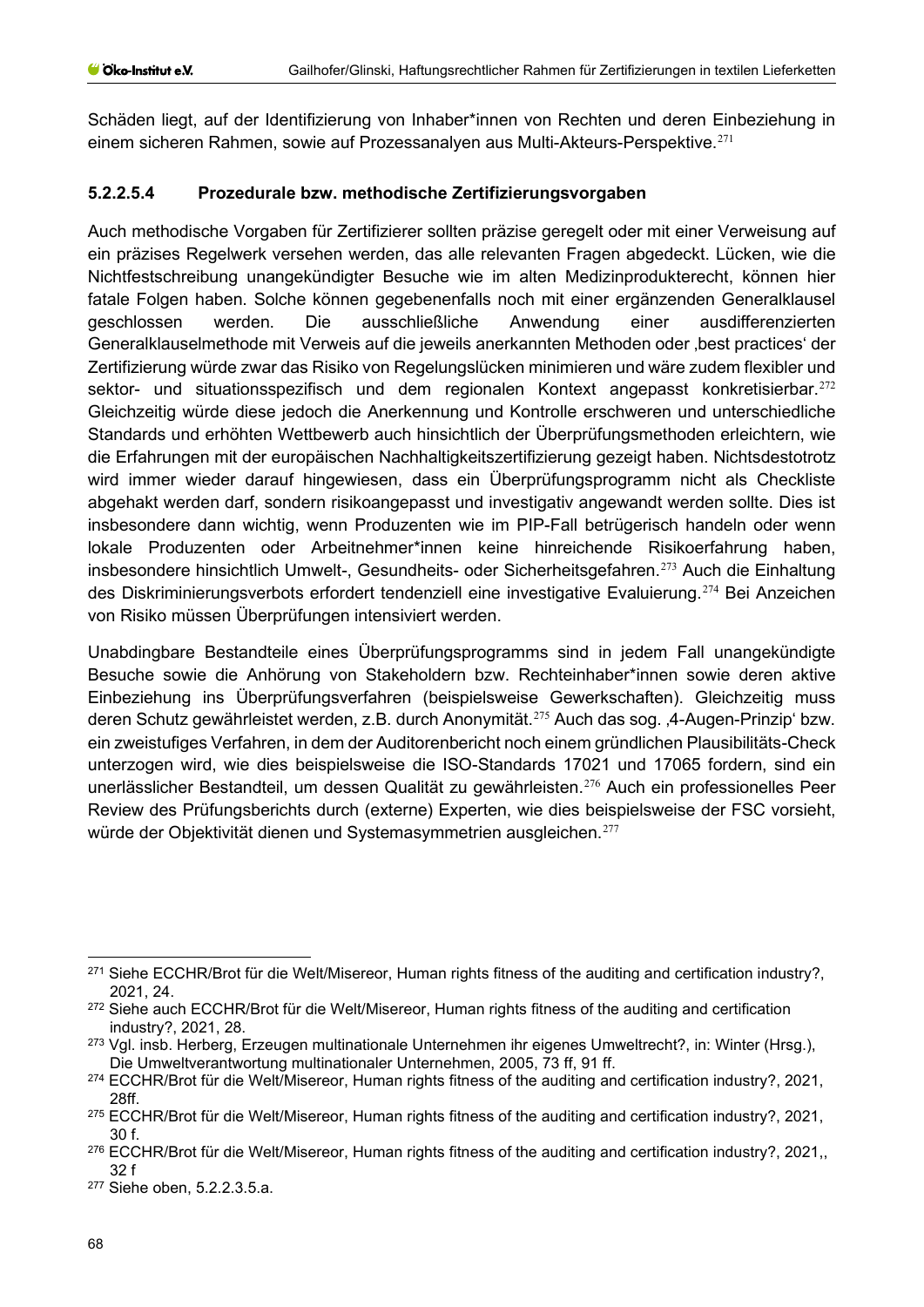# **5.2.2.5.5 Akkreditierung und Kontrolle**

Auch und gerade im Rahmen von transnationalen Wertschöpfungsketten sind Akkreditierung und Kontrolle von Zertifizierungsorganisationen unerlässlich. Trotz Schwächen und Uneinheitlichkeit der staatlichen Praxis, die dann zu weiteren Anforderungen für Akkreditierungsbehörden<sup>[278](#page-68-0)</sup> oder einer Europäisierung des Verfahrens wie in der europäischen Nachhaltigkeitszertifizierung geführt haben, kann doch generell von einer höheren Zuverlässigkeit und Effektivität staatlicher Akkreditierung im Verhältnis zu privater ausgegangen werden.[279](#page-68-1) Auch hier sollten jedoch die entsprechenden Verfahren transparent sein und nach Möglichkeit öffentlichen oder NGO-Input ermöglichen.[280](#page-68-2)

Eine Möglichkeit besteht darin, nur europäische Zertifizierungs(ober)gesellschaften zuzulassen. Bei Delegation von Vor-Ort-Kontrollen an Untergesellschaften oder lokale Zweigstellen könnte so auch eine weitgehende Verantwortung der Obergesellschaft festgeschrieben werden. Bei einer Akkreditierung auch nicht-europäischer Zertifizierer könnte eine europäische Niederlassung gefordert werden, um einen europäischen Gerichtsstand zu eröffnen.<sup>[281](#page-68-3)</sup>

Einige Akkreditierungsrahmen, insbesondere beim Schiffsrecycling, splitten das Akkreditierungserfordernis und verlangen nur für die europäischen Teile der Zertifizierung eine Akkreditierung, nicht hingegen für die außerhalb Europas vorzunehmende Zertifizierung ausländischer Produktionsstätten bzw. (beim Schiffsrecycling) Abwrackeinrichtungen.<sup>[282](#page-68-4)</sup> Eine solche Aufsplittung zwischen Zertifizierung des Sorgfaltspflichtensystems (Verfahrens-, Organisations- und Präventionspflichten) und einer Produktionsstättenzertifizierung vor Ort wäre auch im Textilbereich denkbar. So unterscheidet beispielsweise der Grüne Knopf zwischen der Sorgfaltspflichtenzertifizierung und der Zertifizierung produktbezogener Anforderungen.<sup>[283](#page-68-5)</sup> Dies erscheint jedoch wegen des dargestellten engen Zusammenhangs zwischen Sorgfaltspflichten und Praxis vor Ort sowie insbesondere der Notwendigkeit sorgfältiger Auswahl und Kontrolle lokaler Zertifizierer nicht angezeigt. Auch das Einziehen einer weiteren Kontrollebene zur Kompensation möglicher Vor-Ort Schwächen, wie dies beim Schiffsrecycling der Fall ist, erscheint hier eher unrealistisch. Entsprechend wäre eine (deutsche oder europäische) Akkreditierung von Zertifizierungsgesellschaften mit Gesamtverantwortung für die Lieferkette sinnvoll.

Im Hinblick auf eine mögliche Haftung der Zertifizierer ließe sich im Rahmen einer europäischen Akkreditierung entweder an eine Haftungsvereinbarung als Akkreditierungsvoraussetzung oder auch an eine Haftungsklausel denken. Bei einer nationalen Akkreditierung könnte eine Haftungsklausel unmittelbar mit einer Eingriffsnorm zur Anwendung nationalen Rechts versehen werden.

Die vorgenannten Beispiele, insbesondere das der europäischen Nachhaltigkeitszertifizierung, haben im Übrigen die Notwendigkeit fortlaufender staatlicher Kontrolle einmal akkreditierter Zertifizierungsorganisationen verdeutlicht.<sup>[284](#page-68-6)</sup>

<span id="page-68-0"></span><sup>278</sup> Wie beispielsweise in der europäischen Produktsicherheit, siehe oben, [5.2.2.1.](#page-46-1)

<span id="page-68-1"></span><sup>279</sup> Siehe nur die Schwächen beim FSC und der SA8000 Akkreditierung, [5.2.2.3;](#page-53-1) siehe auch ECCHR/Brot für die Welt/Misereor, Human rights fitness of the auditing and certification industry?, 2021, 26, m.w.N.

<span id="page-68-2"></span><sup>280</sup> Wie dies z.B. im Rahmen der europäischen Nachhaltigkeitszertifizierung gefordert wurde, siehe oben [5.2.2.3.](#page-53-1)

<span id="page-68-3"></span><sup>281</sup> Wie die z.B. im Rahmen der europäischen Schiffszertifizierung der Fall ist, siehe oben, [5.2.2.2.](#page-50-3)

<span id="page-68-4"></span><sup>&</sup>lt;sup>282</sup> Siehe oben, [5.2.2.2.](#page-50-3)<br><sup>283</sup> Siehe oben, [5.2.2.4.](#page-59-6)

<span id="page-68-5"></span>

<span id="page-68-6"></span><sup>284</sup> Siehe oben, insbesondere [5.2.2.3.](#page-53-1)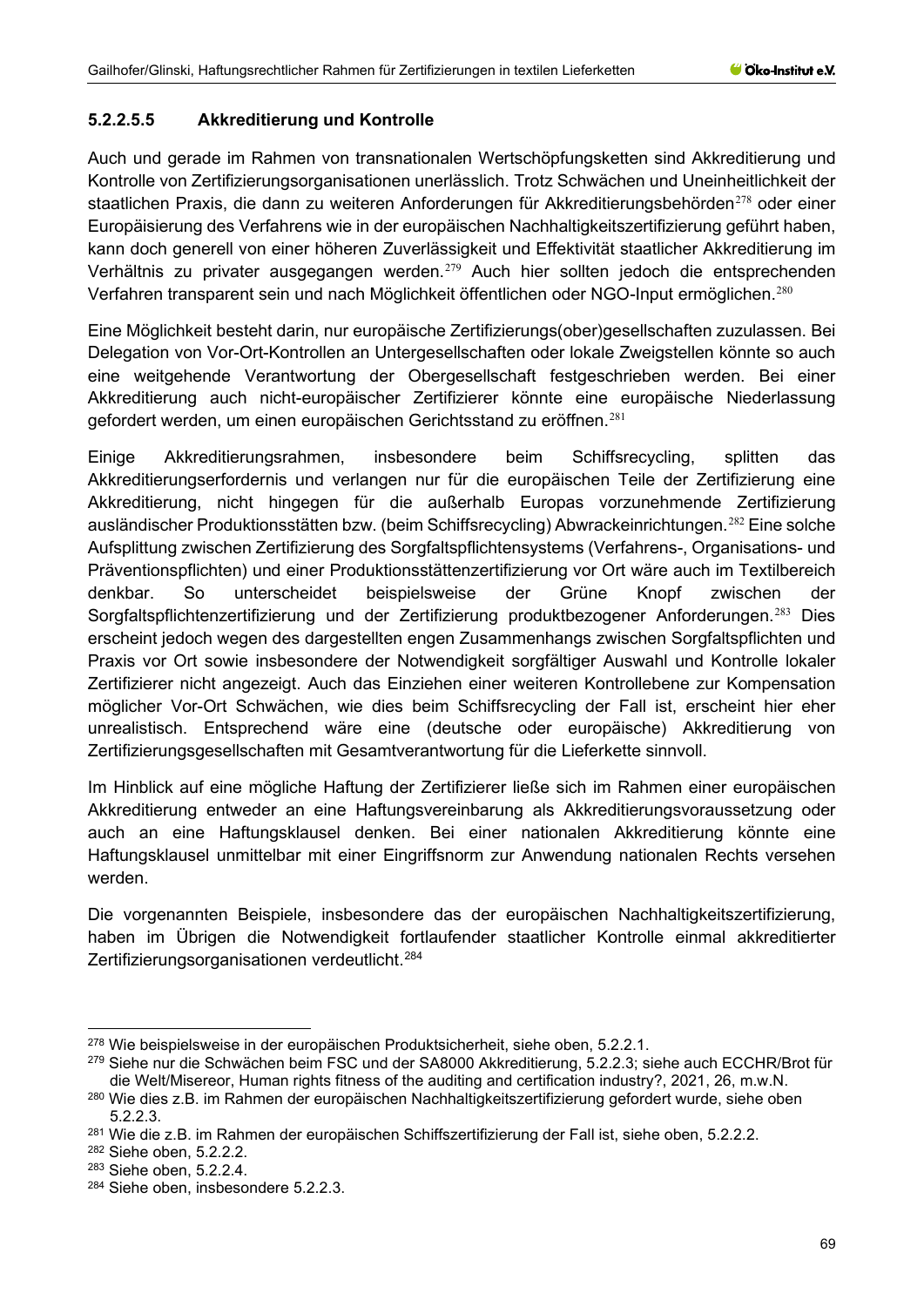### **5.2.2.5.6 Weitere rechtliche Stärkung von Stakeholdern**

Angesichts der den dargestellten Zertifizierungssystemen inhärenten strukturellen Asymmetrie ist die rechtliche Stärkung von Stakeholdern auch über ihre Anhörung hinaus von grundlegender Bedeutung. Eine rechtliche Möglichkeit wäre hier zunächst ein Beschwerdesystem wie beim Schiffsrecycling. Ein solches muss jedoch auch effektiv sein und zu Gegenmaßnahmen, Kompensation und spürbaren Sanktionen führen können. Während sich dies bei einem verpflichtenden System gut regeln ließe und beispielsweise bei den Akkreditierungsstellen oder Behörden angesiedelt werden könnte, ist dies bei einem freiwilligen System ungleich schwieriger. So sieht zum Beispiel der FSC ein Beschwerdeverfahren sowie Sanktionen vor. Dennoch haben zahllose schwerwiegende Verstöße weder zu entsprechenden Sanktionen für die Unternehmen, etwa den Entzug des Zertifikats oder der Mitgliedschaft, noch zum Akkreditierungsverlust für die Zertifizierer geführt. Als Grund für diese Zurückhaltung werden die Freiwilligkeit der Mitgliedschaft, der Wettbewerb mit anderen Systemen sowie Angst vor Mitgliederverlust genannt.[285](#page-69-0)

Wichtig ist die niedrigschwellige Zugänglichkeit des Beschwerdesystems und der Schutz der Beschwerdeführer\*innen, beispielsweise im Rahmen eines Whistleblower-Schutzes. Die entsprechenden Vorgaben der UN Leitprinzipien für Wirtschaft und Menschenrechte bilden hier eine gute Vorlage.[286](#page-69-1)

Andere rechtliche Durchsetzungsmechanismen sind insbesondere Klagemöglichkeiten für Betroffene und NGOs, auch für solche aus dem globalen Norden, sowie ein Haftungsregime.<sup>[287](#page-69-2)</sup>

### **5.2.2.5.7 Transparenz**

Transparenzvorgaben sind ein wichtiger Baustein zur Stärkung von Stakeholdern und zur Öffentlichkeitskontrolle. Solche erhöhten Transparenzanforderungen finden sich z.B. in der neuen Medizinprodukte-Verordnung[288](#page-69-3) und im reformierten Rahmen der europäischen Nachhaltigkeitszertifizierung in der neuen Erneuerbare-Energien-Richtlinie.[289](#page-69-4) Überprüfungsrahmen, Methoden und Ergebnisse sollten transparent gemacht werden müssen, d.h., die Möglichkeit vertraglicher Geheimhaltungspflichten eingeschränkt werden, um die Zuverlässigkeit der Audits überprüfen zu können. Öffentliche Register könnten Zugang zu Informationen gewähren.<sup>[290](#page-69-5)</sup>

Neben der Offenlegung der Prüfberichte könnte – in Anlehnung an die unternehmerischen Sorgfaltspflichten – auch von den Zertifizierern gefordert werden, dass sie ihr internes Qualitätsmanagementsystem nicht nur dokumentieren, sondern auch offenlegen.

<span id="page-69-0"></span><sup>285</sup> Vgl. Meidinger, The Administrative Law of Global Private-Public Regulation: the Case of Forestry, 17 European Journal of International Law (2006), 47, 53 ff.; Carstensen (Fn. 216).

<span id="page-69-1"></span><sup>286</sup> Siehe auch ECCHR/Brot für die Welt/Misereor, Human rights fitness of the auditing and certification industry?, 2021, 24.

<span id="page-69-2"></span><sup>&</sup>lt;sup>287</sup> Siehe zum Ganzen auch Glinski, Preconditions and Constraints of Effective Private Environmental Governance, 59 ff.

<span id="page-69-3"></span><sup>288</sup> Erwägungsgrund (44).

<span id="page-69-4"></span><sup>289</sup> Erneuerbare Energien RL, Annex VI. Art. 18 (5) und (6).

<span id="page-69-5"></span><sup>290</sup> ECCHR/Brot für die Welt/Misereor, Human rights fitness of the auditing and certification industry?, 2021, 29, m.w.N.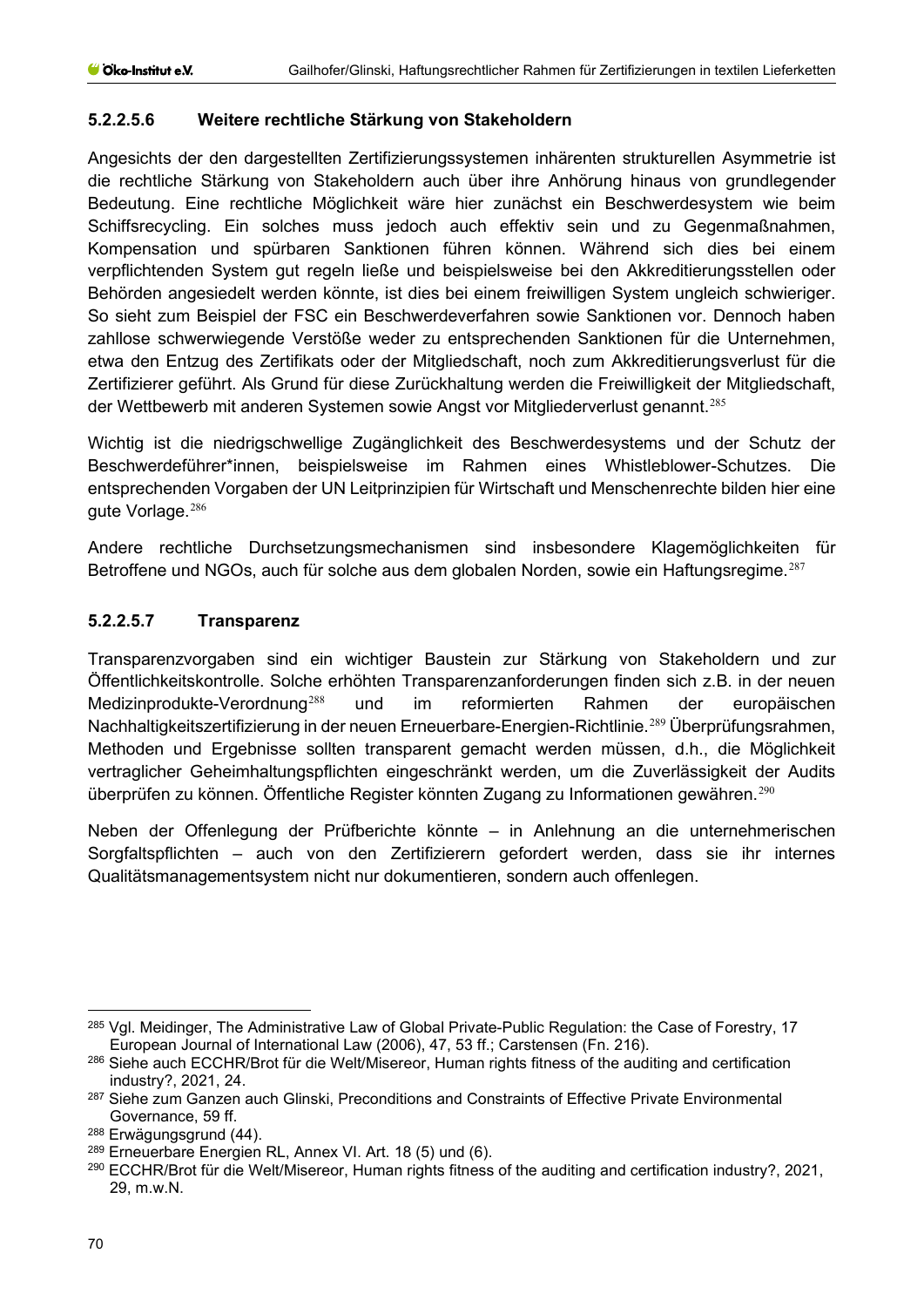# **5.2.2.5.8 Weitergehende strukturelle Anforderungen**

Um dem asymmetrischen Näheverhältnis, das sich aus dem Vertragsverhältnis zwischen zu zertifizierendem Wirtschaftsakteur und Zertifizierer ergibt, sowie den kompetitiven Marktmechanismen, denen Zertifizierer ausgesetzt sind, entgegenzuwirken, werden noch weitergehende strukturelle rechtlich Eingriffe in den Zertifizierermarkt vorgeschlagen. Zunächst kommen hier Sicherungen gegen bzw. Schutz vor Vertragsbeendigung durch den Wirtschaftsakteur während eines laufenden Zertifizierungszyklus in Betracht, wie dies der Grüne Knopf regelt.<sup>[291](#page-70-0)</sup> Auch Höchstvertragslaufdauern zur Verhinderung unabhängigkeitsgefährdender langjähriger Geschäftsbeziehungen wären denkbar. Weitergehend sind Vorschläge hinsichtlich einer rotierenden Zuteilung der Zertifizierer.<sup>[292](#page-70-1)</sup> So hat beispielsweise der Bangladesh Accord eine eigene Stelle zur Auswahl, Einstellung und Bezahlung von Auditoren eingerichtet.<sup>[293](#page-70-2)</sup>

Um die finanzielle Abhängigkeit der Zertifizierer vom Wirtschaftsakteur zu reduzieren und genügend Mittel für gründliche Prüfungen zur Verfügung zu stellen, ist auch an Bezahlung durch einen Fonds zu denken, wie er beim Bangladesh Accord eingerichtet wurde.<sup>[294](#page-70-3)</sup> Eine andere Möglichkeit wäre die Aufstellung einer Gebührenordnung für Zertifizierer.<sup>[295](#page-70-4)</sup>

# **5.2.2.6 Vergleich mit unternehmerischen Sorgfaltspflichten**

Mehrfach vorgeschlagen wurde eine Einbeziehung von Zertifizierungsorganisationen in ein Lieferkettengesetz in der Weise, dass die dort kodifizierten unternehmerischen Sorgfaltspflichten auch auf Zertifizierungsunternehmen Anwendung fänden. Diese Möglichkeit soll im Folgenden kurz kritisch beleuchtet werden.

Wie bereits oben dargestellt,<sup>[296](#page-70-5)</sup> bestehen unternehmerische Sorgfaltspflichten im Wesentlichen aus einer entsprechenden Selbstverpflichtungs-Grundsatzerklärung auf Leitungsebene (so z.B. Art. 6 Abs. 2 LkSG), der Einrichtung eines Risikomanagements mit Festlegung adäquater Zuständigkeiten (Art. 4 LkSG), regelmäßigen wertschöpfungskettenweiten Risikoanalysen (Art. 5 LkSG), der Verankerung und Ergreifung von den Risiken entsprechenden Präventions- (Art. 6 LkSG) oder Abhilfemaßnahmen (Art. 7 LkSG), der Einrichtung eines Beschwerdesystems (Art. 8 LkSG) sowie Dokumentationspflichten, wobei die Berichte öffentlich zugänglich sein müssen (Art. 10 LkSG).<sup>[297](#page-70-6)</sup>

Zertifizierer sollten sowohl das entsprechende lieferkettenweite zumeist transnational organisierte Sorgfaltspflichtenmanagement inklusive Zuliefervertragskonditionen als auch die Vor-Ort Produktion kontrollieren.[298](#page-70-7) Gleichzeitig sind Zertifizierer teilweise selbst transnational organisiert. Zu finden sind, wie auch die angeführten Beispiele gezeigt haben, sowohl Konzernstrukturen mit Tochtergesellschaften als auch Untervertragsnehmer – ähnlich den unternehmerischen Lieferketten.

<span id="page-70-7"></span><sup>298</sup> Vgl. a. oben, [2.1.](#page-10-0)

<span id="page-70-0"></span><sup>291</sup> Siehe oben, 5.2.2.4.3.

<span id="page-70-1"></span><sup>292</sup> ECCHR/Brot für die Welt/Misereor, Human rights fitness of the auditing and certification industry?, 2021, 32 f.

<span id="page-70-2"></span><sup>293</sup> Bangladesh Accord, Chapter III.

<span id="page-70-3"></span><sup>294</sup> Siehe oben, 2.1.

<span id="page-70-4"></span><sup>295</sup> ECCHR/Brot für die Welt/Misereor, Human rights fitness of the auditing and certification industry?, 2021, 31 f.

<span id="page-70-5"></span><sup>296</sup> Siehe oben, [2.1.](#page-10-0)

<span id="page-70-6"></span><sup>&</sup>lt;sup>297</sup> Siehe hierzu auch die UN Leitprinzipien für Wirtschaft und Menschenrechte, UN doc A/HRC/17/31.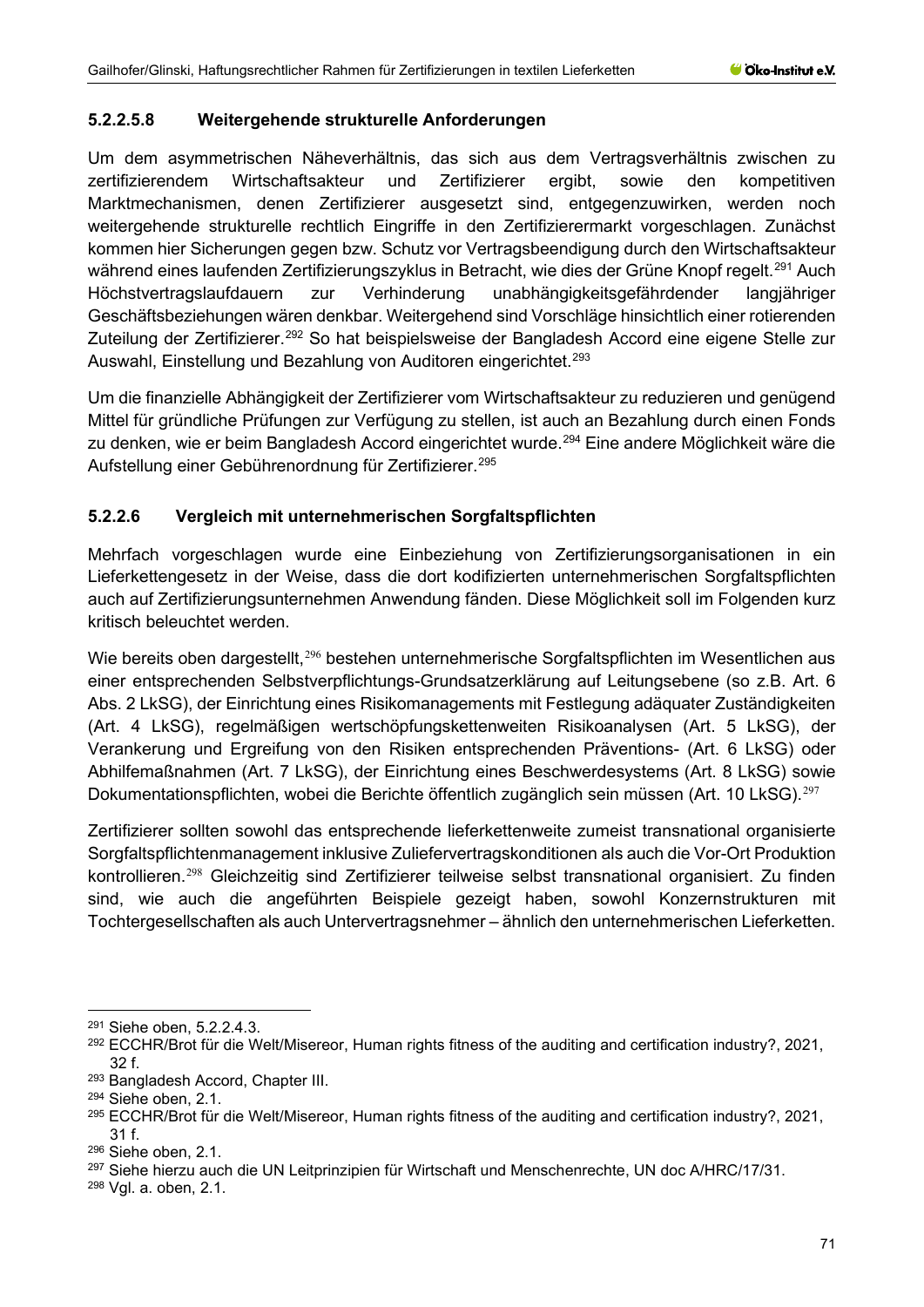Wie oben kurz dargestellt,<sup>[299](#page-71-0)</sup> werden für Zertifizierer den Unternehmen vergleichbare Sorgfaltspflichten insbesondere bei der Korruptionsbekämpfung sowie darüber hinausgehend zur Qualitätssicherung bei Delegation von Kontrollen, insbesondere Vor-Ort-Inspektionen, auf Tochtergesellschaften oder Unterauftragsnehmer erwogen und auch in bestimmten Zertifizierungsprogrammen wie dem Grünen Knopf bereits umgesetzt. Eine wichtige Parallele und damit ein Argument für eine Einbeziehung in den Regelungsrahmen des Lieferkettengesetzes ist auch und gerade in der menschenrechtlichen Fokussierung dieser Sorgfaltspflichten zu sehen.<sup>[300](#page-71-1)</sup>

Allerdings wiegen die Unterschiede rechtstechnisch schwerer als die Gemeinsamkeiten. Nicht nur in Bezug auf die Anwendbarkeit des Lieferkettengesetzes auf Zertifizierungsunternehmen müssten spezielle Regelungen beispielsweise hinsichtlich Größenschwellen getroffen werden, auch Terminologie und Zielsetzung der Pflichten unterscheiden sich grundlegend. So haben Zertifizierungsunternehmen nun einmal weder Zulieferer noch Beschaffungsstrategien oder Einkaufspraktiken (vgl. z.B. § 6 LkSG). Schwerer wiegt jedoch die grundlegend andere Zielsetzung und dogmatische Einordnung von unternehmerischen und zertifiziererspezifischen Sorgfaltspflichten. Die unternehmerischen Sorgfaltspflichten haben die Einhaltung der Menschenrechte und bestimmter Umweltanforderungen zum Ziel, und werden im Hinblick auf die Erreichung dieser Ziele überwiegend als Bemühenspflichten verstanden, die Erreichung des Ergebnisses ist nicht geschuldet. Zertifiziererspezifische Sorgfaltspflichten hingegen dienen der Sicherstellung von Unabhängigkeit und Unparteilichkeit sowie der Qualitätssicherung, wobei es sich bei diesen um unabdingbare Anforderungen handelt, der Erfolg also erreicht werden muss, während der prozedurale Weg dahin lediglich dienenden Charakter hat. Auch die Verantwortung der (akkreditierten und) beauftragten Zertifizierungs(ober)gesellschaft ist wie oben dargestellt grundsätzlich anderer Natur. Regulatorischer Ausgangspunkt sollte daher diese Gesamtverantwortung der (Ober-)Zertifizierungsgesellschaft sein, verbunden mit der Festschreibung von Bedingungen und Anforderungen an eine Delegation, wie dies in einigen (europäischen) Regelwerken, wie denen zur Produktsicherheit oder der Schiffszertifizierung, bereits verwirklicht ist. Ein solcher Regelungsansatz ließe sich durch bloße Subsumtion von Zertifizierern unter den Unternehmerbegriff des LkSG nicht verwirklichen, sondern müsste dort gesondert verankert werden.

Auch materiell sind Qualitätssicherungsanforderungen an Zertifizierer (wie oben beispielhaft dargestellt) sehr spezifisch, so dass insofern ohnehin ein eigenes detailliertes Regelungswerk und/oder Verweise auf existierende Standards für Zertifizierer gesondert formuliert werden müssten.

Damit bietet sich eine Einbeziehung von Zertifizierungsorganisationen in den Adressatenkreis der unternehmerischen Sorgfaltspflichten nicht an. Erforderlich und sinnvoll wäre stattdessen zumindest ein eigenes Kapitel im Lieferkettengesetz. Zu den rechtstechnischen – auch weitergehenden – Regelungsmöglichkeiten, siehe jedoch unter [4.4.](#page-83-0)

<span id="page-71-0"></span><sup>299</sup> Siehe oben, [5.2.2.5.](#page-63-8)

<span id="page-71-1"></span><sup>300</sup> Siehe dazu insbesondere ECCHR, 40 ff, 50.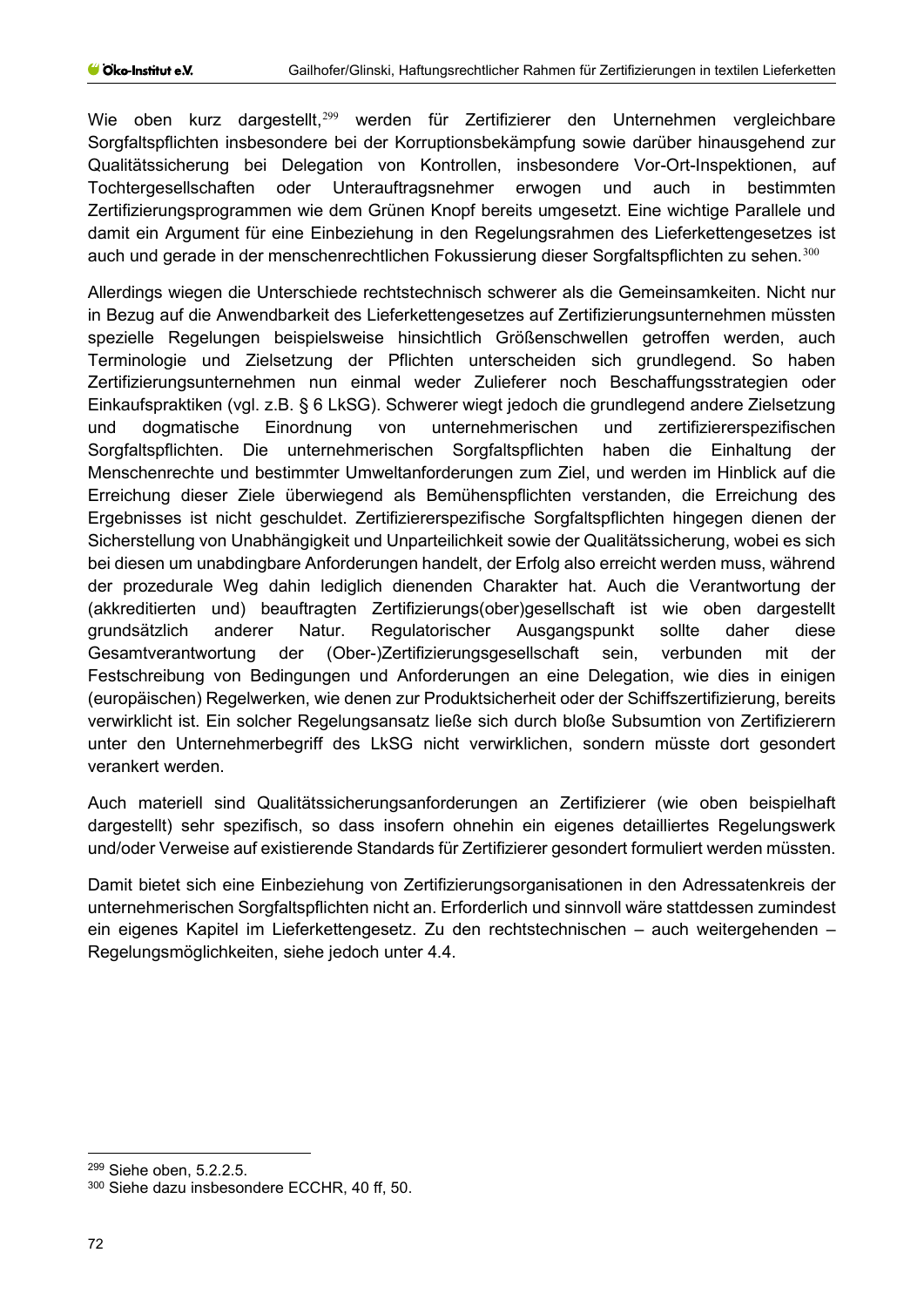# **5.3 Haftung der Zertifizierer für die Nicht-Einhaltung kodifizierter Zertifiziererpflichten**

## **5.3.1 Einführung**

Die Haftung hängt vom Umfang der kodifizierten Pflichten ab. Wie oben dargestellt, sind im Grundsatz zwei Zielsetzungen der Zertifizierung denkbar: diejenige der Sicherstellung menschenrechtskonformer und umweltgerechter Produktion vor Ort und diejenige der Schaffung von Vertrauen in Zertifikate mit dem Ziel der Verhaltenslenkung bei Verbraucher\*innen. Beide Zielsetzungen werden im Folgenden unterschieden.

### **5.3.1.1 Haftung gegenüber beim Zulieferer Geschädigten für mangelhafte Zertifizierung**

Nach dem Muster des EU-Produktsicherheitsrechts könnte die Zertifizierung der Einhaltung der Sorgfaltspflichten nach dem LkSG (oder aufgrund einer EU-rechtlichen Lösung) verpflichtend eingeführt werden, kombiniert mit einer Haftung von Zertifizierern für die mangelhafte Erfüllung ihrer Pflichten im Rahmen der Zertifizierung. Gleichzeitig müsste man den Pflichtenkanon im LkSG um die Zertifizierung der Betriebsstätte(n) der Zulieferer erweitern, denn diese ist bisher wohl nur eine Möglichkeit für Unternehmen, ihrer Verpflichtung zur Überprüfung der Wirksamkeit der Präventionsmaßnahmen nach § 6 Abs. 5 LkSG nachzukommen.<sup>[301](#page-72-0)</sup> Damit würde allerdings nur die Zertifizierung von Zulieferern der in den Anwendungsbereich des LkSG fallenden Unternehmen erfasst.

Sinnvoll könnte es daher sein, die Haftung von Zertifizierern auch für die Zertifizierung von Zulieferern außerhalb des LkSG festzuschreiben. Auch diese Tätigkeit birgt Risiken für Arbeitnehmer\*innen und Anwohner\*innen der Betriebsstätten der Zulieferer, und sei es nur, weil mangelhafte Kontrollen oder fehlerhafte Berichte dem Unternehmen die Möglichkeit nehmen, Abhilfemaßnahmen zu ergreifen, die sie sonst (zum Schutze der Geschädigten) ergriffen hätten.

## **5.3.1.2 Haftung gegenüber Verbraucher\*innen für mangelhafte Zertifizierung**

Eine ganz andere Frage betrifft die Haftung gegenüber Verbraucher\*innen für mangelhafte Zertifizierung als Beitrag zur Irreführung der Verbraucher\*innen. Die Frage unterscheidet sich insoweit von der Frage der Zertifizierung von Lieferketten, als kein Unternehmen gezwungen wäre, die Zertifizierung werblich einzusetzen.

Diese Fragestellung ist im UWG zu verorten und dort in der Rechtsprechung noch kaum diskutiert. Im Grundsatz geklärt ist, dass Siegelgeber Gehilfen oder Anstifter einer unlauteren Geschäftspraktik sein können, wenn sie falsche Zertifikate ausstellen, die vom zertifizierten Unternehmen im Wettbewerb genutzt werden.<sup>[302](#page-72-1)</sup> Erfolgt diese Nutzung gegenüber Verbraucher\*innen, so kann daraus ein Schadensersatzanspruch nach § 9 Abs. 2 UWG n.F. auch gegen den Siegelgeber resultieren.

Der Zertifizierer ist allerdings häufig nicht der Siegelgeber, vielmehr bedient sich Letzterer, etwa der FSC, externer Zertifizierer zur Klärung der Einhaltung der Voraussetzungen für die Erteilung des Siegels. Dabei wird eine fehlerhafte Zertifizierung aber unmittelbar auf die fehlerhafte Erteilung des

<span id="page-72-0"></span><sup>301</sup> Vgl. oben, 4.1.1.

<span id="page-72-1"></span><sup>302</sup> Vgl. LG Offenburg, 30.3.2011 – 5 O 55/09 KfH, BeckRS 2012, 4110.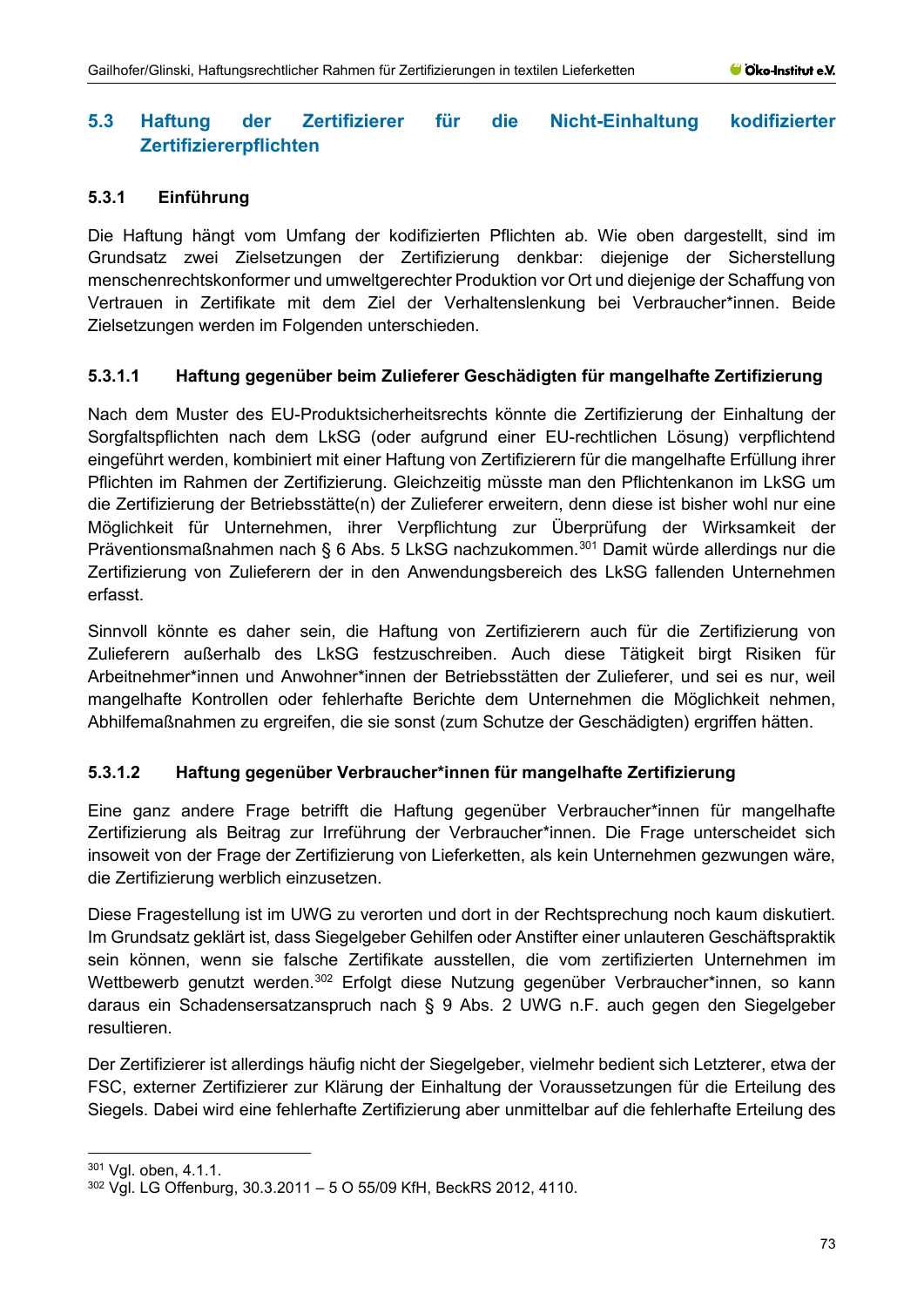Siegels und dessen Verwendung auf den Unternehmer durchschlagen. Aus der Perspektive des UWG kann es deshalb nicht darauf ankommen, ob der Siegelgeber selbst die Siegelvoraussetzungen prüft oder dies an externe Zertifizierer auslagert. Insofern scheint es gerechtfertigt, auch den Zertifizierer als Gehilfen des Unternehmers anzusehen, so dass ein Schadensersatzanspruch nach § 9 Abs. 2 UWG n.F. auch gegenüber dem Zertifizierer bestehen kann, der in aller Regel vorsätzlich oder fahrlässig handeln wird.

Außerhalb eines gesetzlichen Rahmens stellt sich darüber hinaus die Frage, ob Mindestanforderungen an Siegel zur Beachtung von Menschenrechten, Arbeitnehmerrechten oder Umweltschutz in Lieferketten eingeführt werden sollten, deren Nichtbeachtung die Verleihung und die Anbringung des Siegels unlauter machen würde. Alternativ oder kumulativ könnten Mindestanforderungen an Zertifizierer statuiert werden, deren Zertifikate die Einhaltung der Anforderungen bescheinigen.

Eine Beschränkung auf die Lieferketten von Unternehmen, die unter das LkSG fallen, wäre dabei nicht angebracht. Mindestanforderungen könnten in einem eigenen Siegelgesetz formuliert werden.

## **5.3.2 Haftung bei gesetzlich verpflichtender Zertifizierung von Lieferketten**

## **5.3.2.1 Europäische Ebene**

Ein Lieferkettengesetz existiert auf europäischer Ebene bislang nicht. Das Europäische Parlament hat am 11.2.2021 Empfehlungen an die Kommission zur Sorgfaltspflicht und Rechenschaftspflicht von Unternehmen formuliert,<sup>[303](#page-73-0)</sup> die in Art. 19 die zivilrechtliche Haftung von Unternehmern für Verstöße gegen ihre Sorgfaltspflichten vorsieht. Es hat dabei darauf hingewiesen, dass zertifizierte Branchenregelungen kleinen und mittleren Unternehmen die Möglichkeit bieten, Verantwortung effizient zu bündeln und zu teilen, [304](#page-73-1) ohne aber eine Zertifizierung zwingend einführen zu wollen. Schließlich hat das Parlament den Einfluss von Zertifizierung auf die Haftung von Unternehmen für Verstöße thematisiert und klargestellt, dass die Zertifizierung die potentielle Haftung von Unternehmen nicht beeinträchtigen sollte.<sup>[305](#page-73-2)</sup> Nicht vorgesehen ist in der Empfehlung eine Haftung von Zertifizierern für mangelhafte Zertifizierung.

Eine verpflichtende Zertifizierung ist, wie oben dargestellt, im EU-Recht in einigen Bereichen verankert. Klare Haftungsregelungen enthält allerdings keines der fraglichen Regime.

Diskutiert wurde die Haftung von Zertifizierern auf EU-Ebene vor allem im Zusammenhang mit dem unter der Medizinprodukte-Richtlinie 93/42/EG entschiedenen PIP-Brustimplantate-Skandal.<sup>[306](#page-73-3)</sup> Deren Tätigkeit sah der EuGH in der Rechtssache *Elisabeth Schmitt* zwar als dem Schutz von Patient\*innen dienend an, er mochte aber aus dem EU-Recht selbst keine Haftung von benannten Stellen für Schäden, die aus der Verletzung ihrer Pflichten resultierten, ableiten, sondern verwies insofern auf nationales Recht.<sup>[307](#page-73-4)</sup> Der EuGH kam zu dieser Entscheidung, obwohl die Medizinprodukte-Richtlinie eine Haftpflichtversicherung für benannte Stellen vorsah, aus der man

<span id="page-73-0"></span><sup>303</sup> EP-Dok. A9-0018/202.

<span id="page-73-1"></span><sup>304</sup> Erw.Gr. (13).

<span id="page-73-2"></span><sup>305</sup> Erw.Gr. (34).

<span id="page-73-3"></span><sup>306</sup> Vgl. statt vieler *Glinski/Rot*t, Die Haftung der Zertifizierungsstelle im Produktsicherheitsrecht, ZEuP 2015, 192 ff.; *Brüggemeier*, 'Fehlerhafte Brustimplantate und die Haftung der Zertifizierungsinstitute – Das EuGH-Urteil in der Rechtssache Schmitt v. TÜV Rheinland, MedR 2017, 527 ff.

<span id="page-73-4"></span><sup>307</sup> EuGH, 16.2.2017, Rs. C-219/15 Elisabeth Schmitt gegen TÜV Rheinland LGA Products GmbH, ECLI:EU:C:2017:128.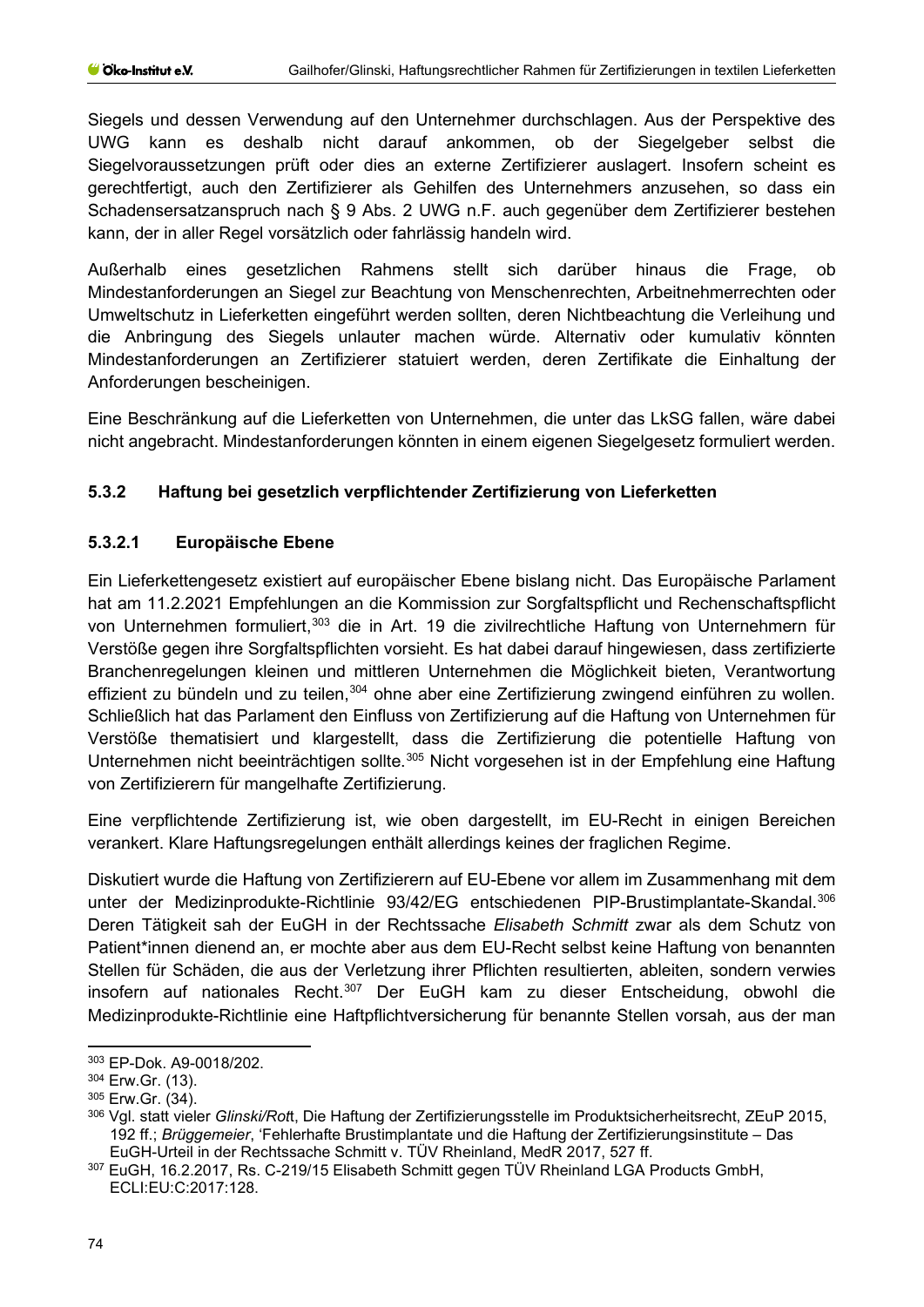auf das Risiko einer Haftung gegenüber Geschädigten hätte schließen können.<sup>[308](#page-74-0)</sup> Eine solche Haftung wurde auch mit der neuen Medizinprodukte-Verordnung (EU) 2017/745, die als Reaktion auf den PIP-Skandal erlassen wurde, nicht eingeführt.<sup>[309](#page-74-1)</sup>

Auch im Bereich der Schiffsklassifizierung und neuerdings der Zertifizierung von Inventarlisten und Abwrackeinrichtungen nach der Schiffsrecyclings-Verordnung (EU) Nr. 1257/2013 spielt Zertifizierung eine tragende Rolle,<sup>[310](#page-74-2)</sup> eine Haftungsregelung fehlt jedoch, obwohl auch im Bereich der Schiffsklassifizierung auf nationaler Ebene schon spektakuläre Verfahren gegen Zertifizierer gab. Für die in diesem Bereich so bezeichneten "anerkannten Organisationen", hinter denen sich die Klassifizierungsgesellschaften verbergen, sieht die Richtlinie 2009/15/EG über gemeinsame Vorschriften und Normen für Schiffsüberprüfungs- und -besichtigungsorganisationen und die einschlägigen Maßnahmen der Seebehörden ein spezielles Regime vor, dessen Art. 5(2) vorsieht, dass im Auftragsverhältnis zwischen der Verwaltung eines Mitgliedstaats und einer anerkannten Organisation Bestimmungen über die finanzielle Haftung aufgenommen werden. Allerdings geht es darin allein um eine Rückgriffsmöglichkeit der Verwaltung gegenüber der anerkannten Organisation für den Fall, dass die Verwaltung einem Dritten wegen eines Verschuldens der anerkannten Organisation Schadensersatz leisten muss. Die Haftung der anerkannten Organisationen, etwa wegen fahrlässiger Zertifizierung einer unsicheren Abwrackeinrichtung, ist an keiner Stelle geregelt.[311](#page-74-3)

Insgesamt entspricht es der h.M., dass das EU-Recht generell in Bezug auf verpflichtende Zertifizierung in sicherheitsrelevanten Bereichen keine Haftungsregelung enthält, sondern diese Frage dem nationalen Recht der Mitgliedstaaten überlässt, [312](#page-74-4) auch wenn an dieser Haltung mit Blick auf die Effektivität der Zertifizierung viel Kritik geübt wurde.<sup>[313](#page-74-5)</sup>

## **5.3.2.2 Haftung nach allgemeinen Grundsätzen für die Nichteinhaltung kodifizierter Zertifiziererpflichten**

Im Folgenden wird zunächst diskutiert, wie sich die Kodifizierung auf die Haftung der Zertifizierer nach deutschem Recht auswirken würde. Ergänzend wird auf das englische und das französische Recht eingegangen, weil letztere nach den Grundsätzen der Rom II-Verordnung bei den hier relevanten Auslandssachverhalten aufgrund der kolonialen Vergangenheit vieler Staaten, in denen die Zertifizierung stattfinden und der Schaden eintreten kann, relevant werden können, wenn es

<span id="page-74-0"></span><sup>308</sup> Vgl. dazu GA Sharpston, 15.9.2016, Rs. C-219/15 Elisabeth Schmitt gegen TÜV Rheinland LGA Products GmbH, ECLI:EU:C:2016:694, Rn. 35.

<span id="page-74-1"></span><sup>309</sup> Ausf. dazu Rott, Certification of Medical Devices – Lessons from the PIP Scandal, in: Rott (Hrsg.), Certification – Trust, Accountability, Liability, 2019, 189, 206 f.

<span id="page-74-2"></span><sup>310</sup> Vgl. Glinski, Sustainable Shipping: The new Governance Approach to Ship Recycling, in: Girvin/Ulfbeck (Hrsg.), Maritime Organisation, Management and Liability, 2021, 109 ff.

<span id="page-74-3"></span><sup>311</sup> Vgl. Ulfbeck/Møllmann, Public Function Liability of Classification Societies, in Rott (Hrsg.), Certification – Trust, Accountability, Liability, 2019, 213, 218. Zur Kritik an der unklaren Regelung vgl. Pulido Begines, The EU Law on Classification Societies, 36 Journal of Maritime Law & Commerce (2005), 487, 521; de Bruyne, Tort Law and the Regulation of Classification Societies: Between Public and Private Roles in the Maritime Industry, European Review of Private Law 2019, 429, 438.

<span id="page-74-4"></span><sup>312</sup> Vgl. nur Verbruggen/van Leeuwen, The Liability of Notified Bodies under the EU's New Approach: The Implications of the PIP Breast Implants Case, European Law Review 2018, 399, 402.

<span id="page-74-5"></span><sup>313</sup> Vgl. nur Rott, Pflichten und Haftung der "benannten Stelle" bei Hochrisiko-Medizinprodukten, NJW 2017, 1146, 1147; Wagner, Marktaufsichtshaftung produktsicherheitsrechtlicher Zertifizierungsstellen, JZ 2018, 130, 136.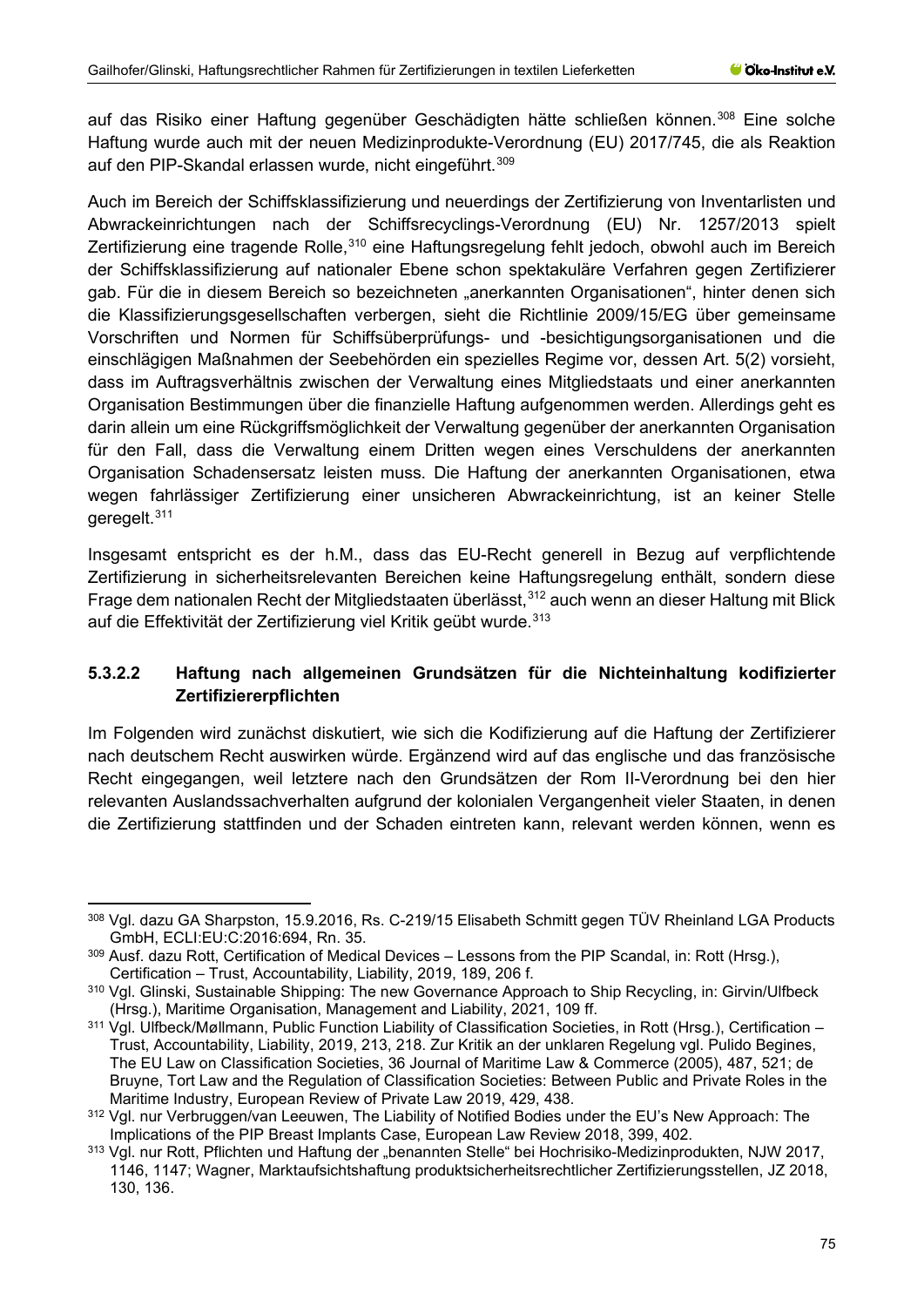nicht gelingt, die Haftung der Zertifizierer von Lieferketten deutscher Unternehmer generell dem deutschen Recht zu unterstellen.

## **5.3.2.2.1 Deutsches Recht**

Im deutschen Recht kann sich die Kodifizierung von Pflichten in verschiedener Hinsicht auswirken. Sie kann auf das vertragliche bzw. vorvertragliche Pflichtenprogramm ebenso ausstrahlen wie auf die deliktische Haftung.

#### **a. Vertragliche oder vertragsähnliche Haftung**

Eine Ausstrahlungswirkung kodifizierter Pflichten auf die vorvertragliche Haftung nimmt die deutsche Rechtsprechung etwa im Kapitalmarktrecht an, wo Pflichten aus dem Wertpapierhandelsgesetz (WpHG) die vorvertraglichen Aufklärungspflichten von Wertpapierunternehmen konkretisieren.<sup>[314](#page-75-0)</sup>

Eine solche Konkretisierung wäre auch in Bezug auf die Pflichten von Zertifizierungsorganisationen aus einem Vertrag zugunsten Dritter denkbar, wenn man einen solchen anerkennen würde. Letzteres hat der BGH allerdings in Bezug auf den Vertrag zwischen PIP und dem TÜV Rheinland abgelehnt. Dass die Entscheidung des BGH in Bezug auf einen Zertifizierungsvertrag zwischen einem Unternehmen der Textilbranche und einem Zertifizierer, der in dessen Auftrag handelt, nur deshalb anders ausfallen würde, weil ein Gesetz die Pflichten eines solchen Zertifizierers festlegt, ist nicht ersichtlich.

Im Schrifttum wurde schon zuvor die Haftung einer Klassifizierungsgesellschaft für die (nicht vorhersehbaren) Opfer des Untergangs eines Schiffs, das der Käufer im Vertrauen auf eine nicht ordnungsgemäß erstellte Klassifizierung hin erworben hat, als zu weitgehend abgelehnt.<sup>[315](#page-75-1)</sup>

Wie bereits oben erwähnt, ist es aber denkbar, dass die Entscheidung bei der Zertifizierung einer klar abgrenzbaren Betriebsstätte mit einer überschaubaren Anzahl von Arbeitnehmer\*innen anders ausfallen könnte.[316](#page-75-2)

#### **b. Schutzgesetzverletzung**

In Betracht käme hingegen eine Schutzgesetzverletzung i.S.d. § 823 Abs. 2 BGB. Insofern liegen die Parallelen zur PIP-Rechtsprechung des BGH, der die Möglichkeit einer Schutzgesetzverletzung mittlerweile klar bejaht hat.<sup>[317](#page-75-3)</sup> auf der Hand.

Der Schutzzweck des LkSG liegt darin, die internationale Menschenrechtslage durch eine verantwortungsvolle Gestaltung der Lieferketten in der Bundesrepublik Deutschland ansässiger Unternehmen zu verbessern.[318](#page-75-4) Erfasst sind u.a. Arbeitsschutzstandards, die offensichtlich dem Schutz der Gesundheit und des Lebens der einzelnen Arbeitnehmer\*innen dienen. Vergleichbares gilt für das Verbot der Herbeiführung einer schädlichen Bodenveränderung, Gewässerverunreinigung, Luftverunreinigung, Lärmemission oder eines übermäßigen Wasserverbrauchs, die zu Gesundheitsschäden führen können.<sup>[319](#page-75-5)</sup>

<span id="page-75-4"></span><sup>318</sup> Vgl. die Begründung der Bundesregierung, BT-Drs. 19/28649, 23.

<span id="page-75-0"></span><sup>314</sup> Vgl. etwa BGH, 19. 12. 2006 - XI ZR 56/05, NJW 2007, 1876.

<span id="page-75-1"></span><sup>315</sup> Vgl. Basedow/Wurmnest, Third-Party Liability of Classification Societies, 2005, 50 ff.

<span id="page-75-2"></span><sup>316</sup> Vgl. oben, 4.2.1.3.

<span id="page-75-3"></span><sup>317</sup> Vgl. BGH, 22.6.2017 - VII ZR 36/14, VuR 2017, 392; BGH, 27.2.2020 - VII ZR 151/18, NJW 2020, 1514.

<span id="page-75-5"></span><sup>319</sup> ibid., 38.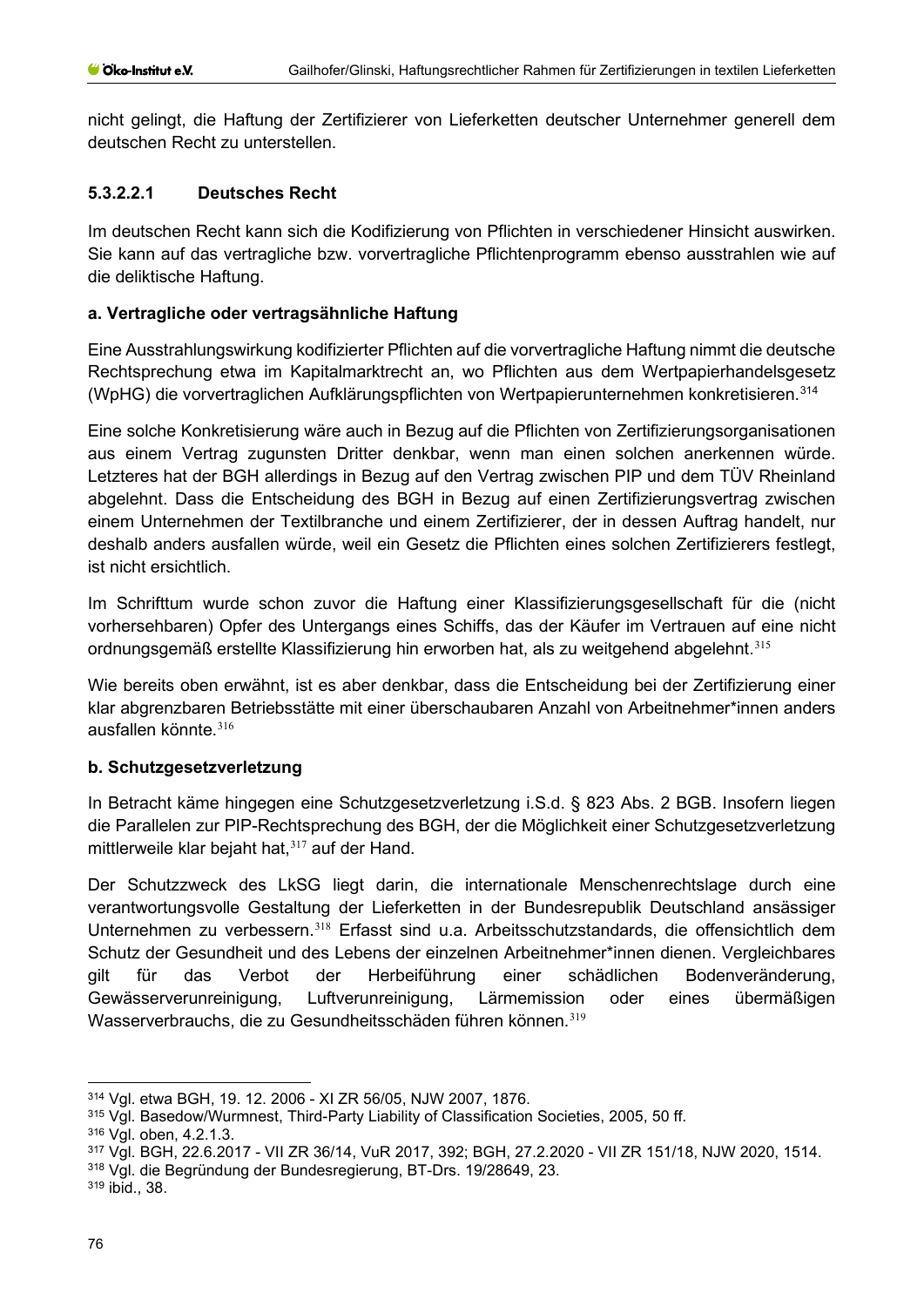Bescheinigt ein Zertifizierer wahlweise inkorrekter Weise die ordnungsgemäße Durchführung von Sorgfaltspflichten oder die Einhaltung der geforderten Standards vor Ort, obwohl ein Zulieferer gegen relevante Arbeitsschutz- oder Umweltschutzstandards verstößt, so verhindert er unternehmerische Abhilfemaßnahmen nach § 7 LkSG. Damit würde auch die ordnungsgemäße Zertifizierung dem Schutz der Arbeitnehmer\*innen des Zulieferers und der von durch diesen verursachten Umweltschäden betroffenen Personen dienen.

Voraussetzung wäre selbstverständlich, dass die Schutzgesetzqualität der einzuführenden Pflichten von Zertifizierern nicht wie in § 9 Abs. 3 LkSG gesetzlich ausgeschlossen würde.

Schwierigkeiten insbesondere in Bezug auf den Nachweis der Kausalität einer mangelhaften Prüfung für den entstandenen Schaden werden im Rahmen des Regelungsvorschlags (infra, 5.3.2.4.) thematisiert.

## **c. Keine Sperrwirkung für Haftung aus § 823 Abs. 1 BGB**

Zu betonen ist, dass die Kodifizierung von Pflichten keine Sperrwirkung für möglicherweise strengere Anforderungen hätte, die sich aus einer Verkehrspflicht ergeben. Hinsichtlich des Ausmaßes der erforderlichen Sorgfalt ist die grundlegende Unterscheidung zwischen Sicherheitsrecht und Haftungsrecht zu beachten, die auch in der deutschen haftungsrechtlichen Rechtsprechung immer wieder zum Ausdruck kommt.[320](#page-76-0)

Das Haftungsrecht nimmt gegenüber dem öffentlichen Sicherheitsrecht eine Ergänzungsfunktion wahr. Die öffentlich-rechtliche Entscheidung zugunsten einer bestimmten Technologie<sup>[321](#page-76-1)</sup> oder eines bestimmten Haftungsumfangs, die das Risiko eines "Sonderopfers" potentieller Geschädigter birgt, kann durch die haftungsrechtliche Kompensation zumindest *ex post* teilweise ausgeglichen werden. Deshalb dürfen die Ergebnisse möglicherweise suboptimaler öffentlicher Regulierung nicht zwingend auf das Haftungsrecht durchschlagen.<sup>[322](#page-76-2)</sup>

## **d. Verhältnis zur Haftung des Unternehmers**

Erteilt der Zertifizierer ein Zertifikat darüber, dass der Unternehmer seinen Pflichten aus dem LkSG nachkommt, obwohl dies nicht der Fall ist, so liegt auf beiden Seiten eine Pflichtverletzung vor. Unternehmer und Zertifizierer haften dann gesamtschuldnerisch. So entschieden etwa die französischen Gerichte im Fall des Untergangs der *Erika*. [323](#page-76-3)

Schwieriger ist die Frage zu beurteilen, wenn der Unternehmer sich eines Zertifizierers bedient, der die Einhaltung von Vorschriften zu Arbeitsschutz, Umweltschutz usw. beim Zulieferer prüfen und zertifizieren soll und sich auf die Angaben des Zertifizierers verlässt. Auch in dieser Situation sollte man keine enthaftende Wirkung der Zertifizierung annehmen, sondern sich etwa an Art. 5 (2) der Richtlinie 2009/15/EG orientieren und dem Unternehmer ein Rückgriffsrecht gegen den Zertifizierer einräumen. Dies hätte den von der gesamtschuldnerischen Haftung des Kreditgebers für Mängel

<span id="page-76-0"></span><sup>320</sup> Vgl. nur BGH, 29.11.1983 - VI ZR 137/82, NJW 1984, 801, 802 – Eishockey; Schleswig-Holsteinisches OLG, 19.10.2007 - 17 U 43/07, VuR 2008, 277 – Geschirrspüler, m.Anm. *Glinski*.

<span id="page-76-1"></span><sup>321</sup> Vgl. etwa die verschuldensunabhängige Haftung im Atomrecht und im Gentechnikrecht, §§ 25 ff. AtG und §§ 32 ff. GenTG.

<span id="page-76-2"></span><sup>322</sup> Vgl. Falke, Rechtliche Aspekte der Normung in den EG-Mitgliedstaaten und der EFTA, Bd. 3: Deutschland, 2000, 451 ff. Ausf. Glinski, Die rechtliche Bedeutung der privaten Regulierung globaler Produktionsstandards, 2010, 270 ff.; s.a.o. 3.1.2.2.,3.1.2.3.

<span id="page-76-3"></span><sup>323</sup> Cour de cassation, Arrêt n° 3439, 25.9.2012 (10-82.938), https://www.courdecassation.fr/IMG///Crim\_arret3439\_20120925.pdf.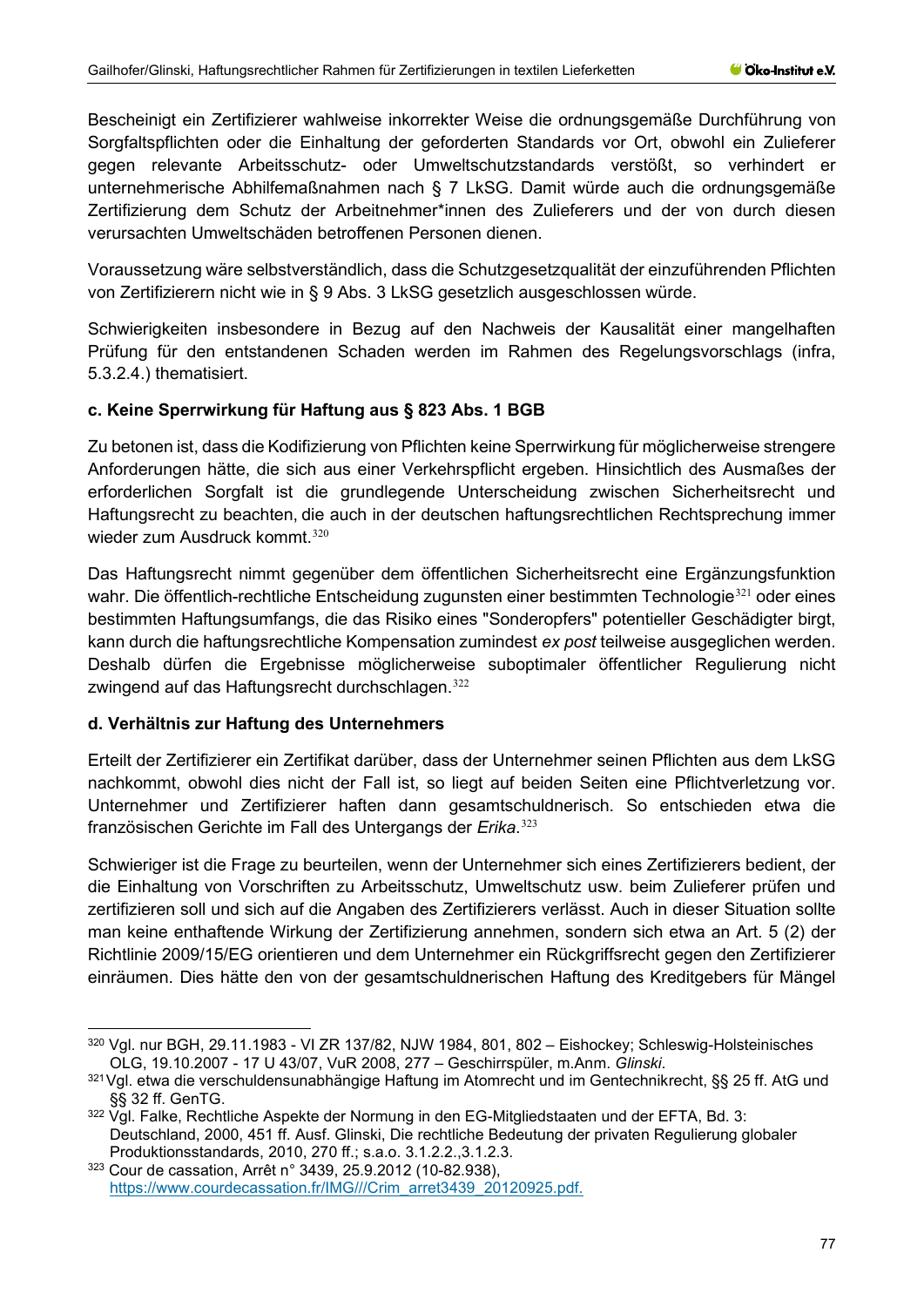einer finanzierten Kaufsache im englischen Recht<sup>[324](#page-77-0)</sup> oder auch aus Versicherungsverhältnissen bekannten positiven Effekt, dass der Unternehmer bei der Auswahl des Zertifizierers gesteigerte Sorgfalt anwenden und diesen auch jedenfalls stichprobenartig überwachen würde.

# **5.3.2.2.2 Englisches Recht**

Auch im englischen Recht wurde die Haftung von Zertifizierungsgesellschaften für Pflichtverletzungen schon thematisiert. Voraussetzung für eine deliktische Haftung aus *negligence* ist dort, dass eine Sorgfaltspflicht (*duty of care*) gerade gegenüber dem Opfer bestand. Der einschlägige Test des englischen Deliktrechts um festzustellen, ob eine Sorgfaltspflicht besteht, ist in *Caparo Industries v Dickman*[325](#page-77-1) niedergelegt: Der Schaden muss für den Beklagten vorhersehbar gewesen sein (*foreseeability*), die Beziehung zwischen dem Beklagten und dem Kläger muss hinreichend nah sein (*proximity*), und es muss angemessen sein, dem Beklagten eine Sorgfaltspflicht aufzuerlegen (*just, fair and reasonable*).

Dabei haben die Gerichte im Bereich der Schiffsklassifizierungen die Haftung der Klassifizierungsgesellschaften in einigen Entscheidungen abgelehnt;<sup>[326](#page-77-2)</sup> allerdings ging es in den relevanten Verfahren nicht um Leben oder Gesundheit, sondern um das Vermögen der Käufer von Schiffen, die sich trotz der entsprechenden Klassifizierung als mangelhaft herausstellten, oder von Frachteigentümern. Bei den Entscheidungen spielten auch politische Erwägungen eine Rolle. So betonten die Gerichte, die Klassifizierungsgesellschaften handelten ohne Gewinnerzielungsabsicht im öffentlichen Interesse.

Für die Verletzung von Leben und Gesundheit wird allgemein auf das Urteil des Court of Appeal in *Perrett v Collins*[327](#page-77-3) verwiesen*.* Dort ging es um die Zertifizierung der Sicherheit eines Flugzeugs, das anschließend abstürzte. Rechtliche Grundlage der Zertifizierung war der Civil Aviation Act 1982, der die Übertragung der Sicherheitsprüfung auf private Sicherheitsinspekteure zulässt. Der Court of Appeal nahm die Haftung des Sicherheitsinspekteurs an und begründete dies damit, dass es im Kontrollsystem des Civil Aviation Act 1982 gerade seine Aufgabe gewesen sei, die Passagiere und die Öffentlichkeit vor Flugzeugabstürzen zu bewahren. Das Gericht unterschied diese Situation ausdrücklich von Fällen, in denen lediglich Vermögensinteressen involviert sind.<sup>[328](#page-77-4)</sup>

Es spricht daher einiges dafür, dass auch englische Gerichte im Falle von Pflichtverletzungen von Zertifizierern, die zu Personenschäden führen, zu einer Haftung gelangen können.<sup>[329](#page-77-5)</sup>

<span id="page-77-0"></span><sup>324</sup> s75 Consumer Credit Act 1974.

<span id="page-77-1"></span><sup>325</sup> [1990] UKHL 2.

<span id="page-77-2"></span><sup>&</sup>lt;sup>326</sup> Vgl. Mariola Marine Corporation v. Lloyd's Register of Shipping – The Morning Watch [1990] 1 Lloyd's Rep. 547, 561 ff. (QBD); Marc Rich & Co. AG and others v. Bishop Rock Marine Co. Ltd. and others – The Nicholas H [1995] 3 All ER 307 (HL). Vgl. dazu Feehan, Liability of Classification Societies from the British Perspective: The Nicolas H, 22. Tulane Maritime Law Journal (1997), 163 ff.; Cane, Classification Societies, Cargo Owners and the Basis of Tort Liability, Lloyd's Maritime and Commercial Law Quarterly 1995, 433 ff.; Lagoni, The Liability of Classification Societies, 2007, 36 ff.

<span id="page-77-3"></span><sup>327</sup> [1998] EWCA Civ 884.

<span id="page-77-4"></span><sup>328</sup> Ausf. Glinski/Rott, Regulating Certification Bodies in the Field of Medical Devices: The PIP Breast Implants Litigation and Beyond, European Review of Private Law 2019, 403, 421 f.

<span id="page-77-5"></span><sup>329</sup> Zur Anwendung auf unterschiedliche Zertifizierungskonstellationen vgl. Glinski/Rott, The role and liability of certification organisations in transnational value chains, 23 Deakin Law Review (2018), 83 ff.; van Ho/Terwindt, Assessing the Duty of Care for Social Auditors, European Review of Private Law 2019, 379 ff.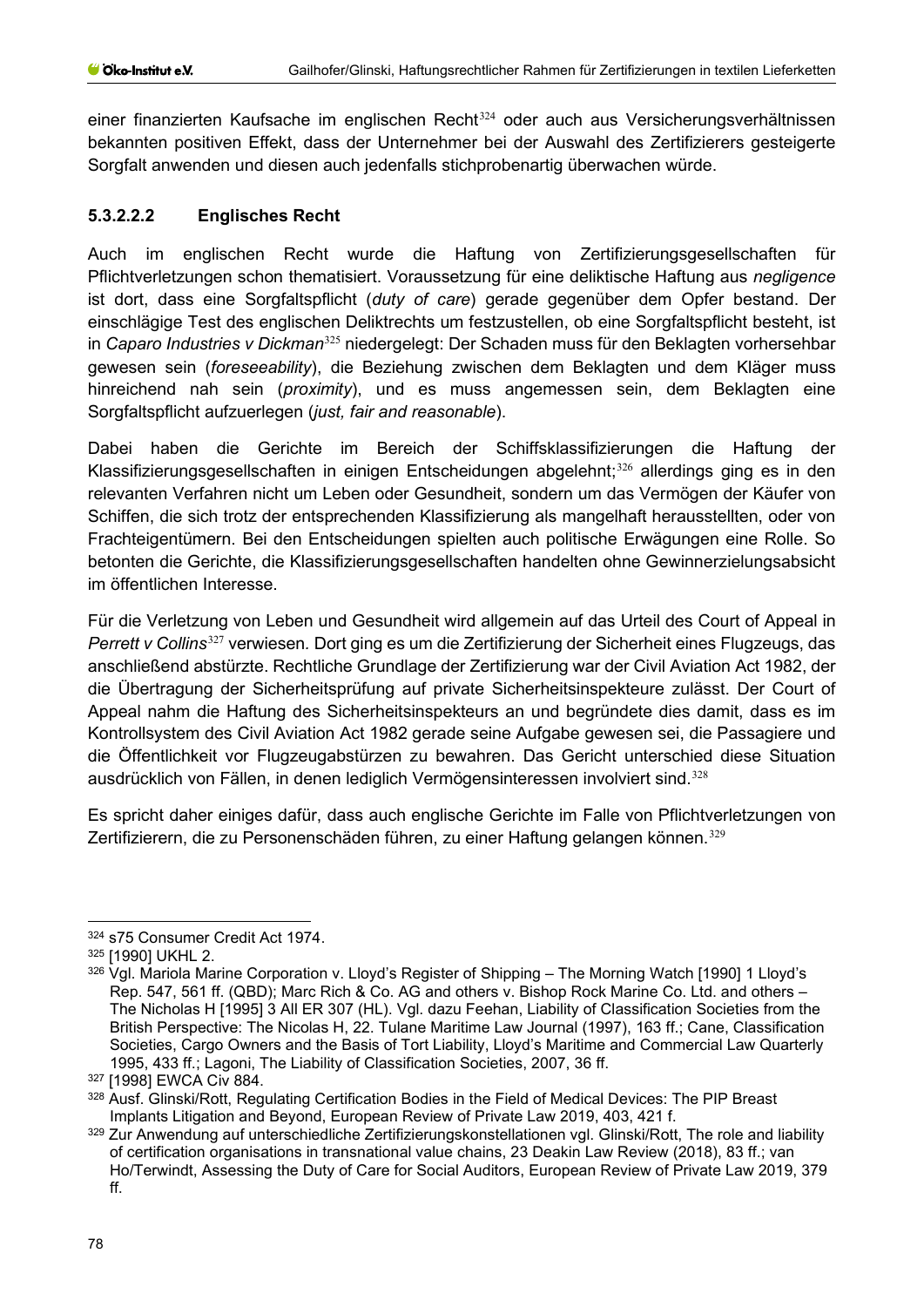# **5.3.2.2.3 Französisches Recht**

Das französische Recht stellt eine Haftung eines Zertifizierers für Schäden aus der Verletzung von gesetzlichen Pflichten problemlos her. Die deliktische Haftung setzt grundsätzlich eine haftungsbegründende Handlung, einen Schaden und Kausalität voraus. Hinsichtlich der haftungsbegründenden Handlung (*fait fautif*) ist zwar vieles unklar, Einigkeit besteht allerdings darüber, dass der Verstoß gegen gesetzliche Handlungspflichten und eine daraus resultierende Schädigung die Ersatzpflicht des Art. 1240 f. Code civil auslösen.<sup>[330](#page-78-0)</sup> Eine explizite Schutzpflicht oder Garantenstellung gegenüber dem Geschädigten verlangen die Art. 1240 f. Code civil nicht.<sup>[331](#page-78-1)</sup>

Entsprechend hatten die französischen Gerichte im PIP-Brustimplantateskandal keine grundsätzlichen Probleme damit, die Haftung von TÜV Rheinland festzustellen;[332](#page-78-2) strittig war in den Verfahren lediglich, ob eine Pflichtverletzung vorlag. Diese hat die Cour d'Appel de Paris mittlerweile als erstes Obergericht anerkannt,<sup>[333](#page-78-3)</sup> nachdem die Cour de cassation zuvor ablehnende Urteile der Cour d'Appel d'Aix-en-Provence<sup>[334](#page-78-4)</sup> kassiert hatte.<sup>[335](#page-78-5)</sup>

Desgleichen akzeptierten die französischen Gerichte die Haftung der italienischen Klassifizierungsgesellschaft RINA, die den Öltanker Erika zertifiziert hatte, der kurz darauf vor der französischen Westküste zerbrach und die Strände verschmutzte.<sup>[336](#page-78-6)</sup>

## **5.3.2.3 Haftung für Zertifizierung von Lieferketten ohne gesetzliche Zertifizierungspflicht**

Wie oben beschrieben, müssen Mindestanforderungen an Zertifizierer und Zertifizierungen sowie ein Haftungsregime nicht zwingend an eine gesetzliche Pflicht von Unternehmen, ihre Zulieferer zertifizieren zu lassen, andocken. Vielmehr können auch Standards für Zertifizierungen auf vertraglicher Basis ohne entsprechende Rechtspflicht des Unternehmens gesetzt und dafür ein Haftungsregime geschaffen werden, das inhaltlich dem soeben beschriebenen Haftungsregime für die gesetzlich vorgeschriebene Zertifizierung entspricht. Sinnvoll wäre dies deshalb, weil auch die Zertifizierung von Lieferketten ohne gesetzliche Zertifizierungspflicht Gefährdungspotential hat und auch hier ein Haftungsregime Steuerungswirkung hin zu einer sorgfältigen Wahrnehmung der Zertifizierungspflichten entfalten kann.

<span id="page-78-0"></span><sup>330</sup> Vgl. Ferid/Sonnenberger, Das Französische Zivilrecht, Bd. 2, Schuldrecht, 2. Aufl. 1986, 459 ff., insb. 461; Sonnenberger/Autexier, Einführung französisches Recht, 3. Aufl. 2000, Rn. 89; van Dam, European Tort Law, 2013, 50 ff.

<span id="page-78-1"></span><sup>331</sup> Ferid/Sonnenberger, Das Französische Zivilrecht, 463. Vgl. auch Hübner/Constantinesco, Einführung in das französische Recht, 4. Aufl. 2001, 181.

<span id="page-78-2"></span><sup>332</sup> Ausf. zur ersten Entscheidung des Tribunal de Commerce de Toulon Rott/Glinski, ZEuP 2015, 192 ff.; Fröding, MPR 2014, 1 ff.

<span id="page-78-3"></span><sup>333</sup> Vgl. Bauer, https://www.actu-juridique.fr/civil/responsabilite-civile/la-france-epicentre-de-la-justice-pourles-victimes-des-protheses-pip.

<span id="page-78-4"></span><sup>334</sup> Cour d'appel d'Aix-en-Provence, 22.1.2015, No 2015/21; dazu Fröding, PIP Brustimplantate: Warum das Berufungsgericht Aix-en-Provence die Haftung des TÜV abgelehnt hat, MPR 2015, 162 ff.

<span id="page-78-5"></span><sup>335</sup> Cour de Cassation, Arrêt n° 610, 10.10.2018 (15-26.093); Arrêt n° 615, 10.10./2018 (16-19.430) und Arrêt n° s616, 10.10.2018 (17-14.401), alle verfügbar unter https://www.courdecassation.fr; dazu auch Ernst, Die französische Antwort auf das EuGH-Urteil im PIP-Skandal, GPR 2019, 133 ff.

<span id="page-78-6"></span><sup>336</sup> Cour de cassation, Arrêt n° 3439, 25.9.2012 (10-82.938), https://www.courdecassation.fr/IMG///Crim\_arret3439\_20120925.pdf.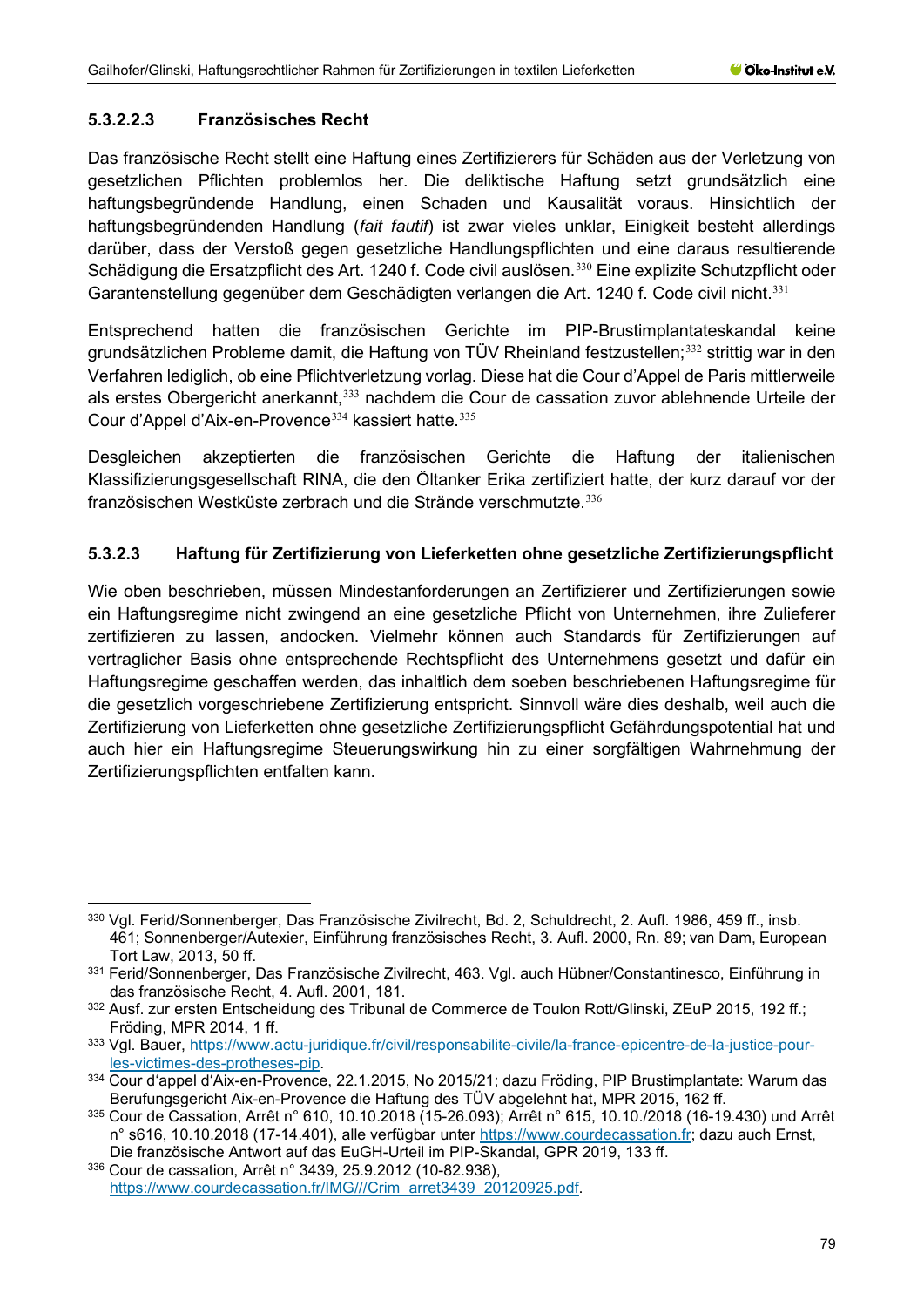## **5.3.2.4 Regulierungsmöglichkeiten**

### **5.3.2.4.1 Europäische Ebene**

Hinsichtlich der Regulierungsmöglichkeiten wäre es zwar wünschenswert, wenn ein einheitliches Haftungssystem auf EU-Ebene geschaffen würde, die Erfahrung mit der bisherigen Gesetzgebung lässt dies aber als extrem unwahrscheinlich erscheinen. Nicht einmal im Medizinprodukterecht, wo die Haftungsunterschiede gerade zwischen dem deutschen und dem französischen Recht schon während des Gesetzgebungsverfahrens für die neue Medizinprodukte-Verordnung deutlich erkennbar geworden waren, konnte sich der EU-Gesetzgeber zu einer eigenen Regelung durchringen.

Was hingegen vorstellbar ist, ist die Schaffung eines europäischen Zertifizierungsregimes für Lieferketten, das auch mit einer europäischen Akkreditierungspflicht versehen sein könnte, wie dies auch in den vorgenannten Beispielen der Fall ist.

## **5.3.2.4.2 Nationale Ebene**

Haftungsrechtliche Lösungen müssen also jedenfalls zunächst im nationalen Recht gesucht werden.

#### **a. Anspruchsgegner**

Für die Schaffung eines nationalen Haftungsregimes liegt eine nicht unerhebliche Problematik darin, dass die Zertifizierung in den meisten Fällen nicht von deutschen Unternehmen wie etwa TÜV Rheinland oder TÜV Süd vorgenommen werden wird, der deutsche Gesetzgeber aber nur Zugriff auf deutsche Unternehmen hat. Abhilfe könnte hier eine *Akkreditierungspflicht* zum Zweck der Zertifizierung von Lieferketten schaffen, die als Voraussetzung entweder eine Niederlassung der Zertifizierungsorganisation im Inland verlangt oder zumindest zur Einhaltung der (noch zu schaffenden) deutschen Vorschriften verpflichtet. Tatsächlich haben große ausländische Zertifizierungsorganisationen wie Bureau Veritas oder RINA deutsche Tochtergesellschaften. Entsprechendes wäre auch auf europäischer Ebene denkbar.

Gleichzeitig müsste man sicherstellen, dass die akkreditierten Zertifizierungsobergesellschaften, die zum Teil mit ausländischen Tochtergesellschaften oder Unterauftragnehmern operieren, die (Konzern-)Verantwortung für all diese Gesellschaften übernehmen müssen und im Schadensfall auch gesamtschuldnerisch mit diesen haften.

Dies kann als verpflichtendes Element der Lieferkettenverantwortung eingeführt werden oder als gesonderter Rahmen für Zertifizierer.

#### **b. Gerichtsstand**

Kommt es zum Schadensfall, so stellt sich die Frage nach der internationalen Zuständigkeit und dem anwendbaren Recht. Verlangt man eine Niederlassung in Deutschland, so ermöglicht Art. 7 Nr. 5 der Brüssel Ia-Verordnung (EU) Nr. 1215/2012 es, den Zertifizierer am Ort dieser Niederlassung zu verklagen. Andernfalls bliebe nur der Sitz des Zertifizierers (Art. 4 Brüssel Ia-VO) oder der Schadensort (Art. 7 Nr. 2 der Brüssel Ia-VO), an dem eine Klage unrealistisch erscheint.

Alternativ könnte man verlangen, dass sich Zertifizierer von Lieferketten deutscher Unternehmen für etwaige Klagen der deutschen Gerichtsbarkeit unterwerfen.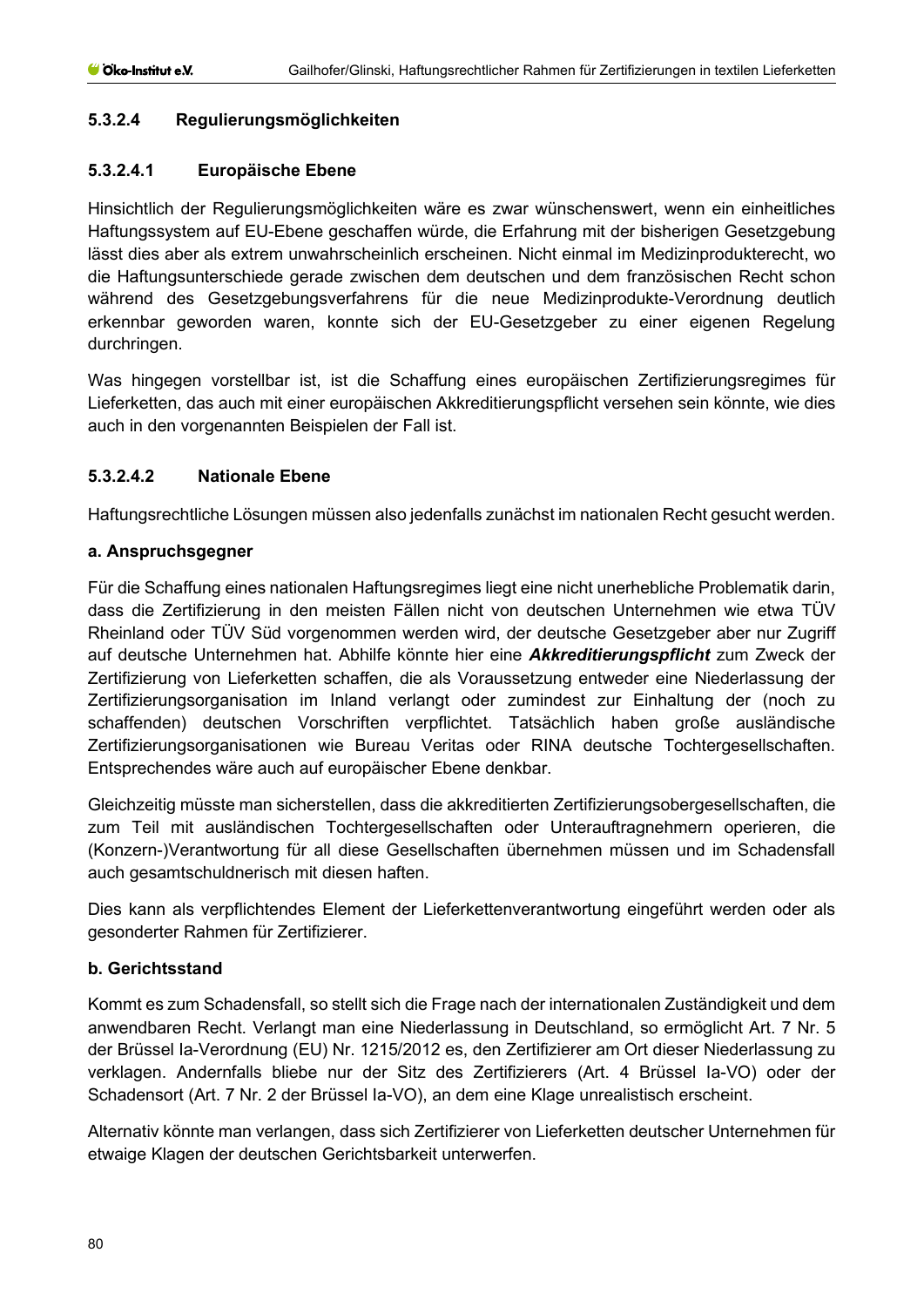Rechtspolitisch ließe sich noch über einen Notgerichtsstand nachdenken, der eingreift, wenn ein Verfahren im Ausland nicht möglich oder nicht zumutbar ist, wie ihn das schweizerische Recht kennt.[337](#page-80-0) Einen solchen sieht freilich die Brüssel Ia-Verordnung bislang nicht vor.

#### **c. Anwendbares Recht: Eingriffsnorm**

Selbst bei einer Klage in Deutschland verbleibt das Problem des anwendbaren Rechts. Dieses wäre bei einem Schadensfall im nicht-europäischen Ausland das Recht des Schadensorts, Art. 4(1) der Rom II-Verordnung (EG) Nr. 864/2007.[338](#page-80-1) Häufig käme dabei eine an das englische Recht angelehnte Rechtsordnung zur Anwendung, etwa das Recht von Pakistan, Bangladesch oder Indien. Korrekturen sind nur über den *ordre public* oder über Eingriffsnormen möglich.

Der *ordre public* (Art. 26 der Rom II-Verordnung) kann hier keine Rolle spielen, denn eine Abweichung von gerade nach langer Diskussion neu eingeführte Vorschriften spiegeln sicher nicht einen unerträglichen Widerspruch zu den deutschen Gerechtigkeitsvorstellungen<sup>[339](#page-80-2)</sup> wider.

Deshalb müsste eine Eingriffsnorm i.S.d. Art. 16 der Rom II-Verordnung geschaffen werden. Der dafür notwendige Inlandsbezug läge jedenfalls dann vor, wenn Zertifizierer für deutsche Unternehmen tätig werden.[340](#page-80-3)

Alternativ könnte man verlangen, dass sich Zertifizierer von Lieferketten deutscher Unternehmen für etwaige Klagen deutschem Recht unterwerfen.

### **d. Gesetzliche Sorgfaltspflichten als Schutzgesetze**

Die einzuführenden Pflichten der Zertifizierer müssten als Schutzgesetze i.S.d. § 823 Abs. 2 BGB erkennbar sein. Dies ist leicht über einen entsprechend beschriebenen Schutzzweck im Gesetz oder auch in den Gesetzesmaterialien herzustellen (vgl. supra, 5.3.2.2.1 unter b.).

Gleichzeitig würden diese Pflichten einen Mindeststandard für die Haftung nach § 823 Abs. 1 BGB darstellen (vgl. auch supra, 5.3.2.2.1 unter c).

#### **e. Kausalität und Beweislast**

Verfahren im Zusammenhang mit dem Brustimplantate-Skandal haben gezeigt, dass selbst bei einer grundsätzlichen Anerkennung der Haftung von Zertifizierern im Einzelfall praktische Probleme auftreten $341$ 

So muss nach allgemeinen Beweisgrundsätzen der Geschädigte die Pflichtverletzung beweisen. Dies wird ihm nur möglich sein, wenn der Zertifizierer seine Tätigkeit dokumentiert und der Geschädigte jedenfalls bei einem Anfangsverdacht Zugang zu den Dokumenten erhält. Das OLG Karlsruhe[342](#page-80-5) etwa meinte, das erstinstanzliche Gericht habe im Rahmen seines Ermessens

<span id="page-80-1"></span><sup>338</sup> Ausf. *Halfmeier*, Zur Rolle des Kollisionsrechts bei der zivilrechtlichen Haftung für Menschenrechtsverletzungen, in: Krajewski/Oehm/Saage-Maaß (Hrsg.), Zivil- und strafrechtliche Unternehmensverantwortung für Menschenrechtsverletzungen, 33 ff.

<span id="page-80-0"></span><sup>337</sup> Vgl. Stürner, Zivilprozessuale Voraussetzungen für Klagen gegen transnationale Unternehmen wegen Menschenrechtsverletzungen, in: Krajewski/Oehm/Saage-Maaß (Hrsg.), Zivil- und strafrechtliche Unternehmensverantwortung für Menschenrechtsverletzungen, 2018, 73, 87.

<span id="page-80-2"></span><sup>339</sup> Vgl. BGH, 8.5.2000 - II ZR 182/98, IPRax 2001, 586, 587.

<span id="page-80-3"></span><sup>340</sup> Vgl. zu den Voraussetzungen des Art. 16 Rom II-VO Wagner, Haftung für Menschenrechtsverletzungen, RabelsZ 80 (2016), 717, 744 ff.

<span id="page-80-4"></span><sup>341</sup> Siehe auch oben, 5.1.2.4.

<span id="page-80-5"></span><sup>342</sup> OLG Karlsruhe, 27.6.2018 – 7 U 96/17, BeckRS 2018, 25317.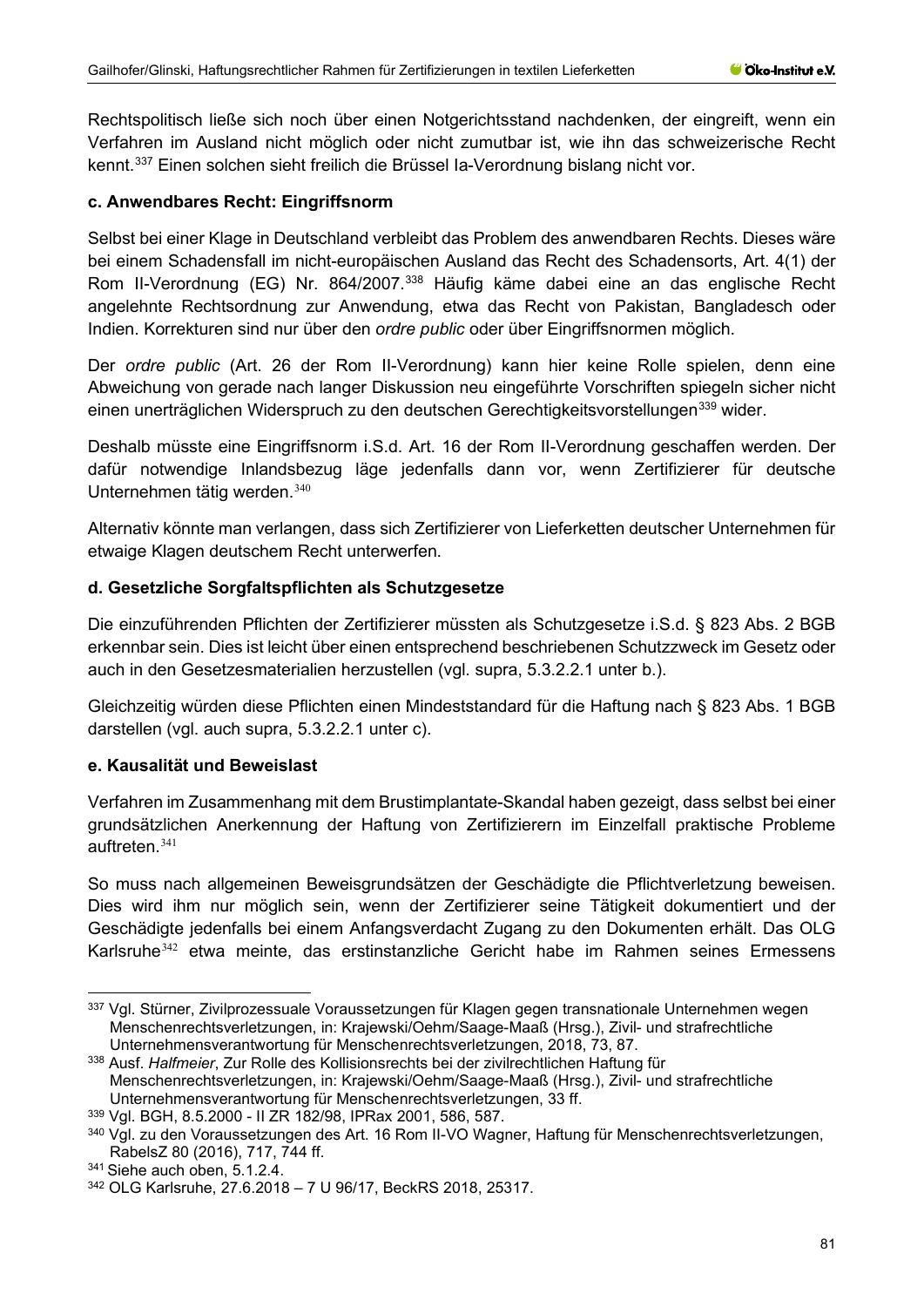gehandelt, als es von TÜV Rheinland die Vorlage der Auditberichte – aus denen sich ein Anlass für nähere Überprüfungen hätte ergeben können – nicht verlangt hatte. Dies hätte man nämlich als Ausforschungsbeweis werten können, der nach deutschem Recht nicht zulässig sei. Mangels Einsicht in die Auditberichte habe die Klägerin dann aber ihrer Substantiierungslast nicht genügt.

Anders ist die Regelung etwa – in Umsetzung der Durchsetzungs-Richtlinie 2008/48/EG - im Urheberrecht. § 101a Abs. 1 UrhG besagt, dass derjenige, der mit hinreichender Wahrscheinlichkeit das Urheberrecht oder ein anderes nach diesem Gesetz geschütztes Recht widerrechtlich verletzt, von dem Verletzten auf Vorlage einer Urkunde oder Besichtigung einer Sache in Anspruch genommen werden kann, die sich in seiner Verfügungsgewalt befindet, wenn dies zur Begründung von dessen Ansprüchen erforderlich ist.

Absehbar ist auch die Verteidigungslinie, die Pflichtverletzung sei nicht kausal, weil entweder der Verstoß trotz gründlicherer Prüfung nicht entdeckt worden wäre oder er nicht abgestellt worden wäre, so dass der Schaden ohnehin entstanden wäre. Das LG Frankenthal etwa hatte im Brustimplantate-Verfahren gegen TÜV Rheinland verlangt, dass dargelegt werden müsste, dass die Kontrolle zu einem bestimmten Zeitpunkt erfolgt wäre und zu diesem Zeitpunkt der Betrug entdeckt worden wäre.[343](#page-81-0) Hier ist eine Beweislastumkehr angebracht, wie sie das Gesetz auch an anderer Stelle kennt, wo andernfalls die Beweisnot unangemessen groß wäre, etwa in § 477 BGB in Bezug auf die Frage, ob der Mangel einer Kaufsache schon bei Übergabe vorhanden war.

In Bezug auf die Kausalität des Verstoßes gegen Zertifizierungspflichten für den entstandenen Schaden lässt sich die Vermutung aufklärungsrichtigen Verhaltens fruchtbar machen, wie sie aus dem Versicherungsrecht bekannt ist.<sup>[344](#page-81-1)</sup> Es wäre davon auszugehen, dass der Unternehmer, der von dem sorgfaltspflicht-, menschenrechts-, arbeitsschutzrechts- oder umweltschutzrechtswidrigen Zustand Kenntnis erlangt hätte, sogleich die notwendigen Abhilfemaßnahmen i.S.d. § 7 LkSG ergriffen hätte, so dass der Schaden eben nicht eingetreten wäre.

#### **f. Anspruchsberechtigte**

Anspruchsberechtigt müssten natürlich die Geschädigten sein. Darüber ließe sich an eine Prozessstandschaft von inländischen Gewerkschaften oder NGOs i.S.d. § 11 LkSG denken.

Eine eigene Anspruchsgrundlage für Unternehmer, die Schaden dadurch erleiden, dass sie im Vertrauen auf die Resultate einer externen Zertifizierung Zulieferer haben, die gegen die Menschenrechte oder relevante Arbeitsschutz- oder Umweltschutzvorschriften verstoßen, und deshalb entweder zivilrechtlich für Schäden haften oder öffentlich-rechtlich mit Bußgeld belegt werden, scheint entbehrlich. Entsprechende Regelungen können in den Zertifizierungsvertrag als Werkvertrag i.S.d. § 631 BGB aufgenommen werden.

## **g. Verhältnis zur Unternehmerhaftung**

In Bezug auf das Verhältnis der Haftung des Zertifizierers zur Haftung des Unternehmers ist zu unterscheiden. Erteilt der Zertifizierer ein Zertifikat darüber, dass der Unternehmer seinen Pflichten aus dem LkSG nachkommt, obwohl dies nicht der Fall ist, so liegt auf beiden Seiten eine Pflichtverletzung vor. Unternehmer und Zertifizierer haften dann gesamtschuldnerisch.

<span id="page-81-0"></span><sup>&</sup>lt;sup>343</sup> Vgl. LG Frankenthal, 6 O 304/12, MPR 2013, 134, unter I. 1. c).

<span id="page-81-1"></span><sup>344</sup> BGH, 5.7.1973, VII ZR 12/73, BGHZ 61, 118; BGH, 22.5.1985, IVa ZR 190/83, BGHZ, 94, 356.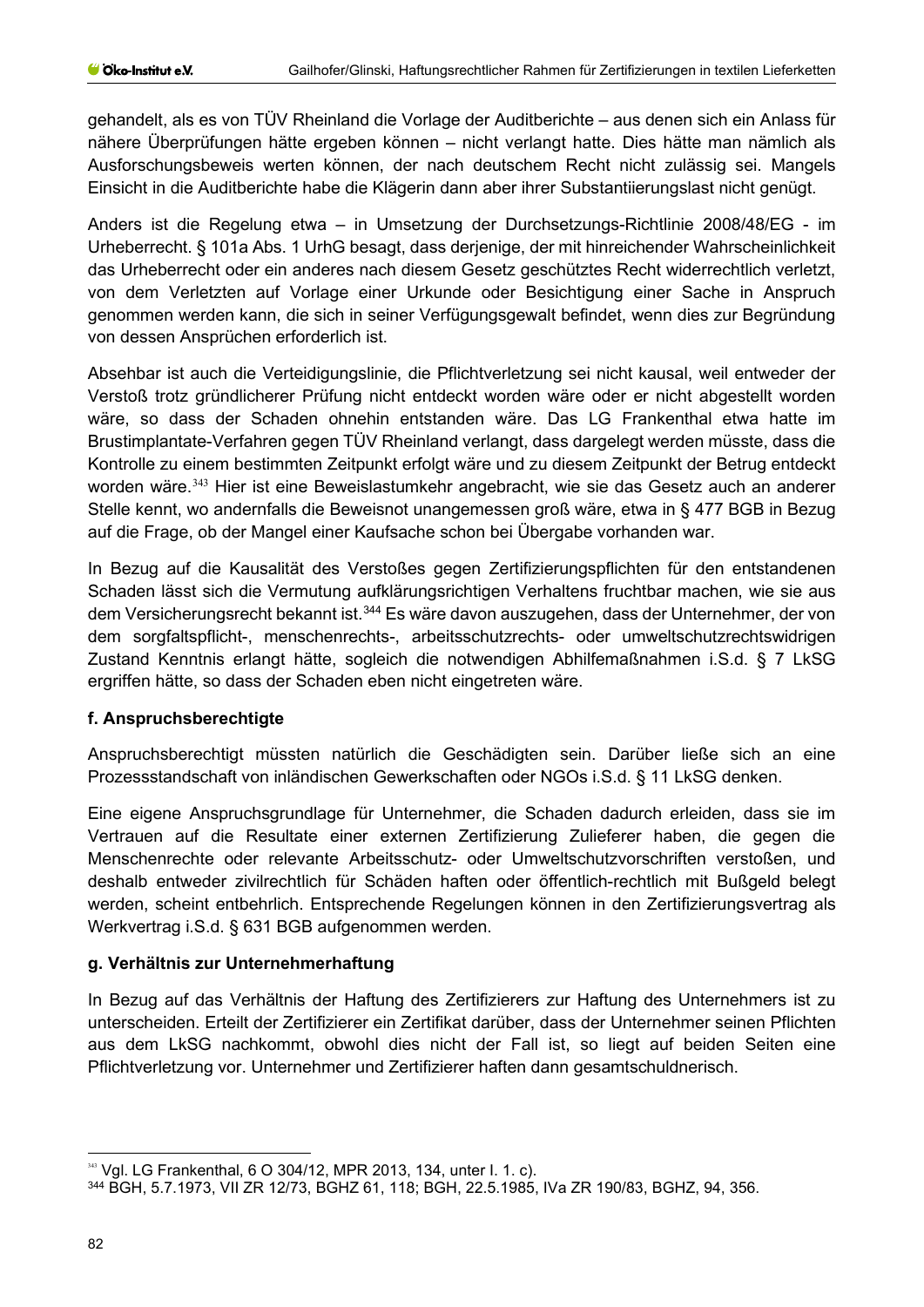Dasselbe sollte gelten, wenn der Unternehmer sich auf das Zertifikat verlässt und dabei selbst nicht fahrlässig handelt. Der Schutz des Unternehmers sollte über einen Regressanspruch gegen den Zertifizierer erfolgen. [345](#page-82-0)

# **5.3.3 Haftung von Zertifizierern gegenüber Verbraucher\*innen**

### **5.3.3.1 Haftung nach § 9 Abs. 2 UWG n.F.**

Wie oben erwähnt, kann sich bei Lieferkettensiegeln in Zukunft eine Haftung von Siegelgebern und auch Zertifizierern als Gehilfen des Unternehmers aus § 9 Abs. 2 UWG n.F. ergeben. Voraussetzung ist eine Irreführung, an der der Siegelgeber und/oder Zertifizierer teilnehmen (siehe 5.3.1.2.).

Diese Irreführung kann schon nach den aus der Rechtsprechung zur Umweltwerbung bekannten Grundsätzen darin zu sehen sein, dass Verbraucher\*innen nicht erkennen können, aus welchen Gründen das Siegel oder Zertifikat vergeben worden sei.<sup>[346](#page-82-1)</sup> Siegel müssen zumindest deutlich über die Prüfinstitution sowie über die angewendeten Kriterien Auskunft erteilen.

Unlauter ist es auch, mit einem Zertifikat zu werben, dessen Voraussetzungen nicht erfüllt werden, selbst wenn das Zertifikat tatsächlich erteilt wurde.<sup>[347](#page-82-2)</sup> Eine schlampige Zertifizierung wirkt sich daher nicht zugunsten des Unternehmers aus, der das Zertifikat nutzt, und der Zertifizierer ist dann Teilnehmer an dessen Wettbewerbsverstoß.

### **5.3.3.2 Mindestanforderungen an Siegelgeber und Zertifizierer**

Weisen private oder von privaten Verbänden vergebene Gütezeichen allerdings ihre private Urheberschaft aus, so sind sie nicht irreführend, wenn sie den in den Verbandssatzungen festgelegten Anforderungen entsprechen und diese Anforderungen öffentlich zugänglich sind. Damit sind auch Siegel zulässig, die inhaltlich keine hohen Anforderungen stellen. Dies führt, zusammen mit der Vielzahl von Siegeln auf dem Markt, bei Verbraucher\*innen nachweislich zu Verwirrung und dazu, dass möglicherweise trotz guter Absichten ein Produkt erworben wird, das unter Substandards hergestellt wurde. Letzteres ließe sich nur dadurch verhindern, dass ambitionierte inhaltliche Mindestanforderungen an Siegel aufgestellt werden und Siegel, die diese nicht erfüllen, nicht verwendet werden dürfen.

Ebenso könnte geregelt werden, dass Siegel, bei denen die Einhaltung der Anforderungen nicht extern zertifiziert wird, nicht verwendet werden dürfen. An diese Zertifizierung könnten dann wiederum Mindestanforderungen gestellt werden. Deren Nichteinhaltung würde dann wieder dazu führen, dass das Siegel nicht verwendet werden dürfte bzw. seine Verwendung irreführend wäre, was einen Schadensersatzanspruch nach § 9 Abs. 2 UWG n.F. auslösen könnte.

<span id="page-82-0"></span><sup>345</sup> Siehe oben, 5.3.2.2.1. unter d.

<span id="page-82-1"></span><sup>346</sup> Vgl. BGH, 20.10.1988 - I ZR 219/87, GRUR 1991, 548 - Umweltengel.

<span id="page-82-2"></span><sup>347</sup> Vgl. OLG Oldenburg, 29. 8. 2002 - 1 U 59/02, GRUR-RR 2003, 159 – Fußballtor.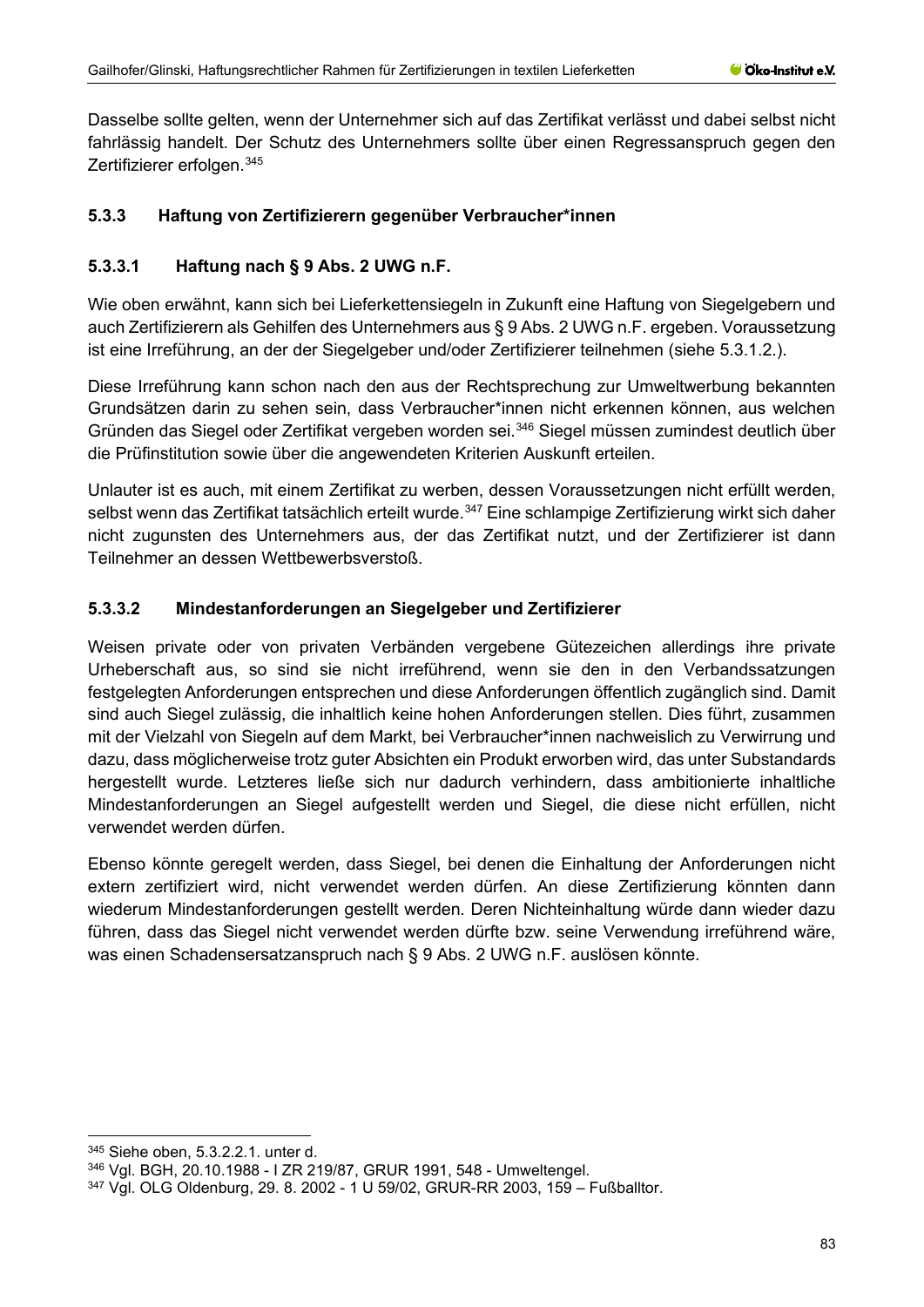# **5.4 Rechtstechnische Möglichkeiten der Regelung von Zertifiziererpflichten**

#### **5.4.1 Große Lösung auf europäischer Ebene**

Wenn die EU eine Lieferkettenregulierung erließe, entspräche die Einbeziehung einer verpflichtenden Zertifizierung dem Kontrollansatz, den die EU in zahlreichen anderen, wie den dargestellten, Bereichen verfolgt hat. Zertifiziererpflichten könnten hier in einem eigenen Kapitel mit Anhang geregelt werden, während für Fragen der Akkreditierung und der Kontrolle durch Akkreditierungsstellen in die Querschnittsrechtsakte von 2008 verwiesen werden könnte. Zu beachten wäre hier entweder die Akkreditierung nur von Zertifizierungsorganisationen mit Hauptniederlassung in der EU oder die Festschreibung des Erfordernisses einer Zweigstelle in der  $FI$  [348](#page-83-0)

Wahrscheinlich wäre allerdings auch, dass ein europäischer Rechtsrahmen keine Haftungsregelung enthielte, sondern die Frage der zivilrechtlichen Haftung von Zertifizierern den Mitgliedstaaten überließe.

Der deutsche Gesetzgeber könnte dann im Wege der Umsetzung oder Ergänzung eine explizite Haftungsregelung einführen, wie sie nachstehend skizziert wird.

Tut er dies nicht, so käme insbesondere eine Haftung des Zertifizierers aus Schutzgesetzverletzung i.S.d. § 823 Abs. 2 BGB oder auch aus Vertrag mit Schutzwirkung zugunsten Dritter in Betracht.

#### **5.4.2 Deutsches Recht**

Kommt es nicht zu einer Regelung auf EU-Ebene, so ergeben sich für den deutschen Gesetzgeber verschiedene Möglichkeiten.

## **5.4.2.1 Verpflichtende Zertifizierung**

Eine Pflicht zur Zertifizierung macht jedenfalls für diejenigen Unternehmen Sinn, die dem Lieferkettensorgfaltspflichtengesetz unterliegen, und zwar sowohl hinsichtlich ihrer Sorgfaltspflichten, das heißt, ihrer Verfahrens-, Organisations- und Präventionspflichten, als auch in Bezug auf die Implementierung der Schutzstandards vor Ort. Dies würde eine weitere Ebene sachkundiger und unabhängiger Kontrolle einziehen; dies natürlich nur unter der Voraussetzung und umso mehr als die oben dargestellten rechtlichen Sicherungsmechanismen für eine verlässliche Zertifizierung auch verankert würden. Gerade in transnationalen Situationen stößt die behördliche Kontrolle an deutliche Grenzen und die Einbeziehung von Zertifizierern entspricht dem üblichen (europäischen) Kontrollansatz.

Zusätzlich sollten sowohl die Einhaltung der Anforderungen des LkSG als auch deren Zertifizierung für all diejenigen Unternehmen verpflichtend sein, die in irgendeiner Form damit werben, die Menschenrechte in ihren Lieferketten zu beachten. Andernfalls drohen Verbraucher\*innen irregeführt zu werden und diejenigen Unternehmen, die unter das LkSG fallen, Wettbewerbsnachteile zu erleiden. Regelungstechnisch könnte dies in einem Siegelgesetz oder auch im UWG erfolgen.

<span id="page-83-0"></span><sup>348</sup> Siehe oben, [5.2.2.5.](#page-63-0)5.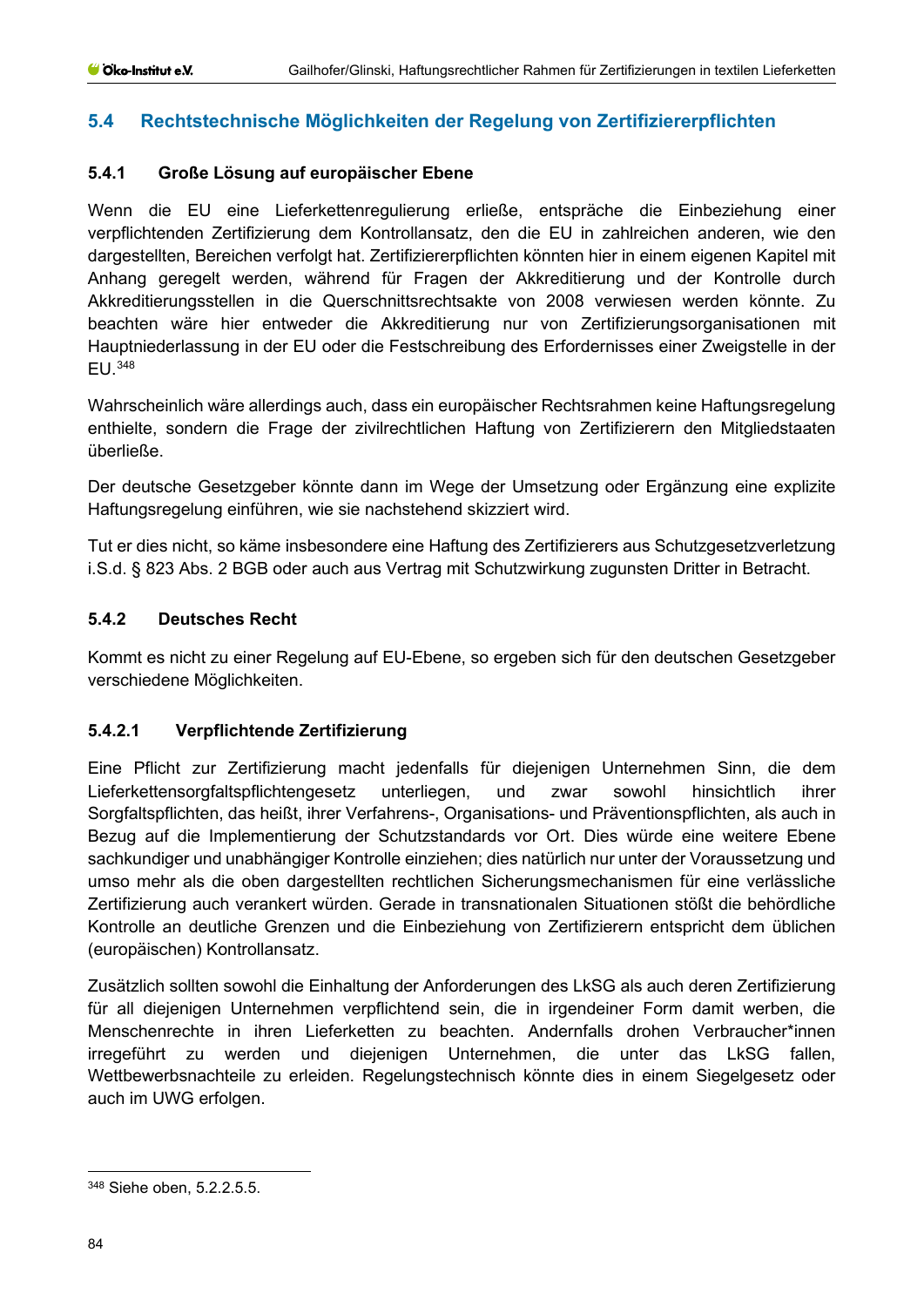Selbstverständlich bleibt es Unternehmen unbenommen, über die lückenhaften Pflichten des LkSG hinauszugehen und auch damit zu werben. Dann muss die Zertifizierung allerdings auch die freiwillig zusätzlich übernommenen Pflichten erfassen.

# **5.4.2.2 Anforderungen an Zertifizierungsorganisationen**

Grundlegende Anforderungen an Zertifizierungsorganisationen sollten unabhängig davon geregelt werden, was sie im Einzelnen zertifizieren. Dafür würde sich ein Zertifizierungsgesetz anbieten. Dies kann in die relevanten ISO- oder ISEAL-Standards verweisen, jedoch, wo erforderlich, weitergehende Anforderungen formulieren, etwa im Hinblick auf prozedurale Unabhängigkeits- und Qualitätssicherungsanforderungen, gerade auch im Rahmen von Delegation auf Untergesellschaften oder Unterbeauftragte. Auch sollte die unabdingbare Verantwortung der Obergesellschaft für das Zertifikat klargestellt werden.[349](#page-84-0)

Auf dieses Zertifizierungsgesetz sollte dann in Rechtsakten, in denen eine Zertifizierung vorgesehen ist, verwiesen werden, gegebenenfalls mit sektorspezifisch notwendigen Ergänzungen, wie sie etwa für den Grünen Knopf vorgesehen sind. So sind beispielsweise menschenrechtliche Methodenkenntnisse wichtige Anforderungen an die Expertise im Textilbereich, sowohl bei der Zertifizierung des Anbaus der Baumwolle als auch der Textilverarbeitung.

Für die Regelung der Akkreditierung von Zertifizierungsorganisationen und deren Kontrolle durch die Akkreditierungsbehörden ist der EU-rechtliche Rahmen zu nutzen.

## **5.4.2.3 Prüfpflichten der Zertifizierungsorganisationen**

Hinsichtlich der Pflichten der Zertifizierungsorganisationen können Anpassungen an den jeweiligen Gegenstand der Zertifizierung erforderlich sein. In den relevanten EU-Rechtsakten sind sie deshalb regelmäßig in einem Anhang zu dem Rechtsakt, der die Zertifizierung vorsieht, geregelt. Im vorliegenden Fall wäre das das LkSG. Diese sollten sowohl die unternehmerischen Sorgfaltspflichten als auch die Situation vor Ort umfassen. [350](#page-84-1)

Soweit, wie oben vorgeschlagen, eine Zertifizierung für Siegel gesetzlich vorgeschrieben wird, die mit der Einhaltung von Menschenrechten, Umweltvorschriften etc. in Lieferketten werben, kann insoweit auf das LkSG verwiesen werden.

## **5.4.2.4 Haftung der Zertifizierungsorganisationen**

Auch die Haftung der Zertifizierungsorganisationen für Pflichtverletzungen gegenüber Arbeitnehmer\*innen und der Anwohner\*innen der Produktionsstätten könnte gesetzlich geregelt werden. Dies kann zusammen mit den Pflichten hinsichtlich der Zertifizierung von Lieferketten erfolgen, also im LkSG. Die international-privatrechtliche Anwendbarkeit der Haftungsnorm sollte durch eine Eingriffsnorm oder durch eine entsprechende Verpflichtung der Zertifizierer bei der Akkreditierung sichergestellt werden. Für die mögliche Ausgestaltung wird auf oben (5.3.2.4,2.) verwiesen. Wichtig wäre, dass der Unternehmer durch mangelhafte Zertifizierung nicht entlastet wird, sondern gesamtschuldnerisch mit dem Zertifizierer haftet und lediglich im Innenverhältnis einen Regressanspruch erhält.

<span id="page-84-0"></span><sup>349</sup> Siehe oben, [5.2.2.5.](#page-63-0)3.

<span id="page-84-1"></span><sup>350</sup> Siehe oben, [5.2.2.5.](#page-63-0)1 und [5.2.2.5.](#page-63-0)4.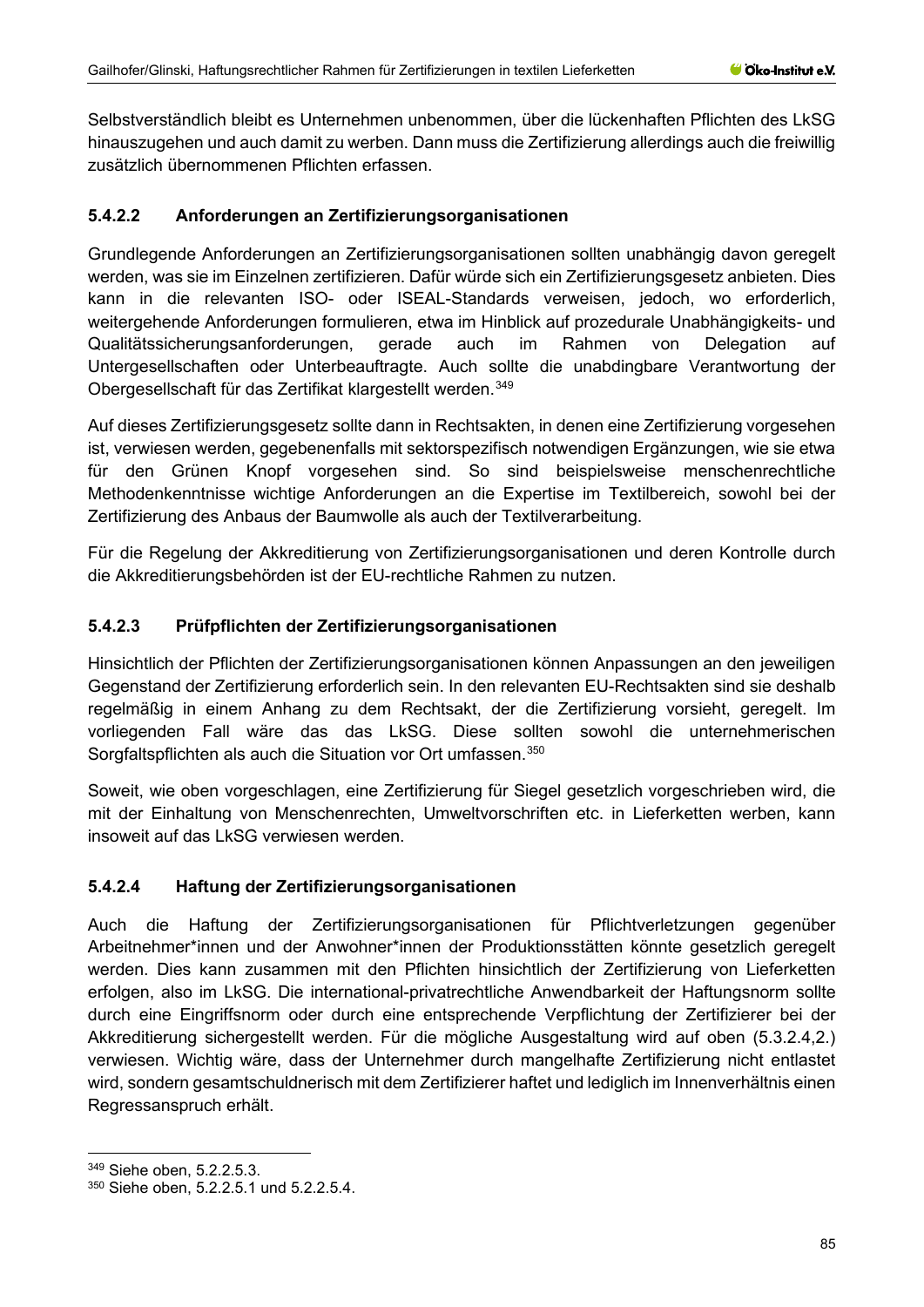Erfolgt keine explizite Regelung, so wären die dem Schutz der Arbeitnehmer\*innen und der Anwohner\*innen der Produktionsstätten dienenden Vorschriften über die Pflichten der Zertifizierer als Schutzgesetze i.S.d. § 823 Abs. 2 BGB anzusehen. In Betracht kommt daneben eine Haftung aus Vertrag mit Schutzwirkung zugunsten Dritter.

Wo Zertifizierer in die Vergabe von Siegeln über die Einhaltung von Menschenrechten usw. in Lieferketten eingebunden werden, können diese wegen Beihilfe zur Irreführung von Verbraucher\*innen nach § 9 Abs. 2 UWG n.F. in Anspruch genommen werden. Hier wäre die Einführung gesetzlicher Mindestanforderungen an Inhalt und Transparenz zu empfehlen.

## **6 Schlussfolgerungen**

Der erste Teil dieses Gutachtens legt dar, dass private Standards und/oder Zertifikate bei der Umund Durchsetzung menschenrechtlicher und umweltbezogener Sorgfaltspflichten von Unternehmen eine wesentliche Rolle spielen können. Eine solche Rolle kann Zertifikaten im Einzelfall schon heute zukommen, indem sie von Behörden zum Nachweis maßgeblicher Standards und Tatsachen herangezogen werden. Wo es um die Haftung deutscher Unternehmen für Rechtsverletzungen in der Lieferkette geht, können private Standards und Zertifikate die Annahme von Verkehrssicherungspflichten im Einzelfall begründen und/oder beim zivilprozessualen Beweis entsprechender Pflichtverstöße und ihrer Auswirkungen von Bedeutung sein. Um diese Rolle zu erfüllen, sind allerdings eine hohe Verlässlichkeit der Zertifizierung und ihre inhaltliche Rückbindung an diejenigen Maßstäbe festzustellen, die in relevanten Kreisen als notwendig und machbar zur Vermeidung von Schäden und Rechtsverletzungen anerkannt sind.

Weil es diesbezüglich vielfach sowohl an einer feststehenden Verwaltungspraxis als auch an richterrechtlichen Maßstäben mangelt, ist die Relevanz von Zertifikaten beim Nachweis unternehmerischer Sorgfaltspflichten aber in hohem Maße eine Frage des Einzelfalls. An der erforderlichen Verlässlichkeit von Zertifikaten werden sich auch in Einzelfällen vielfach Zweifel ergeben. Dies liegt nicht nur an viel beschriebenen, ökonomischen und strukturellen Problemen, die eher Anreize für eine nachlässige Zertifizierung und schwache Standards schaffen, als ein sorgfaltsgemäßes Vorgehen zu unterstützen, sondern auch an den rechtlichen Rahmenbedingungen. Denn die rechtliche Verantwortung von Zertifizierern ist asymmetrisch gelagert: Insbesondere stehen eindeutigen vertraglichen Ansprüchen der auftraggebenden Unternehmen wenig konkrete und ggf. durch Durchsetzungsprobleme geminderte Haftungsrisiken der Zertifizierer im Fall der Verletzung der Rechte Dritter gegenüber.

Die Frage nach der rechtlichen Relevanz von – im Textilsektor mangels Regulierung notwendigerweise freiwilligen – Zertifizierungen bleibt daher von erheblichen Unsicherheiten geprägt. Das muss nicht so sein: wie zu Beginn des zweiten Teils des Gutachtens ausführlich dargelegt, besteht eine Vielzahl von Beispielen für die rechtliche Ein- und Rückbindung privater Standards und Zertifizierung. Im zweiten Teil des Gutachtens werden in diesem Sinne rechtspolitische Handlungsmöglichkeiten erörtert, um die rechtliche Verantwortung von Zertifizierern sicherzustellen und damit auch die Verlässlichkeit von Zertifikaten zu verbessern. Solche Handlungsansätze können sich einerseits auf das Regelungsgefüge fokussieren, in dem Zertifizierung eine regulatorische Rolle spielen soll, indem diese Rolle – beispielsweise durch die Aufnahme verbindlichen Zertifizierung zum Nachweis der Einhaltung von Sorgfaltspflichten in eine Lieferkettenregulierung – geregelt wird. Andererseits können organisatorische und strukturelle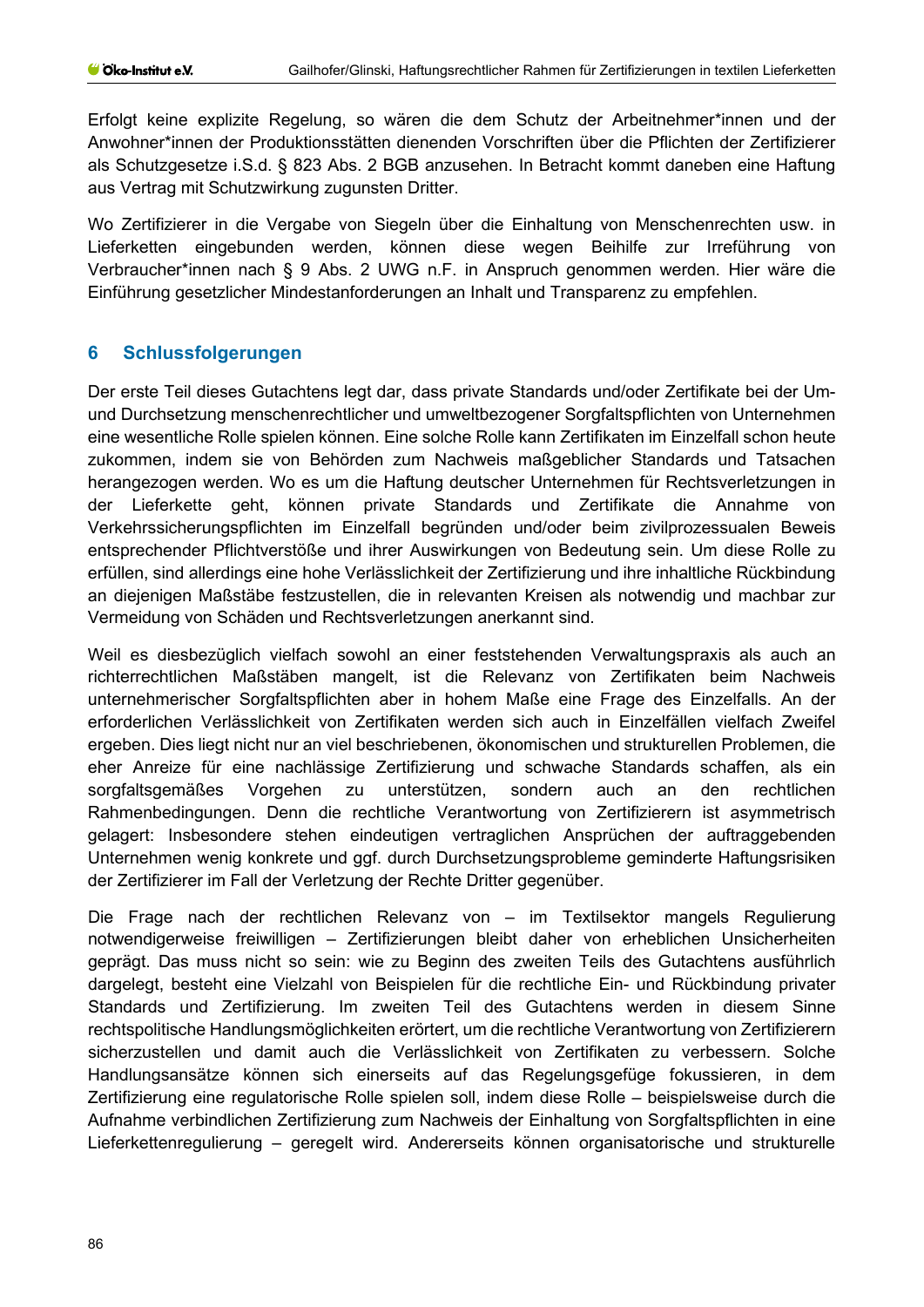Vorgaben für die Zertifizierer, sowie materielle und prozedurale Pflichten bei der Zertifizierung festgelegt werden.

In beiden hier betrachteten Szenarien, das heißt sowohl im Hinblick auf die Qualitätssicherung von Zertifikaten ohne spezifische rechtliche Anforderungen an Zertifizierer als auch als Basis für die Festschreibung eines Rechtsrahmens für Zertifizierer, wäre eine "zertifizierungsfreundliche" Ausgestaltung unternehmerischer Sorgfaltspflichten hilfreich. Dies könnte entweder durch einen höheren Konkretisierungsgrad der Sorgfaltsanforderungen in einem Lieferkettengesetz erfolgen, durch idealerweise sektor- und/oder schutzgutspezifische Rechtsverordnungen, oder auch auf der Ebene rechtlich validierter privater Standardisierungssysteme. Hier könnten konkrete stoff- oder tätigkeitsbezogene Ge- oder Verbote, deren Einhaltung Zertifizierer dann nur noch "abprüfen" müssten, oder auch verbindliche stoffbezogene Reduktionspfade aufgenommen werden. Prozedurale Pflichten könnten in ihre zertifizierbaren Bestandteile herunter gebrochen werden.

Zusätzlich sollte die Schaffung eines Rechtsrahmens für die Zertifizierung von Lieferketten erwogen werden, dessen mögliche Bausteine unter 5.2.2.5. und 5.4. dargestellt wurden.

Ein solcher Rechtsrahmen sollte ausgehend von einem Akkreditierungserfordernis eine europäische oder deutsche Niederlassung für Zertifizierungsorganisationen fordern und die entsprechenden Behörden mit (umfangreichen) Kontrollbefugnissen ausstatten. In der Sache sollten neben organisatorisch-strukturellen Anforderungen an die Zertifizierer methodische Vorgaben an die Zertifizierung festgeschrieben werden, die sowohl Kontrollen der Sorgfaltspflichtensysteme der Unternehmen im Inland als auch Vor-Ort Kontrollen umfassen.

Die Untersuchung zeigt auch, dass angemessene Vorgaben für Zertifizierer nicht ohne weiteres unter die generellen unternehmerischen Sorgfaltspflichten, die in einem Lieferkettengesetz geregelt sind, subsumiert werden können und sollten. Im Unterschied zu unternehmerischen Sorgfaltspflichten, die die Sicherstellung der Einhaltung der Menschenrechte und bestimmter Umweltanforderungen durch Dritte zum Ziel haben, und im Hinblick auf die Erreichung dieser Ziele überwiegend als Bemühenspflichten verstanden werden, dienen zertifiziererspezifische Sorgfaltspflichten der Sicherstellung von Unabhängigkeit und Unparteilichkeit sowie der Qualitätssicherung. Bei diesen handelt es sich um spezifische, unabdingbare Anforderungen an eine Zertifizierung, deren Erfolg gerade auch auf den weiter entfernten Gliedern der Lieferkette sichergestellt werden muss. im Gegensatz zu Konstellation in unternehmerischen Lieferketten, dies zeigt auch die Auseinandersetzung mit bestehenden Regelungen, sollte die Delegation von Prüfpflichten zudem nicht den Normal- sondern den Ausnahmefall darstellen. Eine gesetzliche Regelung sollte daher die nichtdelegierbare Verantwortung der akkreditierten und beauftragten Zertifizierungsstelle klarstellen. Aufgrund solcher und weiterer, unter 5.2.2.6 weiter erörterter Besonderheiten zertifiziererspezifischer Sorgfaltspflichten bietet sich für deren Regelung zumindest ein eigenständiges Kapitel eines Lieferkettengesetzes an.

Um der problematischen Nähe zu den zu zertifizierenden Unternehmen und den stark asymmetrischen Haftungsrisiken der Zertifizierer zu begegnen, sollten desweiteren Rechte potenzieller Geschädigter – etwa durch die Schaffung oder Verbesserung von Beteiligungsrechten, Beschwerde- und Klagemöglichkeiten – gestärkt werden. Weitere Handlungsmöglichkeiten betreffen weitergehende Eingriffe in den Zertifizierermarkt beispielsweise durch die Vorgabe rotierender Auftragsvergaben oder die Schaffung eines Zertifizierungsfonds.

Die wirksame und durchsetzbare Haftung von Zertifizierern für (mit-)verursachte Rechtsverletzungen ist nicht nur aus der Sicht der Betroffenen, sondern auch aus regulatorischer Sicht unerlässlich. Im Falle einer rechtsverbindlichen Zertifizierung ergäbe sich eine Haftung zwar